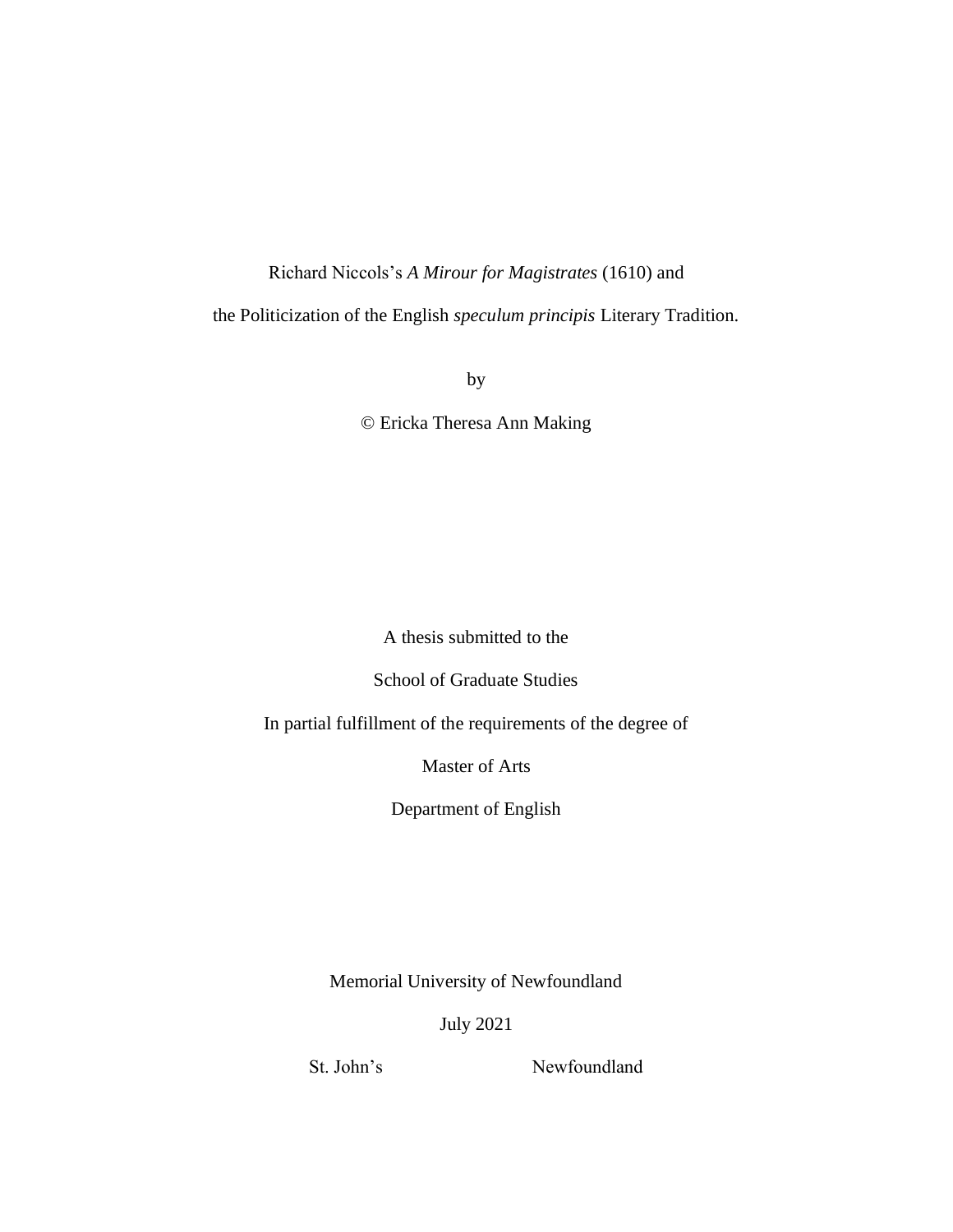#### **Abstract**

The progenitive text of the English *speculum principis*, or mirror for princes, literary tradition, John Lydgate's (1370-1451) *The Fall of Princes* (1438) was reprinted and reinterpreted for new political purposes by Protestant printers and authors alike throughout the sixteenth century. As the print history and reception of the numerous early modern adaptations of Lydgate's *The Fall* reveal, the development of the English mirror tradition was closely related to the evolution of nationalistic English literature from the 1550s to the early seventeenth century. Following William Baldwin's influential *A Mirror for Magistrates* (1559), the adaptations of Lydgate's *The Fall* provided a suitable platform from which authors could communicate their displeasure, especially with the political directions of Mary I's and later James I's regimes. The last early modern adaptation of Lydgate's *The Fall* by the poet and editor Richard Niccols (1584-1616), *A Mirour for Magistrates: Being a True Chronicle Historie of the Untimely falls of such unfortunate Princes and men of* note…*Newly Enlarged with A Last part, called A Winter's Nights Vision* (1610), exemplifies how authors tried to shape the responses of the reading public to contemporary political and religious disputes through topically applicable historical *exempla.* The 1610 edition of *A Mirour* with the addition of Niccols's own composition entitled *A Winter's Night Vision* represents the mirror tradition as what it had come to signify by the early seventeenth century: an archetypically Elizabethan monument of imagined national history. Niccols's choice to concentrate solely on England's past reveals his disdain for and criticism of the policies of the Scottish James I (1566-1625) and the latter's concerted efforts to create the culturally unified kingdom of "Great Britain" under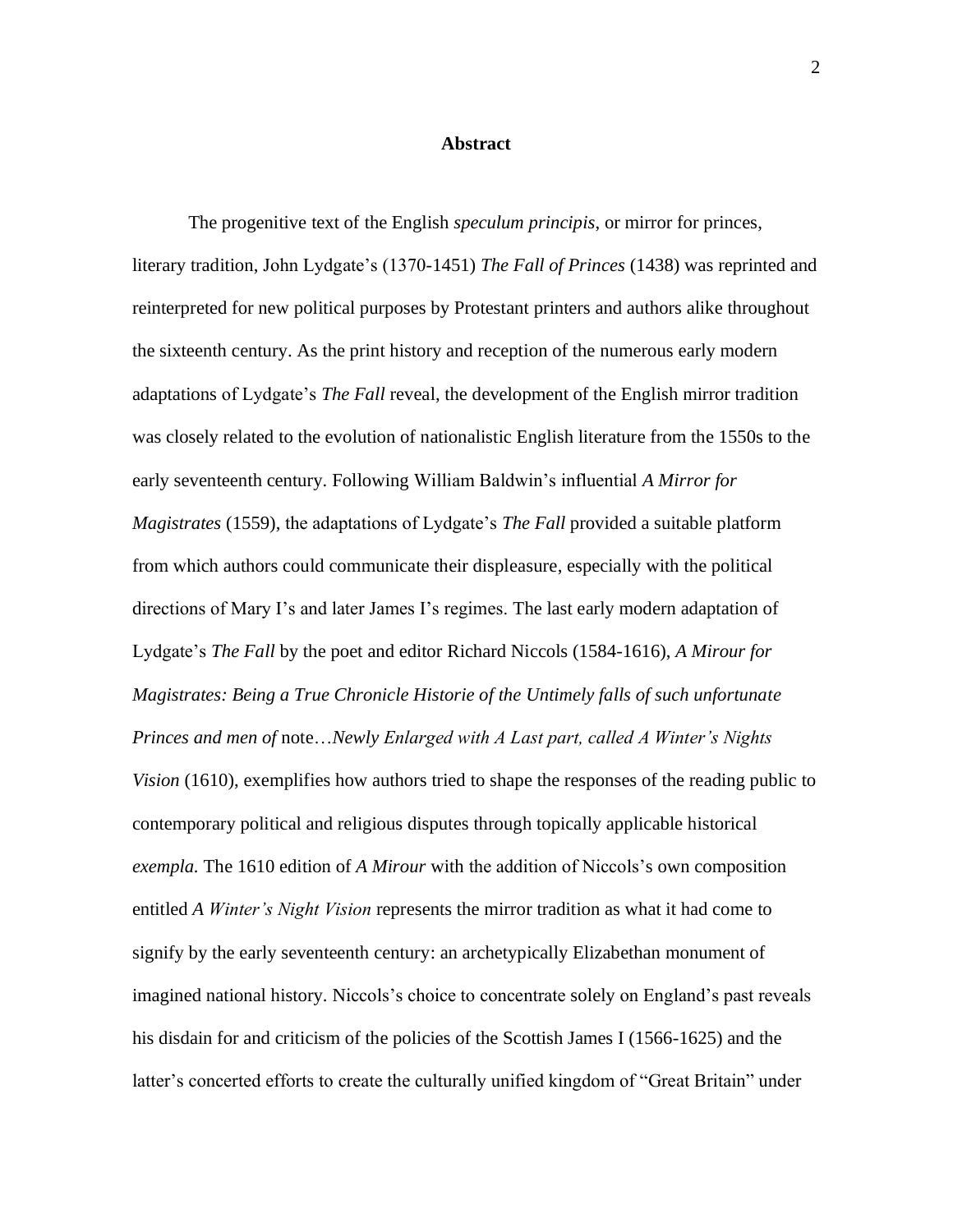his rule. Moreover, Niccols's insertion of the tragedies of King Arthur, Richard III, Edward II, and King John, and his lengthy laudatory poem of Elizabeth I were intended to offer covert, but pointed, princely instruction to James I. Reinforcing Niccols's oppositional political stand and promoting a certain type of English patriotism during a period of growing political and religious unrest, *A Mirour for Magistrates* can be aligned with the emerging anti-Jacobean literature of the early seventeenth century.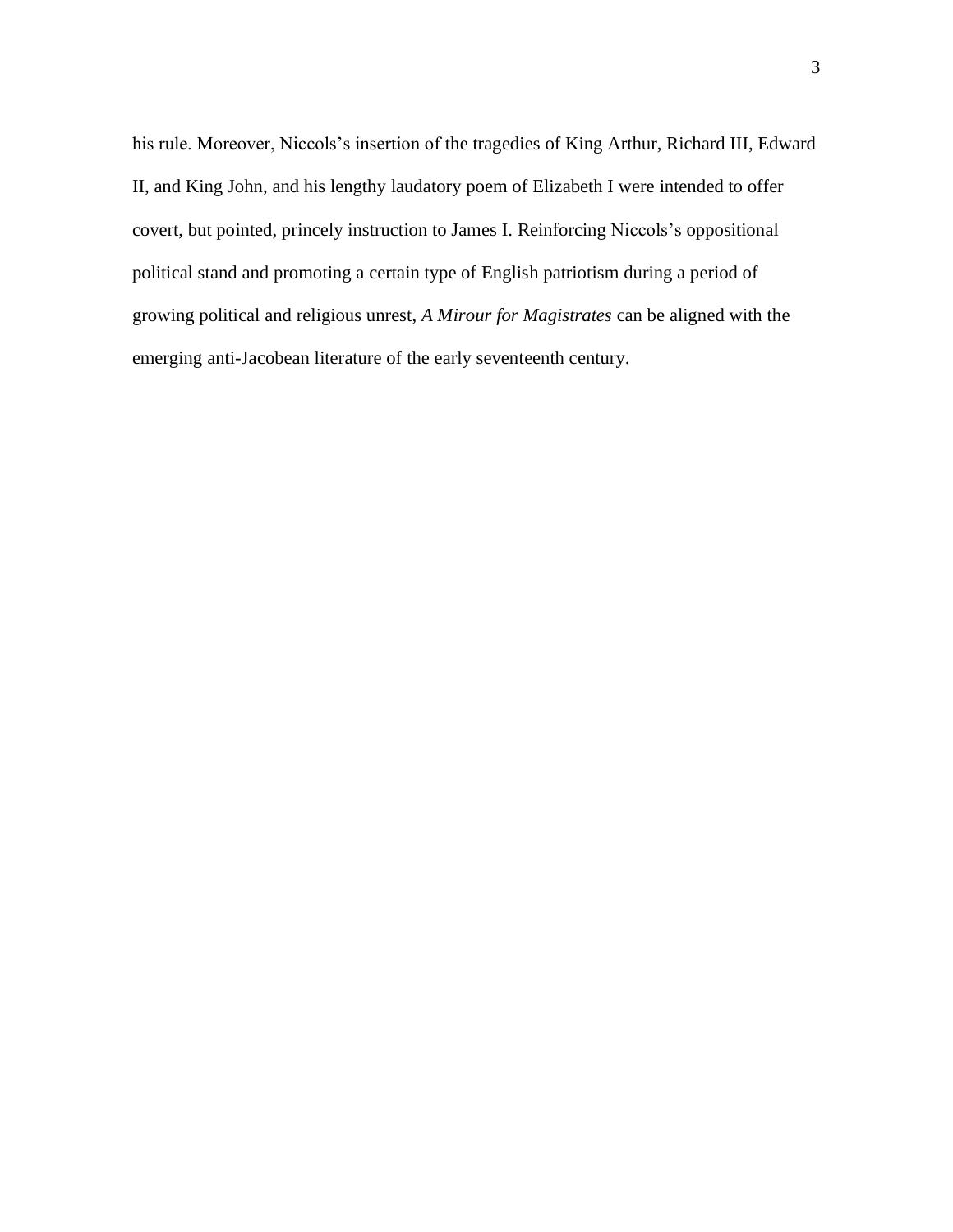### **Acknowledgements**

I would first like to thank my supervisor and mentor Dr. Ágnes Juhász-Ormsby of the English Department at Memorial University of Newfoundland. Dr. Juhász-Ormsby's expertise in book history and print culture, alongside her wealth of knowledge of the literature, politics and history of the early modern period, has continued to be a vital source of inspiration for my research interests since day one. Moreover, long before the writing of this thesis, Dr. Juhász-Ormsby has been a tremendous source of support to me, and despite the difficulties and requirement of distance learning during the 2020-2021 COVID-19 pandemic, she continued to be consistently there to provide encouragement, resources, and invaluable feedback. Also, without financial support, this thesis could not have been possible. I am especially grateful to the Department of English for their generous graduate fellowship.

On a personal note, I would like to thank my family for their unending love and support. This thesis is dedicated to my parents, Tom and Ann, and my best friend and partner, Kyle.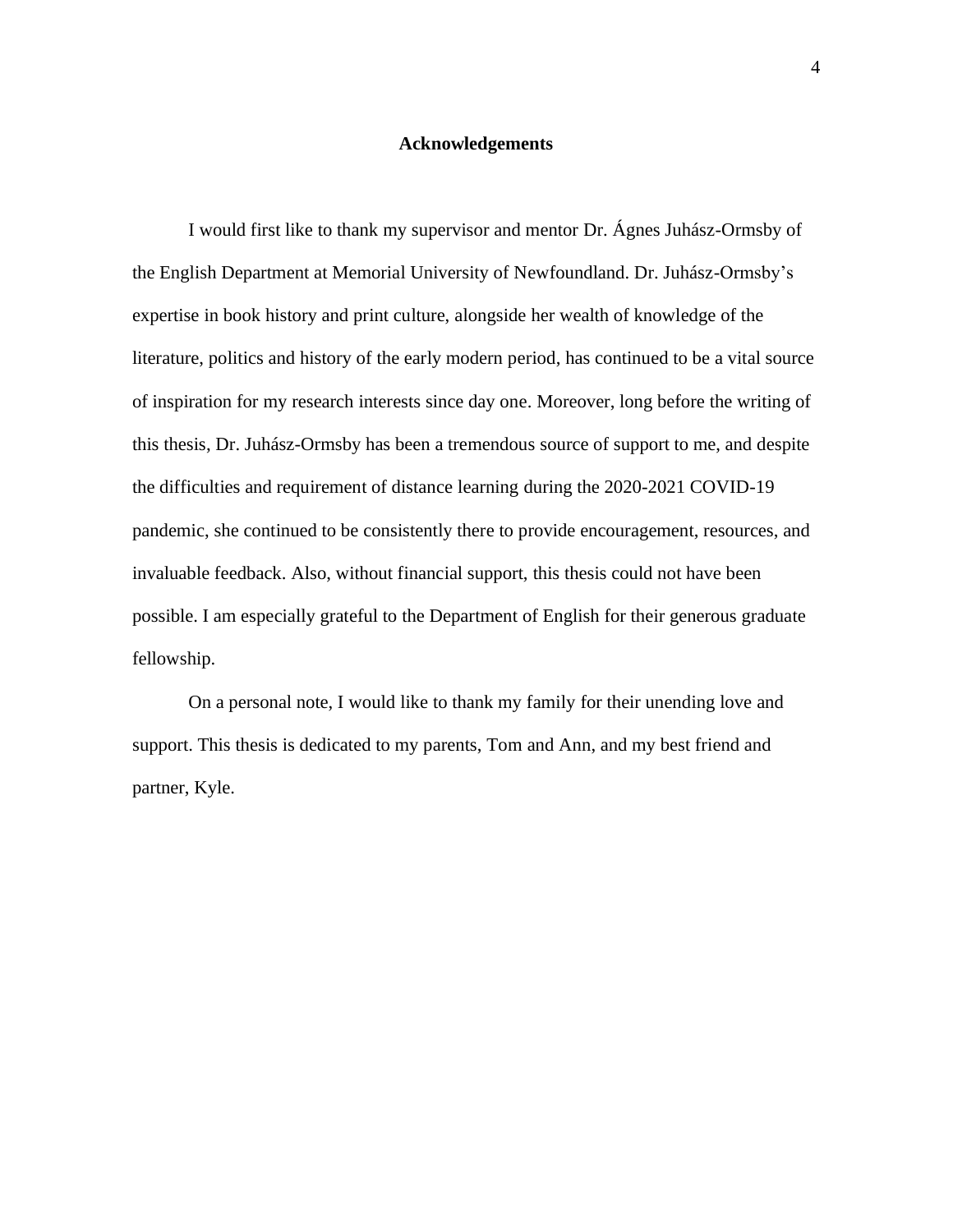| <b>Table of Contents</b>                                                                 | Page |
|------------------------------------------------------------------------------------------|------|
|                                                                                          |      |
|                                                                                          |      |
|                                                                                          |      |
|                                                                                          |      |
|                                                                                          |      |
| Chapter I: The Politics of Editing: Niccols's Reshaping of the Mirror Tradition  16      |      |
| Chapter II: The Authority of Memory and the Wisdom of Ghosts: Niccols's Conception of    |      |
|                                                                                          |      |
| Chapter III: Jacobean Opposition and Niccols's Gallery of Tudor Rogues: The Tragedies of |      |
|                                                                                          |      |
| Chapter IV: Tudor Triumph and Elizabethan Nostalgia: The Tragedy of King Arthur and      |      |
|                                                                                          |      |
|                                                                                          |      |
|                                                                                          |      |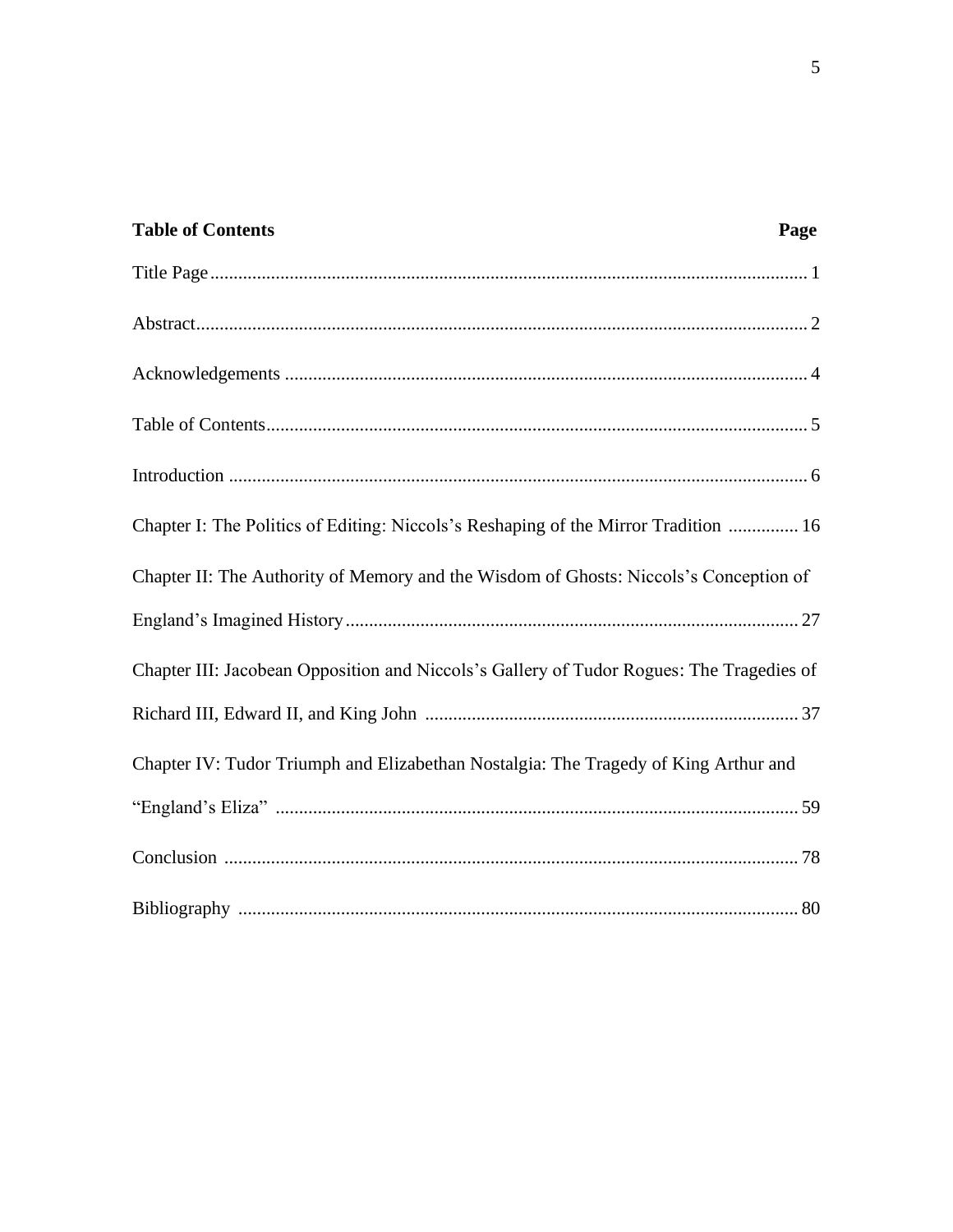#### **Introduction**

John Lydgate's (1370-1451) *The Fall of Princes* (1438) is the progenitive text of the English *de casibus* literary tradition, which details the tragic fall and calamities of powerful political figures and rulers. *The Fall* is comprised of a series of poems, each of which provides a first-person narrative intended for the reader's imitation or avoidance and described as a "tragedy" that relies on the medieval poetic style of "complaints" or lamentations with the intention of offering moral lessons. Lydgate's "tragedies" are politicized late medieval English reworkings of Giovanni Boccaccio's (1313-1375) *De casibus virorum illustrium* (1373) via the mediation of the French humanist Laurent de Premierfait's (1380-1418) *Du cas des nobles hommes et femmes* (1400), both of which include the tragic fates of individuals from the classical and medieval periods. Lydgate expanded Boccaccio's text with a series of *exempla* and extensive textual commentary, in which he glosses Boccaccio's text and offers additional moral anecdotes. Lydgate presents the tales in *The Fall* as being narrated by the "ghostly" figure of Boccaccio (or "Bochas"), and his text is both dependent on and deferential to other classical and medieval authors and texts, among them Ovid, Petrarch, Boccaccio, and Chaucer (Barlow 275-276). Lydgate's approach to his source text, as Anthony Bale has pointed out, is typical of the medieval period, when the author was considered a craftsman, compiler, and translator of earlier authoritative works rather than "a visionary or virtuoso" (918). The mediation of the tales through the authority of Boccaccio allowed Lydgate to enter a complex fellowship of authors who shared equally in the literary inception of *The Fall*. Moreover, Lydgate's translation is a prime example of the *speculum principis*, or mirror for princes, genre and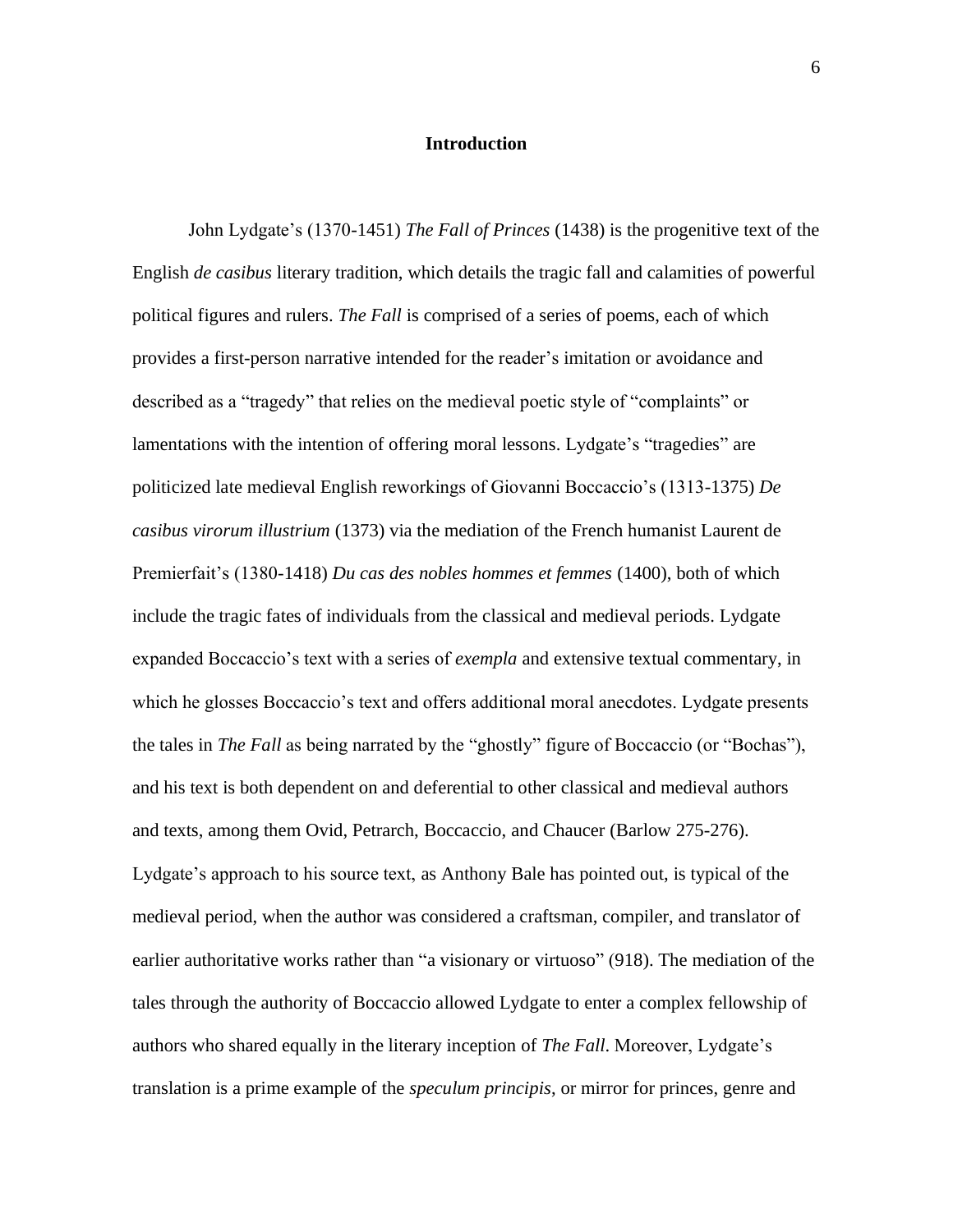was intended for the instruction of the young Henry VI, who would later be involved in the first series of English civil wars known as the Wars of the Roses. As a court poet of both Henry V (1386-1422) and Henry VI (1421-1471), Lydgate was closely associated with the politics of the Lancastrian court, where he was a producer and disseminator of pro-Lancastrian political ideology. Daniel Wakelin asserts that Lydgate's *The Fall* had great value as a "princely image," and the moral lessons presented in the work would have been deemed essential for the education of future rulers (26).

Lydgate's work enjoyed considerable popularity in late medieval and early modern England. Although *The Fall* made bold and deeply political claims concerning the Lancastrian dynasty, it was held up as a representative work of medieval moralism in pre-Reformation England and was reprinted by Richard Pynson in 1494. Despite the fact that, following the English Reformation, Lydgate was himself associated with the objectionable past of medieval monasticism (which was under increasing scrutiny during the reform movements of the 1530s), the popularity of *The Fall* persisted even after the political and ecclesiastical conversion of England into a Protestant nation in the late 1550s. The work was reprinted, reinterpreted, and adapted to new political purposes by Protestant printers and authors alike, who viewed *The Fall* as a suitable platform from which to communicate their displeasure with the political directions of Mary I's and later James I's regimes. Additionally, authors and printers were able to shape the responses of the reading public to contemporary political and religious disputes through topically applicable historical *exempla*, notwithstanding their claims of speaking only of England's past (Lucas, *A Mirror* 2).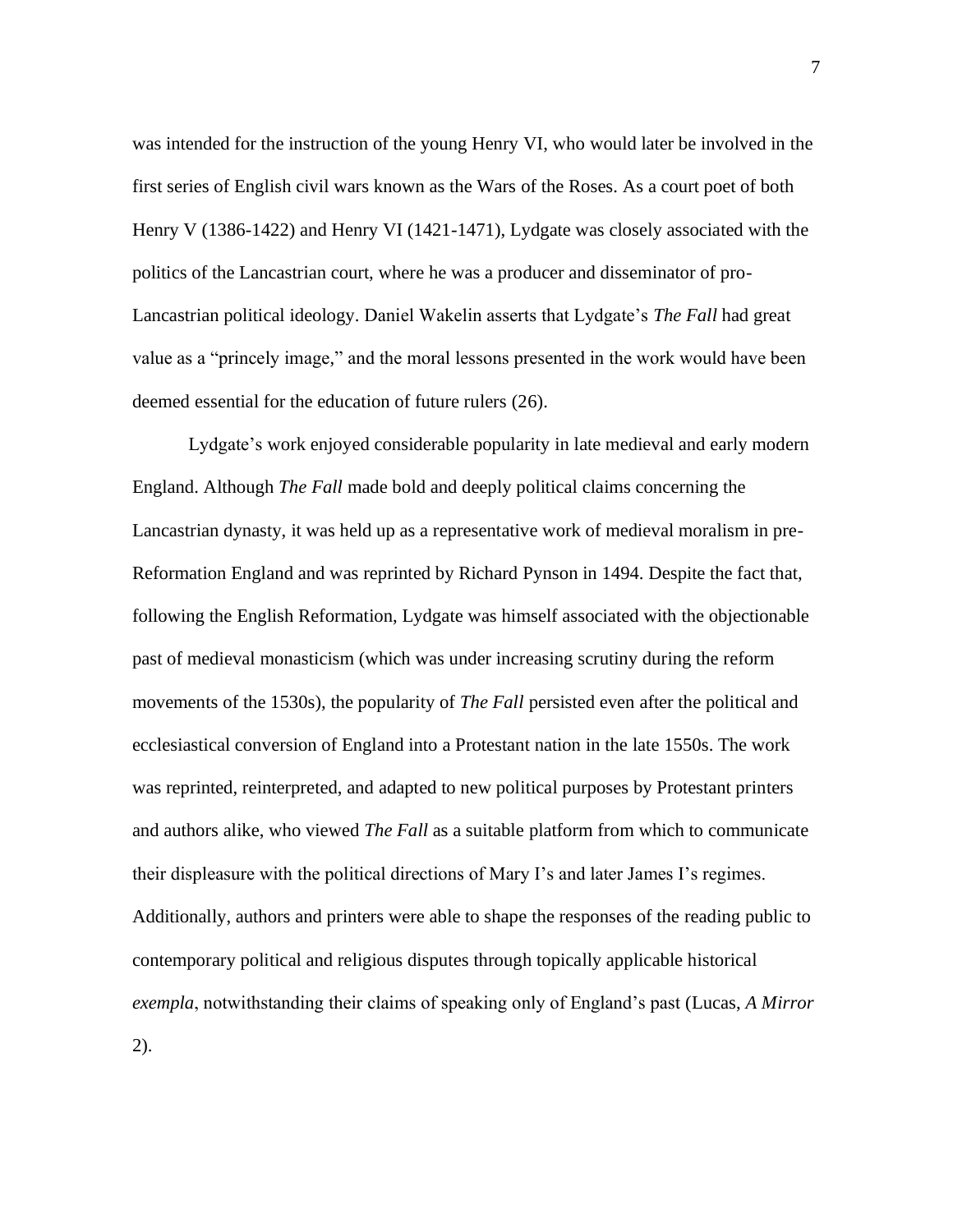Furthermore, as the print history and reception of the numerous versions of Lydgate's *The Fall* reveal, the development of the English *de casibus* tradition was closely related to the evolution of nationalistic English literature from the 1550s to the early seventeenth century. During this period, history was often taught in the *de casibus* style of instruction, as it was believed that "the chief criterion for historical truth was moral utility" (Levy 13-14). Consequently, as guidebooks, print adaptations of Lydgate's *The Fall* fostered popular discourse about English history and governance with a particular focus on the leadership of the state. Moreover, the enduring popularity of the *de casibus* style of didacticism played a significant role in the development of the English literary canon, and considerably influenced the historical, poetic, and dramatic literature of the Tudor and Stuart periods. As Paul Budra argues, not only did they exert considerable influence on Elizabeth and Jacobean tragedy but they also fundamentally shaped other authoritative English texts of the Elizabethan period, most notably Raphael Holinshed's *Chronicles of England, Ireland, and Scotland* (1577) and John Foxe's *Book of Martyrs* (1563) (*A Mirror* xiii).

The earliest adaptation of Lydgate's tragedies, originally entitled *A Memorial of Suche Princes as Since the tyme of King Richard the Seconde, have been Unfortunate in the Realme of England* (1554-1559), was produced in the print shop of the fugitive Protestant printer Edward Whitchurch (d. 1561) by a relatively unknown printer named John Wayland (1508-1571). However, the publishing and print circulation of the first edition of *A Memorial*, authored by the Protestant humanist, translator, editor, and poet William Baldwin (1515-1563), was hindered on account of what Mary I's (1516-1558) Lord Chancellor Stephen Gardiner (1483-1555) deemed "Protestant sedition." It was eventually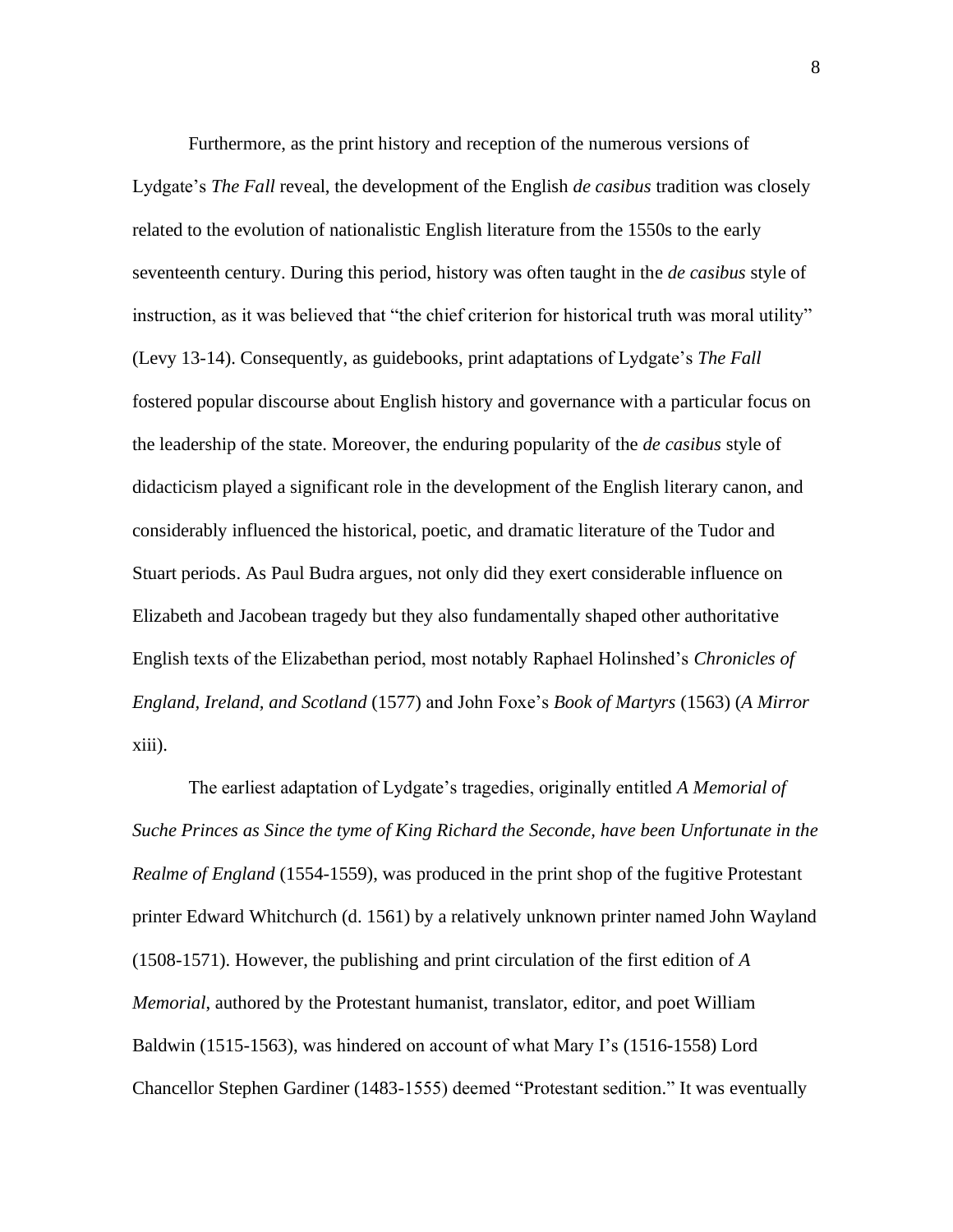published by Thomas Marsh under a new title, *A Mirror for Magistrates*, in 1559, following Elizabeth I's accession to the throne. This latter version of the text was revised and reprinted in 1571, and then again in 1574, 1575, 1578, and 1587 (Hadfield, *A Mirror* 3).

The success of Baldwin's *A Mirror* led to additional mirror texts: in 1574, after years of reprinting Baldwin's original version, Thomas Marsh brought out a new mirror, *The First Part of the Mirror for Magistrates*, composed by the editor, translator, poet, and Somerset vicar John Higgins (1544-1620). Following Higgins's version of England's early history, the poet Thomas Blenerhasset (1550-1624) provided a sequel to the *First Parte* entitled *Seconde Part of the Mirrour for Magistrates* (1578), printed by Richard Webster. Blenerhasset's version was superseded by the poet, printer, pamphleteer, and dramatist Anthony Munday's (1560-1633) *The mirrour of mutabilitie; or principal part of the mirror for magistrates* (1579), printed by John Allde. Finally, the last early modern adaptation of Lydgate's *The Fall* was written by the author and poet Richard Niccols (1584-1616), who attempted to summarize the entire Elizabethan mirror tradition in his edition, entitled *A Mirour for Magistrates: Being a True Chronicle Historie of the Untimely falls of such unfortunate Princes and men of* note…*Newly Enlarged with A Last part, called A Winter's Nights Vision*…, and printed by Felix Kyngston in 1609-1610.

In his edition, Niccols created an independent text that metatextually acknowledges the literary heritage of the mirror tradition from its Marian inception in Baldwin's *A Mirror* to its literary origins with Lydgate and Boccaccio. Niccols's work relies heavily on Baldwin's late medieval complaints and most of Higgins's and Blenerhasset's British, Roman, and Anglo-Saxon material. His framing narrative draws on Higgins's and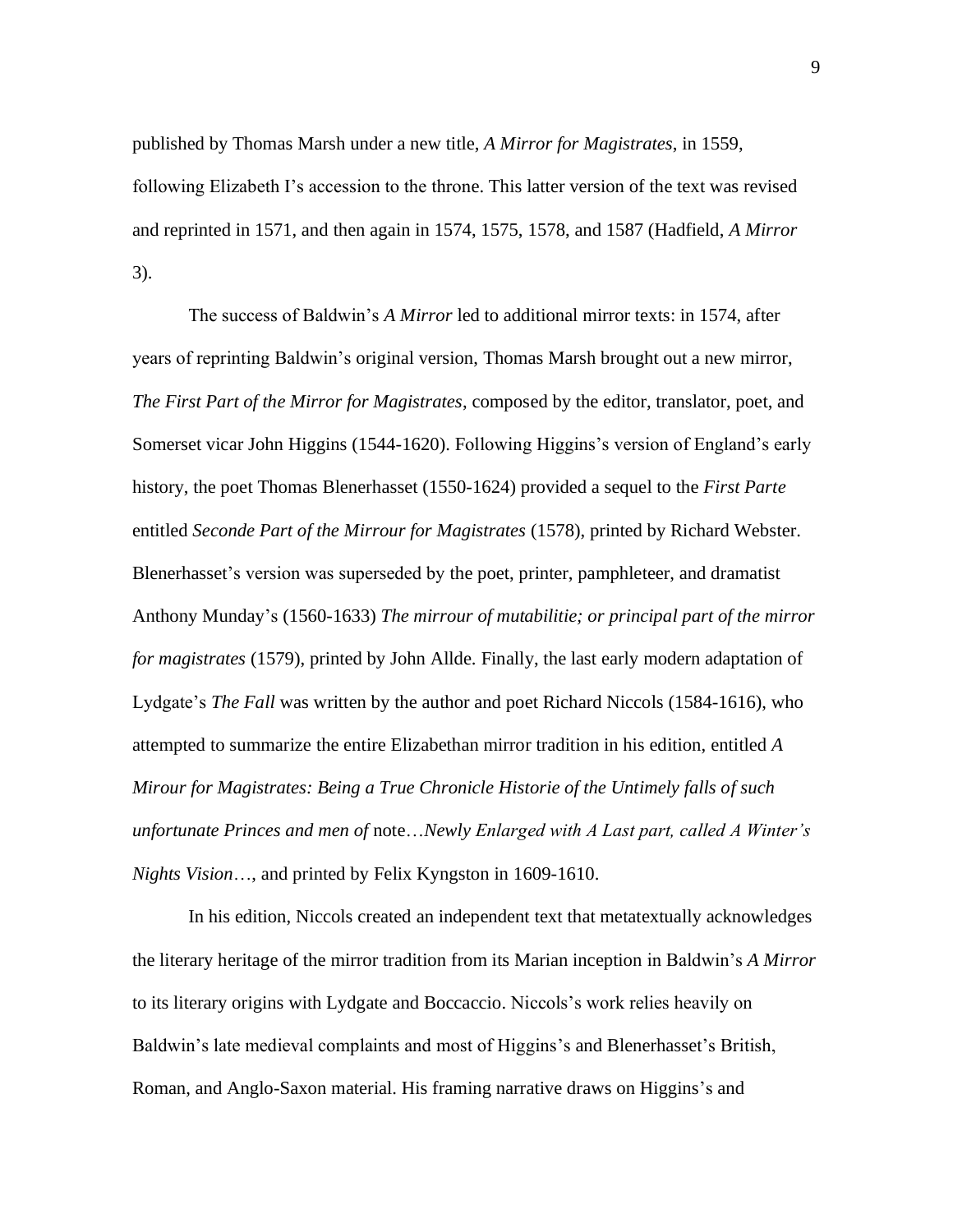Blenerhasset's interpolations into Baldwin's *Mirror*, conflating Higgins's dream narrative with Blenerhasset's personification of Memory, to create a coherent synthesis of the existing mirror tradition, thus bringing together negative and positive *exempla*, unfortunate and deserving falls, conquest and civil discord, providence and mutability. Exploiting the malleability of the tradition and reconfiguring the early modern corpus in support of his own politically charged project, Niccols remade Baldwin's *A Mirror*, expanding it with *A Winter's Night Vision.* 

It is unclear why Niccols decided to produce a new edition of the *Mirror.* Nevertheless, by the early seventeenth century, he had established himself as a skilful poet working within a tradition of oppositional poetry that looked back to the reign of Elizabeth for inspiration. Some of Niccols's other political poetical works include an elegy written for Elizabeth after her death entitled *Expicedium: a Funeral Oration* (1603) that may have had official royal patronage (Sharpe 465). Another one of Niccols's more significant poetic works was *London's Artillery* (1616), a poem celebrating the artillery barracks in London that reveal Niccols's militant Protestant ideologies and approval of war as a means of maintaining England's hierarchy and established order (Hadfield, "Richard Niccols and Tudor Nostalgia"167). Niccols's emphasis on the importance of military preparedness and the promotion of war as a means to ensure peacetime and prosperity seem to gesture at a nostalgic longing for the staunch military values and armed peace of the Tudor period. Tudor nostalgia was a significant component of early Jacobean literary culture, which was often critical of the corruption of the Jacobean court, and praised the religious, social, and military values associated with the reigns of Henry VIII, Edward VI, and particularly Elizabeth I, and promoted the heroic Protestant struggle against Catholic Europe. In many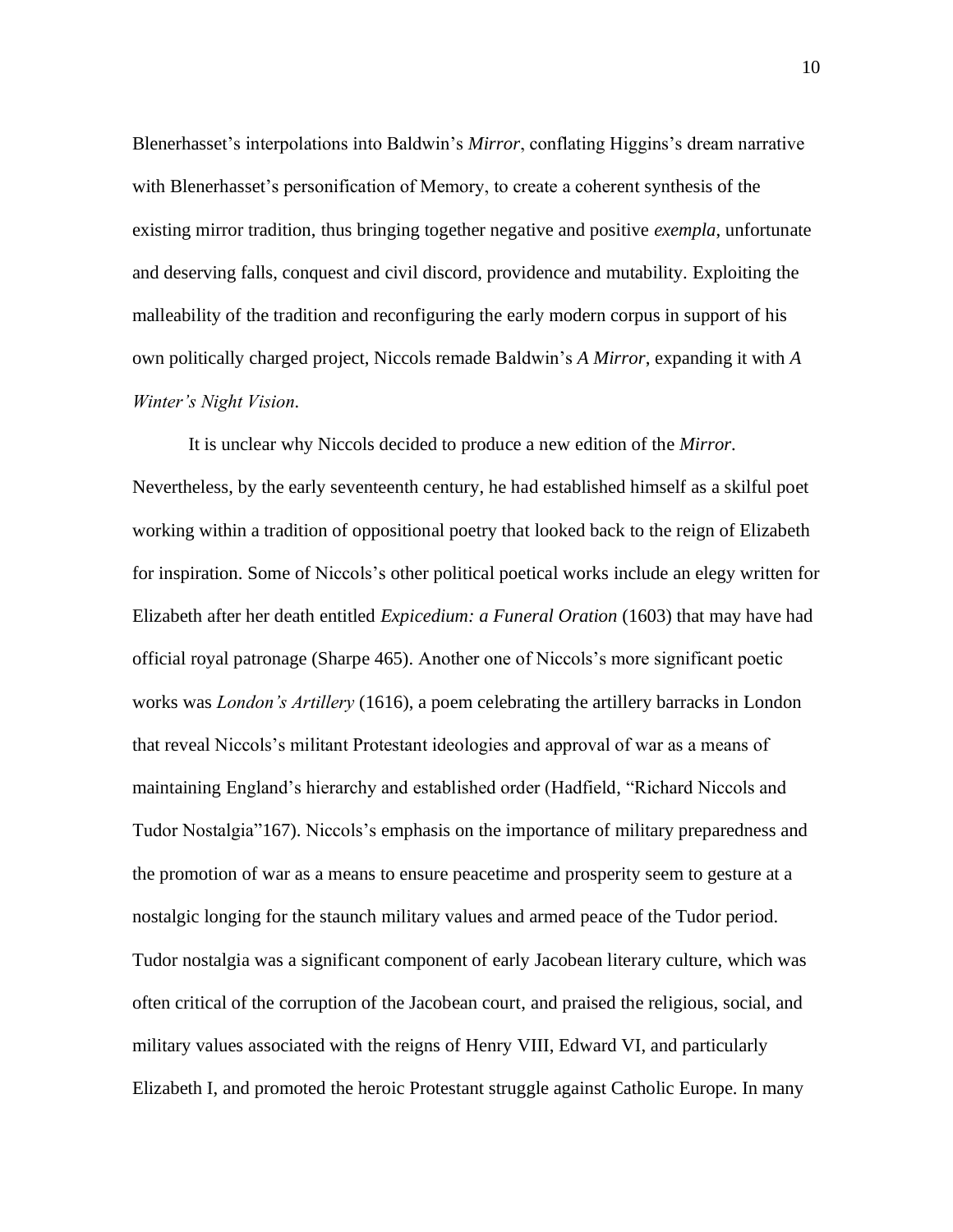ways, Niccols was a deeply nostalgic writer; it is this nostalgia for a bygone era that attracted him to the mirror tradition and led to his casting of the reign of Elizabeth I as a golden age of exemplary political, religious, and intellectual values.

The changes Niccols introduced to Baldwin's text have made it difficult for scholars to place his Jacobean edition into the established English mirror tradition. Scholars tend to regard the early modern mirror tradition as merely a vessel in which the medieval *de casibus* literature was transferred to Elizabethan poetry and drama. In his monograph *A Mirror for Magistrates and the de casibus Tradition* (2000) and his study "A Mirror for Magistrates and the Politics of Readership" (1992), Budra has situated Baldwin's *A Mirror*  within the medieval tradition rather than within early modern political and historical discourse. Similarly, Mike Pincombe notes in his article, "William Baldwin and *A Mirror for Magistrates*" (2013), that Baldwin's narrative and the mirror genre, in general, is "latemediaeval rather than early modern" and a literary product of "bastard feudalism rather than as harbinger of the modern public sphere" (198). This reading of the mirror tradition understands it as overly didactic—much like Lydgate's *The Fall*—rather than as something new, evolving, deeply political, and potentially radical. Yet, as Harriet Archer reminds us, Niccols's *Mirour* in particular engages with Elizabethan tropes from the perspective of a new regime and a new literary age (*Unperfect Histories* 146). Nevertheless, Niccols was faulted for "arbitrarily tampering" with Baldwin's work and giving "a misleading account of the nature and origin of the poem" (Campbell, *Parts Added* 10). To challenge this view, Archer has pointed out that "authors inevitably face problems when they attempt to recast a hugely popular work for a new era. For Niccols, these problems were largely caused by the *Mirror*'s own success" (*Unperfect Histories* 141). Archer has furthermore asserted that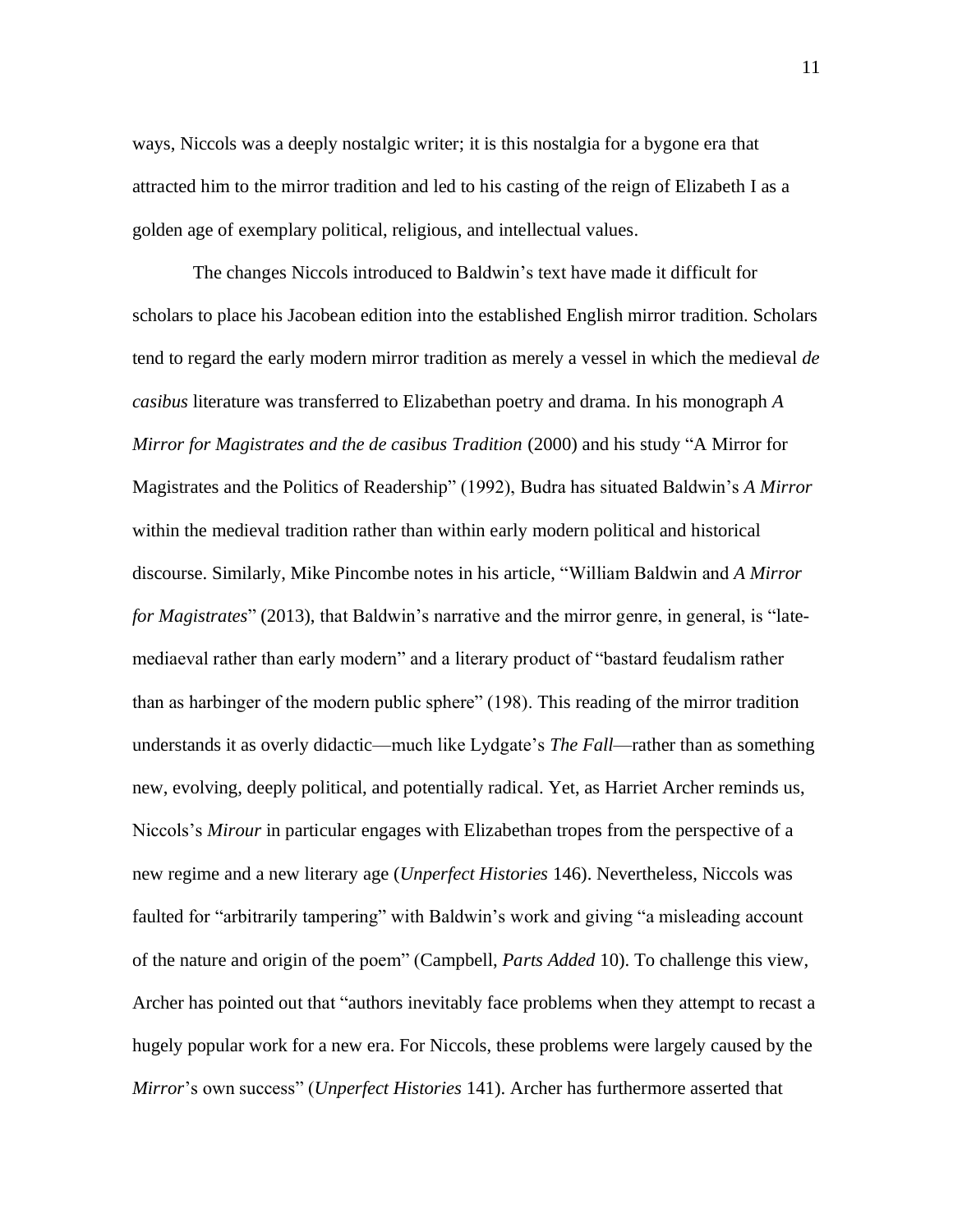tragedies and themes in Niccols's *A Mirour* reveal the "embeddedness of the collection within late sixteenth-century literature" (141).

While the kinds of changes that Niccols made to previous mirror texts alongside his addition of *A Winter's Night Vision* have been perceived as disruptive to the political potency of the tradition, it is possible to read Niccols's *A Mirour* not as a corruption but as the final expression of a literary tradition characterized by a series of revisions and adaptations in response to changed circumstances. Niccols's Jacobean additions drew heavily on the poetry, forms, and ideas that had themselves been inspired by the earlier mirror tradition (Archer, *Unperfect Histories* 141). In his chapter entitled "Richard Niccols and Tudor Nostalgia" (2016), Andrew Hadfield argues that Niccols looked "backwards into history and Tudor literature in order to move forward", "and his aim was to update and recast the *Mirror* for his generation of readers" (176). Niccols's *Mirror*, very much like Baldwin's project, "provided a useful and compendious guide predominantly to English history, pointing out lessons for anyone planning to take up public office, however humble" (Hadfield, "Richard Niccols…" 176). Furthermore, Michelle O'Callaghan has suggested that Niccols's additions to the mirror tradition encouraged a "critical public" and urged their involvement in contemporary politics and thereby widened the audience of the *speculum principis* tradition beyond merely princes and rulers (*"*A Mirror" 182).

As Archer has noted, Niccols did more than any other author to relate his work to Elizabethan history by narrowing the focus of his text to the greatness of England and the history of English kings and queens (*Unperfect Histories* 146)*.* An analysis of Niccols's *A Winter's Night Vision* and other popular oppositional literature of the period can be particularly revealing, as Philip Schwyzer suggests, about the development of "a version of

12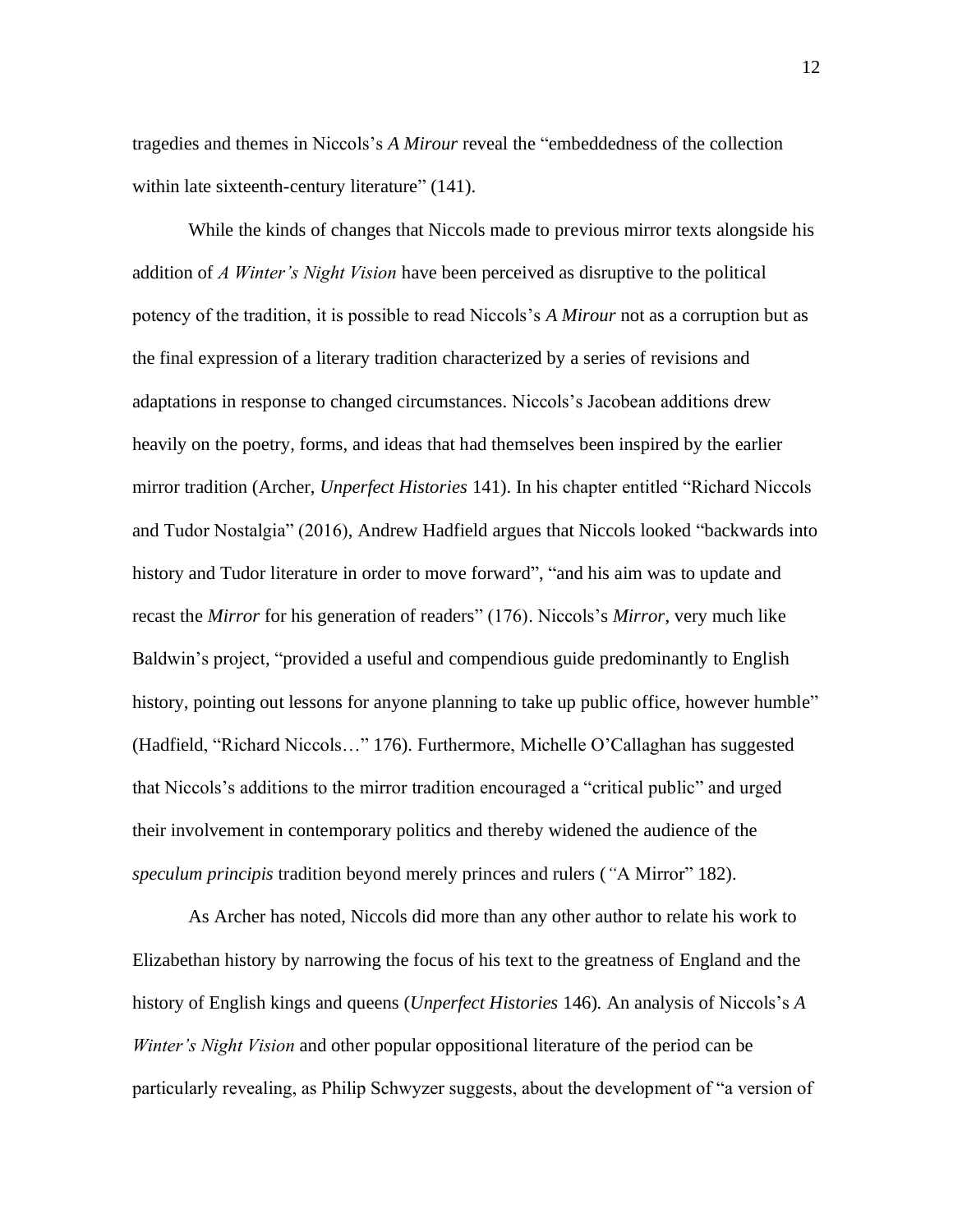Britishness that served English interests" (*Literature, Nationalism, and Memory* 6) Jacobean oppositional literature, such as *A Winter's Night Vision*, reveals the manifold factors influencing the formation of an English sense of national consciousness and the employment of nationalistic Elizabethan Protestant values in early modern literature, traced by such scholars as Archer (2016, 2017) David J. Baker (1997), Donald Beecher (2009), Budra (1992, 2000), Alison Chapman (2001), Hadfield (1994, 2004, 2010, 2016), Ralf Hertel (2014), John Kerrigan (2010), and Domenico Lovascio (2017). In his monograph *Literature, Nationalism, and Memory in Early Modern England and Wales* (2004), Schwyzer furthermore examines how the poetic figures featured in Niccols's work are presented as an act of "patriotic commemoration" with an emphasis on the importance of literary memory in the building of the English nation through national myths (111).

Niccols's poetic subject and interests certainly fit within an early seventeenthcentury trend of what Louis Montrose has called the "Elizabethan political imaginary" (907). Montrose has described this popular literary tradition as a "collective repertoire of representational forms and figures—mythological, rhetorical, narrative, iconic—in which the beliefs and practices of Tudor political culture were pervasively articulated" (907). With widely varying degrees of conscious, deliberate, and suggestive wording and themes, countless Elizabethan writers, editors, and printers worked and reworked politicized forms and figures to formulate their experience, understanding, or judgment of those in power in their contemporary society. This marshalling of formal elements in new literary configurations within a broad spectrum of discourses and interpretive contexts meant that the political imaginary of England was unstable. The imaginative political discourse of early modern England was constantly growing and changing, and the inherent instability of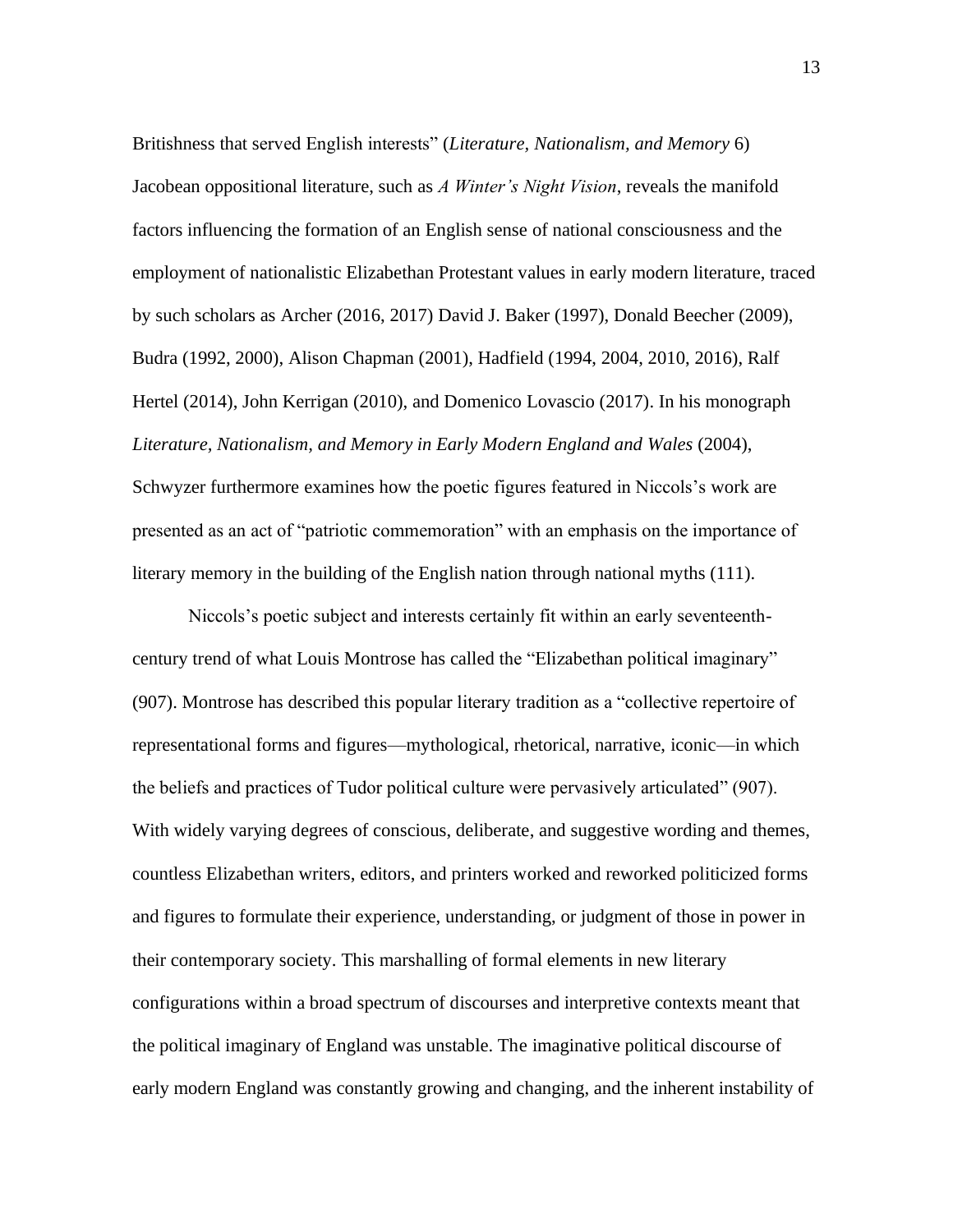this imagined concept worked against attempts by the crown to restrict, regulate, and enforce uniformity in this developing literary political culture.

Following Archer's, Budra's, and Hadfield's lead, I will argue that Niccols's 1610 edition of *A Mirour* with his *A Winter's Night Vision* represent the mirror tradition as what it had later come to signify, an archetypically Elizabethan monument of imagined national history. Through an analysis of Niccols's editorial practices, I will demonstrate how he uses the tragedies of the earlier mirror tradition to present a conception of history according to which England's difficult and tragic past was a necessary passage that led to the golden era of Elizabeth I. I will explore how Niccols's representation of history is not intended to be a chronicle but rather a series of educational *exempla* dictated by historical memory and intended for the edification of James I. Indeed, Niccols's choice to concentrate purely on England reveals his disdain for and criticism of the policies of the Scottish James I (1566- 1625) and the latter's concerted efforts to create the culturally unified kingdom of "Great Britain" under his rule. I will, furthermore, argue that Niccols's insertion of the tragedies of King Arthur, Richard III, Edward II, and King John reflect his interest in reviving *exempla*  associated with Tudor propaganda to articulate his criticism of James I, including a repudiation of James's predilections for pacifism, his weakness as a ruler, and court favouritism. The inclusion of these selected tragedies alongside his appending "England's Eliza," a lengthy laudatory poem extolling Elizabeth I, align Niccols's work with anti-Jacobean literary tendencies and reinforce the author's oppositional political stand. The addition of the panegyric of "England's Eliza" in particular reveals Niccols's attempt to give the tragic history of England, as perceived by him, a happy resolution by relegating any political uncertainty during the reign of James I to the pre-Tudor period, prior to the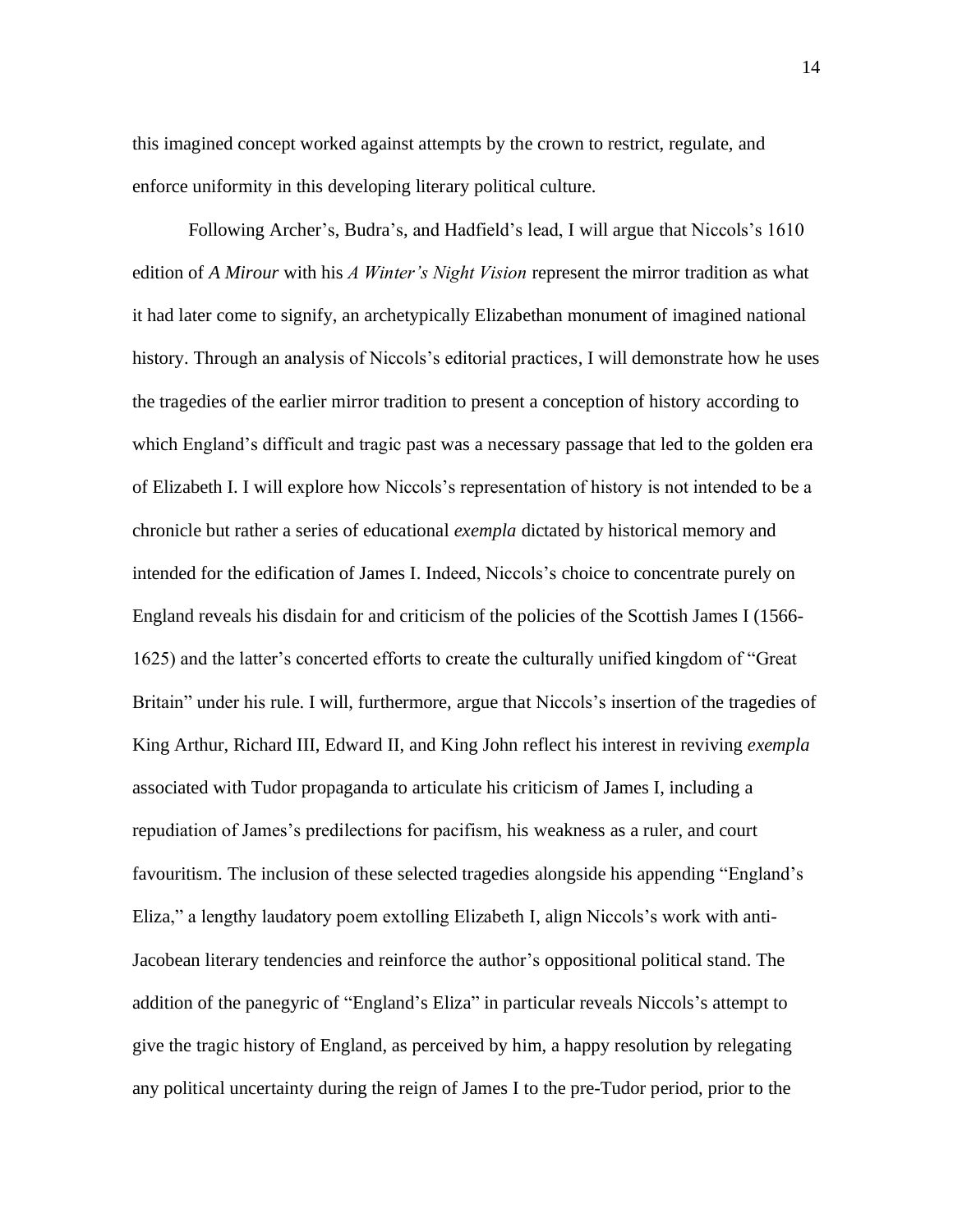successful reign of Elizabeth. Niccols's contribution to the mirror tradition thus reflects his own efforts to represent a patriotic triumph during a period of growing political and religious unrest in the early seventeenth century.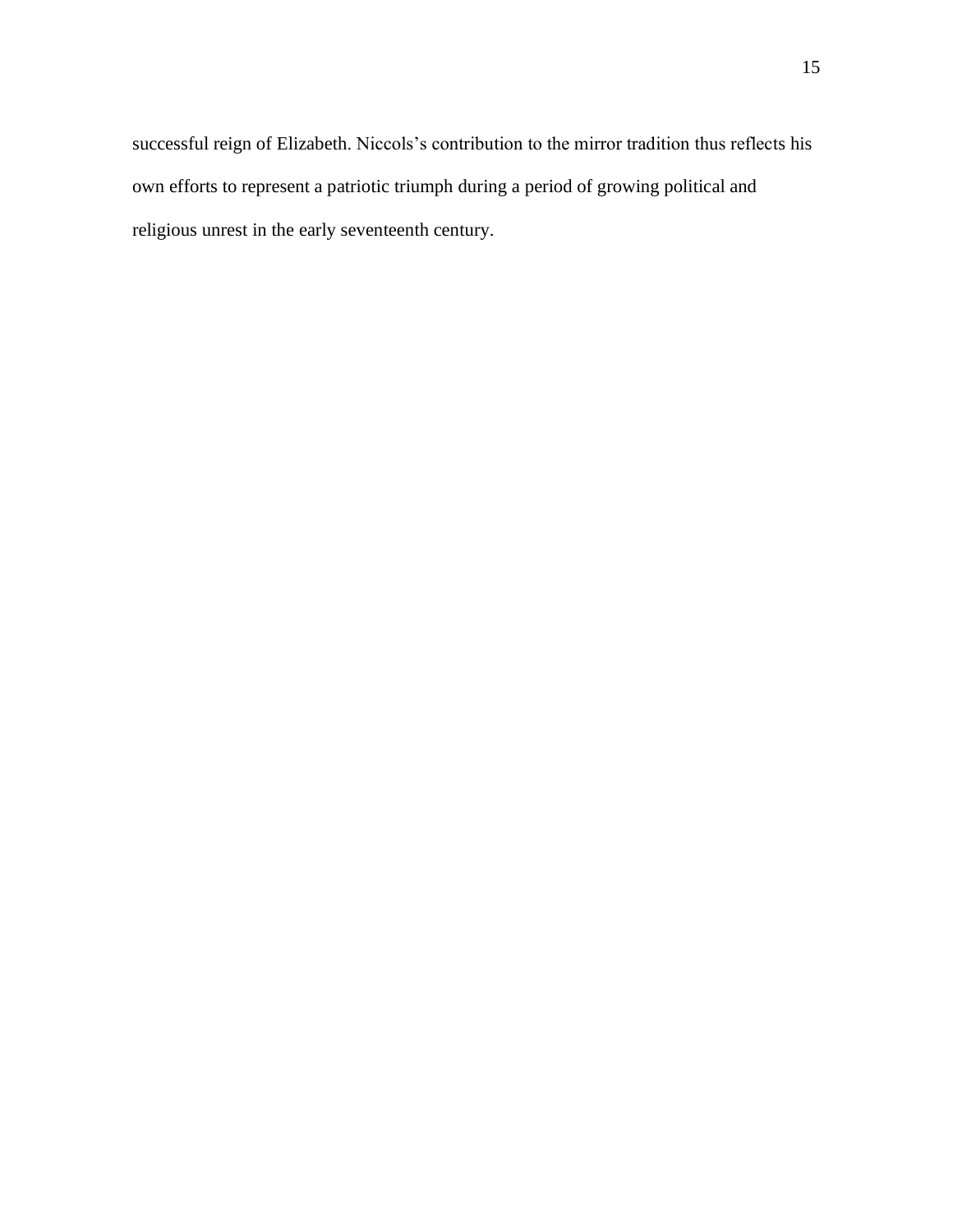#### **Chapter I: Niccols's Editorial Practices**

The editorial practices Niccols chose to implement in his edition of *A Mirour* reflect his interest in the oppositional political literary culture of the early seventeenth century, and his belief that the political, moral, and intellectual imperfection of his time could be remedied by the lessons of the past. Niccols responded to previous mirror editors' historiographical anxieties and scepticism by removing their commentary that comprised plot summary and indicated the source texts for each editor's tragedies, thus effectively eliminating any personal bias or uncertainty about transmission from the textual record. However, Niccols was keenly aware of the power, influence, and instability of the mirror tradition, which he reshaped to increase the political potency of his own text. Niccols purposely supressed the reservations of earlier editors concerning the accuracy of textual and historical transmission and emphasized his text's strength as a guidebook for rulers, relying on the versatility of the mirror tradition to redefine and repoliticize his Jacobean mirror as a *speculum principis* for contemporary politicians and rulers in order to support his anti-Jacobean agenda.

Niccols opens *A Mirour* with a general dedicatory verse epistle "to all the nobilitie and all other in office" (A3). The addition of this prefatory poem establishes Niccols's intentions for his text to be a *speculum principis* for contemporary rulers and political leaders, which, he hopes, will "grant increase of wisdom" (A3). In his letter "To the Reader," Niccols explains that his reasons for writing his additions to the mirror tradition were to correct the mistakes of previous writers and to revive a "worthie" work that offers advice on how to "shun vice and follow virtue":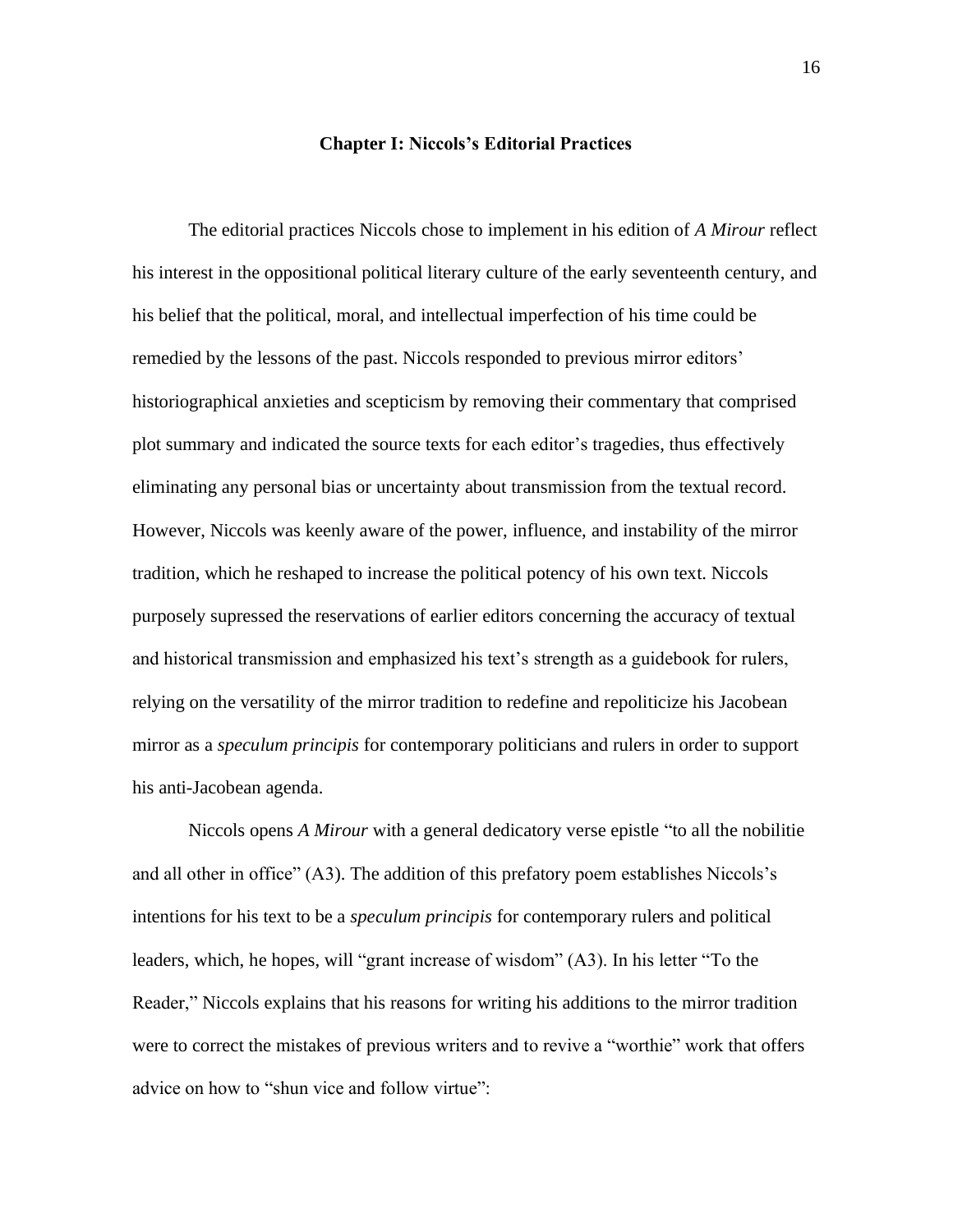I chanced in reading that worthie work, intituled, *The Mirour for Magistrates*, to conjecture, if I should undertake that imperfect historie ... that I could not better benefit others, by offering them a taste of the unsavourie fruits of my labours, then by giving them paternes to shun vice and follow vertue (553).

Archer has noted that Niccols's act of modesty "lets slip the young poet's determination to foist his verse onto an unworthy public, and the *Mirror*'s role as a convenient vehicle for that imposition" (*Unperfect Histories* 150). Like his predecessors, Niccols foregrounds the amateur nature of his project: he spent "some truant hours" studying poetry (553). Niccols describes the mirror tradition as an unfinished undertaking that he would "have continued through the whole worke, if time and mine owne affaires would have suffered me to proceed" (553). Niccols's claims of inadequacy and emphasis on his many hours of study that yield nothing more than his own meagre additions he refers to as "unsavory fruits" demonstrates his employment of the conventional humility *topoi*. However, his gestures of humility seem to hint at a subtle brag on Niccols's part as his achievements as an editor and a writer in his expanded mirror text seem to infer that he is more successful than his predecessors with his summary of the mirror tradition and contemporary additions that serve the potent political purpose of criticizing the reign of James I.

In "To the Reader," Niccols introduces himself as the editor and highlights his editorial method, assuring his readers that the rhyme and meter of his predecessors' verses have been amended, as well as "the storie in some places false and corrupted, made historically true; the tragedies wrongly inserted, disposed in their proper places" (A4*v*). Niccols stresses the accuracy of his tragedies but regrets that he was not able to hold the entire text to the same standard as his own, "for the forme and frame of the whole historie I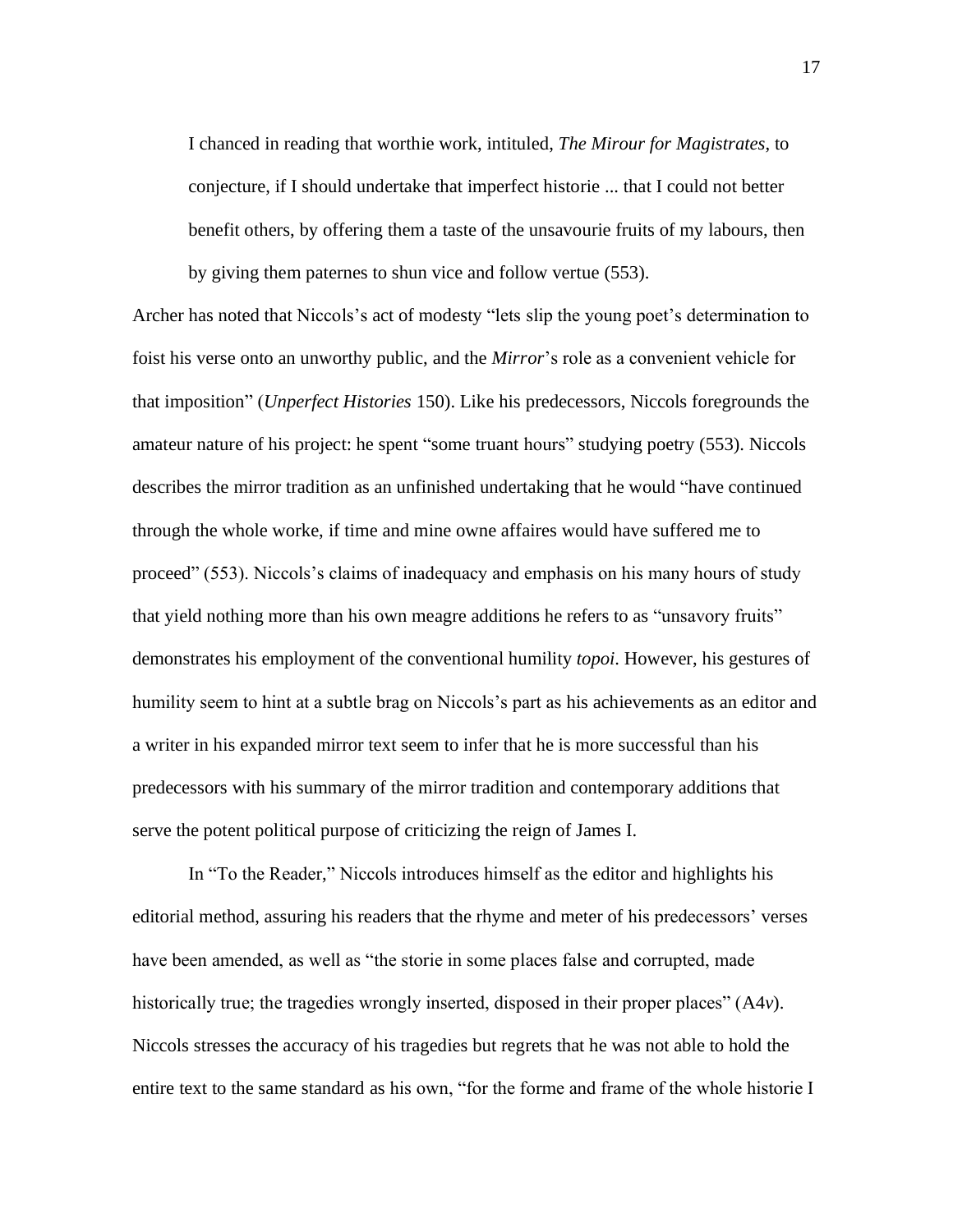did intend to haue reduced into the same order, which I haue obserued in my Additions; but preuented by other occasions, I haue thus digested it" (A4*v*). Indeed, Niccols seems to present *A Mirour* as the most accurate, uniform, and authoritative text in the mirror tradition. He leaves little room for criticism, except to request, if necessary, a "gentle censure" of his "imperfections" (A4*v*).

As a late editor to the mirror tradition, Niccols wanted to present a text that encompassed the entire history of England, from its ancient foundation with Brutus to the contemporary period. Apart from Baldwin's *A Mirror for Magistrates*, Niccols integrated two other mirrors, Higgins's *The First Part of the Mirror for Magistrates* (1574) and Blenerhasset's *Seconde Part of the Mirrour for Magistrates* (1578), in his version. Appended to the 1554 reprint of Lydgate's *The Fall*, Baldwin's edition of tragedies was primarily concerned with addressing the period of the Wars of the Roses (1455-1487), beginning with the tragedy of Robert Tresilian (d. 1388) and ending with that of Edward IV (1442-1483). When Baldwin's *A Mirror* was eventually printed in 1559, its publication coincided with the beginning of a decade that would see the production and dissemination of more historical texts than any other period of Elizabeth I's reign. Scholars have pointed out that Baldwin and his literary contemporaries intended *A Mirror* to be a work with a radical political agenda rooted in resistance against state repression during Mary I's Catholic reign (Budra, *A Mirror* 25). However, Baldwin arranged the poems of his edition into a prose narrative to divert attention from the political rhetoric of the text and the possible interpretation of his work as a product of radical Protestant ideology. Baldwin's depoliticization of the text was, therefore, itself a political act. In 1563, a second edition of Baldwin's *A Mirror* was printed, again by Marsh, but it had been considerably expanded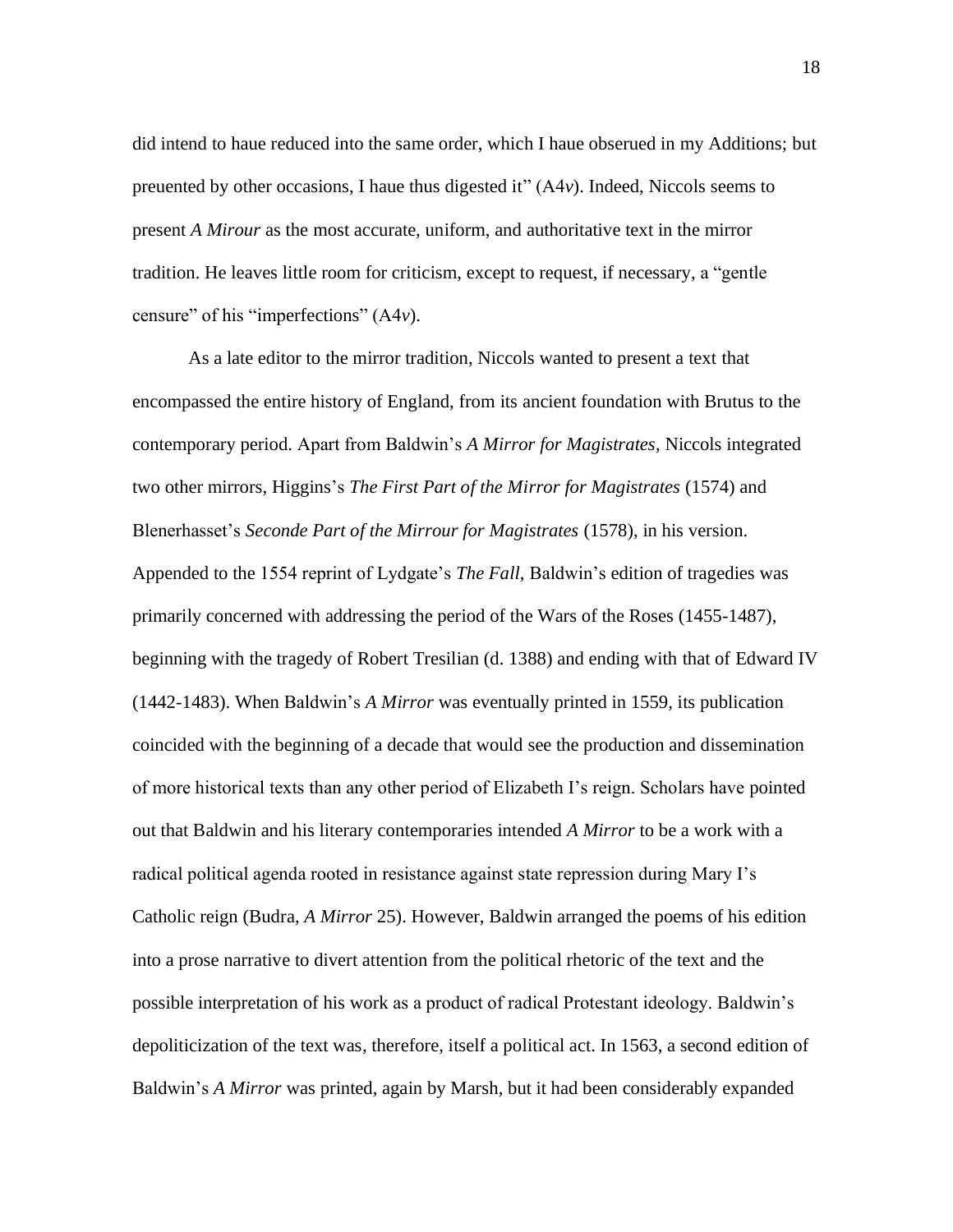compared to the 1559 edition and contained additional tales that had been borrowed from the 1554 suppressed edition. These include the tragedies of Edmund, Duke of Somerset (1406-1455), Humphrey Plantagenet (1390-1447), and perhaps most significantly, the tragedy of Edward Seymour (1506-1552), the Lord Protectorate of Edward VI. Seymour is depicted as a martyr-like figure who is punished for his virtue, while the virtues of the recently deceased Edward VI are enthusiastically praised by Baldwin. The promotion of Seymour as a "Protestant zealot" and the exaltation of Edward VI demonstrate Baldwin's advocacy for a radical Protestant policy for contemporary England, making it unsurprising that the tragedy would have been suppressed during Mary's Catholic reign (Budra, "*A Mirror*" 4). The 1563 expansion allowed Baldwin to focus on a more contemporary period starting from the unrest and civil war in the Wars of the Roses and moving towards the brink of the Reformation, discussing political failings, treason, rebellion, poor counsel, and tyranny (Budra, "*A Mirror*" 4). Baldwin believed that England's history could not be separated from contemporary politics and the *exempla* he presented could serve as a "mirror" to guide monarch, rulers, and politicians of his time.

Niccols, furthermore, included Higgins's *The First Part of the Mirror for Magistrates*, which extended the timeframe of the Baldwin's mirror by adding the legendary founding of Britain by the Trojan Brutus. By incorporating the myth of Brutus, Niccols had turned to a historical myth that was instrumental to the legitimization of the Tudor "empire" and also provided a convenient timeframe for ending *A Mirour* with the celebratory panegyric of the final Tudor monarch. Higgins's sources for his mirror also include Geoffrey of Monmouth's (1095-1155) *History of the Kings of Britain*, the antiquarian John Stowe's (1524-1605) *The Chronicles of England, from Brute unto this*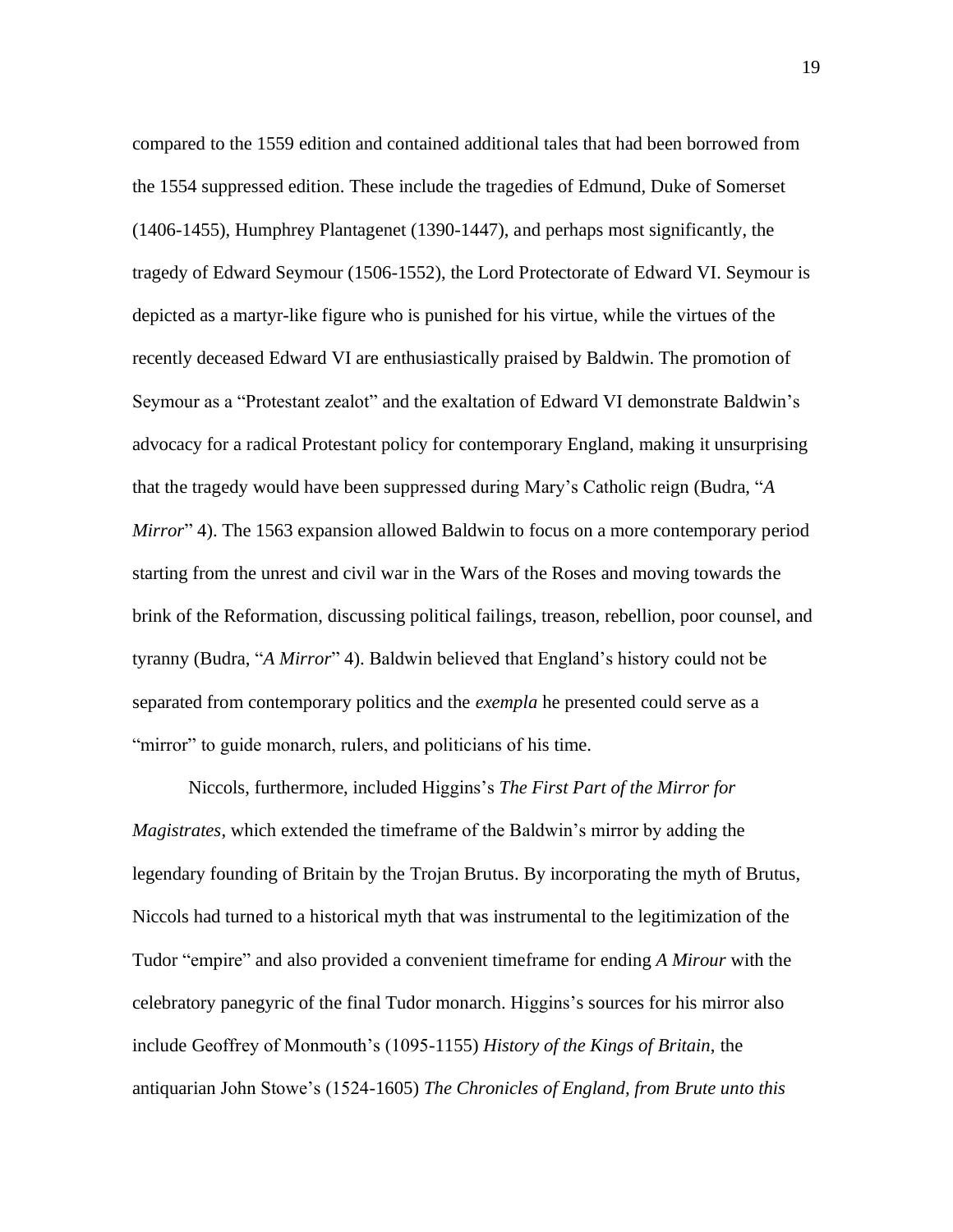*present yeare of Christ* (1580), and the King's Printer Richard Grafton's (1506-1573) *Abridgment of the Chronicles of England* (1563). Higgins expanded the scope of Baldwin's *A Mirror* in order to emphasize England's antiquity and its ties to the ancient city of Troy. Aside from supplying several new and revised British and medieval complaints, Higgins also introduced twelve new ancient Roman characters into his collection. Indeed, Higgins can be regarded as a literary trailblazer, as his mirror was one of the first Elizabethan works, aside from Thomas Sackville and Thomas Norton's Senecan tragedy *Gorboduc* (1562), to revive the theme of ancient Britain. Higgins's text is also the first poetic treatment of Roman history in Elizabeth's reign. His interest in corrupt Roman generals and emperors, such as Julius Caesar, Claudius, and Caligula, in fact, contradicts the commonly held view that Elizabethan writers were fixated on the end of the Roman republic instead of the imperial period (Kewes 126). Higgins's importation of unsavory Romans and their misfortunes reflects contemporary English anxieties about treason and foreign invasion during the 1570s, as demonstrated by his retelling of the tragedy of seditious Britons in Caesar's victorious invasion. Furthermore, in the vein of Protestant literature, Higgins's depictions of several violent regime changes and his emphasis on the Christian subtext of the tales suggest a warning to princes that pride and tyranny ultimately end in divine retribution for their crimes (Kewes 127).

To expend Higgins's focus on English history, Niccols also derived material from Blenerhasset's *Seconde Part of the Mirrour for Magistrates* in order to provide histories treating the themes of loss and isolation and highlighting how various difficult periods throughout English history ended in a resolution and triumph during the reign of the Tudors, in particular, Elizabeth. Blenerhasset's histories, covering the period from the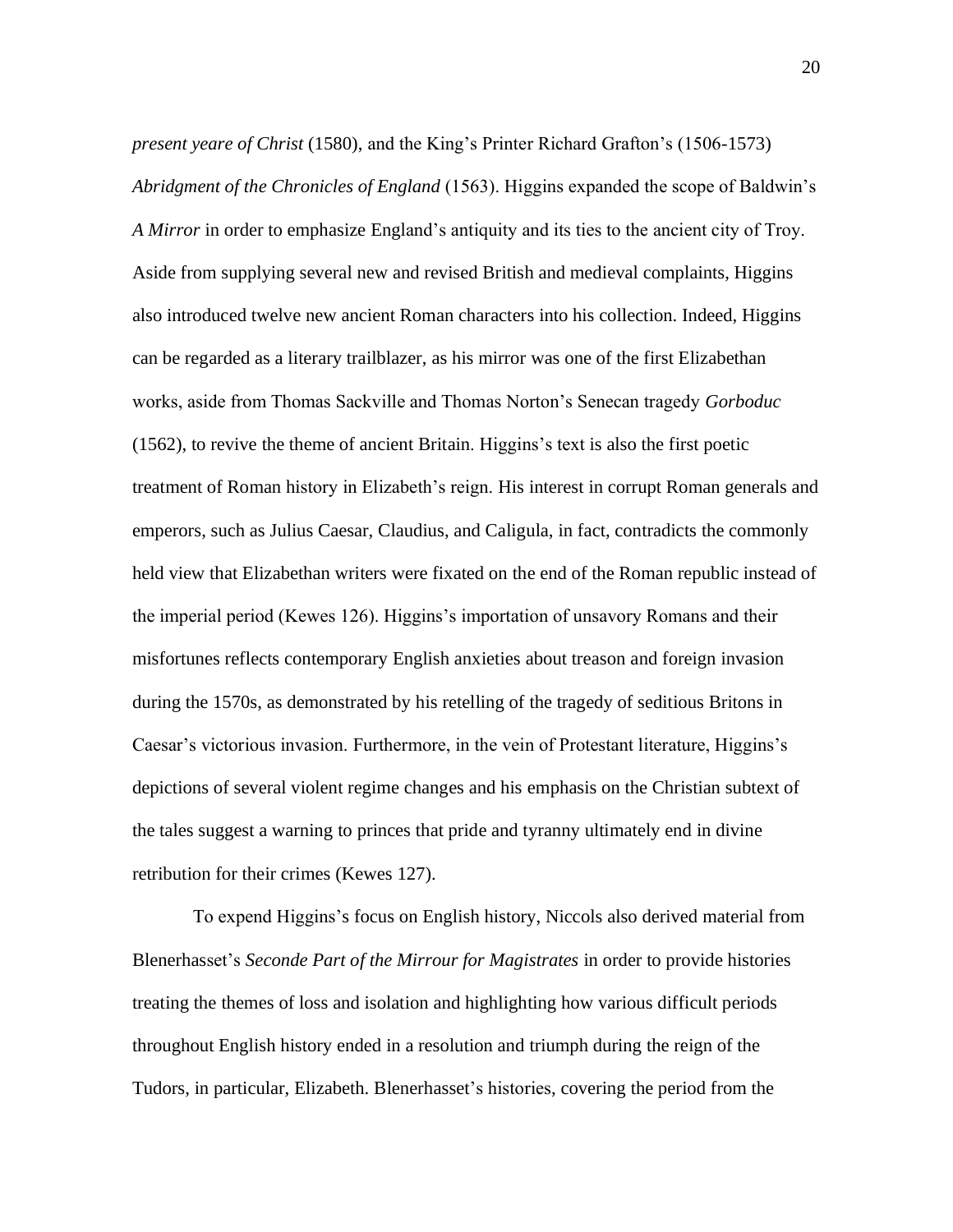slaying of King Guidericus, to the rebellion against the Romans, to King Harold I, acts as a chronological prequel to Baldwin's 1563 *Mirror* and a sequel to Higgins's *First Parte.* Despite the historical distance of the narratives, Blenerhasset's edition can be understood as politically neutral for the contemporary period, but still contains important didactic *exempla*. In his prefatory letter entitled "The Printer to the Friendly Reader," Webster notes that Blenerhasset's texts fill a gap in the mirror corpus as there is "a booke alredy in print, Entituled The first and third part of the Mirour for Magistrates" (2*r*). Blenerhasset's mirror is comprised of a fictive prose frame summarizing each of the twelve complaints. Archer describes the figures of each complaint as "loosely" historical and previously excluded from the English canon and doomed "to remain couered and hidden with those mistie cloudes of fylthy forgetfulness" (1*r*) without Blenerhasset's help (Archer, "*Those chronicles"* 147). Blenerhasset begins where Higgins's *First Parte* left off, with the legendary British king Guidericus, the son of Kymbelinus (according to Geoffrey of Monmouth), and closes with an account of the failed diplomatic negotiation between King Harold and William I, culminating in the Norman Conquest. The series of laments presented throughout his text includes autobiographical narratives spoken by figures such as Uther Pendragon, the legendary king of Roman Britain and father of King Arthur, the Anglo-Saxon King Alfred, and Helena, the mother of the Roman emperor Constantine the Great. Depicted as a queen who would do everything in the best interests of her nation and people, Helena functions as an allegory of Elizabeth I (Archer, "*Those chronicles"* 148). Blenerhasset's complaints tend to follow the *de casibus* trajectory of their predecessors but are framed by a dialogue between the personifications of Memory and Inquisition, a new invention added to the mirror corpus (Archer, "*Those chronicles*" 149).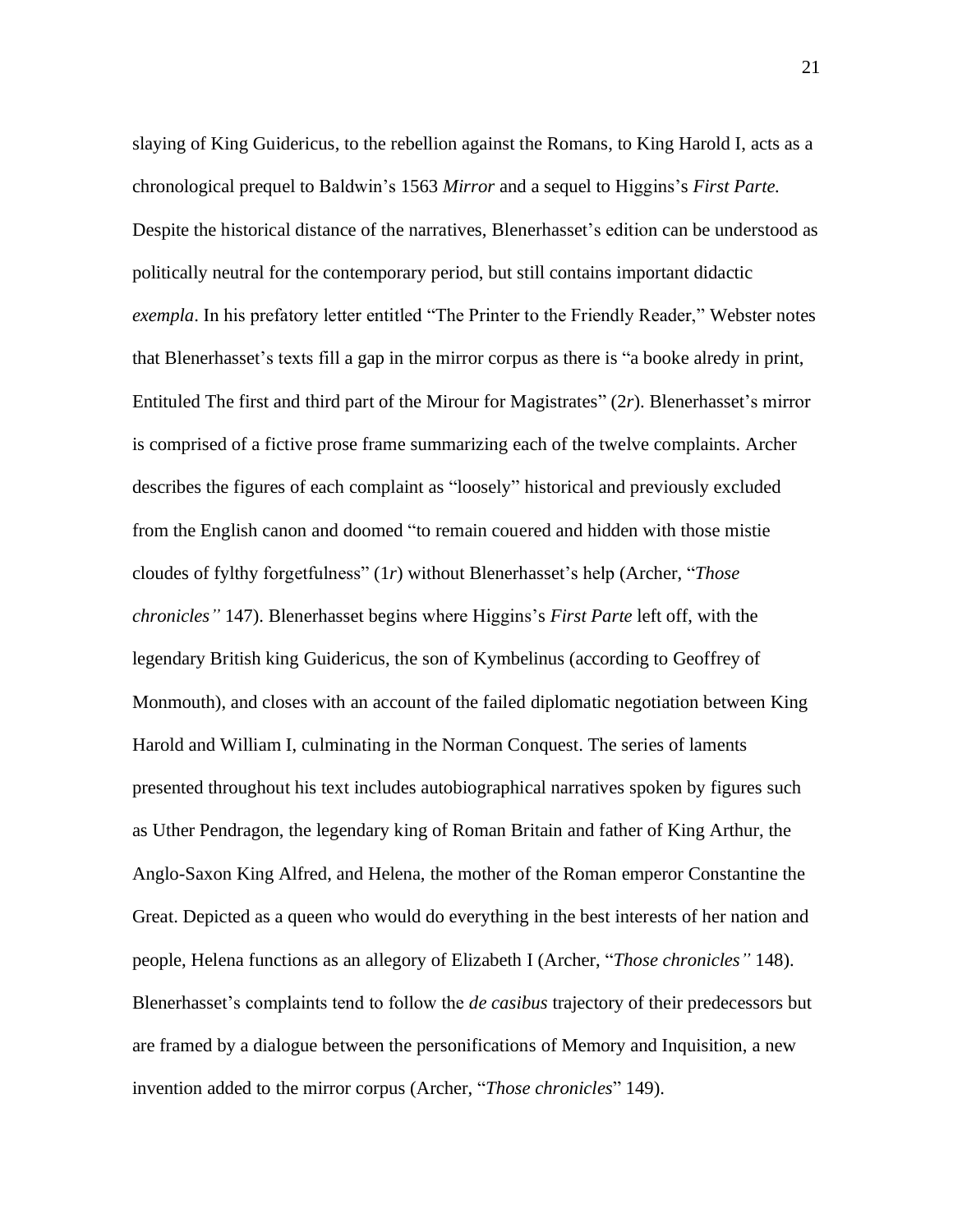Archer argues that Blenerhasset's mirror relies heavily on the device of *paralipsis*, a rhetorical method that draws attention to something by seemingly ignoring it ("*Those chronicles"* 149). Blenerhasset's use of *paralipsis* emphasizes his originality and independence as a poet, while at the same time foregrounds his aspirations for his text (149). For example, throughout his *Seconde Part*, Blenerhasset refers to important contemporary Elizabethan poets Thomas Sackville, George Gascoigne, and Thomas Churchyard, effectively placing his work amongst popular and contemporary Protestant intellectual culture and reformist thought. Blenerhasset's use of the mirror tradition as a means of engagement with some of the most important poets of the Elizabethan period, well known for their Protestant beliefs, and his participation in the deification of Elizabeth demonstrate how literary networks could utilize the malleability of the mirror tradition to express concerns about royal succession, evil counsel, and civil war. Furthermore, by denying the influence of contemporary poetic and historical sources, both paratextually and through his "silent deviation from their narratives" and claiming that he must rely instead on his "Diligence and Memory" or the figures of "Memory and Invention," Blenerhasset expects his readers to "face up to the contingency of England's popular imagined historical truth" (Archer, "*Those chronicles"* 151). Blenerhasset's *The Seconde Part* thus engages with the ever-present historiographical anxiety of his time: the unreliability of the medieval chronicle tradition or absence of historical records (Archer, "*Those chronicles"* 151). It is an issue that Baldwin's and Higgins's mirrors also explicitly grapple with and Niccols's work intends to rectify.

Though Niccols states in his "Letter to the Reader" that he has reordered the tales of Baldwin, Higgins, and Blenerhasset chronologically, he actually breaks chronological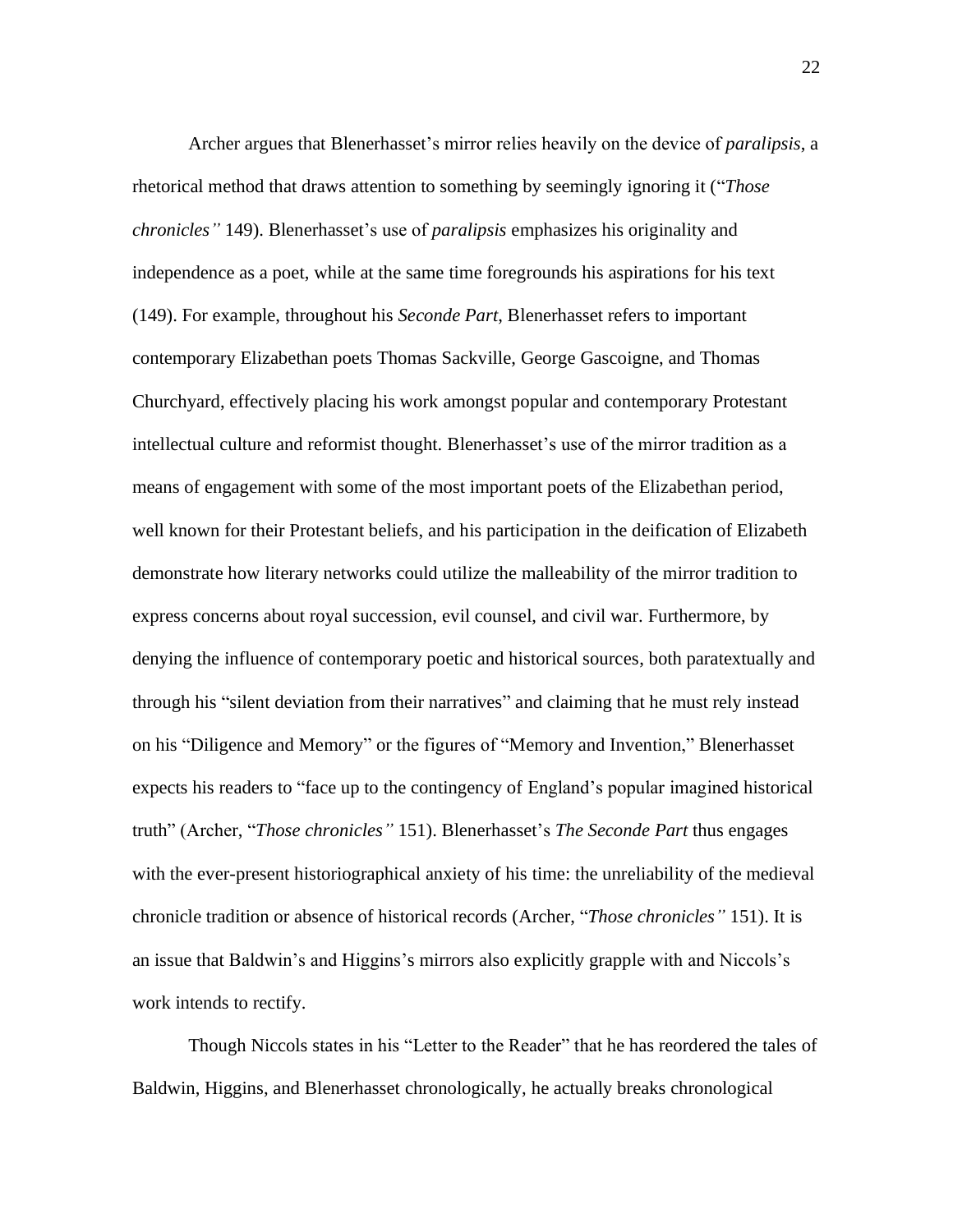order. This break is obvious when readers encounter Blenerhasset's tragedies that cover the period to the Norman Conquest. Despite Niccols's drawing attention to the Norman Conquest as a dividing line between Blenerhasset's and Baldwin's tragedies, as Elizabeth Human has pointed out, there are no additional tragedies placed in Niccols's edition between King Harold and the beginning of Baldwin's tragedy of Robert Tresilian, leaving a more than three-hundred-year gap between the two tragedies. These alterations undermine Niccols's attempt to correct the chronological order of previous mirror authors (Human 781). Furthermore, although Niccols argues that he had left the previously written material as it was, he neglects to mention his removal of Baldwin's tragedy of Richard III and the subsequent replacement of his own version of the tragedy later in the text (Human 781).

The most notable aspect of Niccols's mirror edition is his removal of the explanatory prose links between the tragedies, effectively effacing all textual evidence of previous mirror editors' interpretive glosses. Nonetheless, despite his removal of the conventional framing commentary, he goes to great lengths to identify the works of each author. This purposeful authentication invokes a sense of collaborative authorship: "lest anyone thinke me enuious of others deserts, I haue subscribed the names of all such as I could heare of, vnder such Tragedies as each one particularly hath written" (253-4). For example, Niccols utilized Blenerhasset's tragedies and affixed the latter's signature to most of his tragedies, an editorial choice that inevitably downgraded Blenerhasset's role in the mirror tradition from author to contributor. Scholars have suggested that Niccols's choice to remove the prose links between tragedies have led to an unintentional devaluing of the politicized message of the mirror tradition (Budra, Hadfield, Human). Human has, furthermore, argued that as a result Niccols's texts read more like a chronicle than a *de*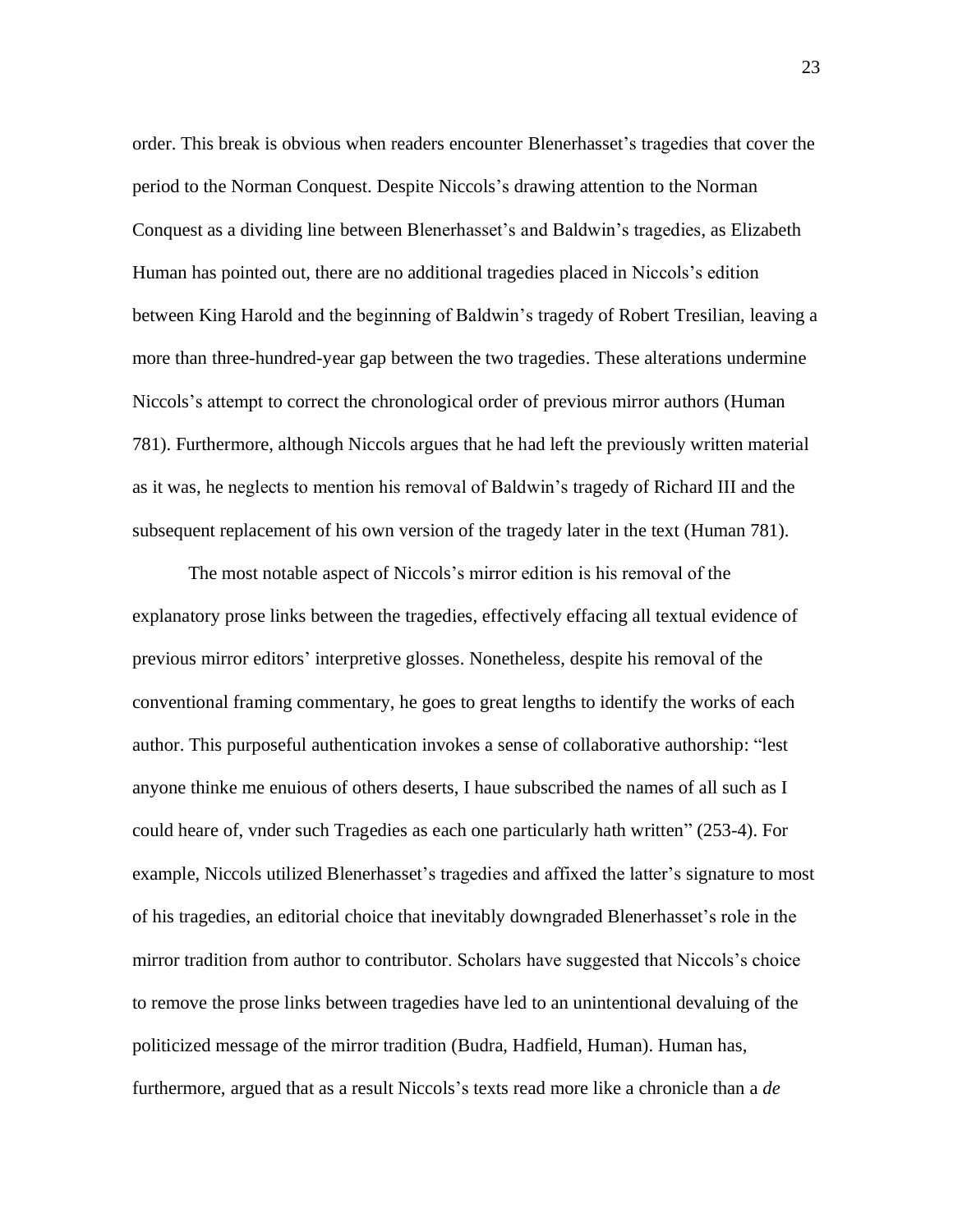*casibus* guidebook (781). Archer likewise proposes that Niccols's decision to remove the commentary suggests that he is as "alert as his predecessors to the potent agency of a volatile textual past" (139). However, Niccols's erasure of earlier mirror authors' glosses and commentary between tragedies allows for a freer interpretation of the text and facilitates its adaptability to contemporary political and religious issues, thus enhancing and strengthening the text's ties to the *speculum principis* tradition.

Judging from the paratexts of Niccols's *A Mirour*, it seems likely that Niccols was attempting to set himself apart from the Elizabethan mirror tradition. He reproduces Higgins's, Blenerhasset's, and Baldwin's texts ultimately to emphasize the superiority of his own production. Each successive editor presented Baldwin's *Mirror* as imperfect and one that needs to be updated and expanded. Yet, Niccols's expressions of modesty are more emphatic than Blenerhasset's, who was supposedly uninformed about the printing of his additions (Archer, "*Those chronicles*" 148). Niccols's emphasis on his own inadequacy as a poet seems disingenuous, given that he adds an entirely new mirror of his own selection. It thus suggests that his editorial decision to leave Higgins's, Blenerhasset's, and Baldwin's editions "uncorrected" stemmed from a desire to have the previous texts as witnesses of the flawed past that he was perfecting with his additions.

To rectify the tradition, Niccols also appended his own composition *A Winter Night's Vision* to Baldwin's, Higgins's, and Blenerhasset's texts. Niccols's additions include eleven "new" tragedies: King Arthur, Edmund Ironside, Prince Alfred, Godwin, Earlie of Kent, Robert Curthose, Richard Coeur de Lion, King John, King Edward II, The Princes in the Tower (sons of Edward IV), a revised version of the tragedy of Richard III, and the patriotic panegyric, "England's Eliza." He dedicated his edition to Lord Charles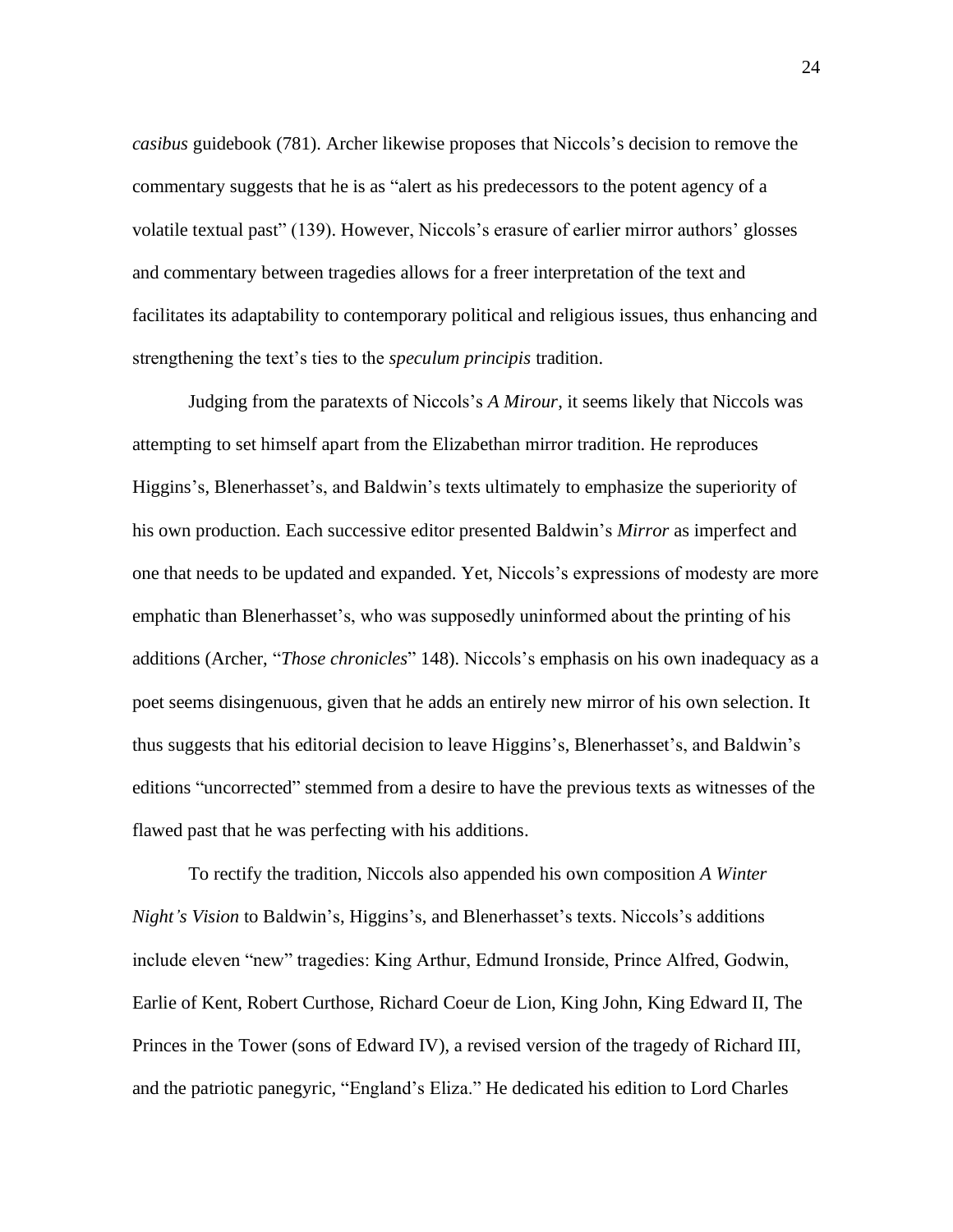Howard, the Earl of Nottingham (1536-1624), with whom he had sailed to Spain as part of the fleet of Robert Devereaux, second Earl of Essex, (1565-1601) during the English raid on Cadiz in 1597 (Hadfield, *ODNB*). Howard served in numerous important positions under Elizabeth I, including Lord High Admiral and commander of the English navy during the Spanish Armada and the Cadiz expedition. In contrast, under James I, Howard played the role of peacemaker with Spain to end the Anglo-Spanish war in 1604. Additionally, Howard was tasked with the project of the possible unification of England and Scotland. However, Niccols chooses not to engage with any of Howard's achievements under James, and instead focuses explicitly on his dedicatee's successes under Elizabeth. Niccols opens his dedication to Howard with an introductory verse that Budra describes as a "banal and sycophantic plea for patronage" (32). Niccols compliments Howard on his military achievements in Cadiz, which Niccols personally witnessed and took part in:

Most humblie craues your lordly Lions aid

Gainst monster Enuie, while she tels her storie

Of Britaine Princes, and that royall Maid,

In whose chaste hymne her *Clio* sings your glorie. (551)

Budra asserts that instead of displaying "a critical mirror to a flawed magistrate, Niccols begs his favour" (33), as he promises Howard, "my Muse shall frame, Mirrours more worthie your renowned name" (551). Budra maintains that Howard was not a magistrate to be swayed by the weight of "*exempla*"; rather, he was a nobleman who desired to be entertained with "a collection of reassuringly familiar biographies that culminated in a vision of the reign of Elizabeth" (33). Although Budra has argued that Niccols's dedication depoliticizes the text (*A Mirror* 33); in effect, it increases the oppositional tone of *A Winter*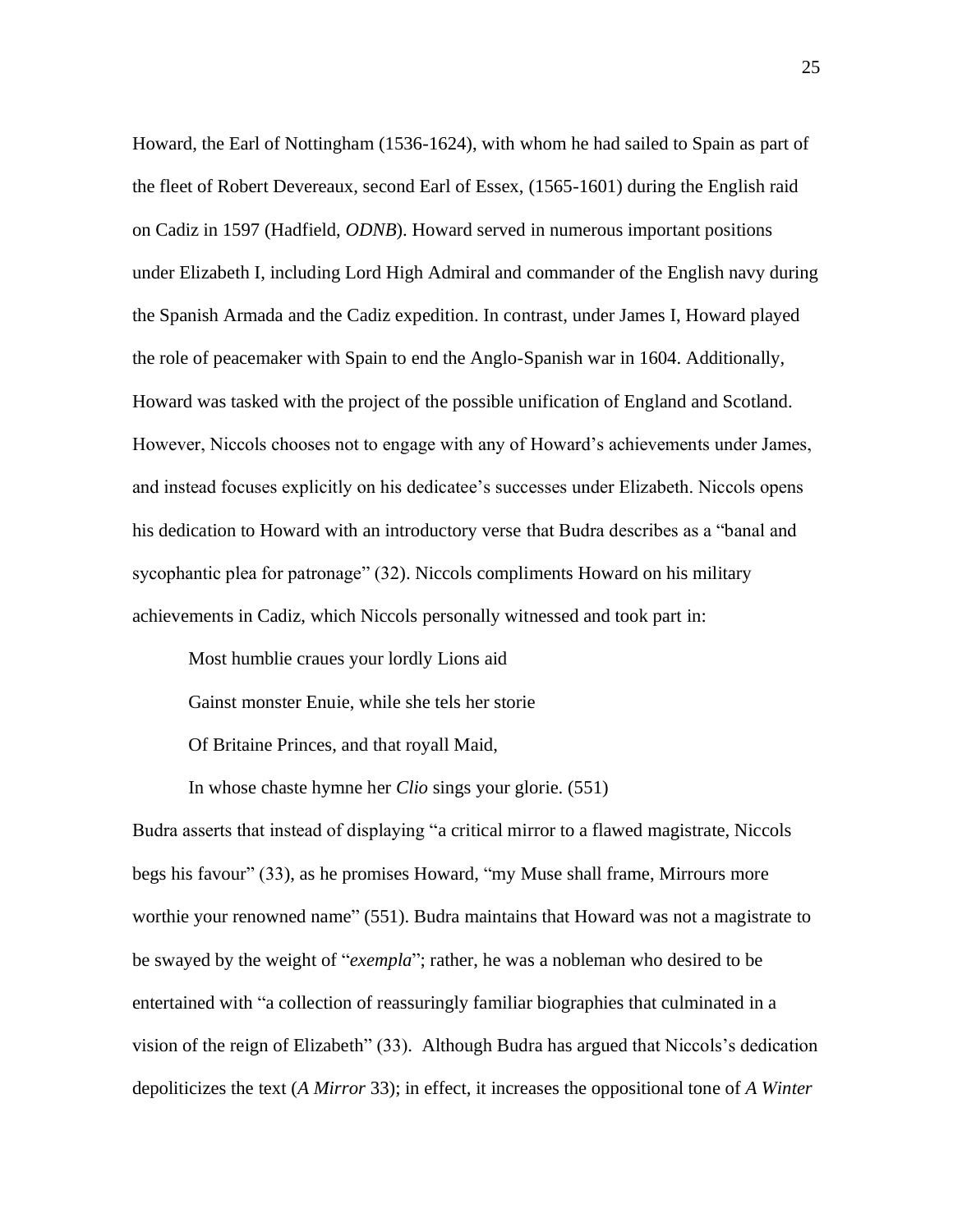*Night's Vision*. Niccols's choice to dedicate the text to one of Elizabethan England's most important and successful statesmen infers that the reign of Elizabeth was the culmination of the progress of the English nation.

In Human's view, Niccols is not simply correcting rhyme and meter and supplying necessary filler as he claims in his "To the Reader" but "his republication begins to rewrite the *Mirror* in his own image" (782). His presentation of Baldwin's, Higgins's, and Blenerhasset's tragedies encapsulate the Elizabethan mirror tradition's interests by bringing together politically sensitive *exempla* that depict unfortunate and sometimes deserving falls. Yet, through his addition of *A Winter's Night Vision*, Niccols supplies what he considers missing from England's imagined past. The additional tragedies and panegyric on Elizabeth I serve a nostalgic purpose; with the revival of "the vertuous and the vicious princes," Niccols means to reinstate lost moral, political, and aesthetic values for the benefit of his contemporaries. Niccols, in fact, calls attention to the severe lack of "learned wits" and "worthy men" under the reign of James I, suggesting that the cultural poverty of the Stuart period can be improved by the influence of poets, authors, and playwrights who revive the ideals of the Elizabethan period. With his *A Mirour*, Niccols expresses his belief that the death of Elizabeth and succession of James had led to a gradual cultural, political, and ideological decline, while maintaining that his tragedies offer a remedy to the waning Stuart era.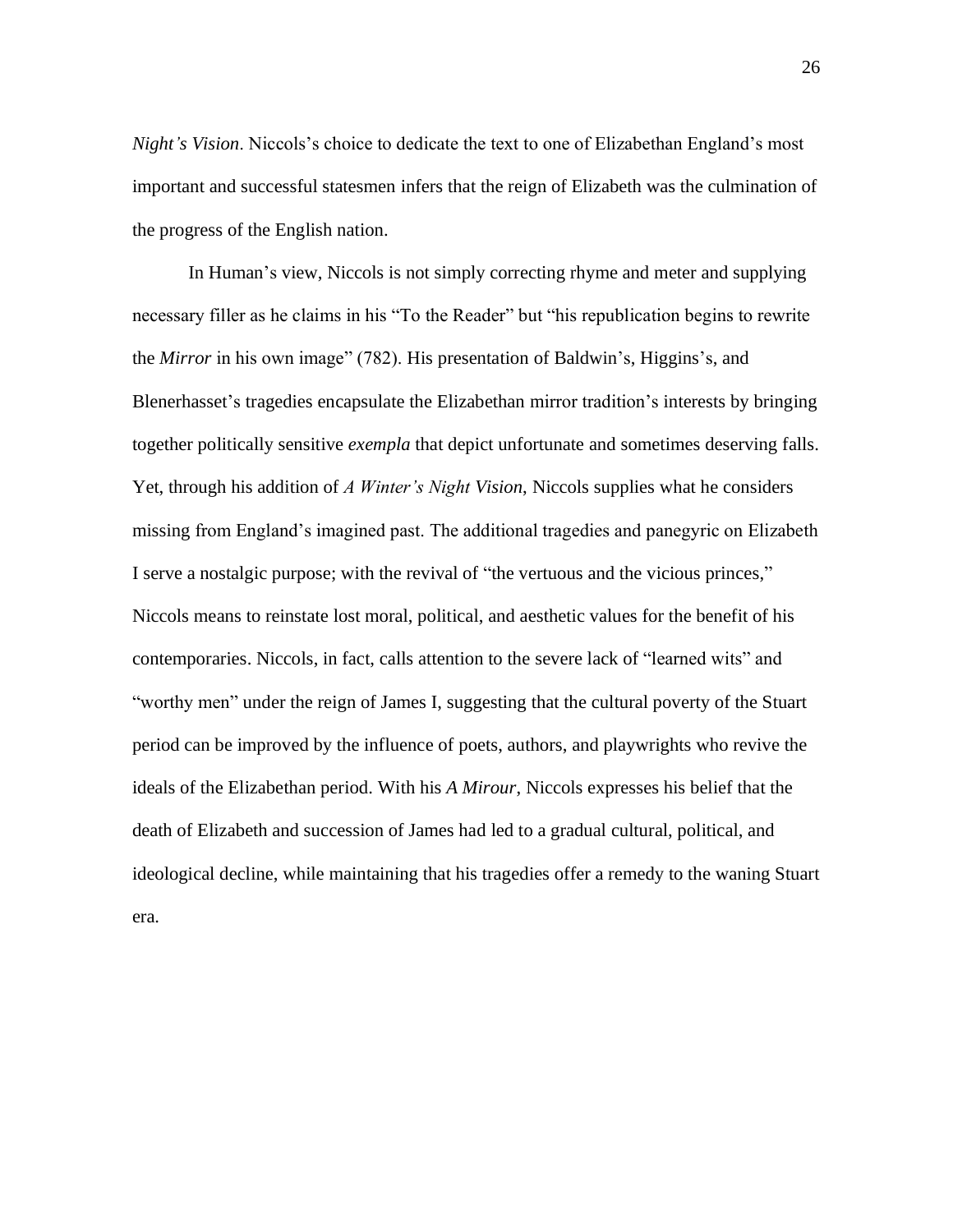# **Chapter II: The Authority of Memory and the Wisdom of Ghosts: Niccols's Conception of England's Imagined History**

Niccol's tragedies offer a portrait gallery of the mind or a memory palace, through which the reader is led under the guidance of the Greek goddess Mnemosyne, or Memory and the spectres of England's famous deceased who return to lament and narrate their tragedies. Niccols's choice to present explicitly English tragedies, particularly kings he deems to be "worthie" (560) and who provide advice for imitation or avoidance as historical *exempla*, sets up the oppositional tone of the work. Niccols's emphasis on English historical figures reinforce the Tudor propaganda according to which rulers of the kingdom should be "native born" to rule their "natural subjects, whose natural obligations sustained the body politic" (Richards 518). James I's accession proclamation was insistent about his right to rule, but filled with the uncertainty and anxiety surrounding the accession of a "mysterious and foreign prince" (Richards 518). Moreover, unlike his predecessor Elizabeth I, James was an overt pacifist who did not seem to have the same strength or values as the previous monarch. The royal proclamation reaffirmed in several ways James's lineal descent from Mary Tudor, the eldest daughter of Henry VII and Elizabeth of York. The union of the House of York and the House of Lancaster was essential to the Tudor myth, as it had brought peace to England, "to the ioy unspeakable of the Kingdome," so James, as the new king, believed it was best to depict himself as another such peace bringer (518). Not only was James's "undoubted right" stressed at the beginning of his reign, but also his kingly qualities: he was "adorned with all the rarest gifts of minde and bodie, to the infinite comfort of all his people and subjects that shall live under him" (Richards 518). As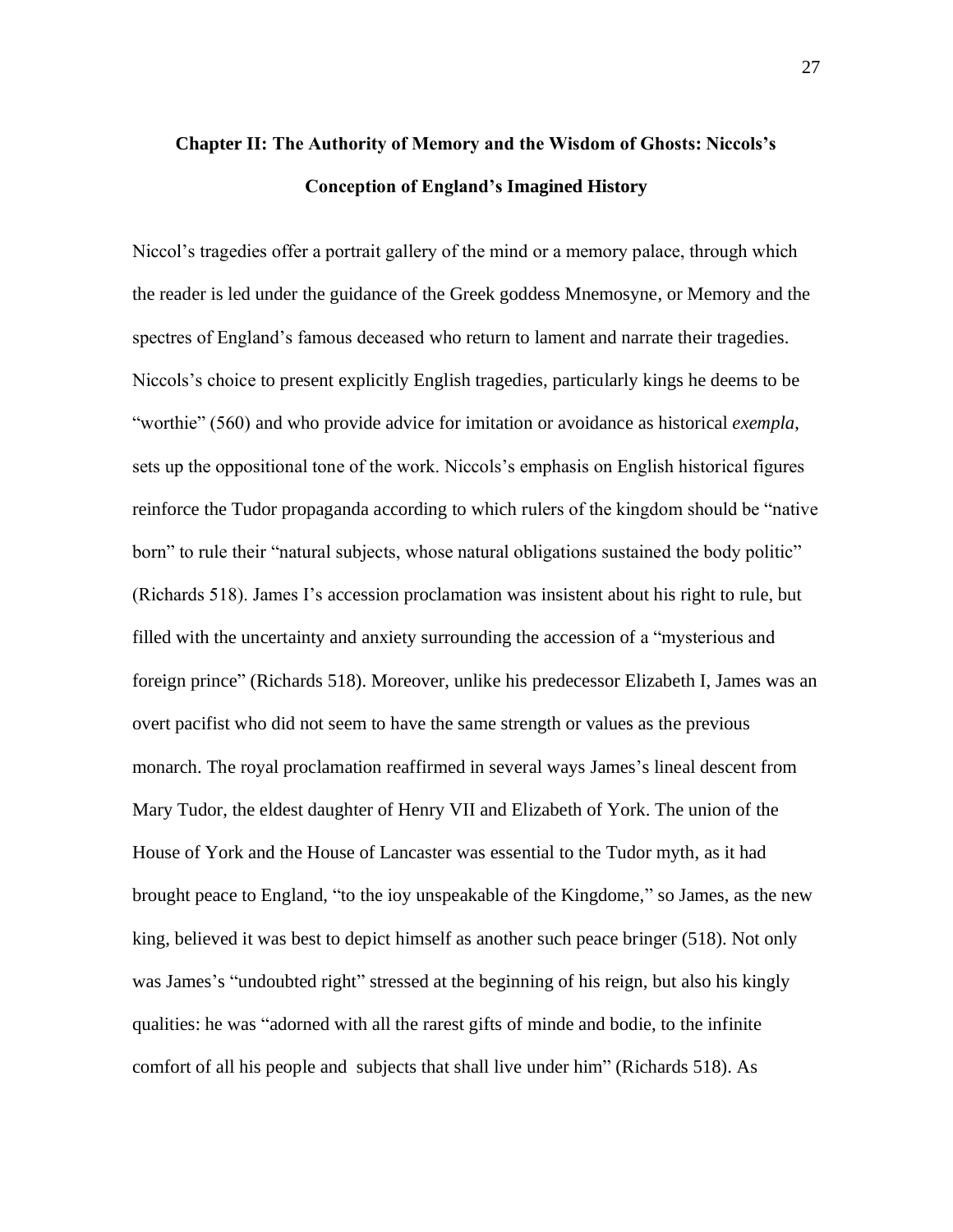opposed to the official declaration, Niccols believed that England's dynastic greatness started to crumble under James and a revival of England's tragic historical past could be used to call attention, however indirectly, to James's "unnatural" reign and his disconcerting pacifism, alleged Catholic sympathies, and favouritism at court.

However, in order to use England's past as an example in the *speculum principis*  mode, Niccols had to devise a method to tackle the issue of the contemporary separation of history and fiction. History had been promoted as an honorable institution and utilized primarily as a source of practical wisdom and moral edification, rather than a chronicle of actual events. However, between 1587 and 1610 distinctions between imaginative literature and historiography had become further solidified (Archer, *Unperfect Histories* 147). Claims, such as Thomas Dekker's in the preface to the *Whore of Babylon* (1607), unthinkable in the early years of Elizabeth's reign, had gradually become commonplace:

whereas I may . . . be Critically taxed, that I falsifie the account of time, and set not down Occurrents, according to their true succession, let such (that are so nice of stomach) know, that I write as a Poet, not as an Historian, and that these two do not live under one law … (cited in Archer 147).

Baldwin's *Mirror* and especially Higgins's and Blenerhasset's *First* and *Second Part*s contributed to this division, and the anxiety and scepticism these mirror texts voiced about the validity of poetic invention as a substitute for historiographical records was brought to prominence by Sir Philip Sidney and Edmund Spenser in later decades (Archer, *Unperfect Histories* 147). As Donald Beecher has reminded us, the early modern period was rich with "emergent notions of mirrors, anatomies, commonplace books, treasuries, chronicles, and personal memoirs," in which documentation of past experiences were "repackaged for

28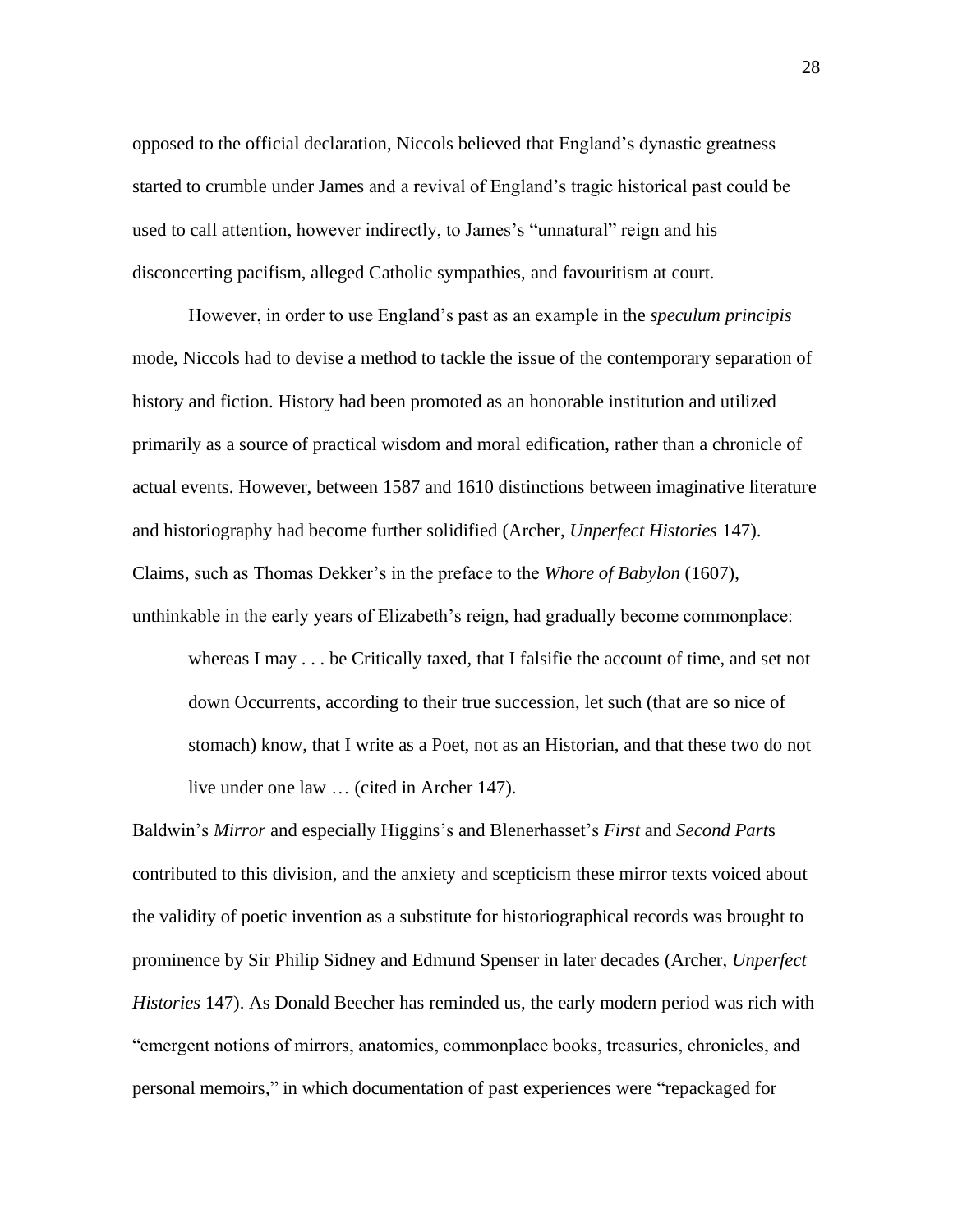present consumption" ("Recollection, Cognition, and Culture…" 387). Beecher has asserted that history is "socially conditioned," as it functions as a "collective memory," and certain groups select what they found "memorable" to serve ideas of nationalism, patriotism, and cultural identity (388). Historical memory advances the purpose of political groups who want to shape memory according to their views, as often the historical record "speaks for a political entity" (389). However, as Beecher has noted, history also provides an example of successful and unsuccessful strategies, turns experience into *exempla*, and checks the "excess both of peoples and princes, thereby constituting an episodic conduct book concerning the political story of a nation" (389). Niccols felt obliged to protect England's historical records from decay; therefore, his tragedies are particularly preoccupied with the form, expression, and transmission of historical accounts (Archer, *Unperfect Histories* 170). Moreover, Niccols's accounts engaged with their own historiography and were deployed to reflect contemporary anxieties (Archer, *Unperfect Histories* 170). In doing so, Niccols made the constructed nature of imagined historical truth the subject of his work and suggested its vulnerability to the contingencies of time and cultural transmission. Historical memory thus holds the power to instruct; it is exactly this quality of memory that Niccols intends to apply to his text, following the conventions of the *de casibus* tradition. Consequently, Niccols's *A Mirour* straddles the line between imaginative literature and historiographical inquiry:

it is unequivocally historical poetry. However, rather than negotiating that dividing line sceptically, fretfully, and irreverently, as Baldwin, Higgins, and Blenerhasset had done, Niccols nails his colours to the historical mast, hammering textual uncertainty out of his new publication (Archer, *Unperfect Histories* 147).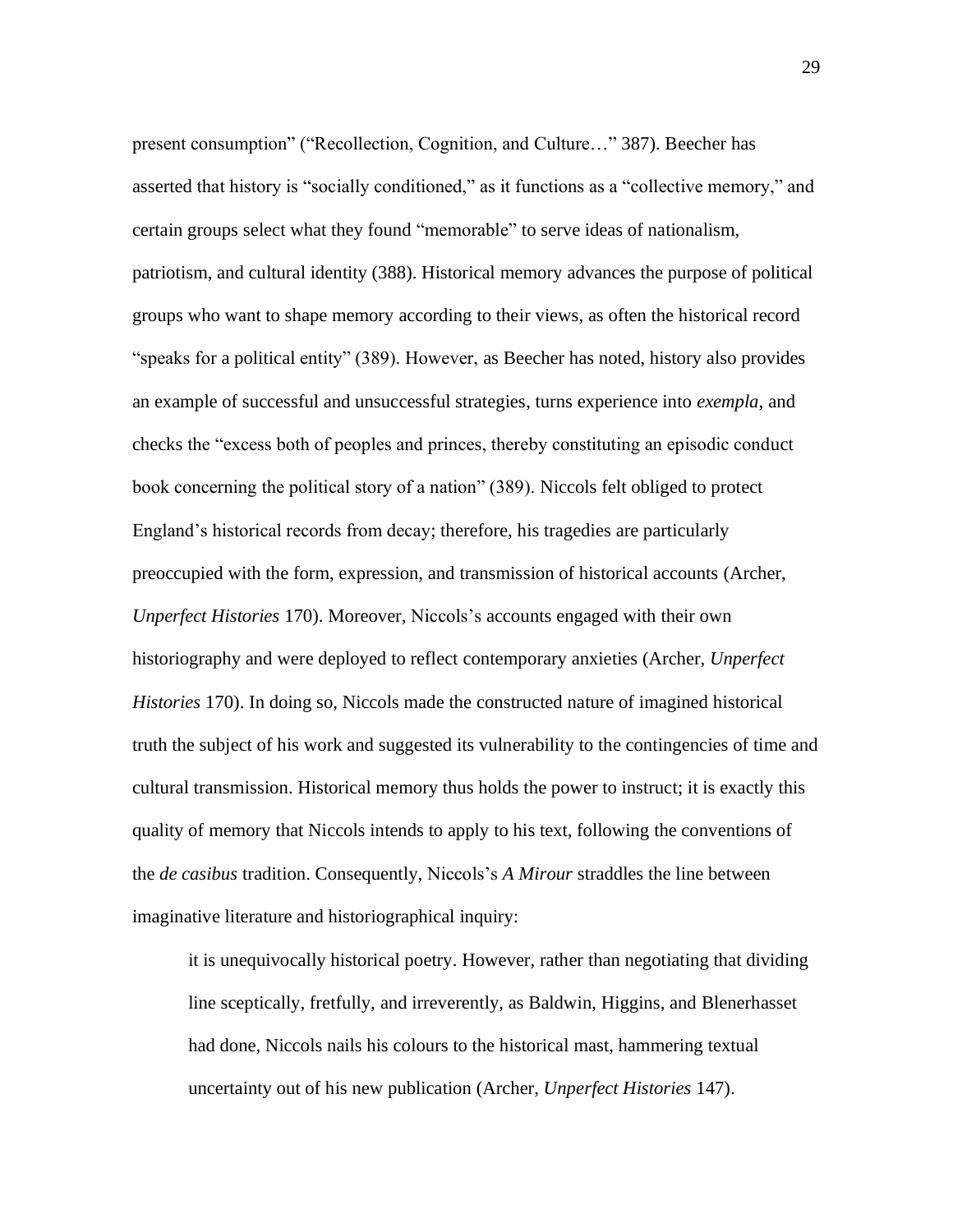In his letter to the readers, Niccols states that his revisions have "the storie in some places false and corrupted, made historically true"  $(A4v)$ . Niccols's emphatic assertion that he is presenting a work free from falsehoods and corruption enhances the propagandistic nature of his work. Both Budra and Human have criticized Niccols for presenting himself as a chronicler and keeper of historical truth, while Niccols put the blame for historical inaccuracy on earlier writers, choosing to refer to his additions as "poems" and "hymns" dictated to him through memory and fame rather than historiographical truth (A4*v*).

In his introduction, or "induction," to *A Winter's Night Vision*, Niccols explains that his additional tragedies were at the behest of Mnemosyne, who granted him the authority to present his forgotten tragedies of England's past. *A Winter's Night Vision* relies on the tradition of vision literature, according to which Niccols is approached by forgotten, and sometimes misunderstood, historical figures in a dream. However, in reference to Jehan Du Pre's *Les Palais des nobles Dames* (1534), Brenda Dunn-Lardeau describes the sixteenthcentury dream vision motif as essential to the construction and legitimization of a text that relies on historical memory, especially when the author claims the dream to be truly autobiographical and a justification of the dreamer's pursuit and compilation of *exempla* (29). J. Stephen Russell has argued that the dream vision tradition serves an allegorical purpose through its form. Because vision narratives are usually quite long, they encourage the reader to forget that what they are reading is in fact a purported dream, in an attempt to make readers think of the depicted narrative "independent of the dream nature of the events" (130). Julia Boffey has furthermore stated that the dream vision framework was used by late medieval English authors such as Lydgate as a means to "convey social or political commentary which might have seemed inflammatory if communicated in any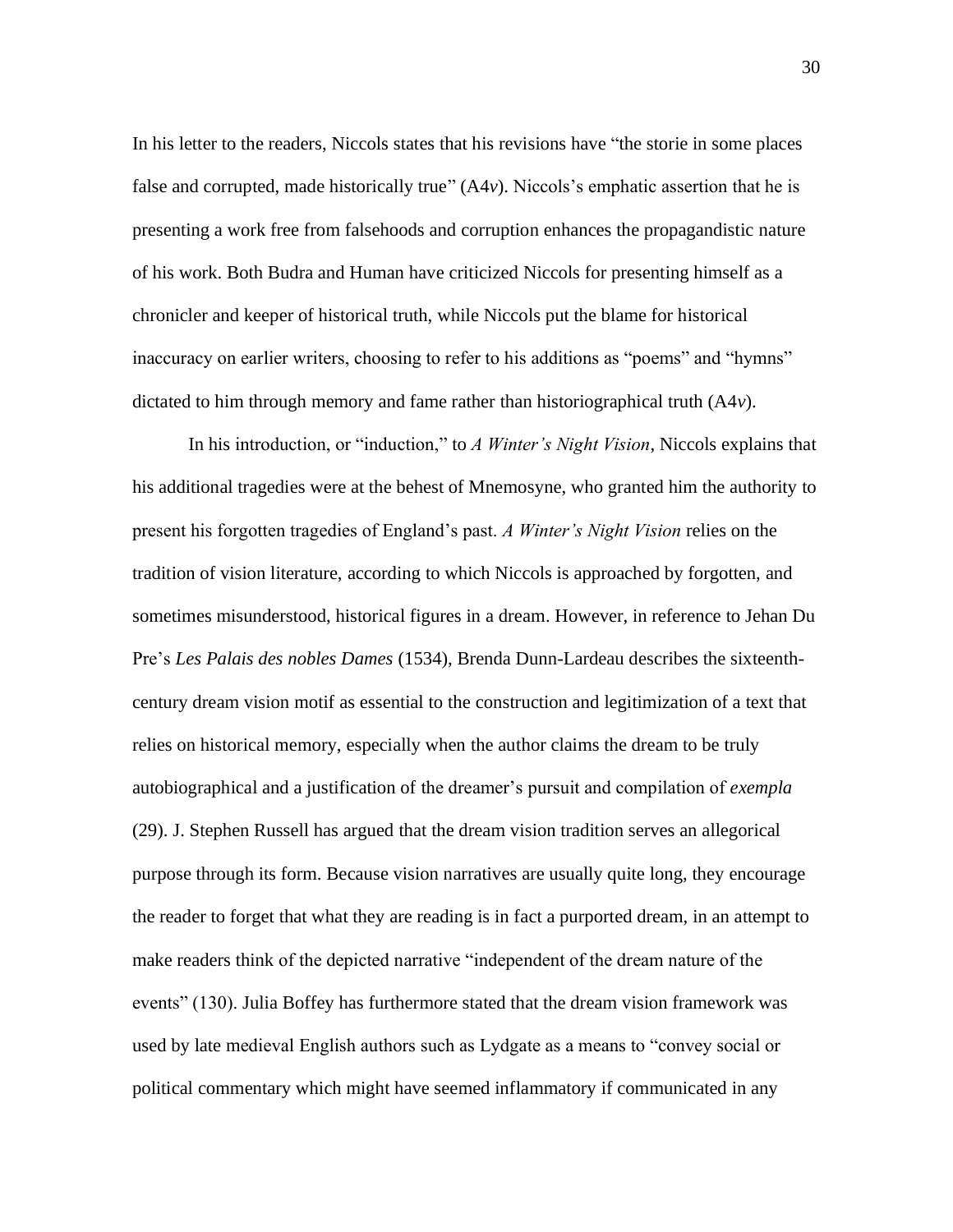more direct way" (4). Through the course of his dream, Niccols (as well as the reader) is guided by Memory to engage with various ghosts of England's forgotten past, who provide potential resolutions to contemporary issues.

As in amazement at such sight I in my bed did lie, She thus bespake: 'I am', quoth she, 'the Lady Memory, Jove's well beloved Mnemosyne, that keeps the wealthy store Of time's rich treasure, where the deeds that have been done of yore I do record… (559).

Although Niccols's reinterpretation of English history drew on contemporary aesthetic and ideological tendencies, Archer argues that *A Mirour* was unlikely to attract a wide range of readers due primarily to the immense scope of the text (*Unperfect Histories* 151). However, Niccols blames this lack of interest on the decline of modern values rather than his refusal to move with the times, using Memory and Clio, the Muse of history, to level criticism against contemporary literary culture, which has frivolously allowed for the decay of the record of "worthy Britain's dead":

… when in books I chance to find the fame

Of any after death decayed, I do revive the same.

Turning the volume large of late, in which my Clio sings

The deeds of worthy Britain's dead, I find that many kings exempt (559).

Memory's divine call urging Niccols to memorialize the forgotten figures of the past is worthy of note. Though Niccols's title suggests that the text was derived from Lydgate's *The Fall*, Memory and Clio enjoin Niccols to remedy the faults of the earlier mirror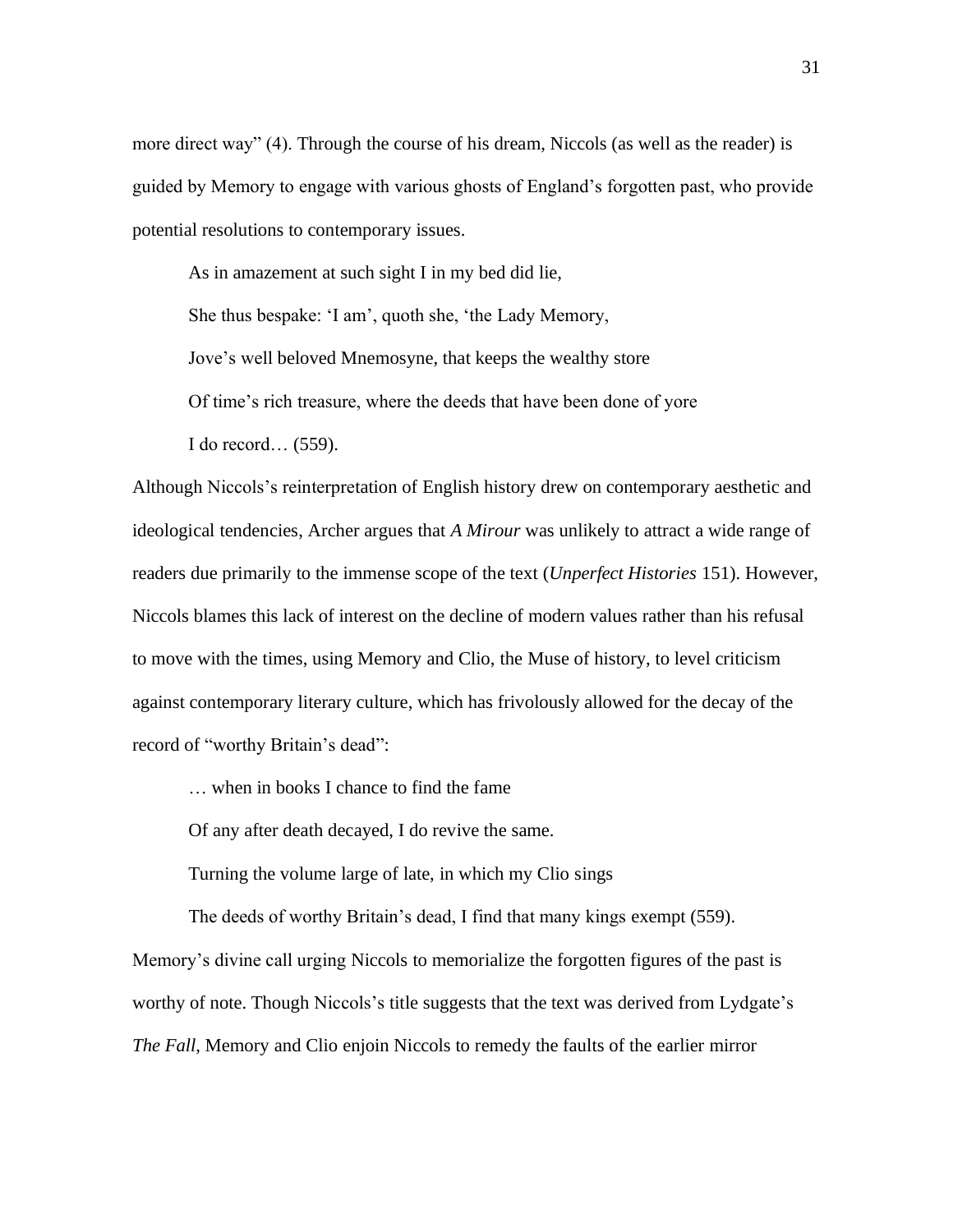tradition by adding the stories of the "noble acts" of kings, thus altering the sequence of tragic vices. However, Niccols argues that he is not worthy for the momentous task:

O goddess great, the task thou dost impose

Exceeds the compass of my skill, 'tis fitter far for those,

Whose pens sweet nectar do distill

to whom the power is given

Upon their winged verse to rap their readers up to heaven (559).

Before leaving the author, Memory once again emphasizes to Niccols the importance of his task to offer mirrors of the forgotten "noble" figures who deserve to be remembered for "eternity":

Exempted are, whose noble acts deserve eternity,

And 'mongst our Mirrors challenge place for all posterity

For which, my station I have left, and now am come to thee … (559).

In contrast to the *de casibus* tradition, Memory and Clio completely replace the figure of Fortune to assist Niccols in correcting the faults of *The Fall* and earlier versions of *A Mirror.* By relaying the stories of the "noble" acts of "kings," Niccol's edition signals a transition from medieval moralism displayed in the *de casibus* tradition to the more inclusive English *speculum principis* tradition that deals with both the vices and virtues of England's past.

The presentation of tragic figures in the Elizabethan mirror tradition relied heavily upon the early English *de casibus* complaint form with a renewed reliance on the dream vision tradition and ghost complaint. Complaint literature, a popular medieval poetic genre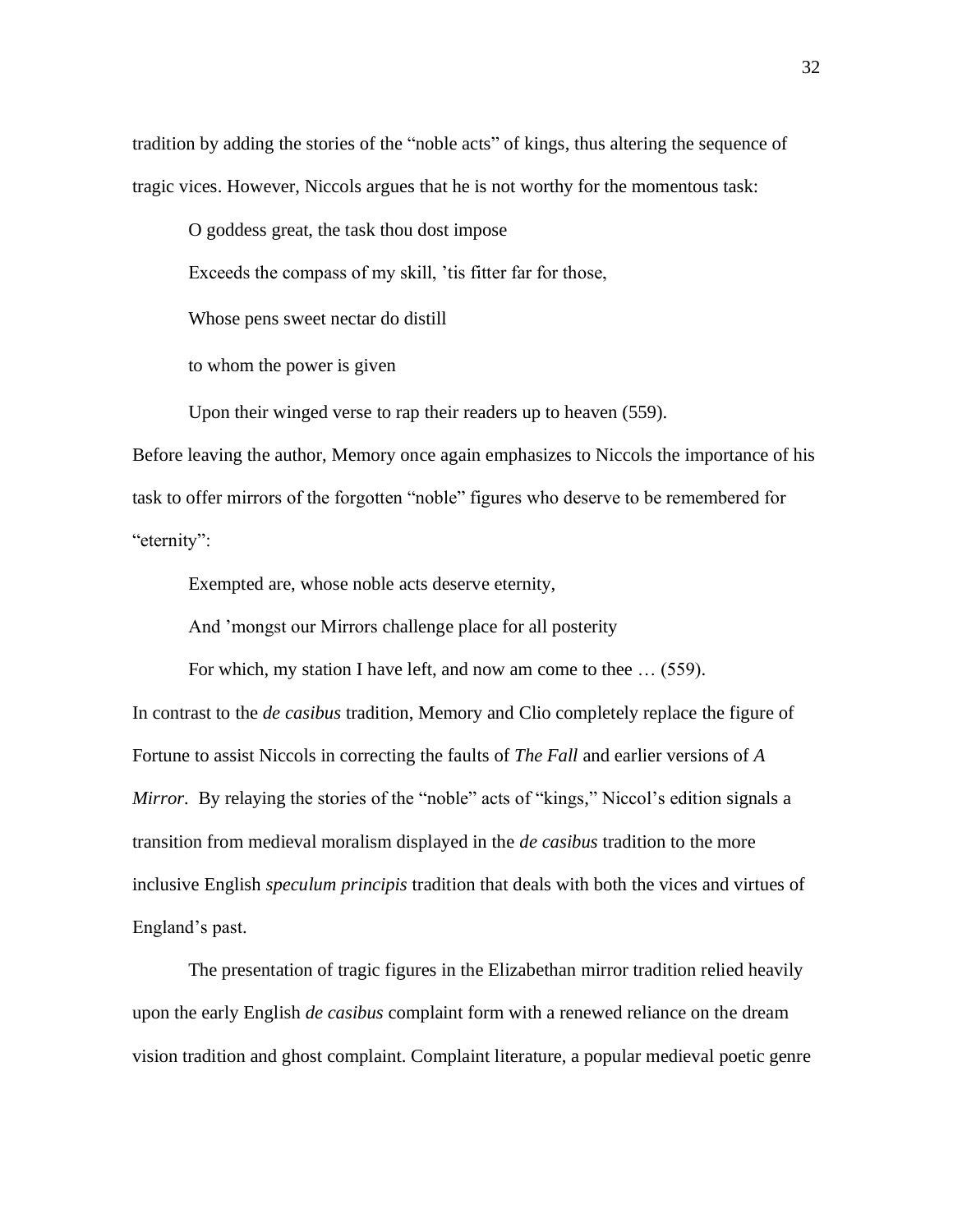that features poetic lamentations of misfortune, flourished during the last decades of the fifteenth century, but continued to be revived throughout the sixteenth century, and at the turn of the century these historical subjects began to be depicted more specifically as ghosts (Archer, *Unperfect Histories* 142). The use of the dream vision tradition combined with the ghost narrative and complaint allowed for the imagined invocation of famous mythic and historical figures to offer different perspectives and a critique of contemporary problems and offer solutions in the form of moral advice and direction, all under the pretence of a dream to avoid accusations of political sedition. Indeed, Niccols's *A Mirour* seems to be one of the first texts in the mirror tradition to refer explicitly to the speakers of the complaints as ghosts: "Then do not thou thy help deny, I will conduct thy pen, / And Fame shall summon up the ghosts of all those worthy men" (560). Niccols's use of the rhetorical device *prosopopoeia* alongside the *visio* tradition allowed authors like Niccols to distance themselves from the controversial topics about which they were writing. Thus, the ghost device became, in Archer's words, the "natural ally" of the satirists, who used ghosts to critique contemporary political issues in the final decades of the sixteenth century, and by 1610 "literary ghosts" frequently carried satirical or oppositional weight in popular culture (142). The popularity of the ghost complaint tradition increased significantly in the early part of James I's reign, "when the ghosts of the Elizabethan dead returned to lament the demise of a political ethos" (Archer, *Unperfect Histories* 143). Niccols's *A Mirour* arguably presents a coherent fusion of the existing, but outdated, mirror tradition with contemporary literary tendencies and political concerns, successfully resurrecting the politically oppositional stance that Baldwin originally envisaged in the tradition (Archer, *Unperfect Histories* 143). Furthermore, public appetite for the "salacious details" of England's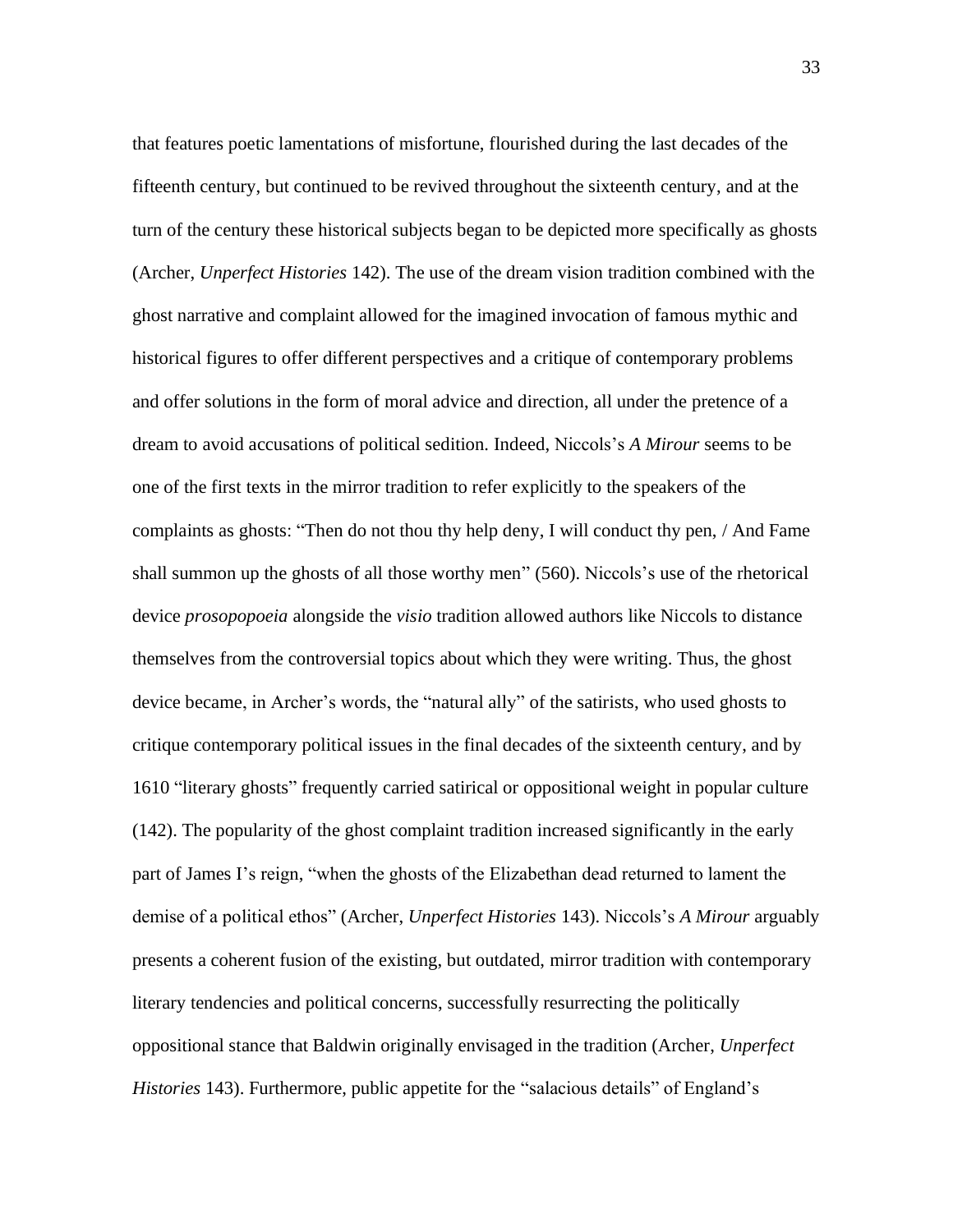imagined past could be satisfied within an established mode of morally educative stories (Archer, *Unperfect Histories* 164).

Niccols's lasting interest in ghost complaints is also manifested in his final work, *Sir Thomas Overburies Vision* (1616), in which he again used the ghost complaint, this time of a recently deceased person, to disseminate his dissatisfaction with his own time, which he found tawdry and corrupt. *Overburies Vision* was based on the notorious murder of Sir Thomas Overbury (1581-1613), a poet who, like Niccols, desired to write morally instructive and educational poetry. In *Overburies Vision*, Niccols depicts the tragic death of Overbury and his poisoning in the Tower of London ordered by Lady Somerset. *Overburies Vision* was written at the height of the "Overbury scandal," when James I was rumoured to have been complicit in Overbury's murder after Overbury refused an offer from James to be an ambassador to the court of Tsar Michael of Russia (1596-1645), a refusal that allegedly drew James's ire (Considine *ODNB*). Additionally, James was also rumoured to have been jealous of the friendship between Overbury and his favourite courtier, Rober Carr (Considine). Overbury was highly critical of the affair between James I's favourite courtier, Robert Carr, 1st Earl of Somerset (1587-1645), and Frances Howard, Lady Somerset (1590-1632), and expressed his disapproval in his poem entitled "A Wife*"* (c. 1612). The poem became immensely popular and was reprinted sixteen times and later attached to his posthumously published collection of poems, *Characters* (1614) (Beecher, "Eyebeams" 6). Engaging with the popular tradition of guidebook literature, Overbury's poem depicted the perfect female spouse who embodied characteristics such as "a lofty mind, modesty, and flawless virtue, child-bearing, household duties, the absence of an idle curiosity, and a capacity to spiritualize a hot mutual sexuality," in Beecher's words, a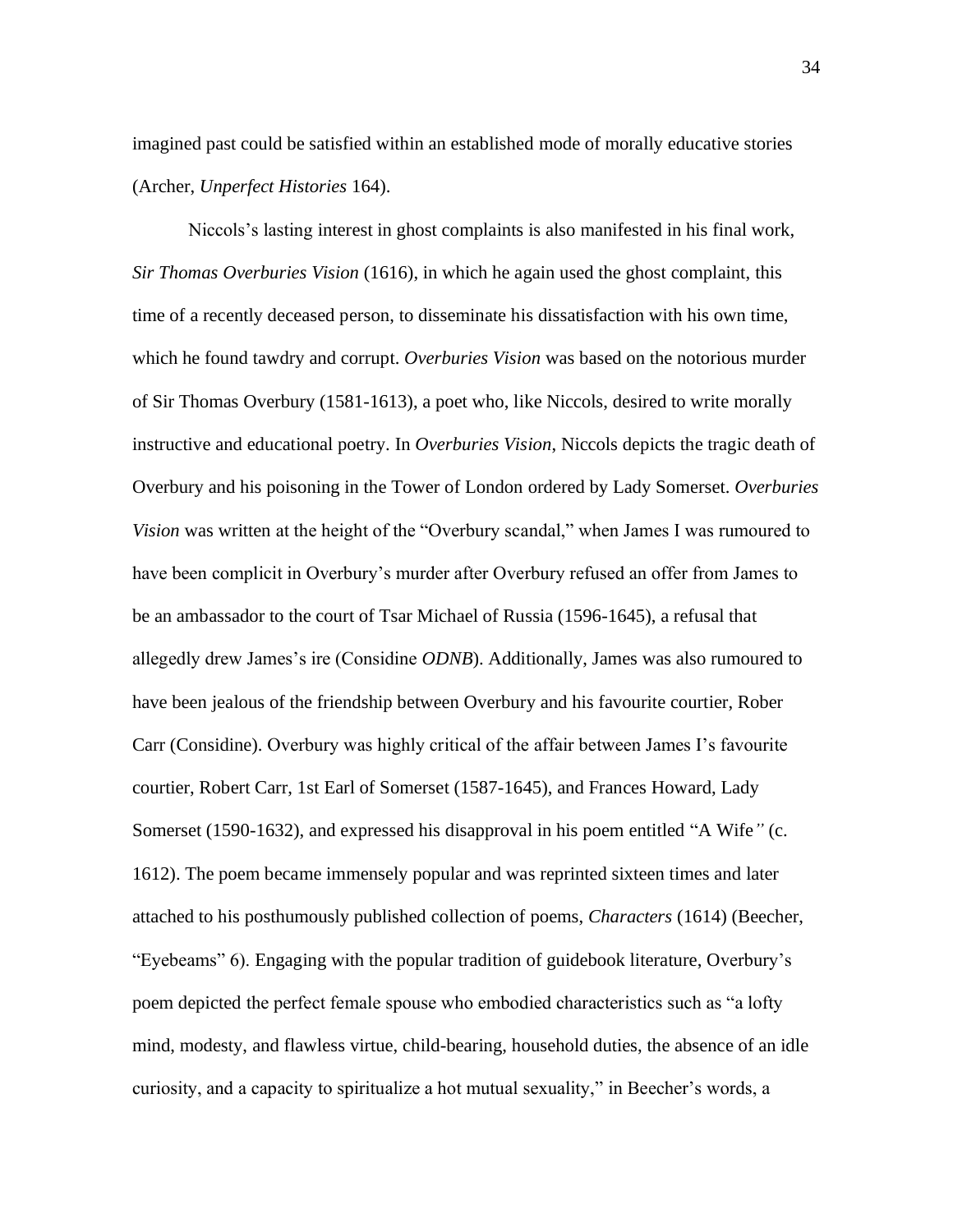"fantasy wish-list" ("Eyebeams" 6). Due to the wide circulation of Overbury's poem, it is unsurprising that Lady Somerset would believe that Overbury's object in writing this poem was to open the eyes of Robert Carr to her problematic behaviour by highlighting the essential virtues every woman should have.

Perhaps fearing his own demise due to political sedition, Niccols felt a special connection to Overbury. Like Overbury, Niccols attacks the contemporary vices of political corruption by using a literary mode from the past to suggest that contemporary society was losing its way and needed to remember its core values. Moreover, *Overburies Vision* is closely related to the poems in Niccols's *A Mirour* and is presented as a continuation of *A Winter's Night Vision*. Both texts rely on the *visio* tradition, but instead of using figures from the recent past, Niccols engages with a contemporary situation in *Overburies Vision*. In the induction to *Overburies Vision*, Niccols announces himself to the reader as the editor of *A Mirour* in an attempt to integrate his Overbury tragedy into his additions in *A Winter's Night Vision* with the intention of presenting a tragedy that is more immediately relatable to a contemporary audience. *Overburies Vision* also shares other characteristics with Niccols's *A Mirour*. For example, in *A Winter's Night Vision*, Memory pleads with Niccols to "pick up thy pen" (559) and relate the stories she dictates to him; and in *Overburies Vision*, the ghost of Sir Thomas Overbury echoes Memory, appearing to Niccols, and craving "Thy pens assistance." Overbury approaches Niccols because he is the author of the "true" *A Mirour*, and therefore possesses the authority to speak for the deceased Overbury and give an accurate portrayal of the events leading up to his murder. Comparing the figure of Memory with the contemporary poet, Overbury further increases the contemporary relevance of the mirror tradition. Michelle O'Callaghan has pointed out that tragic history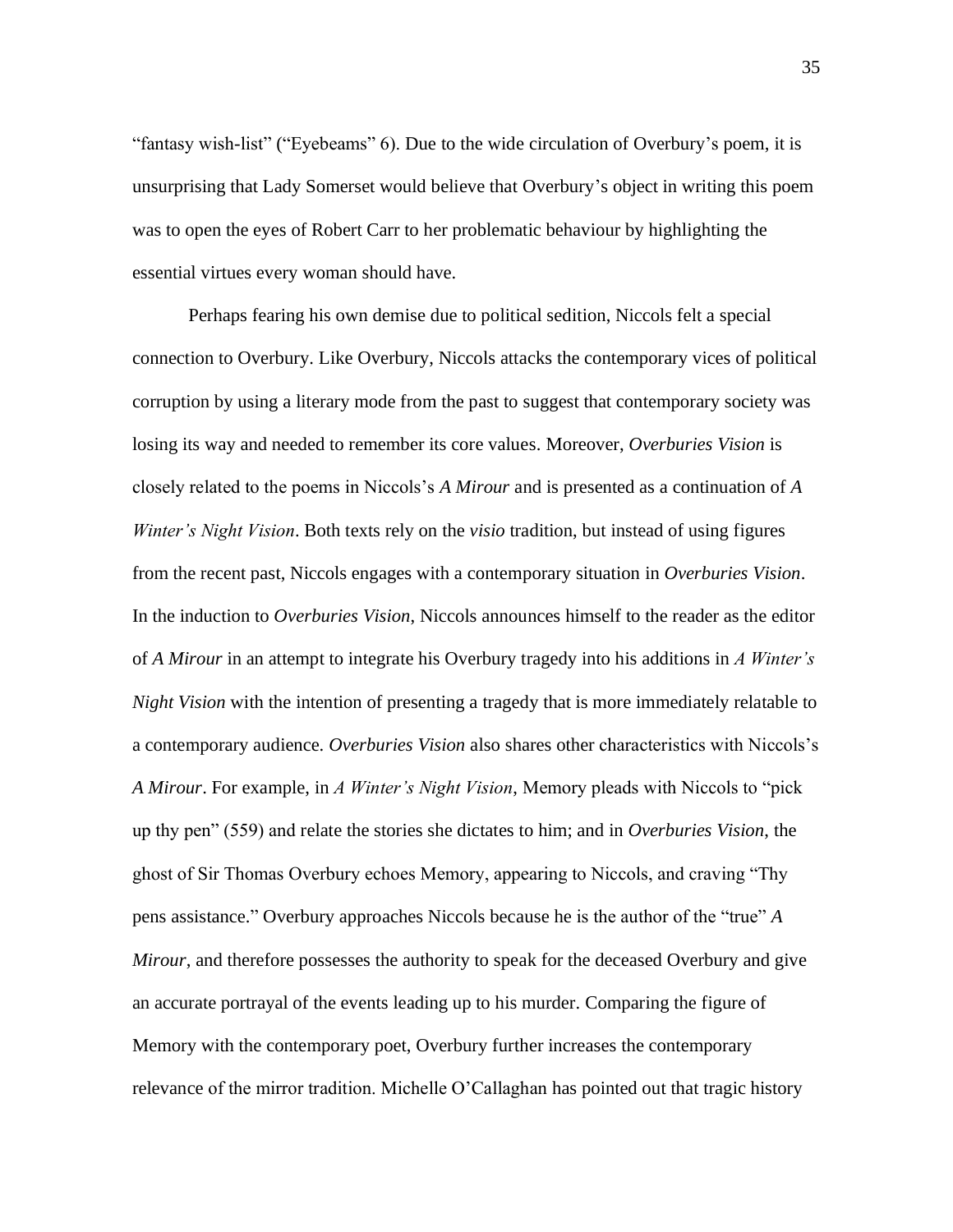as "domesticated" in *Overburies Vision* is "speaking" directly to the interests of an urban citizenry ("A Mirror" 181). The ghosts of the condemned who are given "voice" in the text belong to the class of individuals immediately below that of the political elite, and most directly in the service of the general population, rendering their characters and behaviours more relatable (O'Callaghan, "A Mirror*"* 181). Through the ghost complaint, *Overburies Vision* depicts an alternative imaginary historical and political space for England; however, O'Callaghan cautions that the type of "idealized citizen" in Niccols's text does not simply reflect and give voice to actual contemporary popular public opinion ("A Mirror" 181). Nonetheless, in *Overburies Vision*, Niccols offers the public body an opportunity to engage within a political matter that would be normally inaccessible to them.

Niccols's ghostly testimonials in *A Winter's Night Vision* and his later tragedy *Overburies Vision* allow the reading public to engage with the *speculum principis* tradition through the historical as well as contemporary *exempla*. With his tragedies, Niccols offers his readers a glimpse of an alternative depiction of England's imagined history and educates his readers in modes of "historical apprehension" (O'Callaghan, "A Mirror" 182), while offering them an interpretive toolkit to better assess their contemporary cultural and political concerns (Budra, *A Mirror* 182). The quasi-historical tragedies of *A Winter's Night Vision* and *Overburies Visions* enable each ghost to provide their own interpretations of and reactions to their misfortunes, downfall, and unfortunate deaths. This perceived "direct" engagement between the reader and the ghostly figures in Niccols's *A Mirour* and *Overburies Vision* aims to teach readers how to respond to and comprehend the various scandals that continued to engulf the Jacobean court.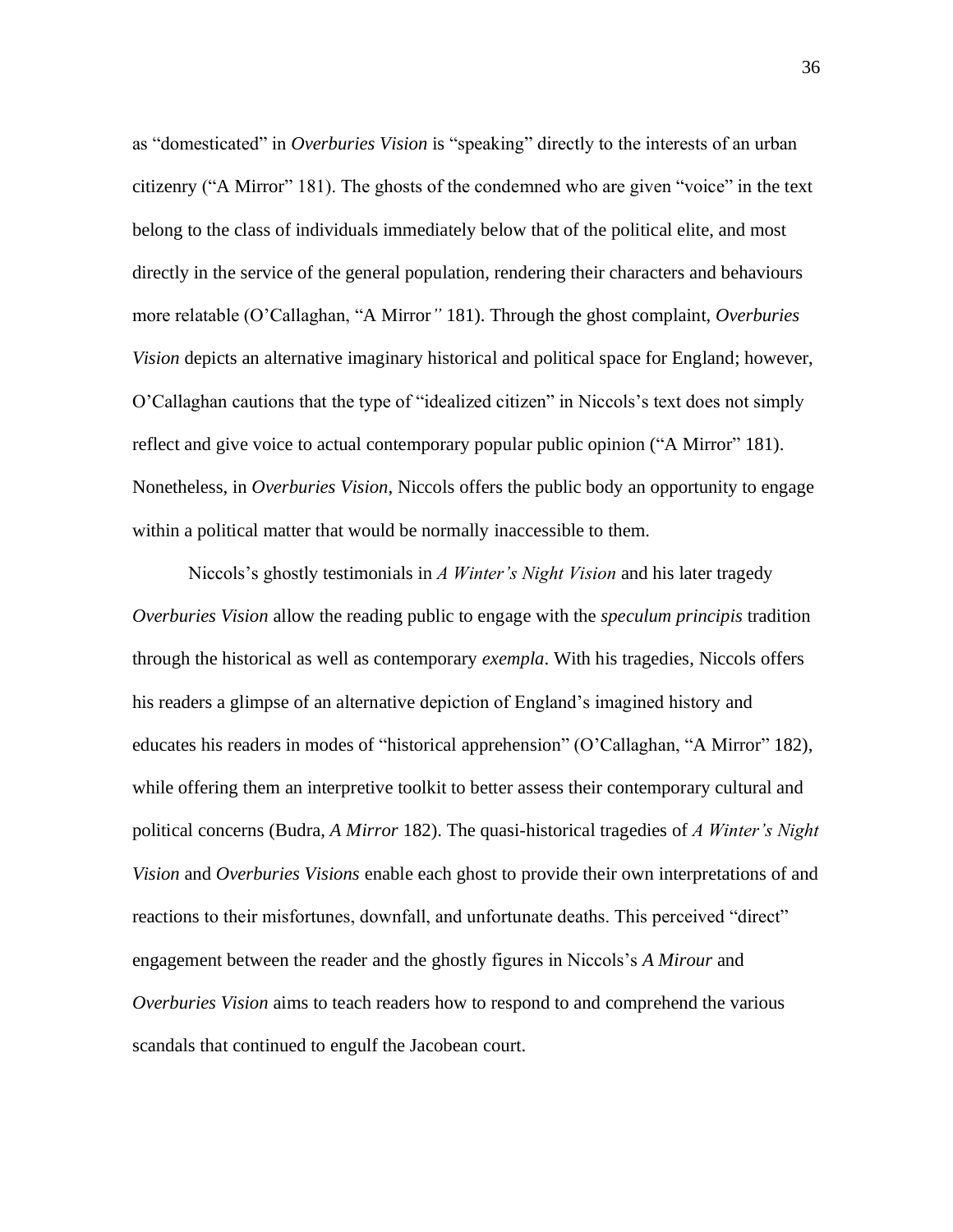## **Chapter III: Niccols's Reinterpretation of Tragedies of Richard III, Edward II, and King John and the Revival of the Tudor Myth**

Niccols stamped his own poetic authority and oppositional vision as editor on the tragedies that he chose to include in his editions. Many scholars have suggested that out of all the mirror editors, Niccols is best at arranging the tragedies into a coherent whole (Hadfield, "Richard Niccols…" 170). Niccols's additions to the mirror genre show that he can be understood as a dedicated reader of the literature and history he incorporated into his projects. However, Hadfield notes in his article "Richard Niccols and Tudor Nostalgia" (2016) that it is important to consider to what extent Niccols was aware of his project's influence with respect to the imagined history of England and how much control he had over each part (170). Hadfield questions whether Niccols was an astute writer who knew exactly how he wanted to use the sources and authorities at his disposal or, rather, a "magpie selecting useful bits and pieces that attracted him and which he could then recycle" (170). Regardless, Niccols understood that in order to articulate his opposition to James I, he needed to present the tragedies of specific historical individuals who encompassed what Niccols believed were some of James's most problematic characteristics that confirmed his incompetency to rule. In contrast to the strong, nationalistic, and militaristic reign of Elizabeth I, James was often critiqued for his seeming lack of interest in militaristic pursuits, hence his self-styled title of *rex pacificus*. In addition to his pacifism, he was also rebuked for his alleged Catholic sympathies, his desire for Scottish and English unification, and his obvious favouritism amongst his nobles and courtiers. The tragedies of Richard III, Edward II, and King John that Niccols added to his version of the mirror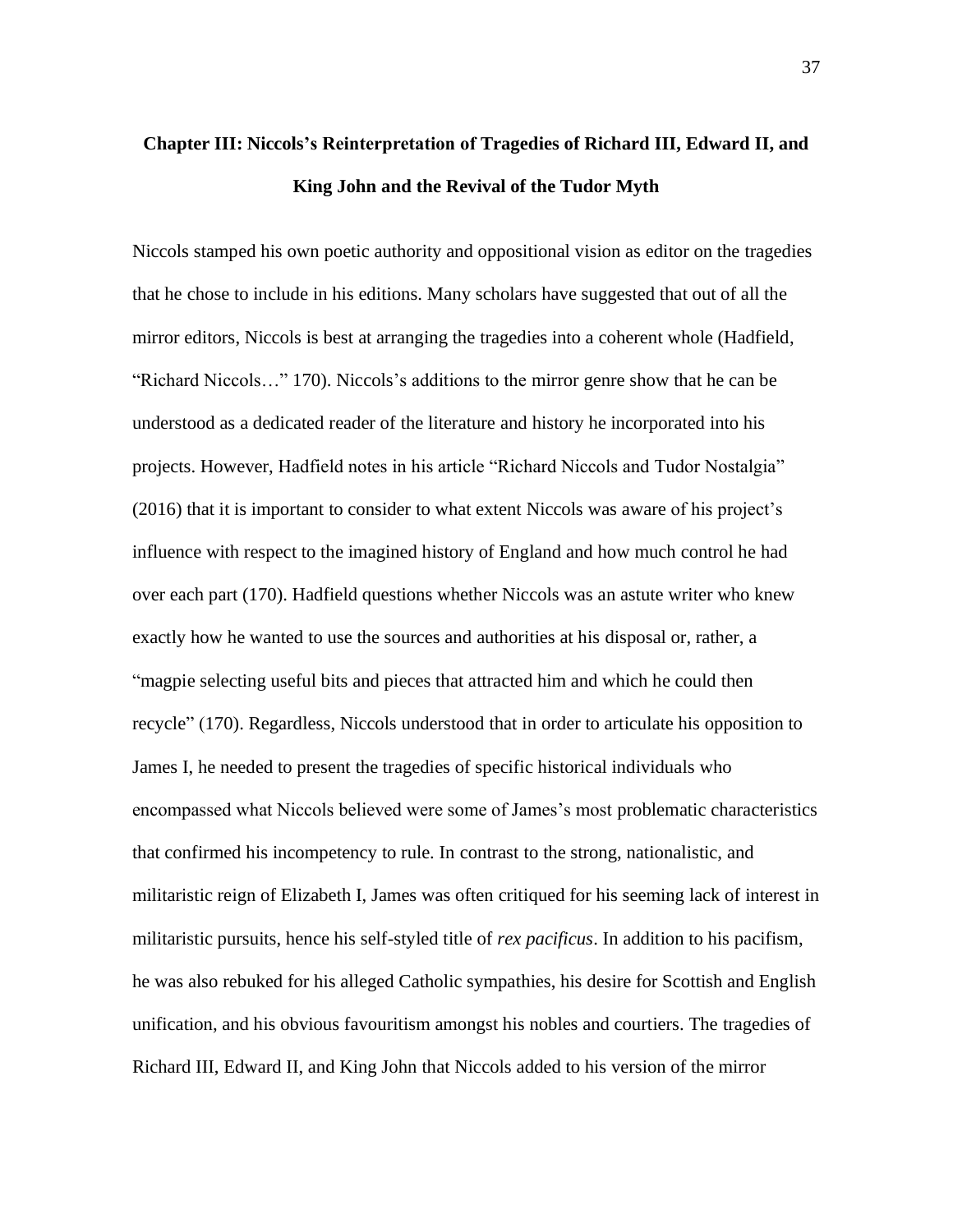tradition all exemplify the negative elements associated with James's kingship and serve as a condemnation of and opposition to James's rule. Moreover, it was meant to offer a *speculum principis* to James himself, so that, as Niccols wishes in his dedicatory epistle, through his mirror God would grant both the king and the nobility "increase of wisdom"  $(A2)$ .

Niccols's new histories in *A Winter's Night Vision* are headed by portrait-woodcuts of their subjects, which are modelled on the style of classical medallion, depicting their subjects in profile and in armour with the symbols of their office, typically the sword or sceptre and orb. However, in the woodcut of Richard III (1452-1485), the last king of the House of York and the last of the Plantagenet dynasty, Niccols chose to emphasize instead Richard's crimes rather than his cunning and boldness as a king. The woodcut of Richard is featured at the beginning of his tragedy, where he is portrayed as a usurping tyrant, holding a dagger in a posture that denotes treachery, with the phrase "Through nights darke shadowes, from the house of bale, The tyrants ghost comes up to tell his tale" (750) written above it. These images supplement and reinforce the mode of "lively apprehension," and with their classical and military design, they define the status of Niccols's tragic figures as historical *exempla* (O'Callaghan, "A Mirror" 91). The popularity of the accounts of Richard III's reign and usurpation in the sixteenth century led to his story being used for allegorical purposes, as he served as a suitable figure for arguments against tyranny and usurpation. The historical image of Richard was featured prominently in England's cultural imagination long before Shakespeare presented his character of the "crooke-backe" Richard III on stage, in his tetralogy of English history plays, *Henry VI Part I*, *II, III* (c.1591), and *Richard III* (c.1592). Hadfield suggests that Niccols's interpretation of Richard was most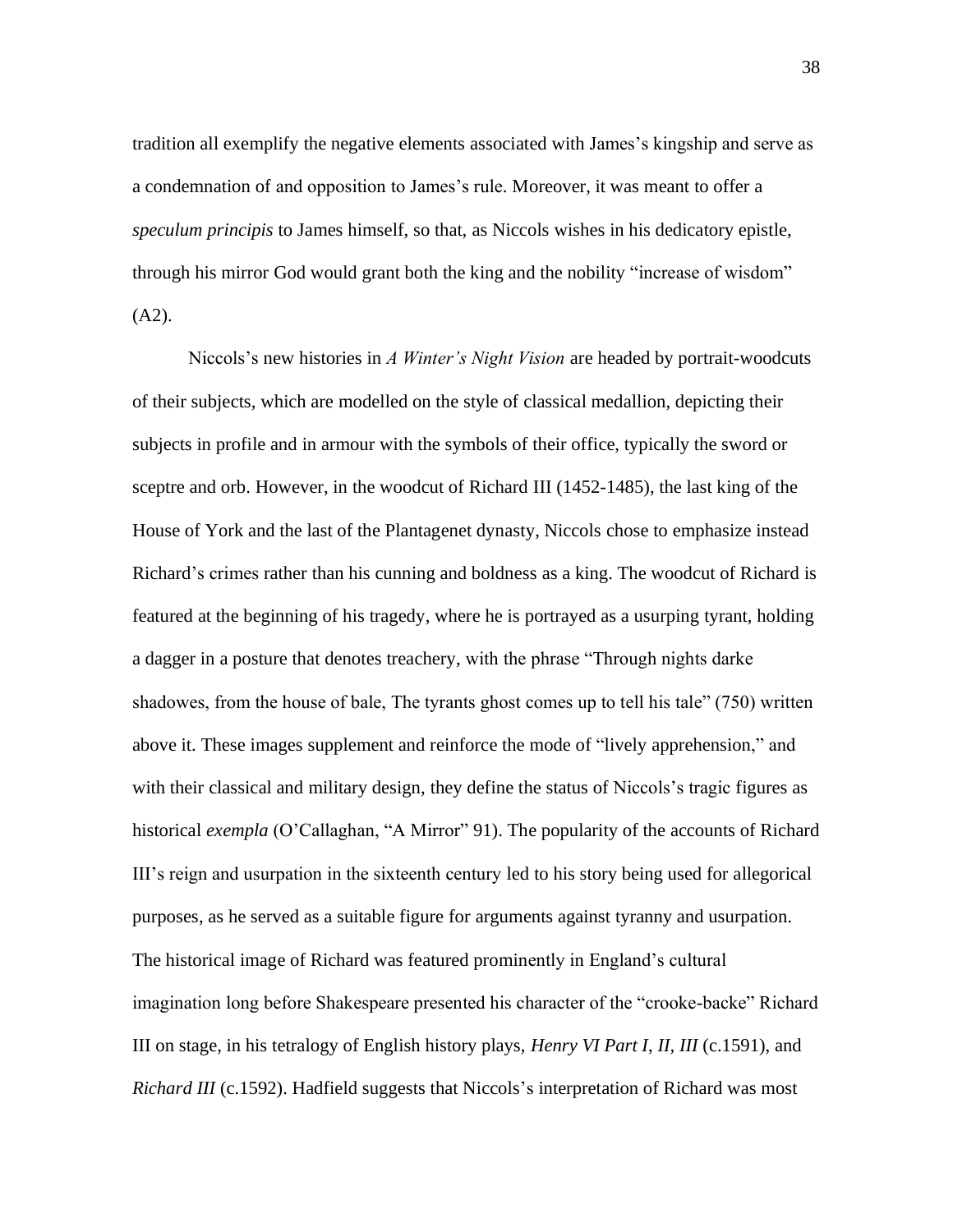strongly influenced by Shakespeare's play, which he could have read in the quarto edition first published in 1597. Shakespeare's *Richard III* was still performed regularly in the early seventeenth century, a sign of the play's popularity as well as the re-emergence of Tudor nostalgia in the seventeenth century in response to dissatisfaction with the Jacobean regime (Hadfield, "Richard Niccols…" 170).

Shakespeare derived his influential portrayal of the historical Richard's reputation as a Machiavellian villain from Thomas More's *History of King Richard the Thirde* (1513). The depravity of Richard's moral character is manifested in More's deeply biased and politicized description of Richard that stresses the king's moral reprehensibility. Consequently, when viewed through the lens of the medieval metaphor of the body politic, Richard's Yorkist regime was seen as the embodiment of evil, sin, and sickness:

malicious, wrathful, envious … little of stature, ill featured of limbs, crook back…he was malicious, wrathful, envious, and from before his birth, ever forward…He was close and secret, a deep dissimulator, lowly of countence, arrogant of heart, outwardly companionable where he inwardly hated, not letting to kiss whom he thought to kill; dispitious and cruel, not for evil will always, but often for ambition, and either for the surety or increase of his estate. Friend and foe was much what indifferent, where his advantage grew; he spared no man's death whose life withstood his purpose (More 9-10).

More's history of Richard was integral to the formation and dissemination of the "Tudor myth" in the sixteenth century, which painted the reign of the Tudors as not only legitimate but also the cure to all of England's political ills. According to this pervasive myth, the rule of the Tudors ended the anarchy and bloodshed of the Wars of the Roses and brought forth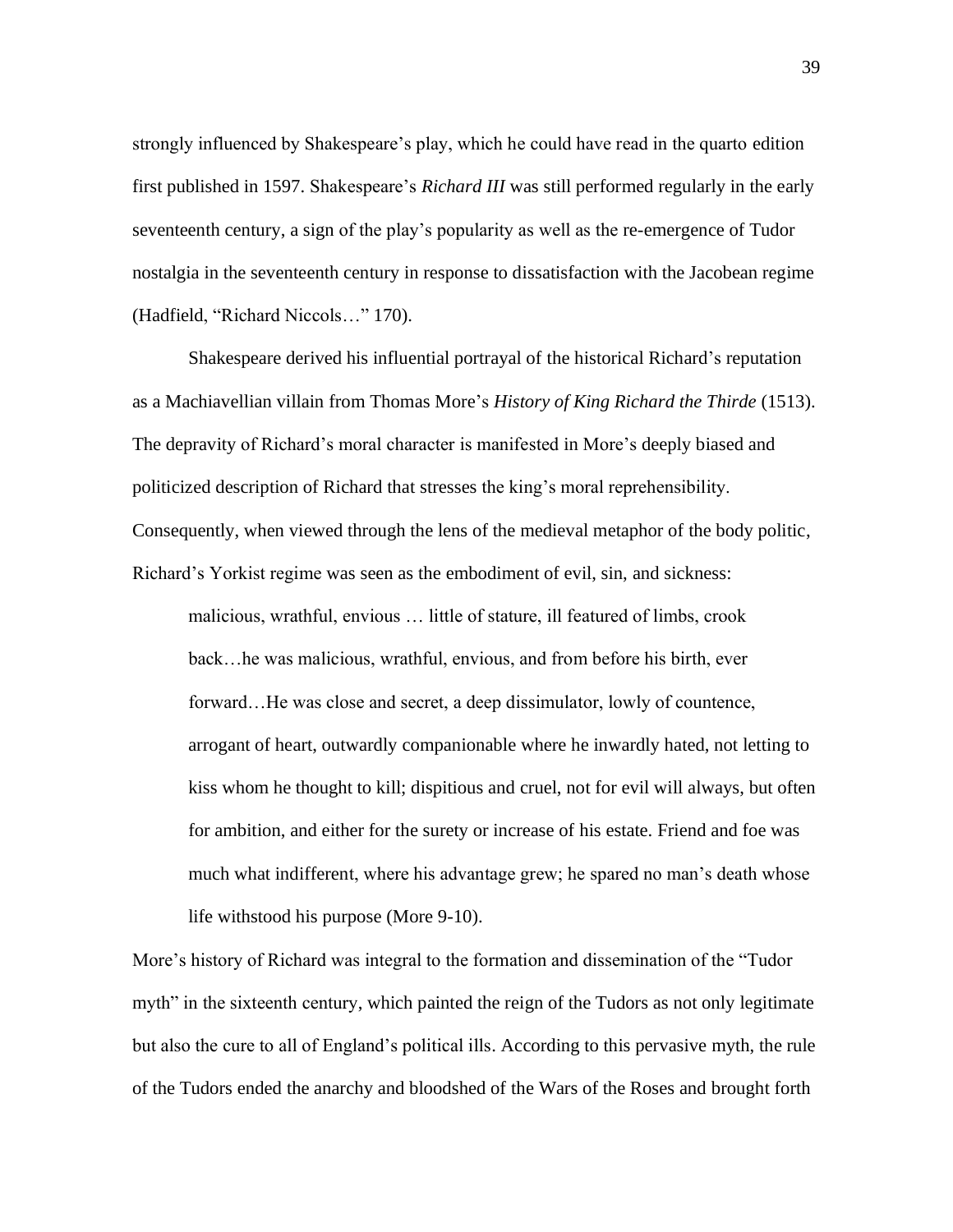the golden ages of peace, prosperity, and panache. Niccols's tragedy echoes not only Shakespeare's but also More's depiction, and by perpetuating the propagandistic use of Richard's reputation as an ugly, scheming, murderous tyrant, Niccols shows how a powerful historical character from the late medieval period can be repurposed for personal attack and political commentary in the early seventeenth century.

Niccols rewrote the already written past, as every edition of *A Mirror* since 1563 contained the tragedy of Richard III. Instead of reprinting Baldwin's version of the Richard tragedy, Niccols removed it from the chronological order and inserted a revised version into *A Winter's Night Vision.* This choice is not merely editorial, as he had done with the rest of the tragedies, but also political. Niccols is laying claim to an important part of the mirror tradition by making the tragedy his own and by reviving the figure of Richard for an allegorical purpose. Furthermore, Niccols was convinced that he could produce a finer reinterpretation of the tragedy than his predecessors to provide readers with the most up to date "historical" writing, having seen Shakespeare's play, and so being informed by more recent historical work. Indeed, following the classical *de casibus* pattern, Niccols presents Richard as an example of a villain for avoidance, imploring princes to learn the lesson of his misdeeds and subsequent punishment:

Horror pursues the homicides sad soule,

Feare hunts his conscience with an hue and crie,

That drinkes the blood of men in murders bowle,

Suspitious thoughts do rest in life denie,

By heav'ns inviolate doom it is decreed,

Whose hand shed blood, his heart in death should bleed (750).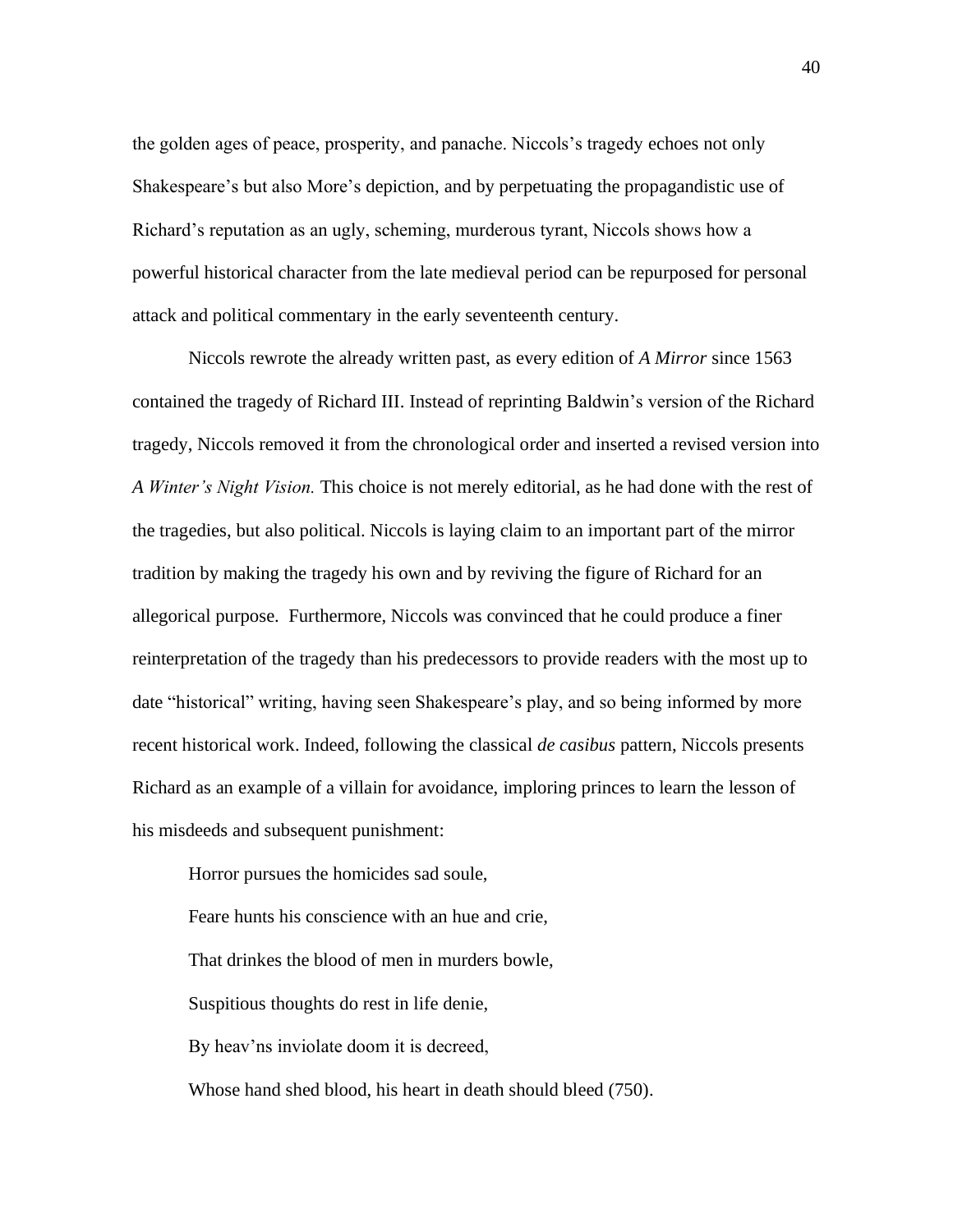Despite Richard's idolatry, corruption, and ambition precipitating his fall, he is portrayed as more unfortunate than villainous. For example, Niccols demonstrates how, despite Richard's "accomplishments" and rise to power, he is completely isolated from the court and his subjects, rendering him virtually powerless:

To whom I might give trust, I did not know, Since seeming friends from me do daylie flie, In court each one doth wish my overthrow, In towne and citie everie one doth crie Shame on my deedes of death and tyrannie: Thus in my rule I live belov'd of none,

Dread of man, hated of everie one (761).

It is at this point that the tone seems to indicate that Niccols intends his poem to be understood as both a moral guidebook and a scathing political commentary. Niccols uses his representation of the historical Richard as an allegorical representation of James's contemporary regime. John Jowett has pointed out, in reference to Shakespeare's *Richard III*, that the imagined historical figure of Richard and the events of his rise to power and reign touched some of the most sensitive issues in early modern political thinking: "the basis and nature of the power invested in a monarch" (17). As perhaps one of the most infamous monarchs in English history, the "home grown" example of a tyrant bears with him a "preformed historical being," or notorious identity (32). Early Tudor authors such as More transformed Richard into a mythic and readily available character who could embody the Richard of Tudor historical memory.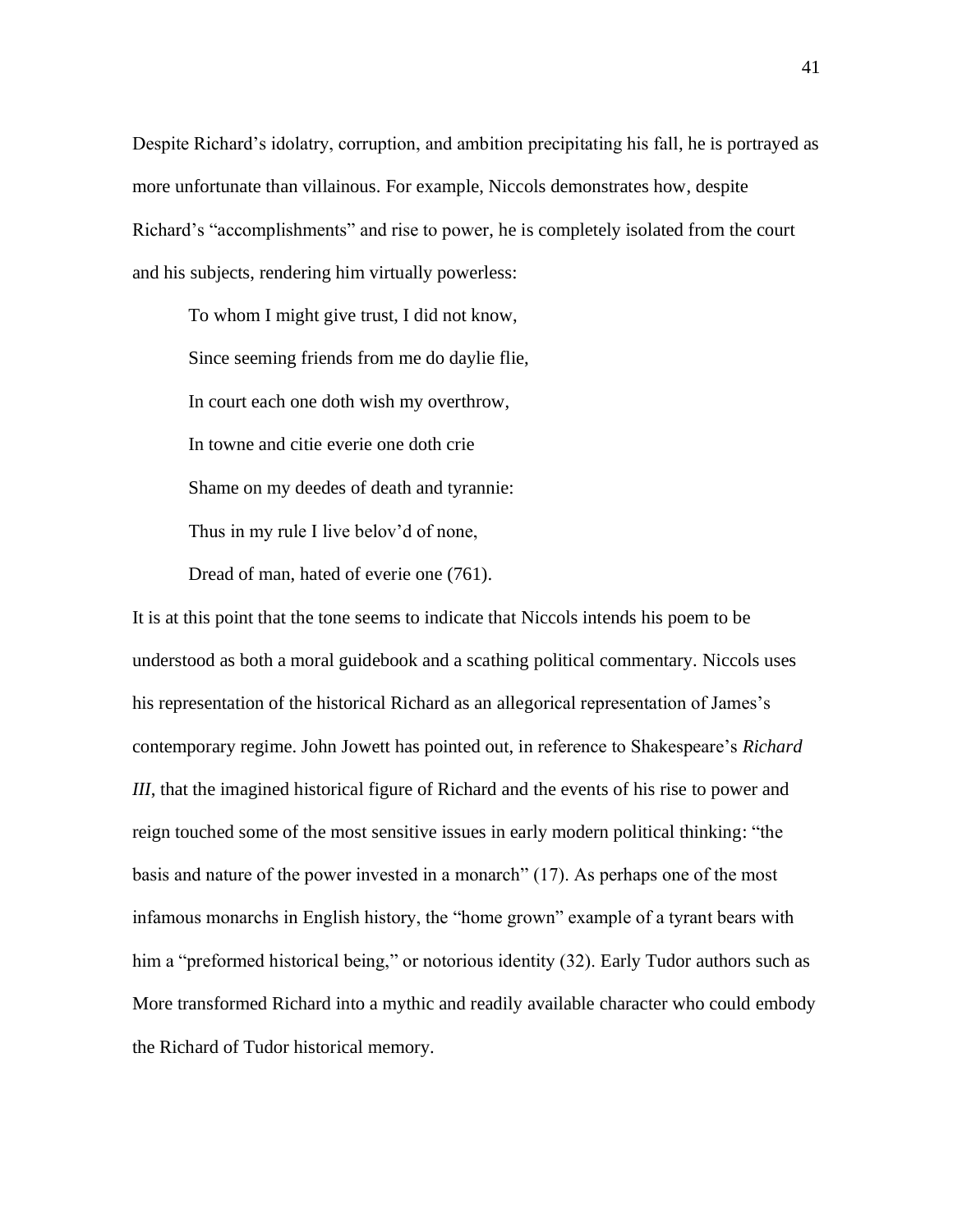Niccols's choice to emphasize the negative aspects of weakness, pacifism, and favouritism associated with James's kingship, through the figure of Richard, aligns his work with the belief shared by Protestant writers who attributed the gradual degeneration of English identity, nationalism, and political ethos after the death of Elizabeth to the Stuart succession to the English throne (Archer, *Unperfect Histories* 143).

The purpose of the *de casibus* and *speculum principis* traditions was to provide monarchs, rulers, and nobles with advice through a series of *exampla* in the absence of wise counselors, and Niccols uses Richard as a mouthpiece to implore rulers to avoid getting caught in the pleasures of courtly life, arguing that listening to the counsel of favoured courtiers can be politically damaging:

The King who swims in streames of court delights,

Plaies like the fish so long with pleasures bait,

That on her deadly bane he often bites,

Or like the Mariner infortunate,

Sayling in seas where syrens lie in wait:

To please the sense he lends his eare so long,

Till he be charm'd with their inchanting song (754).

Richard's recommendations fall in line with the popular criticism of the Jacobean court and its morals, as it is almost without a doubt that Niccols is referring to the very public favouritism that took place in James's court. In particular, James was scrutinized for his widely known romantic relationships with his male courtiers: Esmé Stewart, 1st Duke of Lennox (1542-1538); Robert Carr, 1st Earl of Somerset (1587-1645); and George Villiers, 1st Duke of Buckingham (1592-1628). Michael B. Young and David M. Bergeron have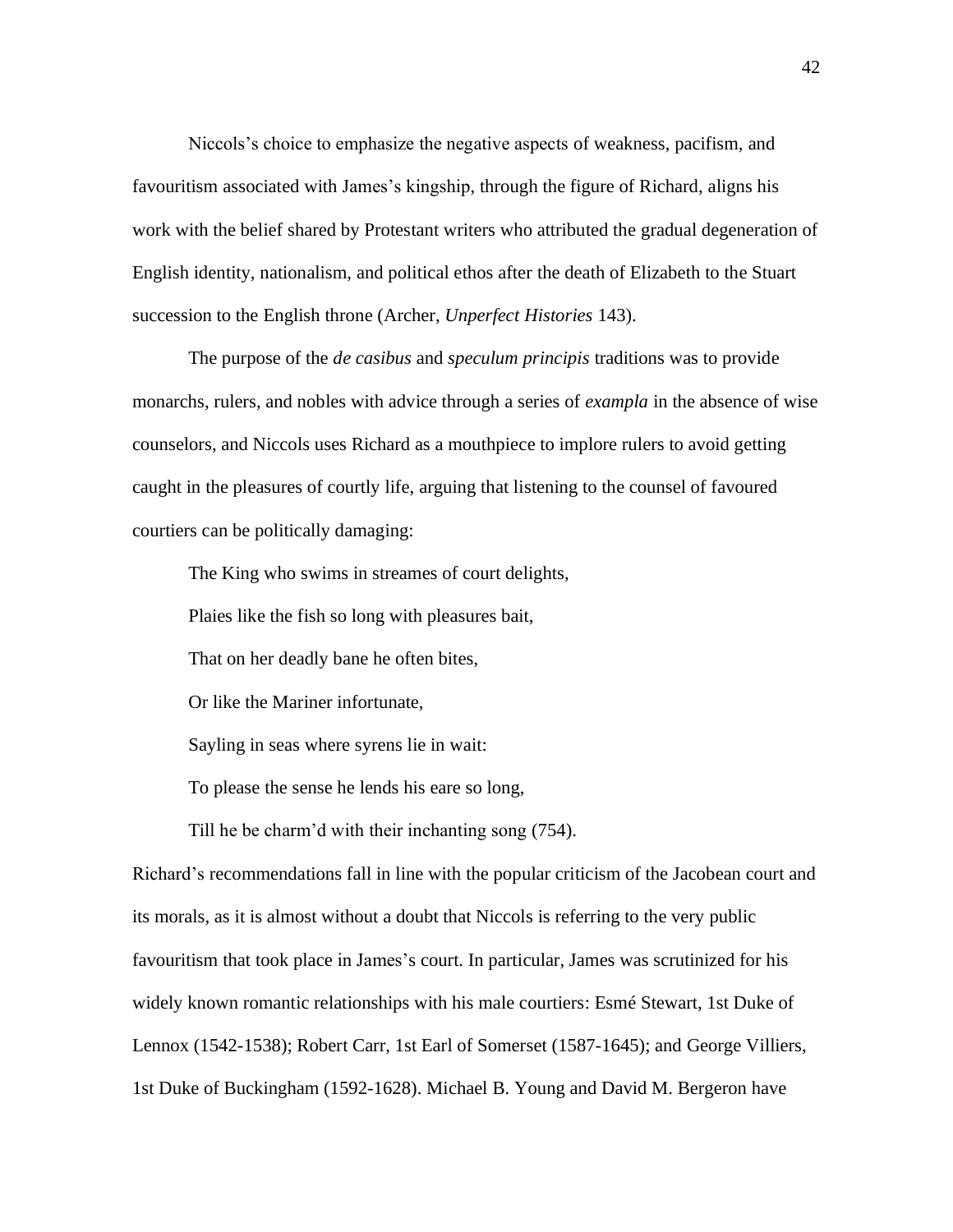written extensively on James's controversial relationships with his courtiers, which crossed the boundaries between personal and political and were viewed with great scrutiny by other members of the court. James's relationship with Robert Carr is a fine example of how a ruler, who "swims in streames of court delights," can be caught in a significant political storm. Bergeron describes how the king's relationship with Carr caused problems within the royal family and that Prince Henry, the heir apparent, seemed to have developed a particular aversion to Carr; "of course, many people saw Henry as a shining light of militaristic rectitude in opposition to his pacifist father" (71). Moreover, James's children regularly struggled to gain their father's affections; thus the royal family began to resent Carr's mounting power, both personally and politically (72). In 1615, James truly became the "Mariner infortunate" who, in Niccols's words, had been "charm'd" by the "syrens," who "lie in wait." Niccols's allusion to Carr became particularly topical when the latter was found to have poisoned his best friend Sir Thomas Overbury and inadvertently implicating the king in an unfortunate scandal.

Apart from covert allusions to James's problematic conduct as king, the figure of Richard III was explicitly associated with Robert Cecil, 1st Earl of Salisbury (1563-1612), who was remembered for his openly Machiavellian tactics during the reign of Elizabeth and for his involvement in the succession of James I, which led to his rise to power (Aune 26). Son of William Cecil, Secretary of State and Treasurer to Queen Elizabeth, Robert first came to the queen's attention as propagandist of the execution of James I's mother, Mary Queen of Scots, in 1586. Cecil benefitted from his father's appointment as Elizabeth's Secretary of State ten years later and remained influential until his death in 1612, facilitating James's ascension by means of a secret correspondence prior to Elizabeth's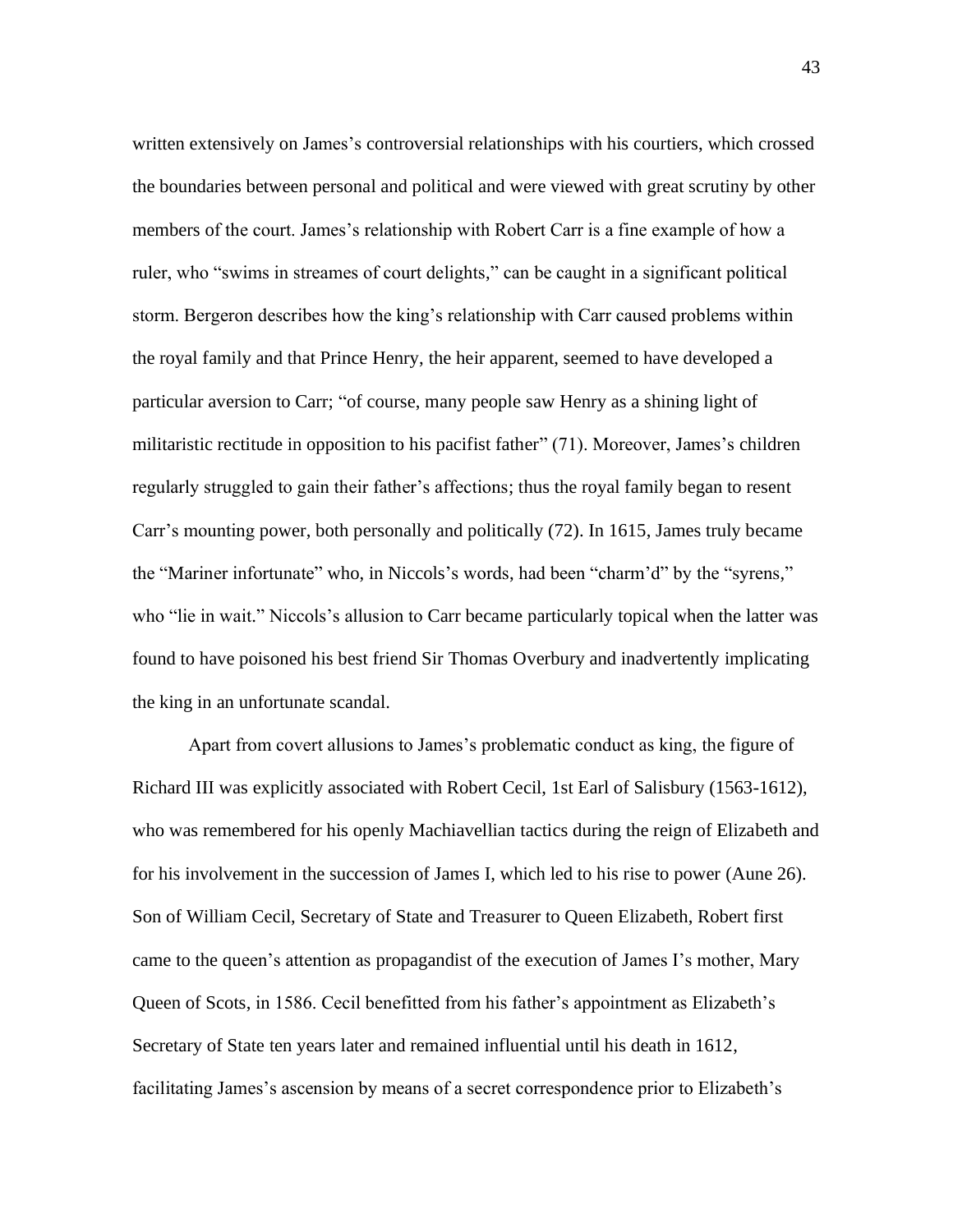death, continuing in his office as Secretary of State, becoming Treasurer, and receiving numerous titles and honors, including the earldom of Salisbury (Aune 27). Both Richard and Cecil were described in popular literature as hunchbacked and deformed. In a letter dated 1603, describing Cecil's journey to Flanders fifteen years earlier, the Venetian Ambassador to London Zorzi Giustinian called Cecil "a little hunchback … but wise" (Handover 55). Similar to Cecil, Richard's crooked back inspired curses evoked by Shakespeare's Margaret, who called Richard a "rooting hog" (I.III.228), a sentiment echoed in Niccols's description of the Yorkist king as "hog-like" (796). As numerous contemporary authors pointed out, including Cecil's cousin, Sir Francis Bacon, physical deformity at the time was regarded as a sign of moral deformity. "Deformed persons are commonly euen with nature: for as Nature hath done ill by them, so doe they by nature; being for the most [part] . . . void of naturall affection; *. . .* it is good to consider of deformity, not as a signe, which is more deceiueable, but as a cause . . ." (Bacon 146-47). Niccols rehearses this belief when quoting Richard's ghost: "And hard it was to judge, if that my soule or limbes ill-fashion'd feature were more foule" (751). To Niccols and his contemporaries, Richard's crooked back indicated a moral crookedness, his withered arm the perversion of his actions. The animalistic metaphors suggest an ugly deformity and a lower, bestial form of life (Aune 27).

M.G. Aune has suggested that the moral deformity that the crooked back symbolized in both Cecil's and Richard's case, was ruthless ambition (27). It was ambition that drove Richard to murder and betrayal and it was ambition that brought wealth and power, as well as opprobrium and animosity to Robert Cecil, especially when he was scheming to undermine courtly favorites such as the Earl of Essex, Bacon, and later, even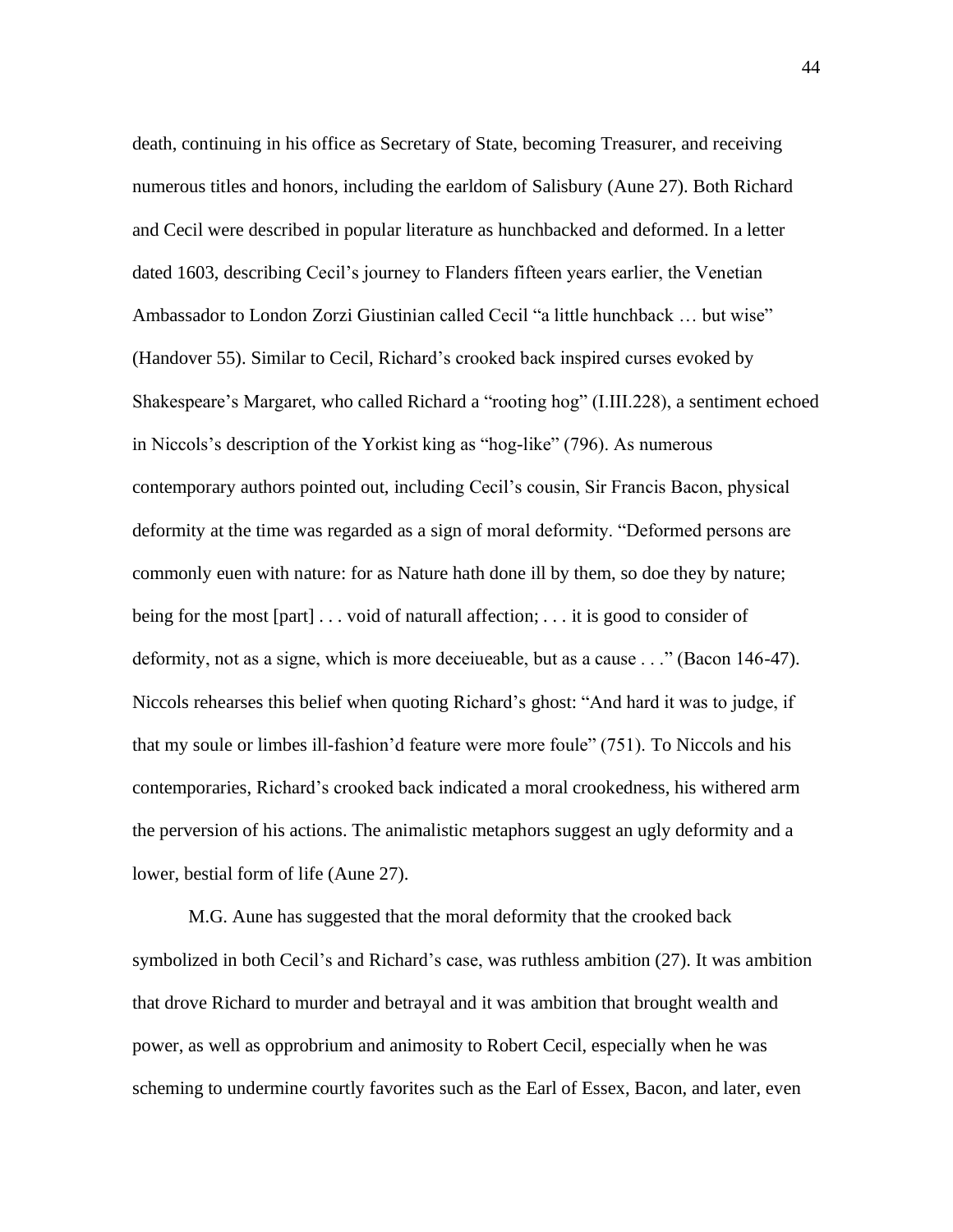James. In so doing, he was perceived to have brought undeserved honors to himself, his family, and the country, which led to the popularity of portraying Cecil as a scheming Machiavellian figure. Cecil's plot to gain power and overthrow the legitimate rulers is revealed by his contorted body, just as Richard's deformities represent his corrupt character. Thus, Niccols's Richard served a two-fold purpose: a "mirror for magistrates" and a contemporary political commentary on corruption in the Jacobean court. Niccols saw it as his duty to remind readers that peace was a fragile achievement and that one could not believe that James, the self-styled *rex pacifcus*, could preserve peace if he did not begin to prepare for the possibilities of political upheaval due to his own poor decision-making (Hadfield, "Richard Niccols…" 176).

Niccols's representation of the tragedy of Edward II (1284-1387) further elaborated Richard III's warning that a king can be "charm'd" by the "syrens" of his court, thus precipitating his own downfall. The tragic tale of Edward proved to be an effective allegory and warning for James, as Edward was depicted as a king who came to a tragic end because he allowed his friend and alleged lover Piers Gaveston, 1st Earl of Cornwall, (1284-1312) to dominate the court. Gaveston's arbitrary appointing of his own associates eventually undermined Edward's power and the strength of his reign, as he was left to preside over a group of selfish and incompetent nobles with no interest in the welfare of the nation, only in their own pleasure and success. The military backbone of the country built by Edward's stern and powerful father, "the Hammer of the Scots," Edward I (1239-1307), dissipated as the royal coffers were used for frivolous pursuits, which provided nothing of substance for the people of England. Edward was taken in by Gaveston's flattery and this led exactly to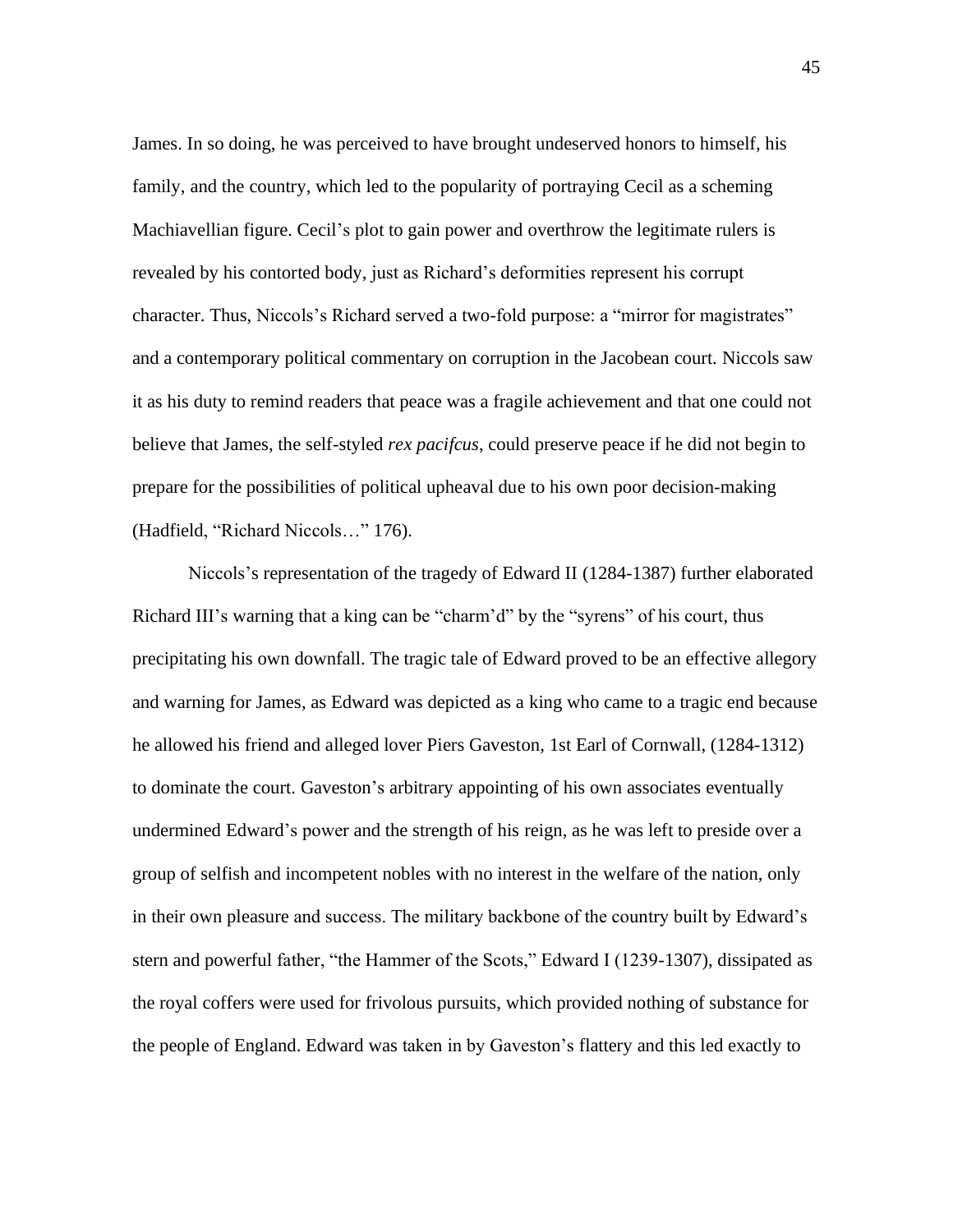the same sort of discord between ruler and advisers that Niccols feared to have started to dominate the court of James I:

My Gaveston in maiesties great armes Being safely hug'd, no change of fortune feares; He wantons with the King, soothes his harmes, He playes the Buffons part, he outs and ieers The courtly actions of the honour'd Peers: The great in counsell and the noble bourne,

Are made the subiect of his hatefull scorne (708).

Edward is not a wise enough king to recognize that his problematic relationship with his nobles would lead to his eventual deposition from the throne. After the peaceful years that England enjoyed under the rule of Edward I, the son betrayed the father's strong legacy (Hadfield, "Richard Niccols…" 173).

Niccols presents a form of tyranny in which the frivolous desires of the monarch and his inner circle are satisfied at the expense of the nation, and those who are able to provide Edward with wise counsel are silenced. If Edward had listened to the advice of wise counsel and read his history properly, he could have avoided the rebellion against him, his subsequent deposition, and his infamous, horrific murder that cemented his posthumous reputation. For his representation of Edward, Niccols may have been inspired by the disturbing and gruesome alleged murder of Edward II in Christopher Marlowe's play *The Troublesome Reign and Lamentable Death of Edward the Second, King of England* (1594). Niccols could well have seen Marlowe's play performed in the early 1590s, which was revived on a number of occasions in various theatres in the early 1600s, making this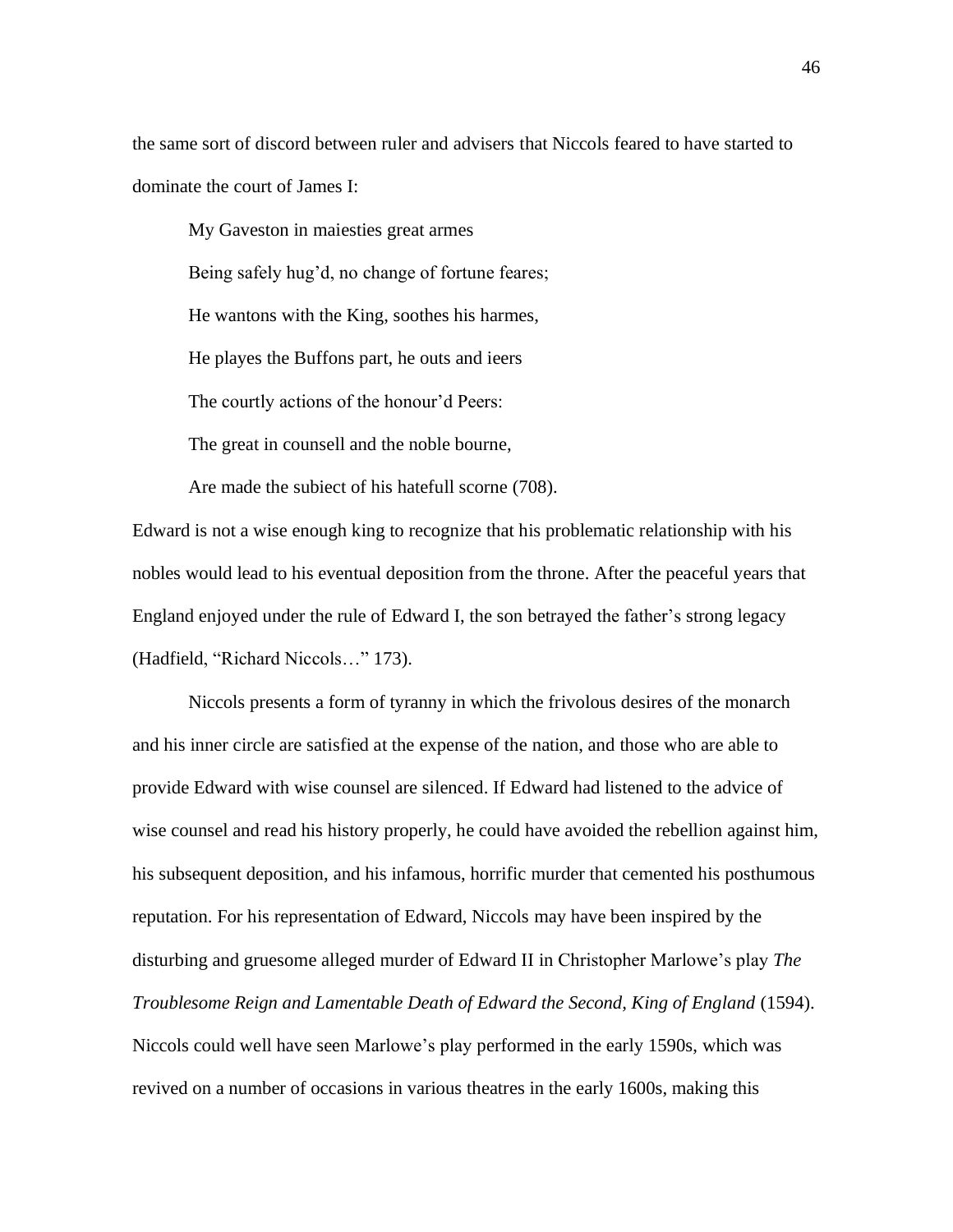another play, apart from Shakespeare's *Richard III* that Niccols may have consulted to enhance his own historical poetry. Nearly three hundred years later, James certainly seemed to be making some of the same mistakes Edward made, as by 1610 James was known to be enraptured by Robert Carr, raising him above his station and so causing discontent and discord at court. Niccols surely expected his readers to recognize the parallels between Edward's and James's situations and worry that the king may be going the way of Edward II and even potentially do something that would lead him to have the same tragic end.

While James was harshly criticized for his personal relationships and alleged favouritism, his proclivity towards pacifism was perhaps the most condemned aspect of his reign. Despite the fact that the chivalric revival that occurred at the court of Elizabeth I continued into the succeeding reign of James I, the renewed celebration of martial valour and honour centred not on King James but on his eldest son and heir to the throne, Henry Prince of Wales (Badenhausen 20). Upon James's royal entry in 1604, Henry was already being portrayed as the natural heir to Elizabeth, "an aggressive, consciously militant, Protestant leader who would restore England to the glorious days of his godmother" (Badenhausen 22). This movement forced James to wage a vigorous campaign to halt the growth of a potentially dangerous myth and to assert his royal authority and negate the myth by urging peaceful behaviour and disallowing martial displays at court (Badenhausen 20). Niccols, however, aligns himself with the militant Protestant supporters of Henry by suggesting that a "peaceful" indolent monarch is a catalyst for weakness, effeminacy, and civil instability.

This concern is already present in Niccols's portrayal of Richard, which draws heavily on Shakespeare's "Now is the winter of our discontent" speech from Act I, Scene I,

47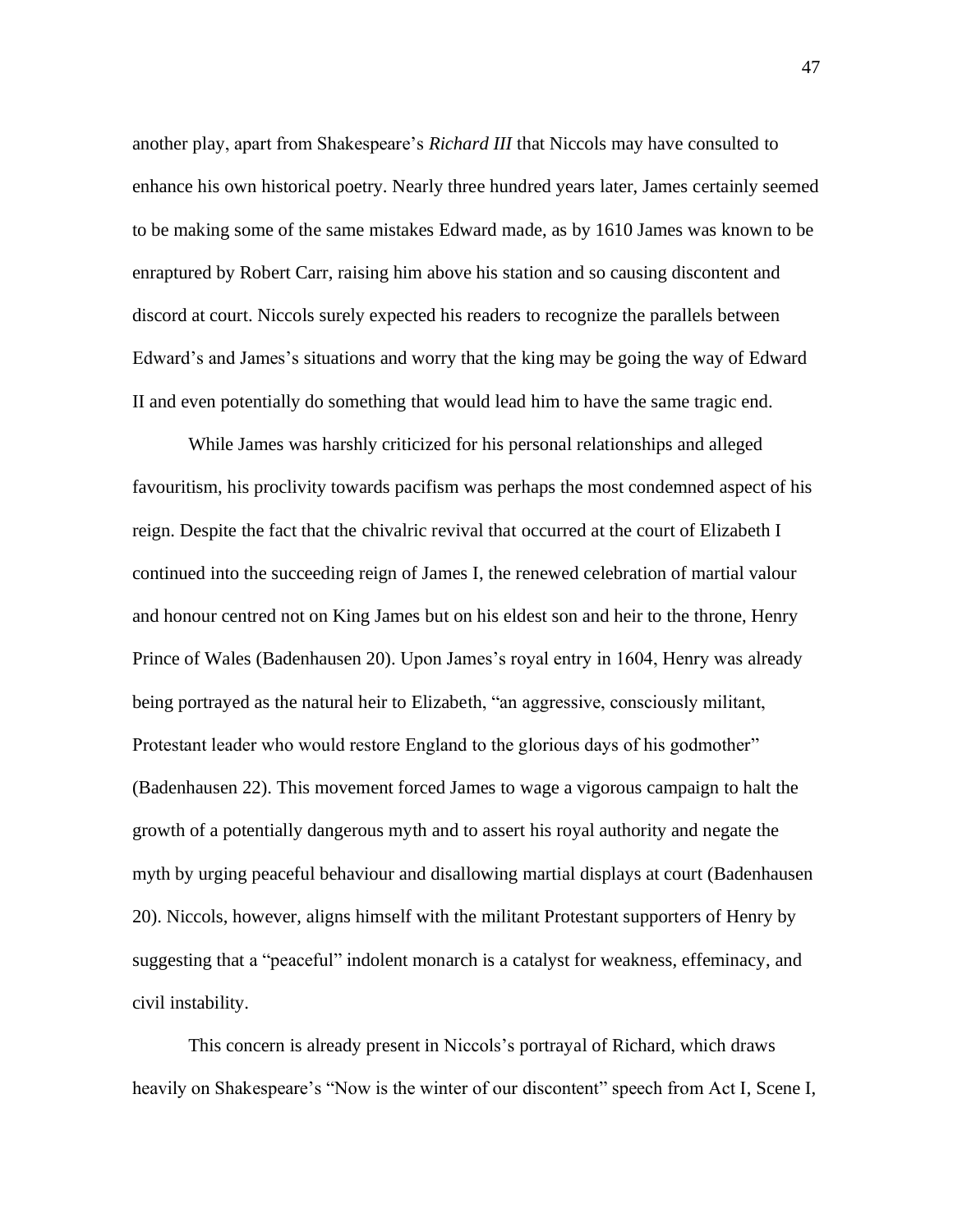in which Richard manipulates the horror of war into a grotesque rejection of peace, leaving the audience in no doubt of Richard's villainy (Archer, *Unperfect Histories* 168). Richard's portrayal of his brother Edward IV in Shakespeare's play as an effeminate, mincing figure, debased and corrupted just to preserve peace, marks the transition between his sarcastic acceptance of a coming "summer" upon the ascension of the "sun of York" (I.I.2) that he despises. Richard discloses to the audience that in fact he is "determined to prove a villain, And hate the pleasure of these idle days" (I.I.30-31), this "weak piping time of peace" (I.I.24). By contrast, the poetics of peace Shakespeare's Richard uses to express his disdain for Edward IV's supposed weakness are reversed in Niccols's tragedy and the language of weakness used to describe Edward IV is instead attributed to the ascension of Richard:

The battels fought in field before,

Were turn'd to meeting of sweet amitie …

And sweet perfumes instead of smoakes were burn'd

God Mars laid by his launce and tooke his lute,

And turn'd his rugged frownes to smiling looks,

Instead of crimson fields, warre's fatall fruits

He bath's his limbes in Cypris' warbling brookes,

And set his thoughts upon her wanton looks,

All noise of warre was hust upon our coast,

Pletie each where in easefull pride did boast (753).

The time of peace emphasized during Richard's reign promotes Niccols's militant Protestant oppositional stance. Perhaps Niccols's line "God Mars laid by his launce and tooke his lute" is a reference to James's triumphal arch, which featured the figure of Peace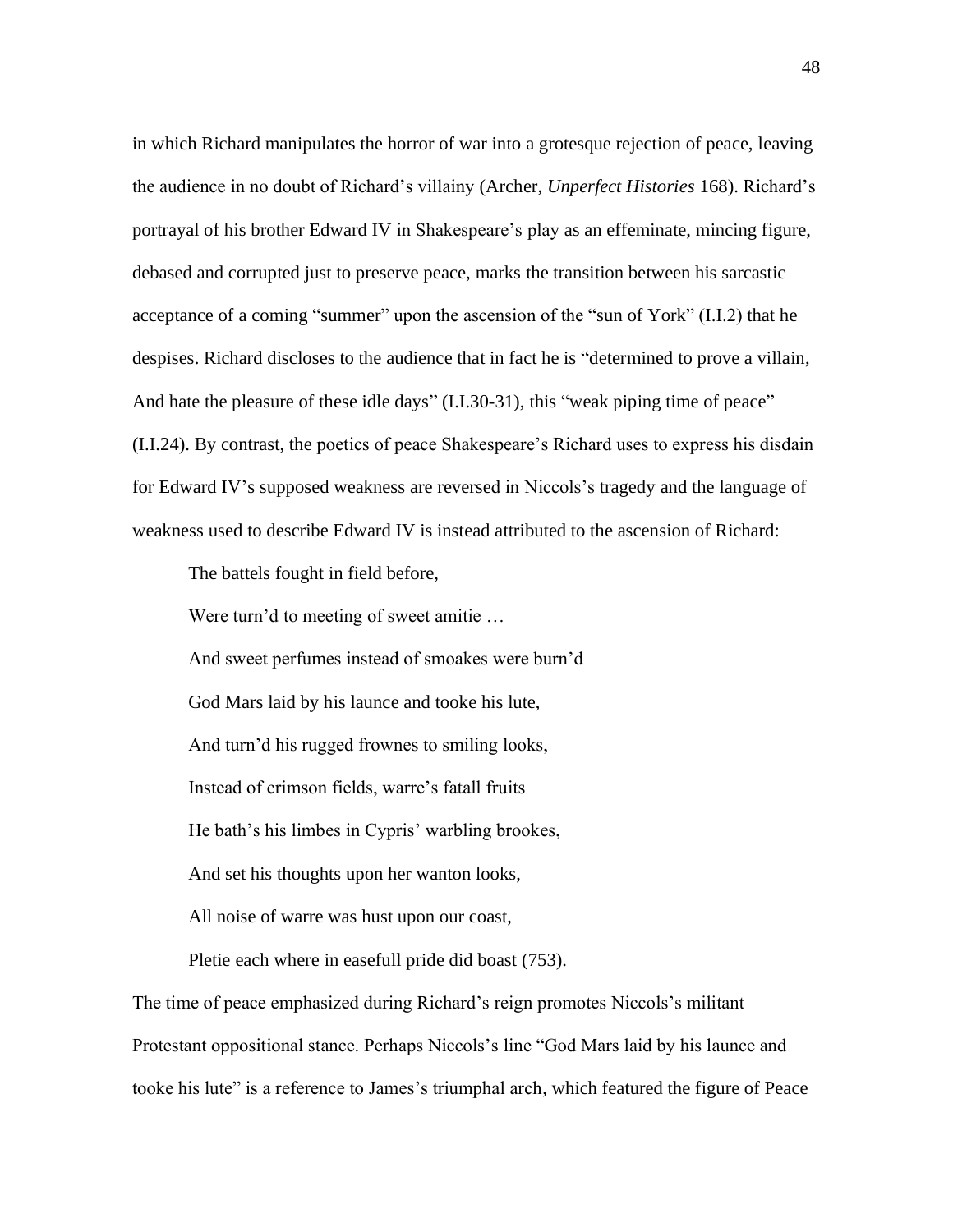with an olive wreath on her head and silver dove on her shoulder, standing over the figure of Mars who lay grovelling on the ground with his armour scattered around him (Badenhausen 21). Overtly militant features are one of the characteristics of Niccols's poetry, and many of his poems reflect an obsessive need to contrast the "soft, effeminate life of the court with the lusty nationalism of war" (Hadfield, "Richard Niccols…" 167). According to Hadfield, Niccols approves of war as a means of testing the nation's "mettle" and "expunging the indolence and self-interest which corrode England's political ethos, culture, and established order" (167).

Niccols's lines follow the standard *de casibus* mode of warning rulers that they cannot escape their misdeeds, and so, haunted by the atrocities he committed, the ghostly Richard, presented to the reader by Memory, bemoans the ghosts who haunt him in an almost parody-like, metatextual image, suggesting that one cannot escape wrongdoings, even in death.

I thought that all those murthered ghosts, whom I By death had sent to their yntimely graue, With balefull noise about my tent did crie, And of the heau'ns with sad complaint did craue, That they on guiltie wretch might vengeance haue: To whom I thought the Iudge of heau'n gaue eare,

And gainst me gaue a iudgement full of feare … (764).

Archer notes that Niccols chooses to omit Shakespeare's depiction of Richard's awful night of torment, which describes Richard's eagerness for battle. Perhaps one can infer that this too is an allusion to James's pacifist nature. Furthermore, in Niccols's version of the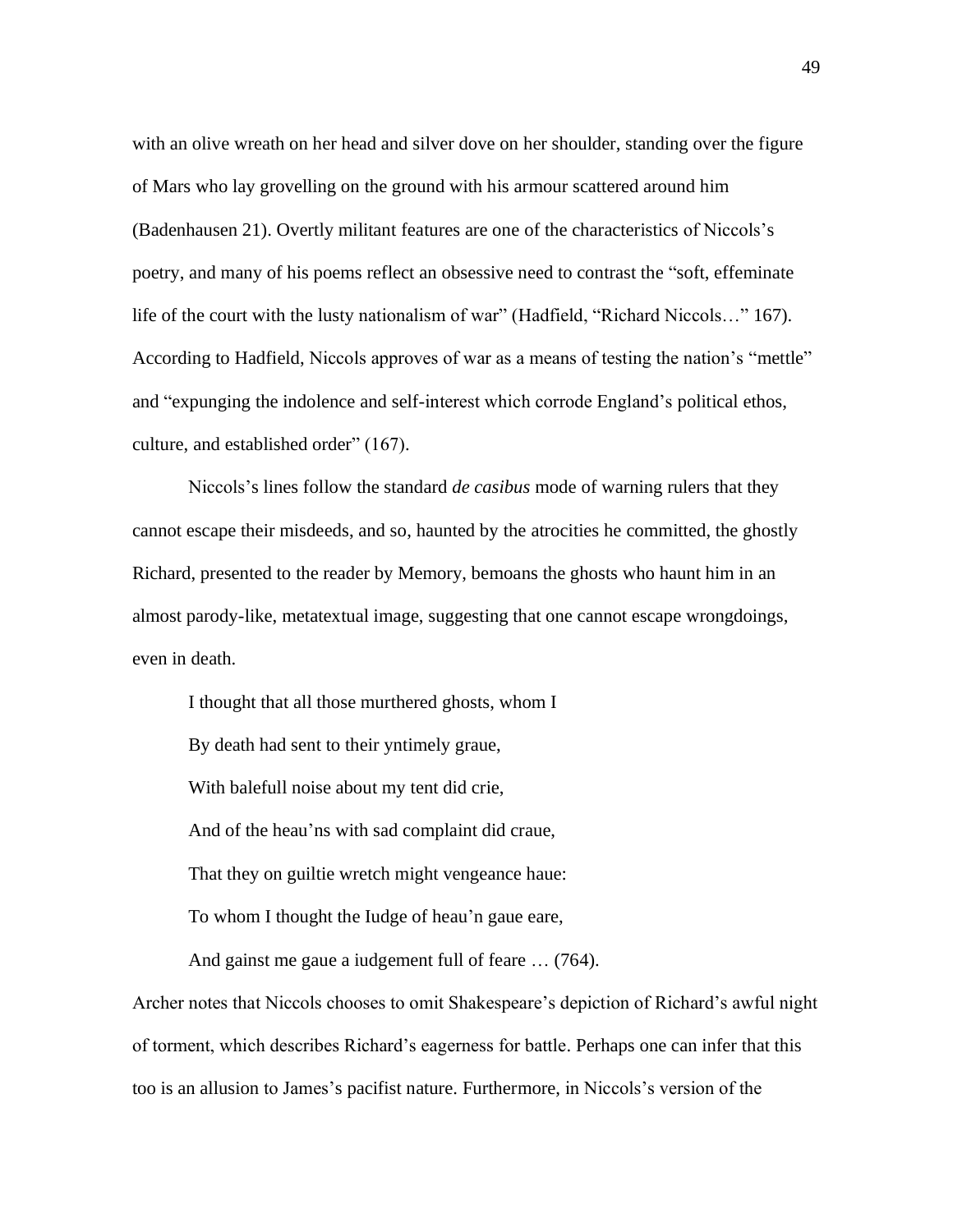tragedy, there is none of the complexity of Richard's speech in Shakespeare's play in which the doomed king imagines that he is already on the battlefield calling for another horse. Where Shakespeare's Richard grapples with a growing sense of panic and realization of his guilt and the following retribution, Niccols presents Richard as far less dramatic and much more accepting of his fate:

My storie told, I may no longer stay,

My grieued ghost doth smell the morning's aire:

The night on sable wings flies fast away,

The houres in east expecting daies repaire,

On cloudie hill sets vp her siluer chaire?

My guiltie ghost her light may not behold,

Adew, remember well what I haue told … (769).

Memory returns at the close of Richard's tragedy, reminding readers that what they had

witnessed was a historical memory of Richard, not an accurate chronicle of events:

Our night is at an end, quoth Memorie,

With which we hoere will end our historie:

After this tyrant's fall, that dismall night,

Which did obscure this kingdome's faire daylight,

Did take an end: heere some auspitious star

Twixt Yorke and Lancaster did end the war,

Appointing Richmond that Lancastrian knight,

T'inoculate his Red Rose with the White:

Heere therefore with this blissefull vnitie,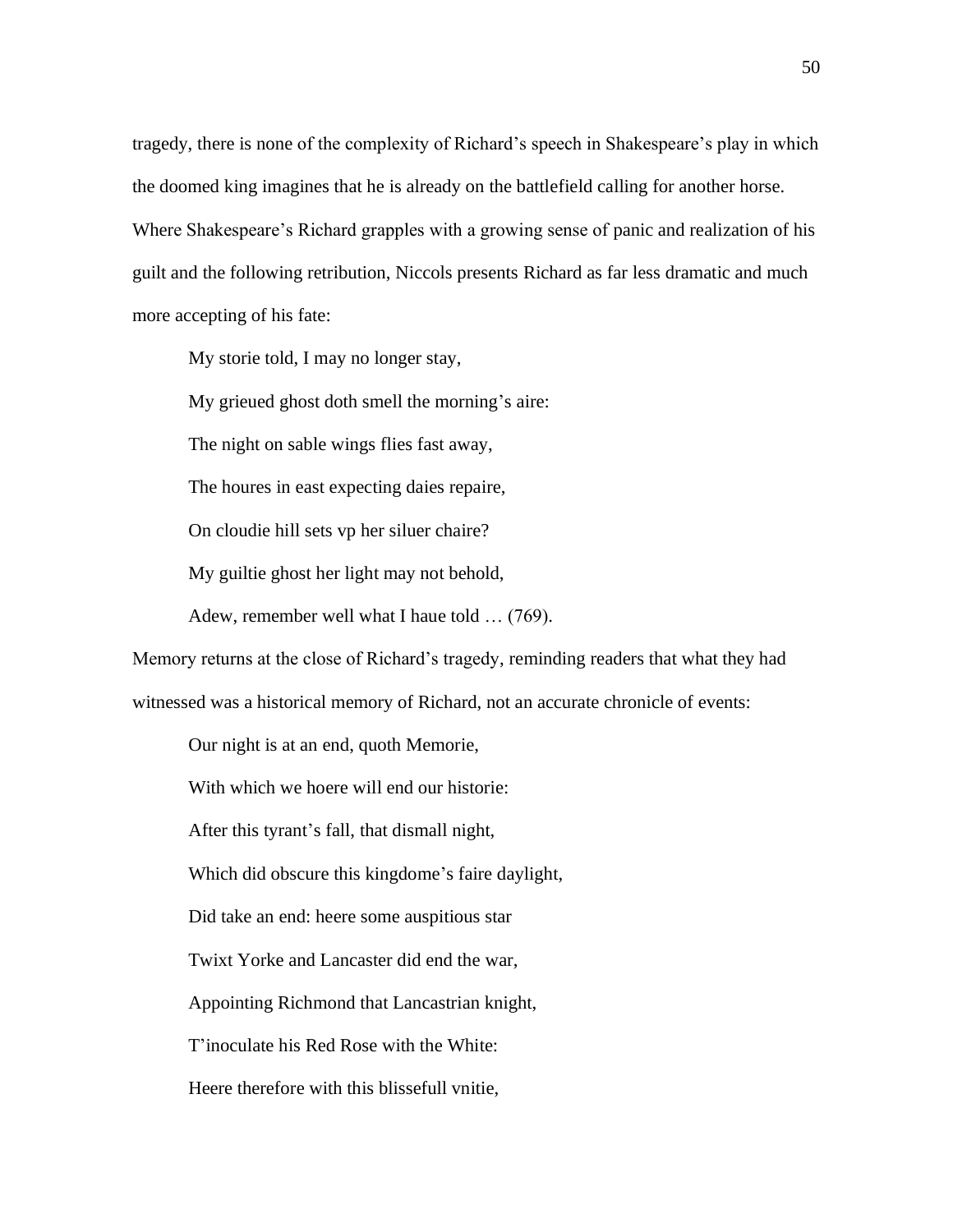We will shut vp our tragicke historie  $(769)$ .

The style is clearly mirroresque in tone, with the dead returning to warn the living to avoid their fate, and further supports an argument that Niccols was revising the fifteenth-century figure for a new political era in the early seventeenth century. Niccols's recollection of Memory and her emphasis on the union of the "Red Rose with the White" clearly aligns his tragedy with the Tudor myth, suggesting that the "blissfull" reign of the Tudors marked the greatest triumph in England's history following the darkness and tragedy of Richard's reign. It might seem contradictory that Niccols would celebrate Tudor peace, while at the same time showing disdain for James's pacifism, but peacetime in the Tudor era was achieved and maintained through a persistent dedication to military values and patriotism. Niccols thus suggests that James's emphasis on pacifism rather than the militant Protestantism of his predecessors indicates that the reign of the Stuarts can never hope to be as successful as the Tudor dynasty.

Niccols's tragedy of King John presents a sympathetic casting of the historically despicable king which mirrors the reign James I and serves as warning to monarchs against foreign powers, Catholic sympathies, and poor relationships with their nobles. Just as in the case of Richard III and Edward II, Niccols's tragedy of King John seems to have been inspired by contemporary history plays which depicted John's demise at the hands of the evil monks of Swineford Abbey, who poisoned him because he dared to stand up to the church and the papacy, a familiar Protestant explanation of the king's end. John's negative reputation began after his death in 1216, when medieval chroniclers depicted him as a young prince habitually plotting against his brother Richard and as an authoritative king whose behaviour incensed his nobles and led to civil war. In the chronicle tradition, he was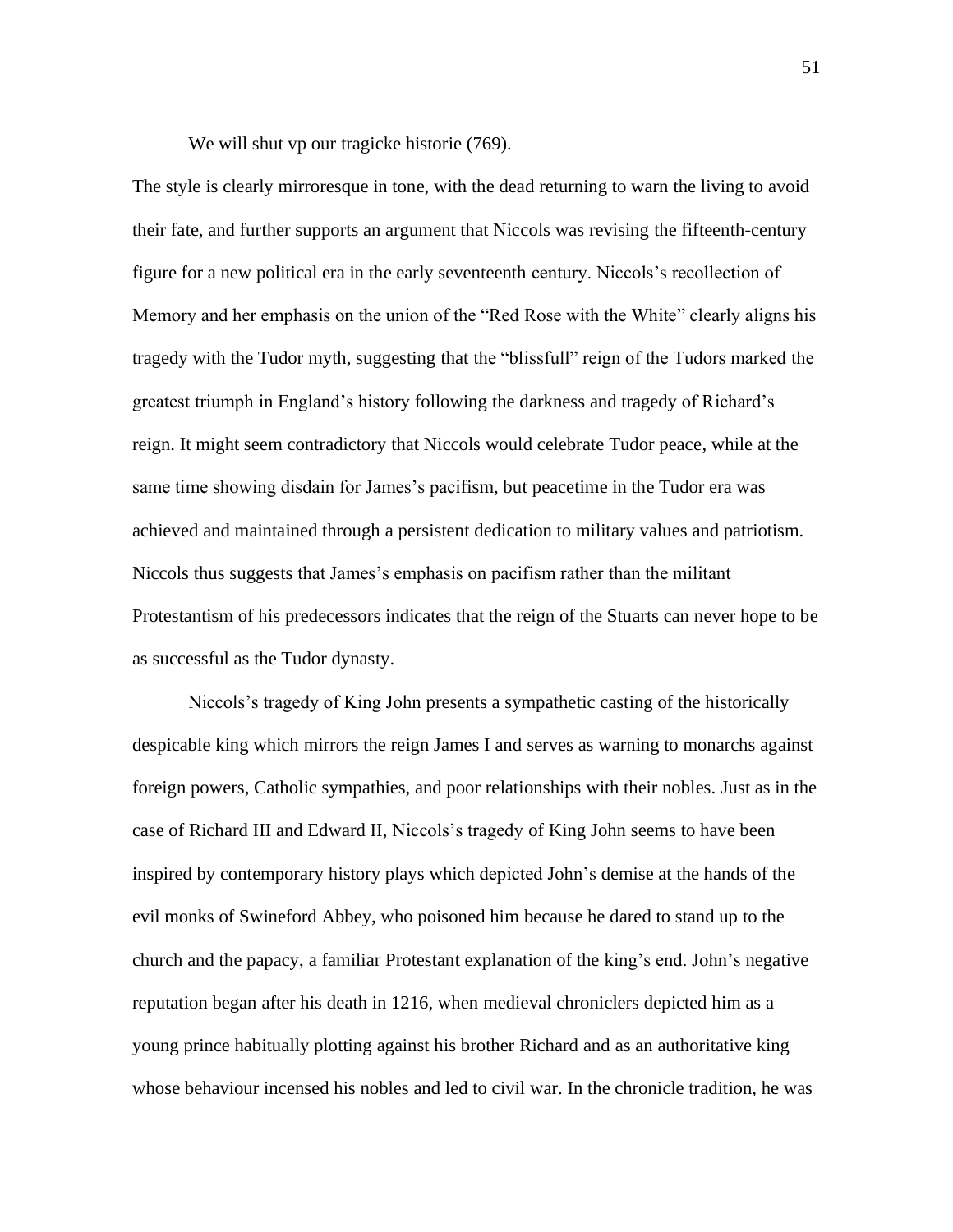remembered for his notorious propensity for spells of rage and excessive cruelty, and his alleged sins, including sloth, gluttony, and lechery so befuddling that he once lay in bed all morning with his young new wife while his army floundered to a defeat in the field (Levin, "A Good Prince…" 23). This view of John as a coward, a bully, and a voluptuary would last for centuries. Indeed, John was portrayed as the worst monarch to rule England, until the advent of the English Reformation, when he was recast by evangelical writers such as John Bale (1495-1563) and John Foxe (1516-1587) as a proto-Protestant icon.

During the advent of the English Reformation and for some years afterward, John's reputation underwent a complete rehabilitation: the medieval villain became a hero of English liberty, a kind of anticipant Protestant, a lonely pioneer in resisting the tyrannies of Rome (Levin, "A Good Prince…" 23). Indeed, John's principal benefactor in this project was Thomas Cromwell, Henry VIII's chief minister and the coordinator of a propaganda campaign designed to reconcile Englishmen to new evangelical beliefs, practices, and way of life. As a propagandist, Cromwell was well aware of the malleability of historical memory and took full advantage of it by recreating the lives of famous historical figures to suit the ever-evolving political and religious needs under Henry VIII (Levin, "A Good Prince…" 24). He believed that King John's struggle with Pope Innocent III could serve as a useful precedent to Henry's own struggle with the Catholic Church (Levin, "A Good Prince…" 24). Cromwell's propagandists cast, therefore, John as a figure betrayed by the people of England who chose to side with Pope Innocent, a foreigner who manipulated the nation into believing he was concerned with their salvation. Cromwell's narrative was part of a popular tradition of depicting popes as the "Anti-Christs of Rome," who were only interested in England for political reasons (Levin, "A Good Prince…" 28).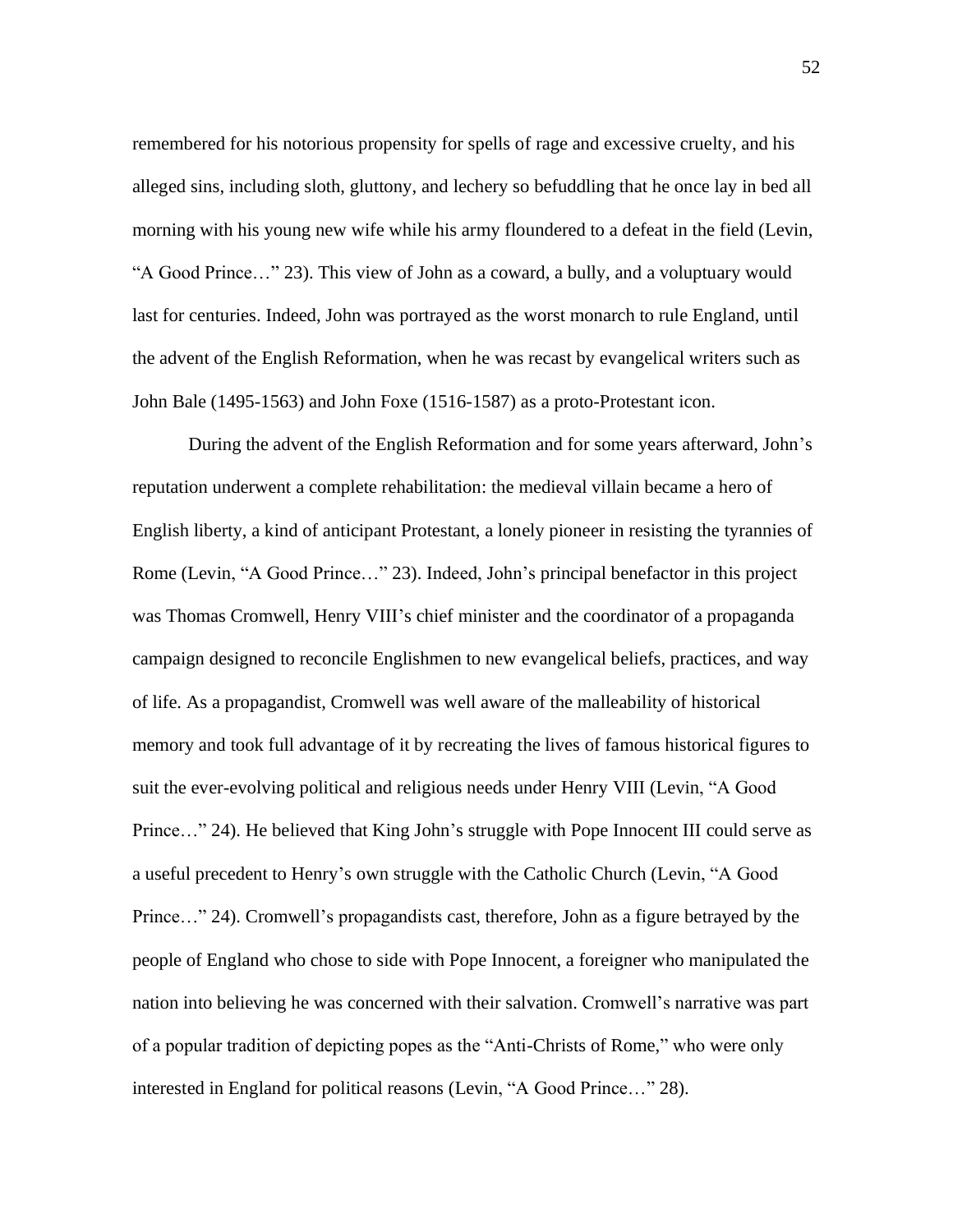This representation of King John was first popularized in the English antiquarian and playwright John Bale's (1495-1563) play *Kynge Johan*, performed in 1538 at the house of one of England's foremost leaders of the English Reformation, the Archbishop of Canterbury, Thomas Cramner (1489-1556). Bale's play was the first English history play with overtly nationalistic overtones to depict an English king on stage (Levin, "A Good Prince..." 30). The play glorifies a "good" king who is valiantly fighting an evil foreign meddler, in this case the Catholic Church. Though John is named early on in the work, he remains an anonymous English king, represented as a "victim of the villainy of Rome" (Kastan 269). The "anonymity" of the character allowed the audience to relate their contemporary political issues to the depictions on stage (Levin, "A Good Prince…" 30). Indeed, Bale chose to refer to Pope Innocent III as "Usurpyd Powr," making his character more topically applicable for allegorical purposes. As David Kastan has pointed out, King John was typically portrayed as a cruel ruler, but Bale's King Johan is a sincere king devoted to liberating the English population from papal tyranny. Despite failing to free England from Rome, King John is meant to be respected for his efforts. Moreover, the introduction of the figure of "Imperial Majesty" is analogous to Henry VIII's Reformation in England and represents a promise that Henry will succeed in liberating England, where John had failed. Despite John's valiant fight against the evil Catholics, betrayal by his own ministers, and his eventual death at the hands of malicious monks, the play ends on a positive note; "Imperial Majesty," representing the Tudors appears on the stage and accomplishes what John had started but failed to do: the salvation of England.

Recent scholarship has shown the influence of John's narrative in the literature of the Elizabethan succession crisis (Eppich-Harris, Hopkins, Lane) from pamphlets to plays.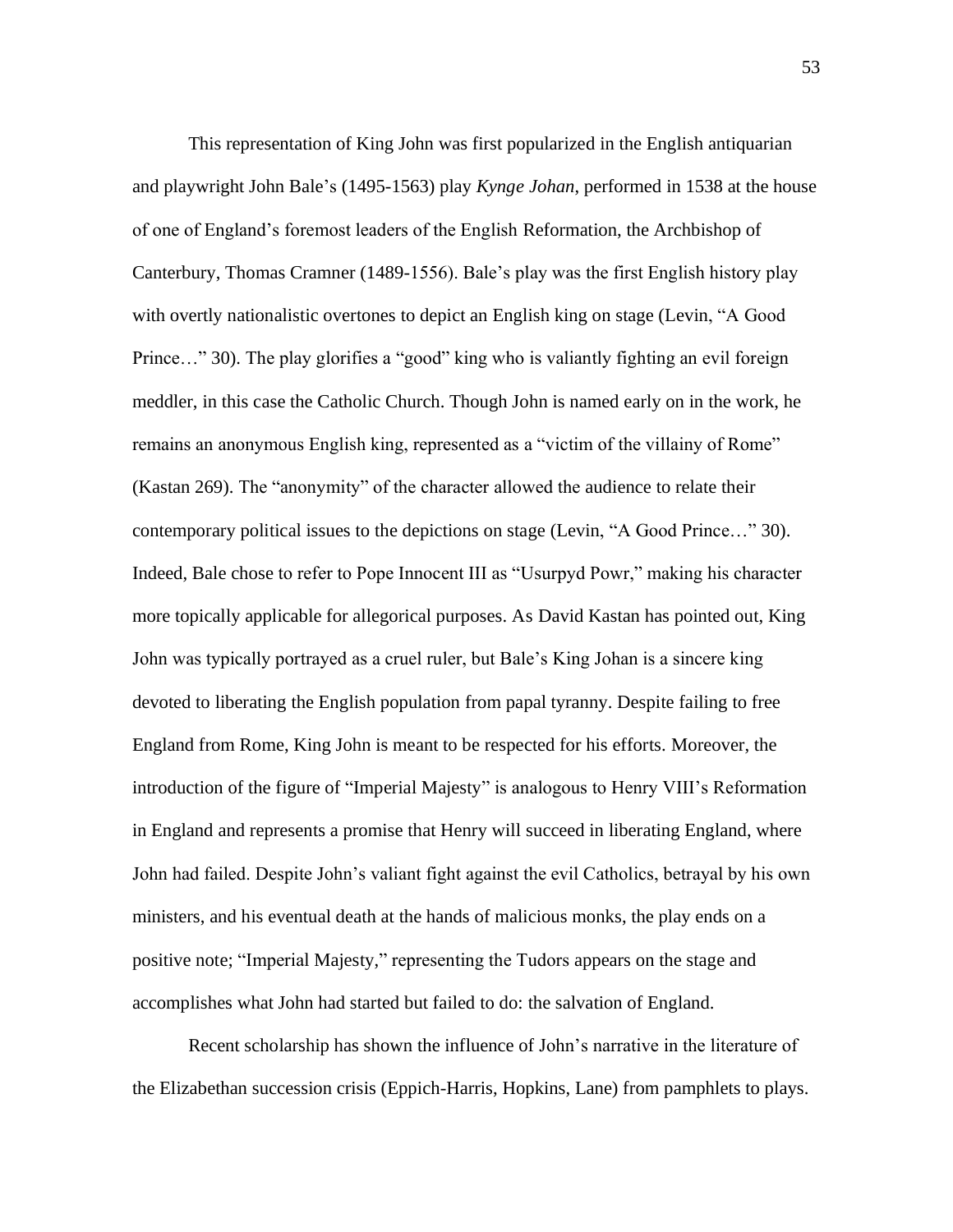Following James's accession, it was the Protestant rhetoric of early Tudor revisionist accounts like Bale's that informed Niccols's retelling, echoing the Reformation rereading of John's identity which enacted "a complete rehabilitation" of his character amid centuries of antipathy; for that short period, the medieval villain became a hero of English liberty resisting the tyrannies of Rome. Niccols's John, too, rewrites himself as an incipient enemy of Catholicism, and Catholic "forgeries," set against "blood-built Rome, our Albion's ancient foe" (688). This anti-Catholic sentiment became even more pronounced among more militant Protestants after Elizabeth's death. When James became king, many feared he would have Catholic sympathies because of his mother, Mary Queen of Scots; in 1609, these fears were realized when James ended the nineteen-year-long war with Spain. By comparing Pope Innocent's Rome with Julius Caesar's assassination, Niccols delineated a picture of political instability and religious corruption which resonated with the continued contemporary opposition to Catholic Spain. It was further intensified by James's intent to unite England with Catholic Spain through a proposed marriage between Prince Henry and a Catholic princess, betraying all hopes that Henry would become the Protestant military leader that Niccols and other oppositional writers and myth makers had hoped (Badenhausen 23).

Although the popularity of the Protestant narrative of King John as part of the "Tudor Myth" continued well into the seventeenth century, during the Elizabethan period the heroic image of King John began to decline, and he was instead understood to be a good but not necessarily a strong king. Prominent Elizabethan writers incorporated this reinterpretation of the historical John figure into their works. John Foxe's influential *Actes and Monuments* (1563), Richard Grafton's (1511-1573) *Chronicle at Large* (1563),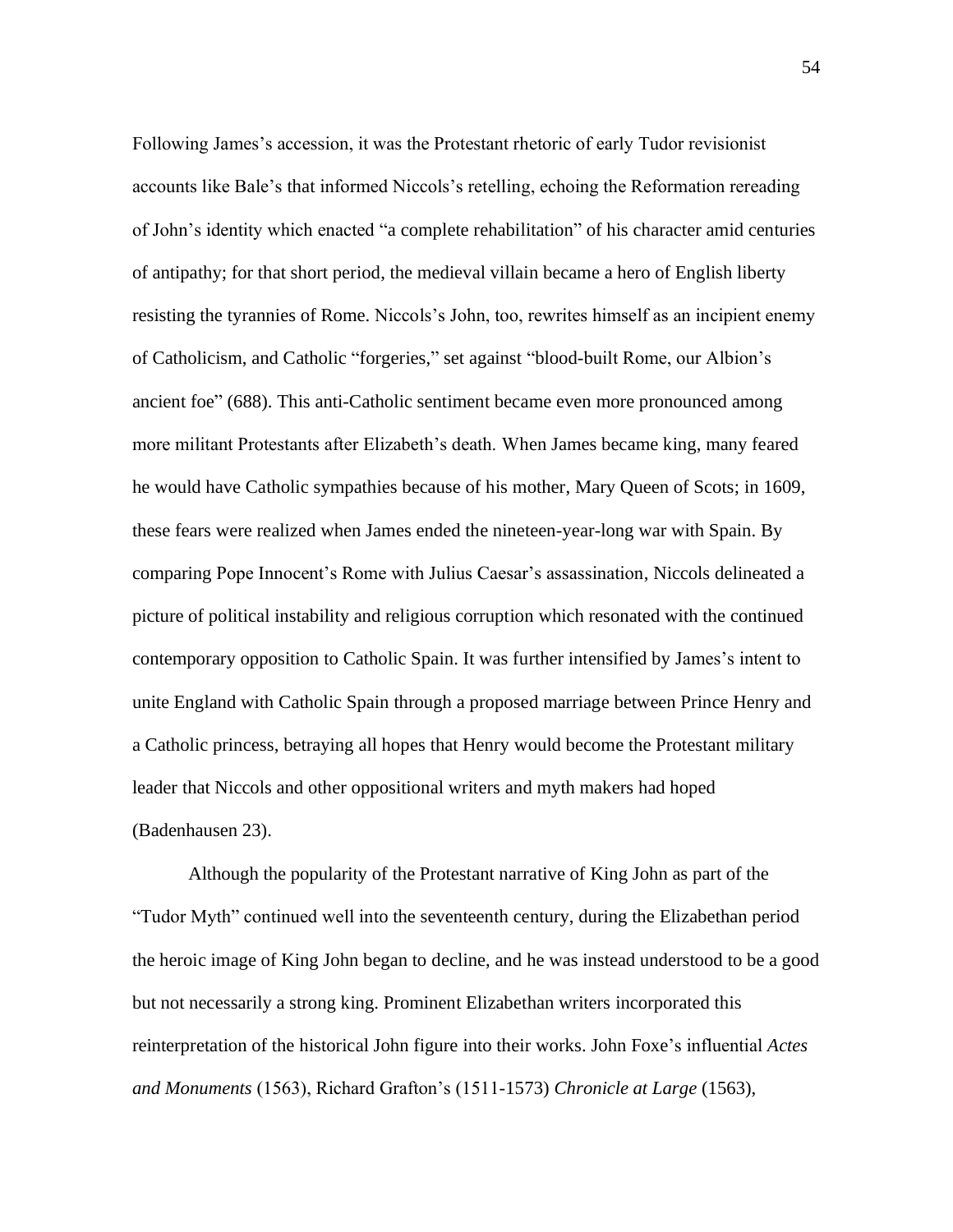Raphael Holinshed's (1529-1580) *Chronicles of England (1577)*, and an anonymous play attributed to the dramatist George Peele (1556-1596), *The Troublesome Reign of King John*  (1591), are all believed to have influenced Shakespeare's historical play *The Life and Death of King John* (c.1590)*.* Hadfield argues that Niccols could have seen either Shakespeare's version of King John or *Troublesome Reign* while he was in London in the late 1590s.

Niccols's revival of this Tudor reinterpretation of the historical John in 1610 demonstrates not only his nostalgic support for the militant English Protestantism under Elizabeth I but also serves as a warning to James I that no monarch is perfect, and even "good princes" can be led astray. Following his Elizabethan predecessors, Niccols portrayed John as a good but weak king. John is a victim of misunderstanding, "a mirror of the evils of dissension between a well-meaning prince and a vicious nation" (Nearing 49). Niccols's figure of Memory claims that John's tragic mirror must appear because "many writers in his daies, / Of very malice writ in his dispraise" (681), referencing the early medieval chroniclers. John himself believes he might have been an exemplary mirror for princes:

But th'unkind age presents to judgement's eye My shame at large, but lets my praise go by … To whom shall I my many wrongs complaine? Since false traditions of those enuious times, Inuented by my foes, do yet remaine, Liuing to euery eye in forged rimes … (682).

If to this age my storie truth had told: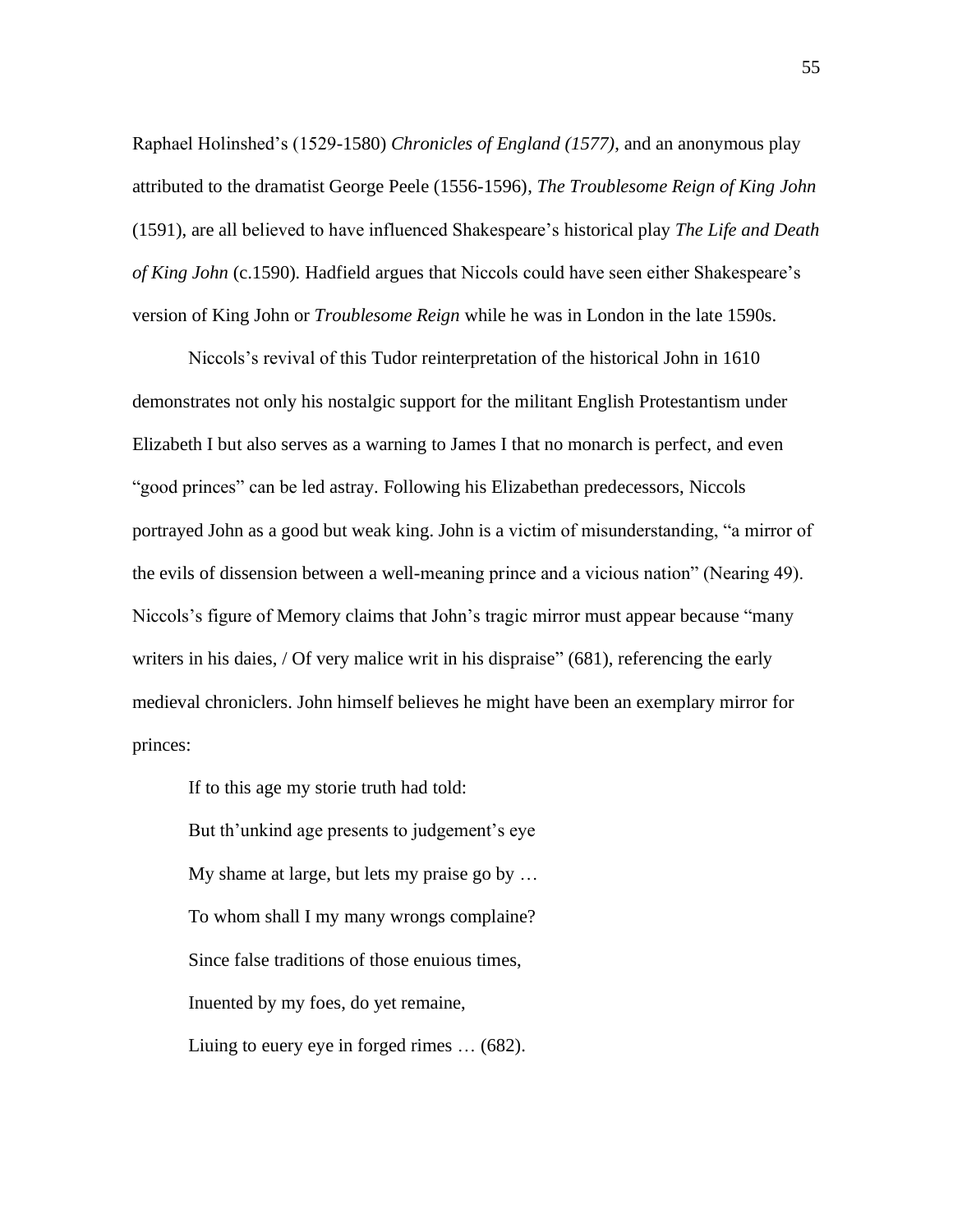By emphasizing the past "false traditions" and "forged rimes" "Inuented by foes," in John's tragedy, Niccols forcefully interrogates historical transmission of the John's tragedy, and these lines assert that Niccols's contemporary retelling of the John legend is legitimate and true. However, the mention of the influence of foes could also be a covert allusion to Elizabeth I's poem "The Doubt of Future Foes," which addresses her relationship with her Catholic enemy and cousin Mary Queen of Scots, James I's mother. Like Niccols's King John, Elizabeth's character, image, and reign were threatened by the presence of her Scottish cousin and her Catholic supporters: "The doubt of future foes/ Exiles my present joy, / And wit me warns to shun such snares/ As threaten mine annoy (13). Unlike the historical John, Elizabeth succeeded in eradicating the threats of her foes. Elizabeth's successor James must be cautious, as like John, he has many "foes," including the oppositional literary community who will continue to "forged rimes" and "false traditions" if he does not strengthen his reign and rule the nation properly.

Niccols's tragedy of John works as a warning not only for monarchs but also subjects of a nation. Indeed, there is a continued emphasis in John's tragedy on the importance of monarchs' maintaining positive relationships with their ministers, courtiers, and subjects. The pathetic, simpering figure of John that meant to turn English people from the influence of foreign meddlers also serves as a nostalgic allusion to Elizabeth's fight against evil Catholics on the Continent. It also expressed and encouraged a nostalgic longing for and allegiance to the Tudor monarchy. Indeed, if we are to understand John as a representative of Elizabeth, Niccols's use of this legend can be interpreted as an encouragement for readers to be wary of James, the arrival of a new foreign prince in the wake of Elizabeth's successful regime: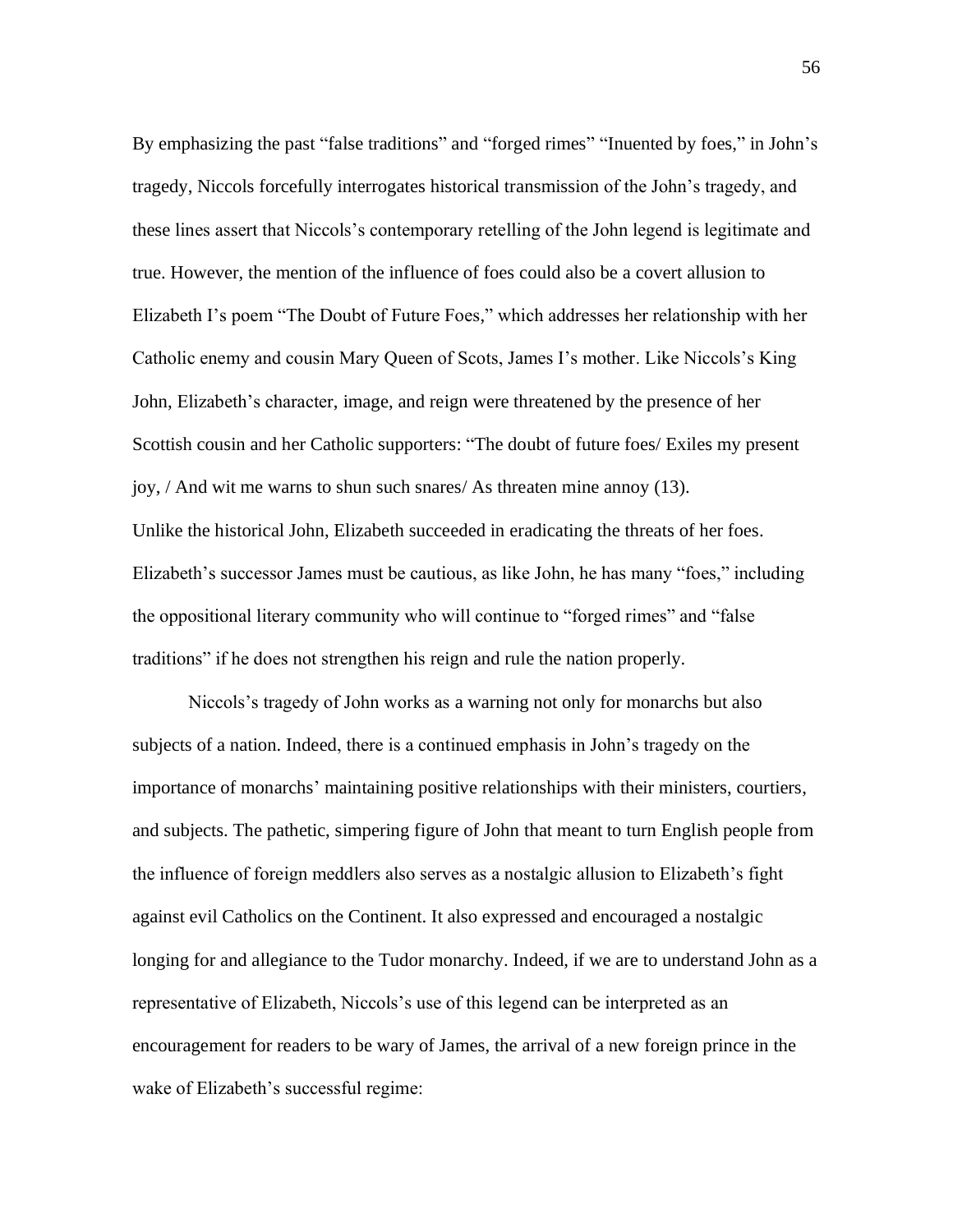No power on earth in my despight shall place

A stranger in my realme to my disgrace (689).

Niccols highlighted the infamous civil dissention that occurred during John's reign:

Let times blacke hand blot out the memorie

Of that vile age, and let it not be said

The John did ever guide this Emperie,

That future time with shame may not upbraid

This nations name, by whome I was betraid (688).

While it seems as though Niccols is suggesting that John's subjects are at fault for the civil unrest, it could also be argued that John's weakness and pacifism led to the uprising with his defiant and disobedient nobles. Elizabeth I, by way of contrast, is frequently depicted as a military ruler eager to guide her nation and growing empire and a protector of her people from foreign invasion, who was astute enough to identify the threat to her rule and to eliminate her enemies (Hadfield, "Richard Niccols…" 172). The concluding moral of Niccols's poem is very much in the tradition of mirror epitaphs:

Behold the effects of Henries curse On his last sonne, for his rebellious prise: Let Princes learne, that wheare debate, the nurse Of discord, doth the Prince and Peeres diuide, Nothing but destruction can that State betide: Of which let that sad time of my short reigne, A Mirrour unto future time remaine (701).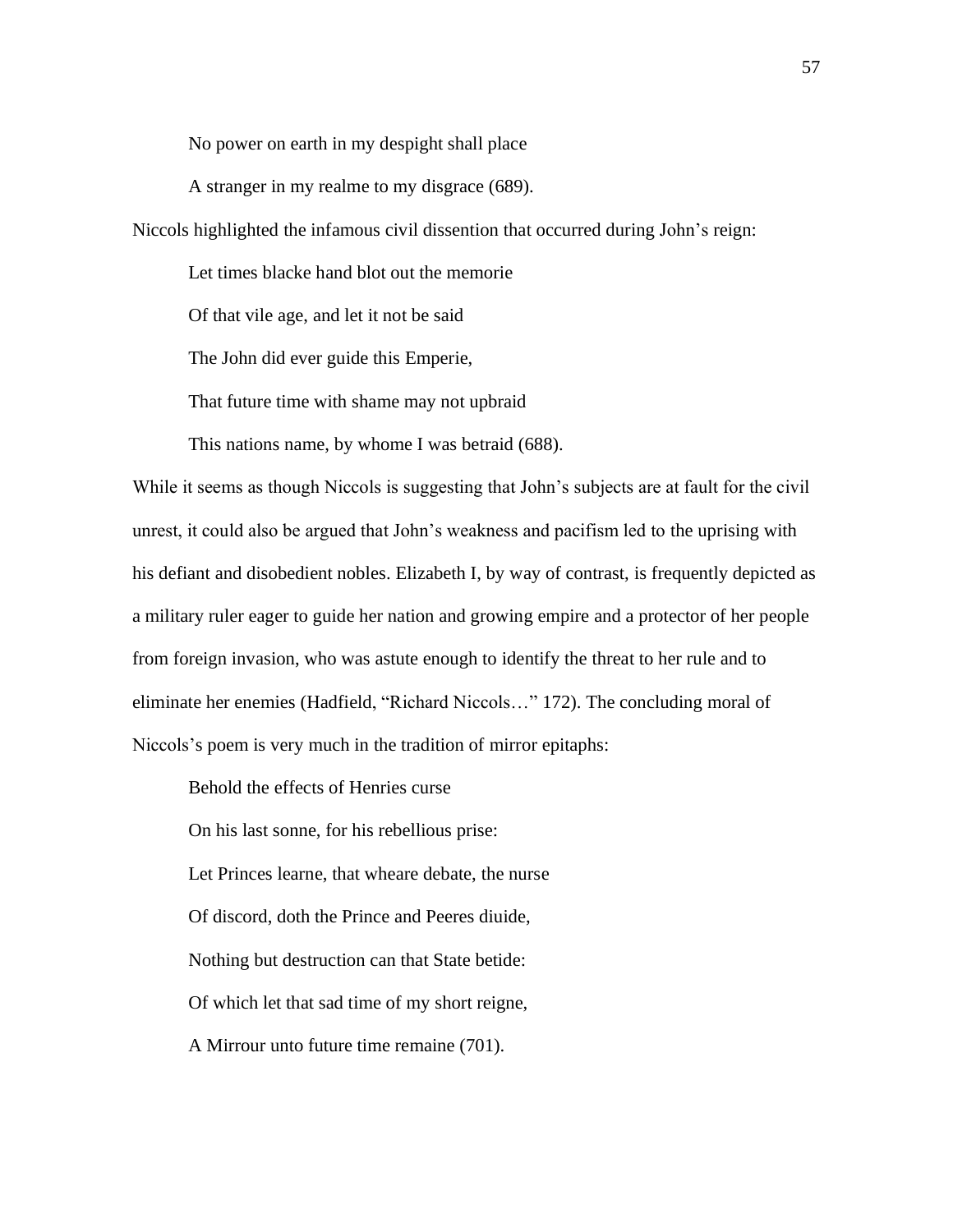In the tragedy of John, Niccols delineates a marked contrast between a powerful central authority based on austere military values, exemplified by Elizabeth, and a weak rule that leads to disaster. John's weak rule serves as a warning to James and advises him that pacifism and court favouritism may guide him towards "discord" where "prince and peeres" are divided. At the beginning of her reign, Elizabeth was seen as a popular ruler. In contrast to James had started to have conflicts with many of his English nobles partly because of his favouritism and partly because royal finances were in a terrible state and consequently he was dependent on the goodwill of courtiers he had to tax heavily and reward sparsely (Hadfield, "Richard Niccols…" 173). Niccols's King John, like his historical counterpart, was not a strong enough king or military leader to establish his authority when threatened by determined enemies. The dying John could therefore only offer advice to his son, the future Henry III, later to become one of England's most successful military rulers, that he must not tolerate division between the crown and the nobles: "Contend not thou with thy nobilitie; / So thy state and kingdome long endure" (700), a lesson that applied as much to James in 1610 as it did to John in 1216 (Hadfield, "Richard Niccols…" 173). The presentation of the additional tragedies of Richard III, Edward II, and King John function not only as a criticism of the weakness, pacifism, and favouritism associated with James's reign but also a *speculum principis* for the Stuart monarch. If James had read Niccols's additions within the context of the mirror tradition and considered the counsel offered to him in selected *exempla*, James may have been able to save his reign from potential disaster and avoid the tragic fates of England's historical kings depicted in *A Winter's Night Vision*.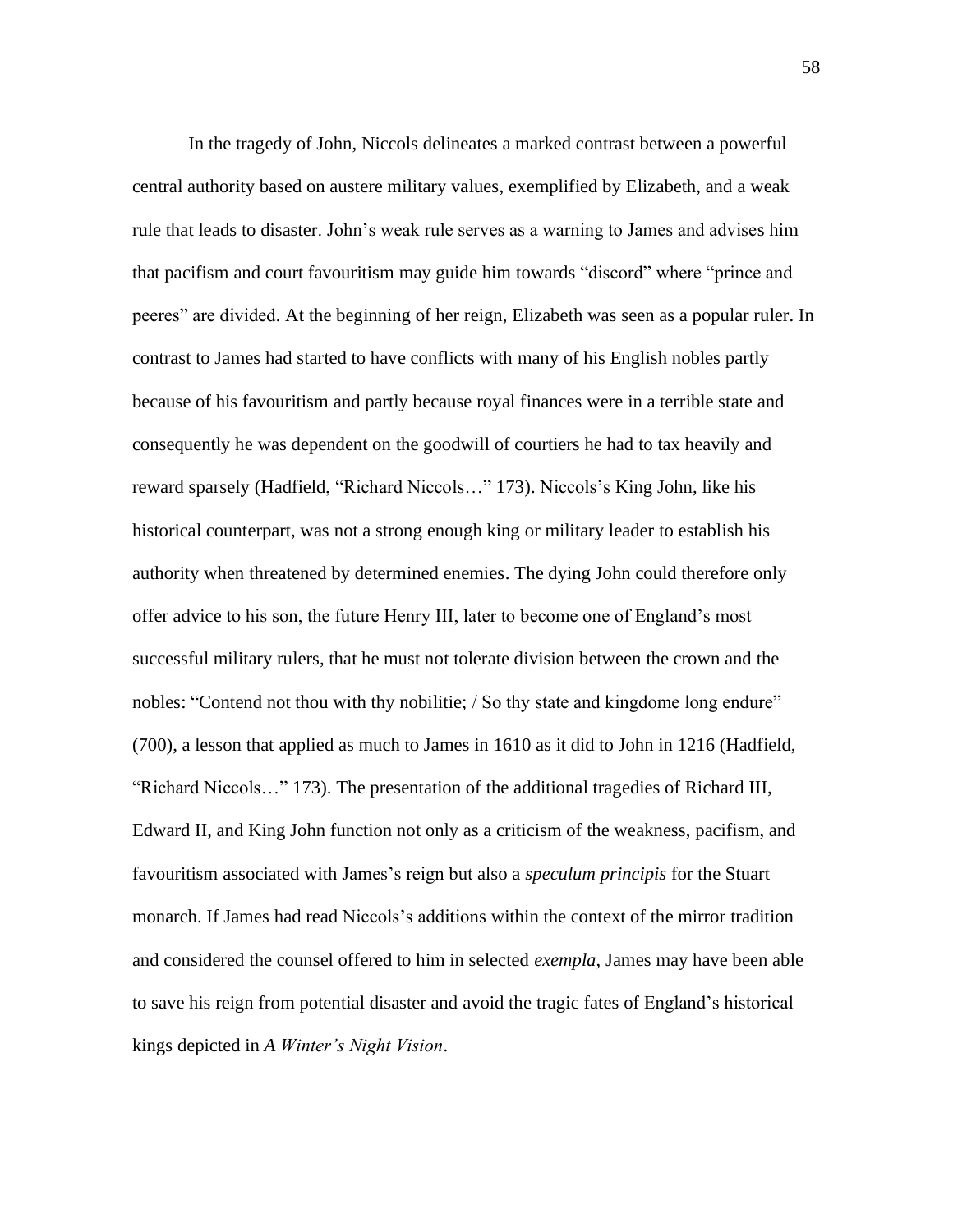## **Chapter IV: Tudor Triumph and Elizabethan Nostalgia: The Tragedy of King Arthur and "England's Eliza"**

When James I was crowned king of England in 1603, he faced the challenging task of legitimizing a new dynasty in the wake of Elizabeth's successful reign. "On the one hand, he had to assert the Stuart claim to the kingdom of England, while, on the other, he had to demonstrate continuity with the Tudor monarchs" (Sherlock 263). This raised a major dilemma, as only two decades earlier James's English predecessor Elizabeth had executed his mother, the deposed queen of Scotland, Mary Stuart (1542-1587). The king's dilemma was further complicated by his immediate family history, especially his occupation of his mother's Scottish throne in her lifetime and her alleged role in his father's murder. James and his subjects grappled with these problems in a variety of ways, including the king's promotion of himself as a peacemaker, an emphasis on the return to male rule, and the promotion of the new reign as a cultural renaissance (Sherlock 264). However, many of James's early attempts were obfuscated by loyal Elizabethan courtiers and writers such as Niccols, who represented Elizabeth, as she is often seen today in popular imagery as the queen who was able to rule because she had adopted masculine values, a choice that led to a golden age of peace and plenty supported by her militant Protestantism.

The Jacobean magnification of Elizabeth's memory was a common phenomenon. In his memoir *The Court of King James the First* (posthumously published in 1839), the bishop of Gloucester, Godfrey Goodman (1583-1656), described growing nostalgia for the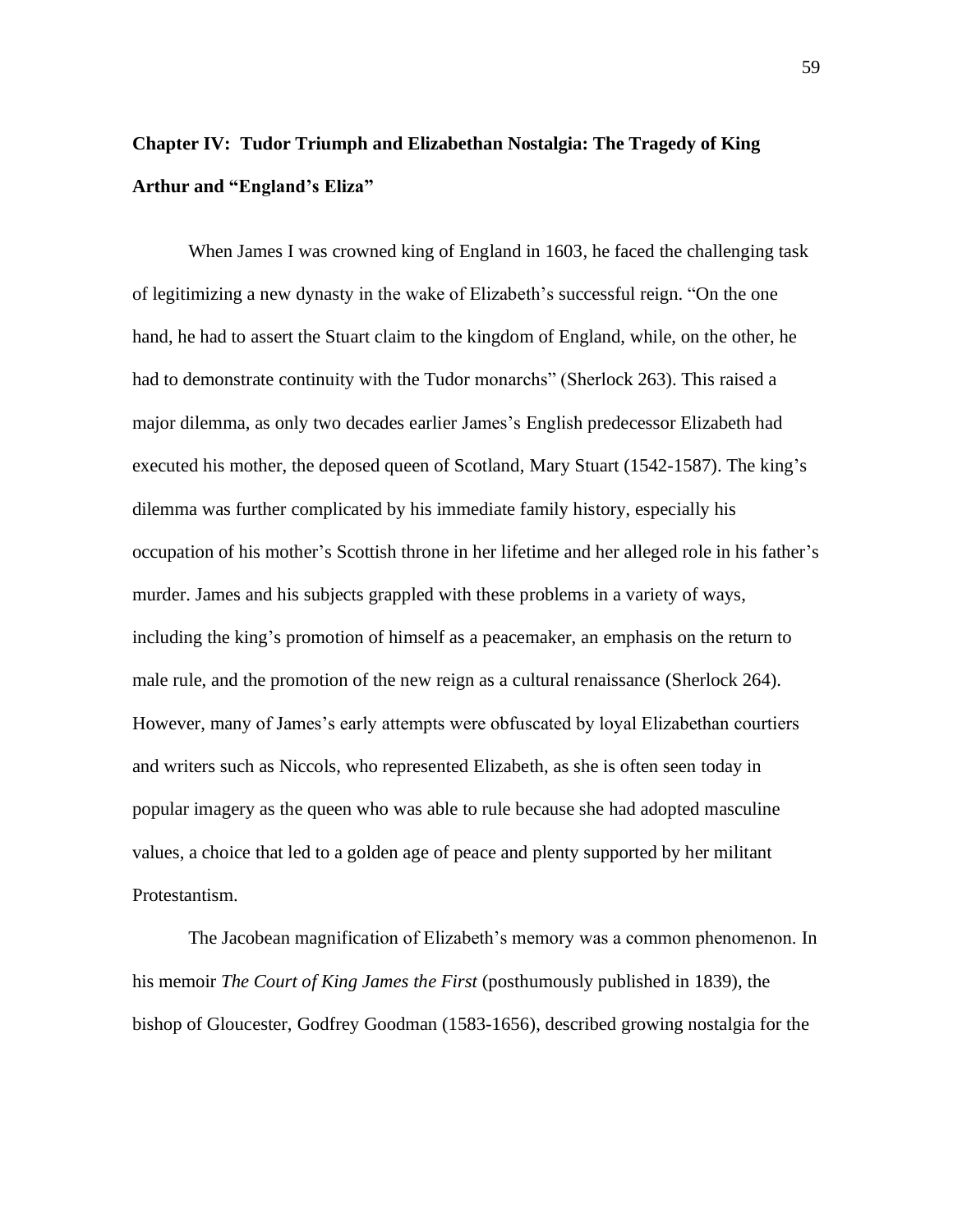golden reign of Elizabeth during the early seventeenth century as a response to what was interpreted as "Jacobean failures of government" (Perry 153):

For the Queen, she was ever hard of access, and grew to be very covetous I her old days … the court was very much neglected, and in effect the people were very generally weary of an old woman's government … after a few years, when we had experience of the Scottish government, then in disparagement of the Scots, and in hate and detestation of the Queen did seem to revive; then was her memory much magnified—such ringing of bells, such public joy and sermons in commemoration of her, the picture of her tomb painted in many churches, and in effect more solemnity and joy in memory of her coronation than was for the coming in of King James (Goodman 98).

The death of Elizabeth in 1603, and subsequent appointment of her Scottish cousin led to a large-scale national dissatisfaction with the new king, forcing Englishmen to retroactively re-evaluate their departed queen, and consider her reign in a much more positive light. Perry maintains that Goodman's account of Elizabethan nostalgia in Jacobean England reflects the interests of both of the neglected Elizabethan courtiers in James's court and of "the people," and the emergence of Jacobean dissatisfaction was a collectively shared experience: "after a few years when we had experience of the Scottish government ..." However, there is an odd juxtaposition in Goodman's account according to which the dissatisfactions of Elizabethan courtiers are replaced by public ceremonies of bell ringing, sermons, and other displays of much wider joy in the nostalgia of Elizabeth's reign. The negative perceptions of James as a weak pacifist and accusations of court favouritism compared to the memories of Elizabeth are twofold: while the dissatisfaction with James no

60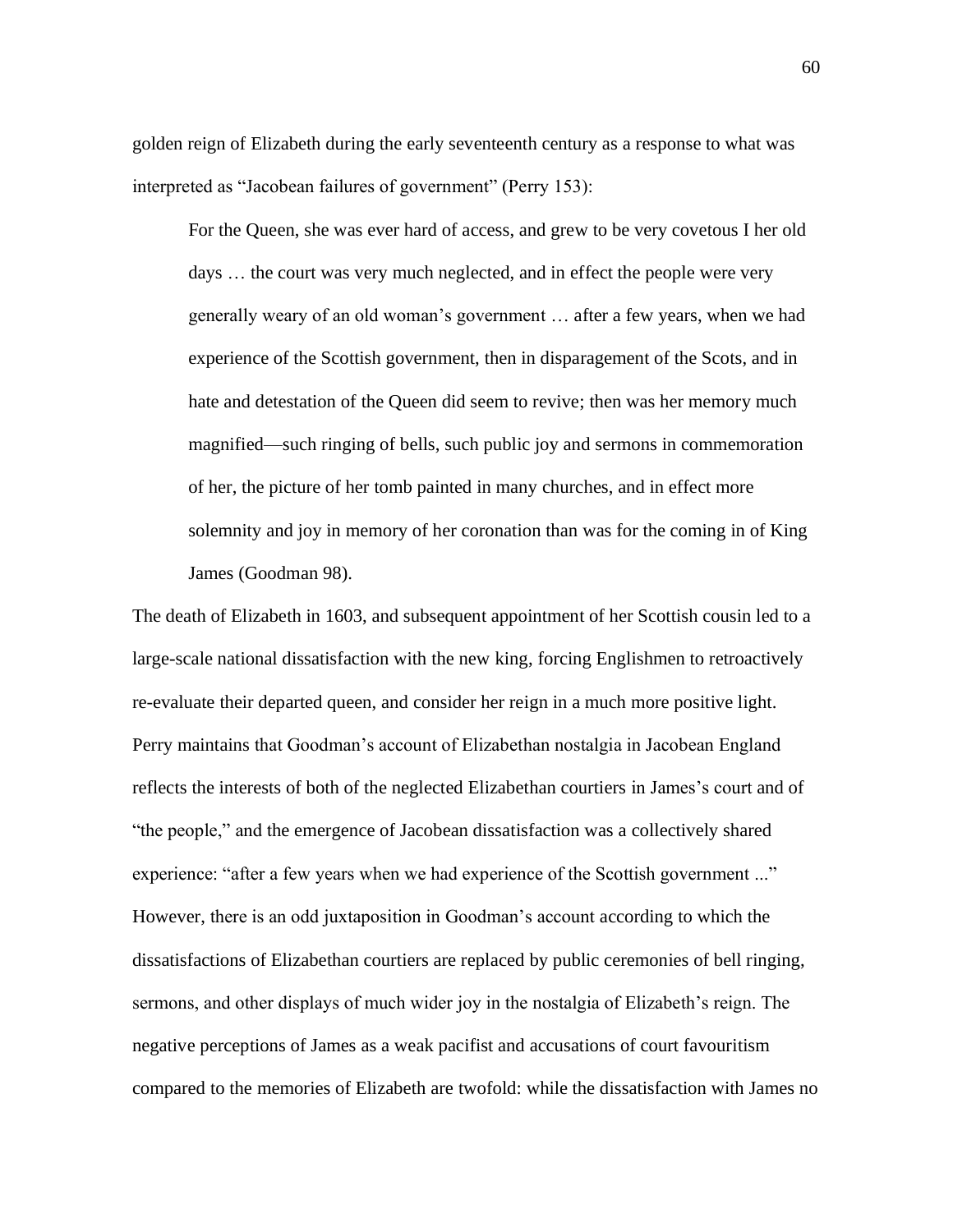doubt contributed to the emergence of nostalgia for the late queen, idealized images of the recent past also helped shape England's apprehension of James (Perry 154-155).

Kevin Sharpe has pointed out that Elizabeth's powerful image is deeply paradoxical, as her image was never entirely stable (320). The power of Elizabeth's image lies in its instability and malleability by those who both loved and loathed her. During her reign and after her death, Elizabeth became a validating symbol, someone whose name, image, and memory carried authority, leading to many invoking her for their cause (320). Oftentimes, Elizabeth's memory was cited for political or religious causes she would not have wanted to be affiliated with, including being used as the champion for continental European Protestantism (320):

For all her forceful personality and, in some cases, clear convictions, Elizabeth did not write the script of her reign or draw the template of her image which others followed. Rather she became the subject and site of a "competition of representation," as various interest groups sought to claim the queen as their patron (Sharpe 320).

Part of the reason the image of Elizabeth was open to such appropriation and various deployments after her death was due to her constantly changing image. This image for all its authority was the product of many agents and was constructed, refined, and refashioned in dialogue with contending interests, circumstances, and subjects (Sharpe 320). Elizabeth's powerful image was devised by many, including Niccols and his contemporaries Edmund Spenser, Michael Drayton, and other popular figures of the time who sought to call upon the queen or members of her court as their patron. In popular literature, such as Spenser's *Faerie Queene*, Elizabeth was heralded as a godly champion, defender of the nation,

61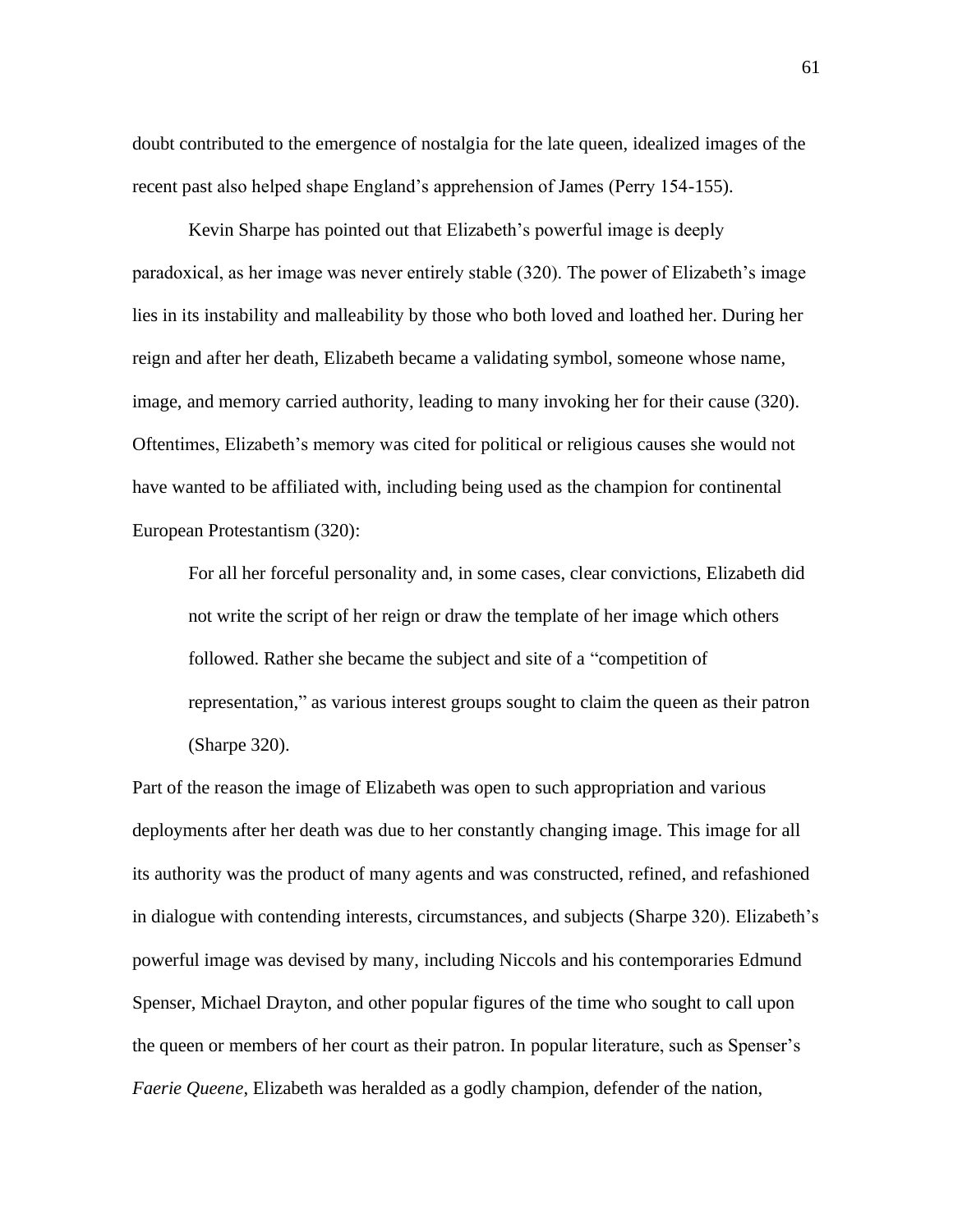founder of the English empire, and as a virtuous ethereal virgin queen. The steadfastness of Elizabeth's image is emblematized in her motto "semper eadem," or always the same (Akermann 155). Niccols recognized the power of Elizabeth's image and realized that in times of political uncertainty and chaos one can always look back to the reign of Elizabeth for inspiration and guidance, as her image continued to be the same symbol of peace, plenty, and panache.

Significantly, in *A Winter's Night Vision*, Niccols connected his panegyric of Elizabeth with the tragedy of King Arthur, which opens the sequences of tragedies. Although Higgins and Blenerhasset incorporated ancient Britons and Romans in their mirrors, the figure of Arthur first appeared in Niccols's *A Mirour*. Niccols revived the mythic figure of Arthur with the intention of exploring Elizabethan nostalgia and the Tudor myth by presenting a circular narrative that began with Arthur's myth and ended with the panegyric "England's Eliza." Throughout her reign, Elizabeth made explicit connections between herself and Arthur, and Sharpe cites examples of entertainments devised for Elizabeth that were based upon the Arthurian myth and pointedly drew parallels between Elizabeth and Arthur. One of these emblematic events was a poetic performance in Greenwich in 1581 which featured poems dedicated to "a queen who would restore Arthur's golden age: 'that virtuous virgo borne for Britain's blessing'" (Sharpe 426). Niccols's tragedy of King Arthur is written from the perspective of Arthur's ghost, which has been brought forth by "Fame." In the opening lines of the tragedy, Arthur extols Niccols's talents as a writer and deems him worthy to tell his tale: "Loe, I am come on earth to find a friend, / who his assistance unto me he may lend, / and with his pen paint out my history / a perfect mirror of pure majesty" (562).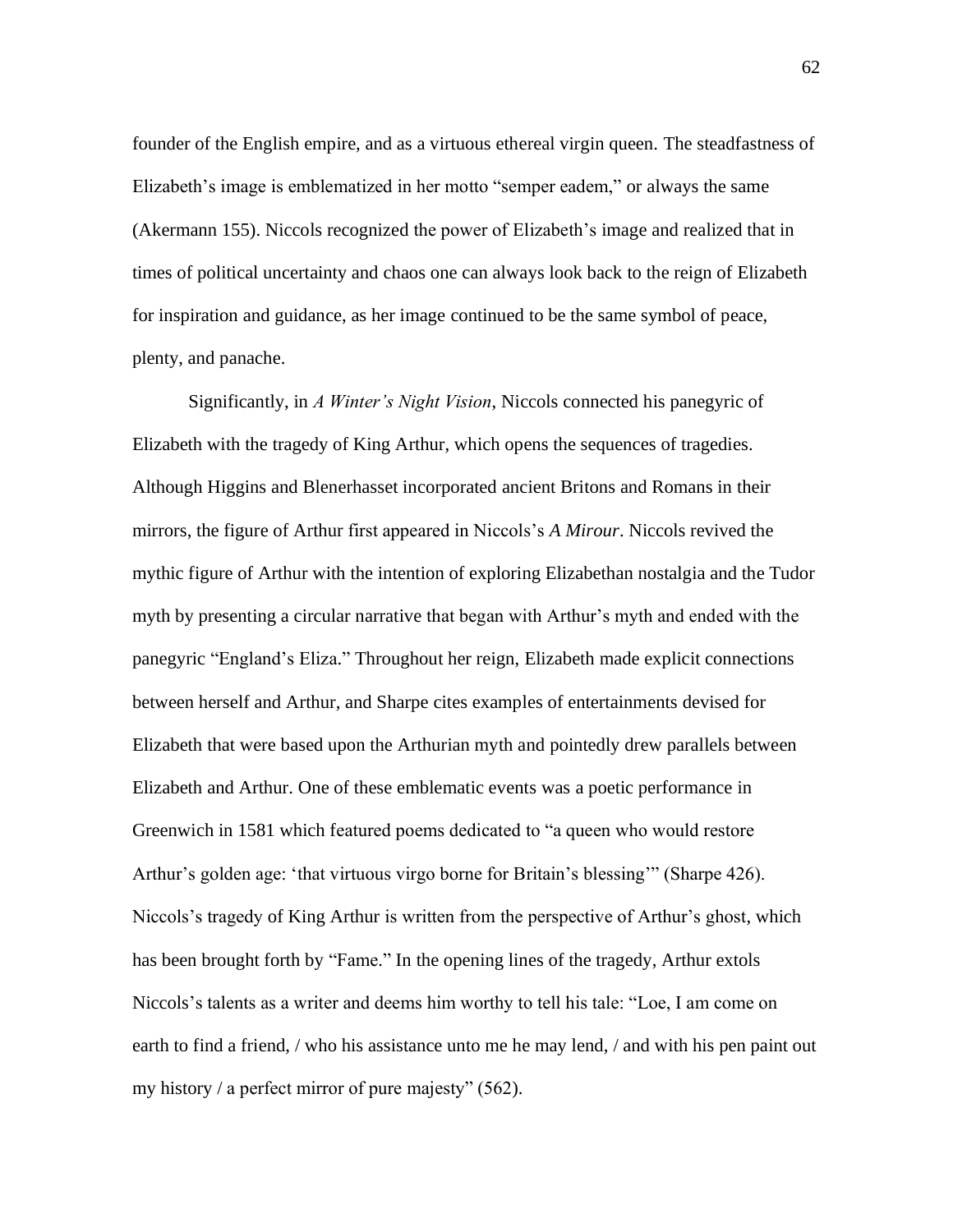By the time Niccols wrote his rendition of the Arthur legend, there was renewed controversy over the historicity and legitimacy of the Arthur myth and the alleged prophecy. Budra argues that the addition of Arthur's legend to Niccols's *A Winter's Night Vision* marks a retreat into "Tudor myth and propaganda" (*A Mirror* 28). Despite the prevalence and popularity of the Arthurian legend, by the fifteenth century its legitimacy came under attack by various historians and writers, starting with the humanist scholar Polydore Vergil, who rejected the claim that Arthur was the ruler of the post-Roman empire (*A Mirror* 28). The questioning of the Arthurian myth continued throughout the sixteenth century and, upon the arrival of the new Stuart dynasty, the questioning of the myth took on a political dimension. James reinterpreted Arthur's myth for his royal propaganda to justify the unification of England and Scotland, insisting that, according to the prophecy of the mythic wizard Merlin, Arthur's descendants would unite Great Britain by wearing the crowns of both Scotland and England. Indeed, while Elizabeth may have used Arthur as an exemplar of Britain's patriotism and military might, James used him as a symbol of national unity (Perry 158). The early years of James's reign were the cause of much genealogical research supporting the lineage with an end to ensuring that James's claims to the throne remain undisputed (Budra, "The Mirror" 6). To justify James I and VI of Scotland's claims to Elizabeth's throne, a popular anagram was used "Claimes Arthur's Seat," which translates into James I's baptismal name, Charles James Stuart. "Arthur's seat" is a hill in Edinburgh, Scotland, which made the anagram and connection to the legend more credible (Gossedge and Knight 104).

Niccols's version of the life and death of Arthur purports to be primarily historical and reasserts the popular Tudor version of the Arthur story, giving a sentimental and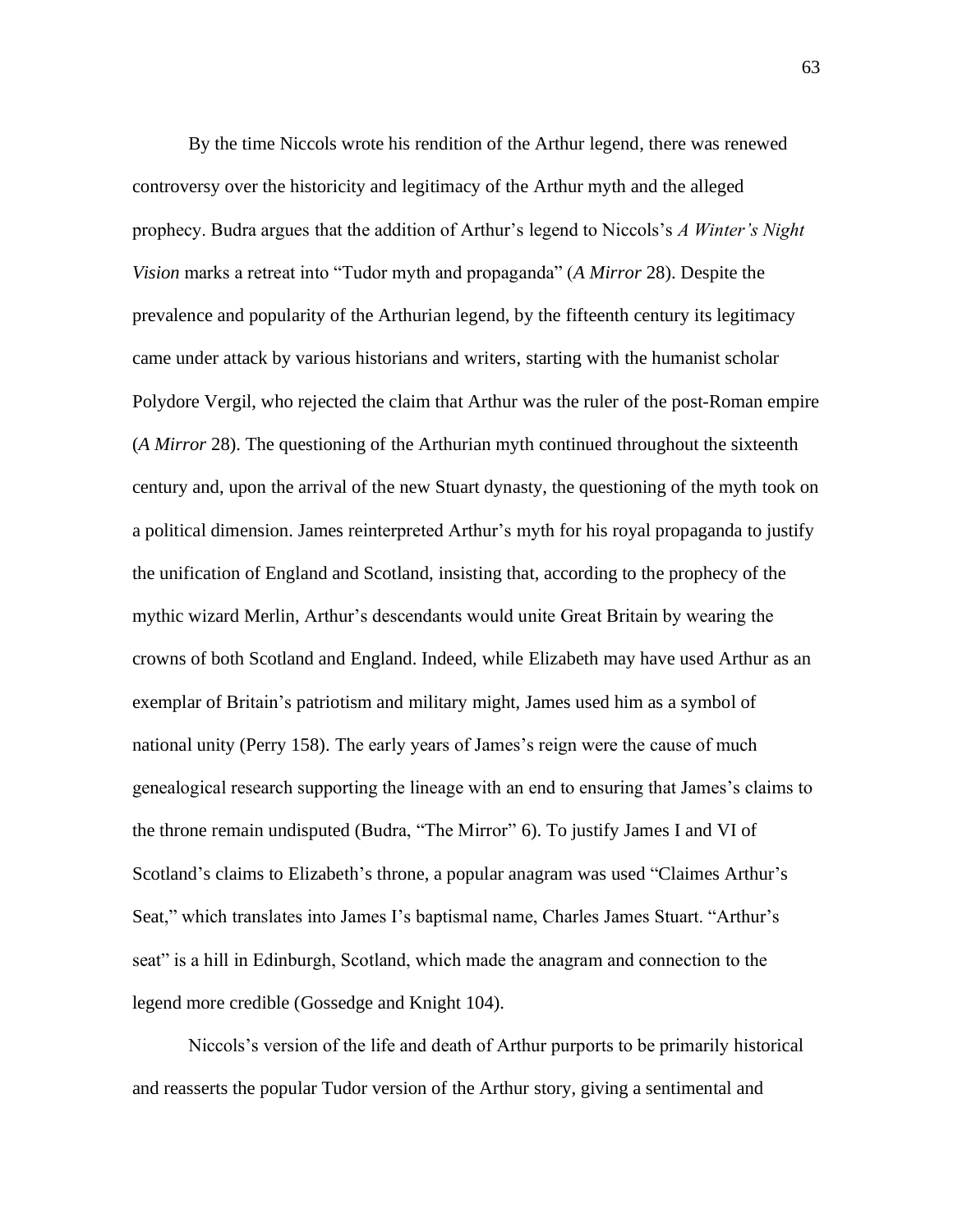patriotic rendering of the tale, thus dismissing any questions surrounding the historical legitimacy of the Arthurian legend. Niccols's Arthur addresses issues of historical scepticism directly, ensuring readers that Niccols will provide a truthful and accurate version of his tragedy:

In which the truth of my corrupted storie,

Defac'd by fleeting time's inconstant pen,

I will declare, nor to advance my glorie

Will I present unto the view of men

Ought, but the scope of what the truth hath ben (562).

Niccols's Arthur acknowledges his contested history but dispels the historiographical anxieties present in Higgins's and Blenerhasset's earlier mirrors, promising that he will declare "the truth of my corrupted storie, Defac'd by fleeting times inconstant pen."

Niccols drew inspiration for his various literary pursuits from the works of Edmund Spenser, including Spenser's 1590 epic romance poem *The Faerie Queene*, which included the figure of Arthur in every book. However, Niccols's figure of Arthur seems to recall Spenser's *The Ruines of Time*, a poetic lament for the fallen Roman colony of Verlamium rather than *The Faerie Queene*. In *The Ruines*, an unnamed narrator (presumably Spenser) is encountered by Verlame, a feminine representative of the ancient Roman colony of Verulamium, who eulogizes the fallen colony through a commentary on the transitory nature of human affairs. Niccols's Arthur meets this same woman in a dream and directly quotes from *The Ruines of Time*, "a Ladie faire . . . making pitious mone, Tearing the tresses of her golden haire" (565). Thus, instead of encountering the sensual, ethereal vision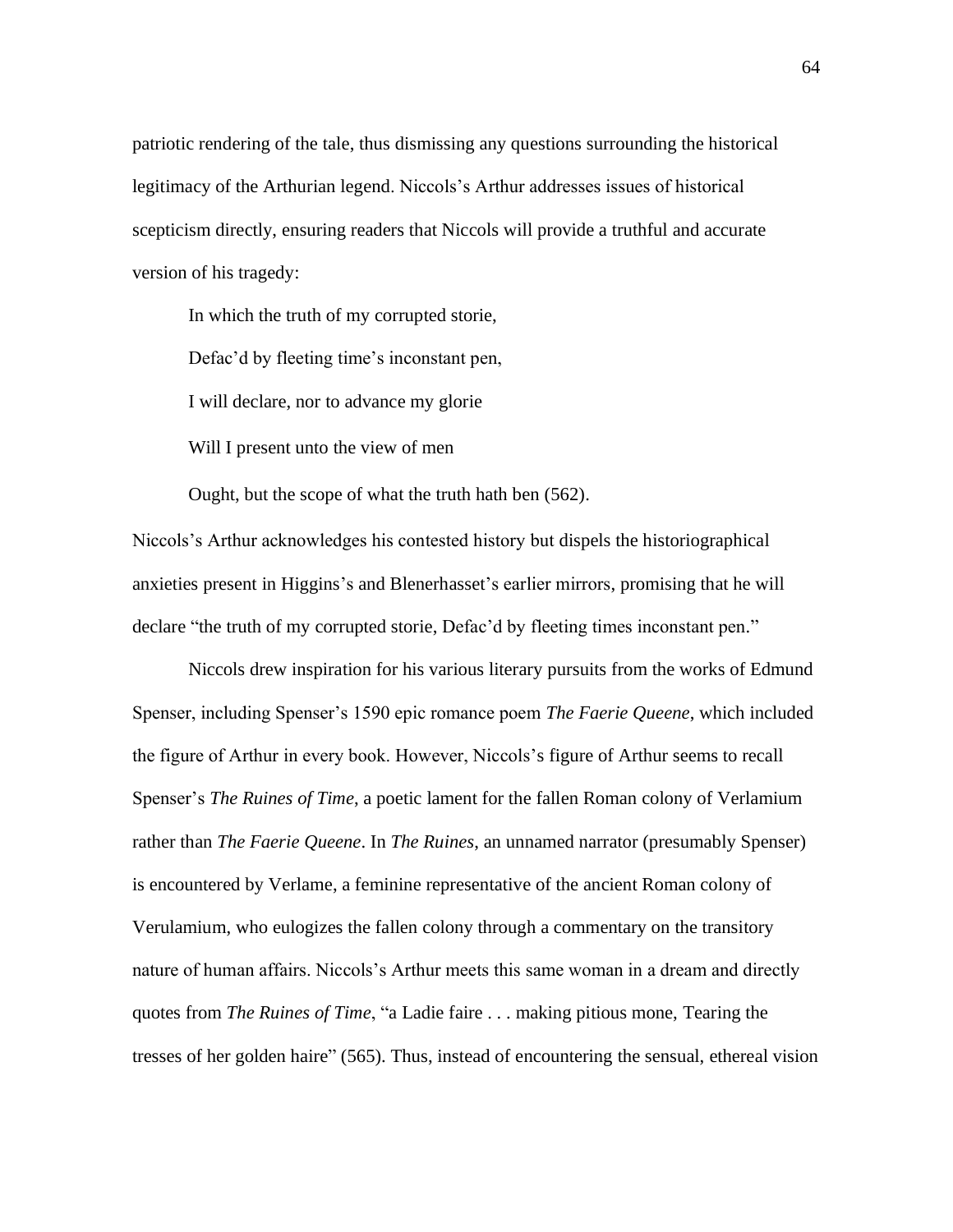of Gloriana/Elizabeth in the *Faerie Queene*, Niccols's Arthur encounters a representative of what Carl J. Rasmussen describes as an unreliable figure, who has affinities with the Whore of Babylon (159), a symbolic figure of the Catholic Church, in the view of reformers. If Niccols's Arthur is indeed retreating into Tudor propaganda, as Budra argues, then Verlame could be a representative of England prior to the Henrician reformation.

Niccols's lamenting Verlame echoes Spenser almost word for word as she tells Arthur, "forlorne Ladie of this noble Ile", "Of Saxon yoke now made a subject vile", "scorne of Fortune and the Britons shame" (566). Archer argues that Niccols's allusion to Spenser is intended to engage with concerns about the loss of historical memory and transmission over time (*Unperfect Histories* 159). Spenser's method of recollection, which Niccols adopts, reflects the central matter of the poem: "the paradoxical notion that poetry survives not as an immortal monument but rather as 'the ruines of time'" (Helfer 137). For Spenser (and Niccols), the "ruines" of poetry are metaphoric in a concrete sense, as vehicles for cultural transmission that translate the past for the present (Helfer 137). The immortality of the past lies in the ruines of poetry, where the tragedy and triumph of the past exist to educate the future. This allusion locates Niccols's poem not in the chivalric medieval romance tradition evoked by the dream of the Faerie Queene/Gloriana, but, instead, it alludes to Henry VIII's conflicts with Rome and later Elizabeth I's fight to reinstate Protestantism as the national religion after the reign of her Catholic sister Mary I as well as her fight against foreign invasion from Catholic enemies.

It is Arthur's duty to preserve the genius of Britain's "antient glory" (as after her successful rout of the Saxons, Verlame is overrun again and all but obliterated), and Arthur's patriotic optimism motivates his defeat of the Saxon Colgrim, the German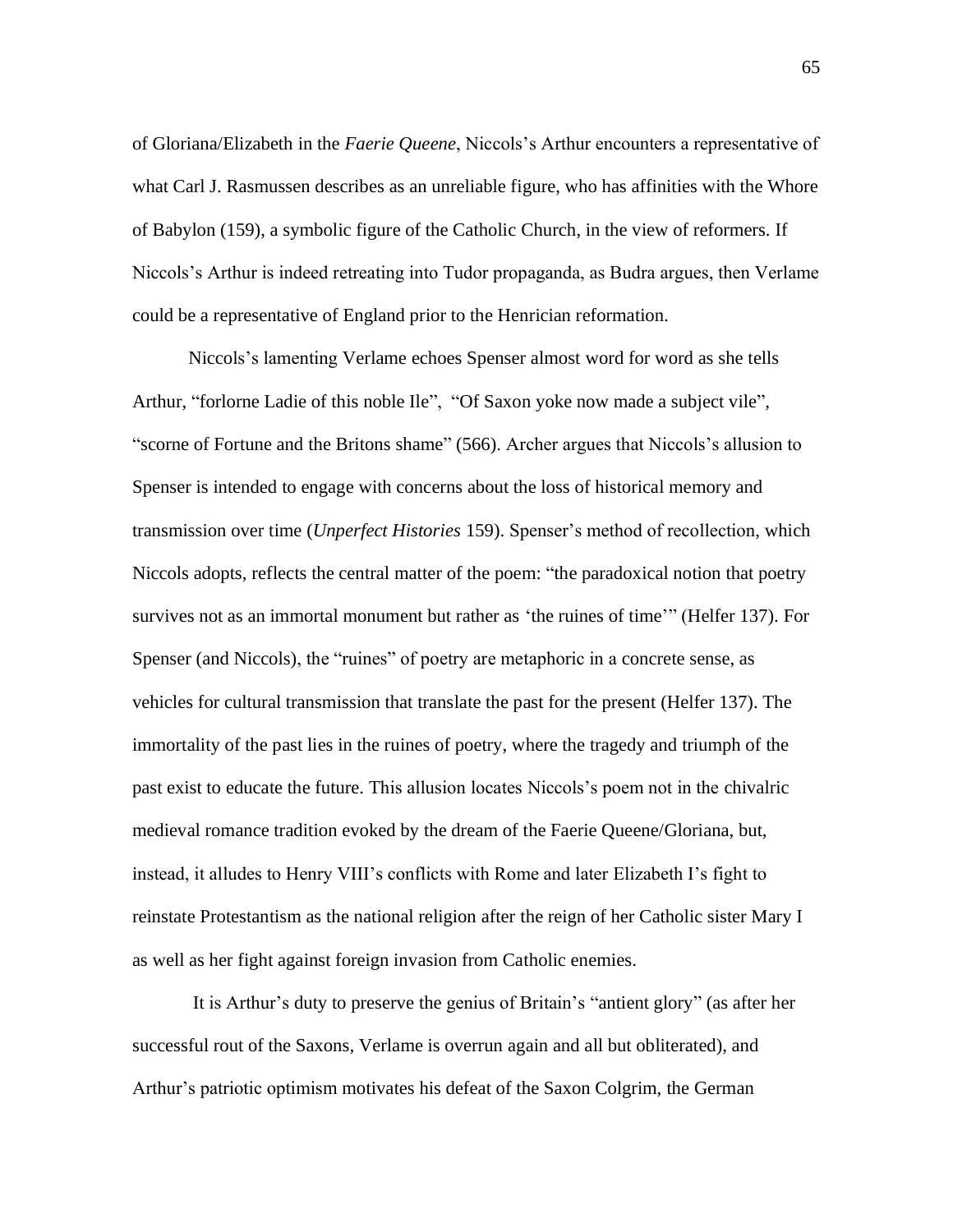Cheldrick, and their allies, the Picts at the Battle of Baddon (c.500 CE) (Archer, *Unperfect Histories* 159). Niccols invokes the mythic Arthur, presenting him in a practical manner, free from pomp and ceremony to function as an ideal *speculum principis* for imitation. Furthermore, the lack of magic and mysticism in Niccols's legend makes the history seem more legitimate. It contests the alleged mythic ties James claimed to have with Arthur, suggesting that if James chooses to maintain his pacifist stance, he will never be able to live up to the legendary Arthur.

Arthur's military success is driven by the potency of patriotic speech: he exhorts his troops with threats to "Brutus farre spread name, whose shame will flie / Throughout this world whole round" (567). If his soldiers betray him and do not heed "those same glorious words, / With which of late your tongues did oft abound," they will certainly lose the battle, but they are driven to succeed, thanks to the inspiration of the "deepe impression of my words" (568). It can be suggested that Niccols's emphasis on Arthur's ability to craft patriotic speeches that result in the defeat of the foreign invading Saxons at the Battle of Baddon could be seen an allusion to Elizabeth I's famous "Speech to the Troops at Tilbury." Elizabeth allegedly delivered this speech to her land troops at Tilbury in Essex on August 9, 1588, in preparation for the expected invasion of the Catholic Spanish Armada. Prior to the speech, Spanish forces had been driven by a storm from the Strait of Dover, but troops were still held at ready on land (Levin, "Elizabeth as King and Queen" 144). Elizabeth intended her speech to be an inspirational rallying cry that emphasized her love and faith in her people, as well as highlighting her unwillingness to give up in battle (Levin, "Elizabeth as King and Queen" 144). Through her choice of words in the Tilibury speech, Elizabeth presents herself as equal to her subjects in war: she came "to live and die amongst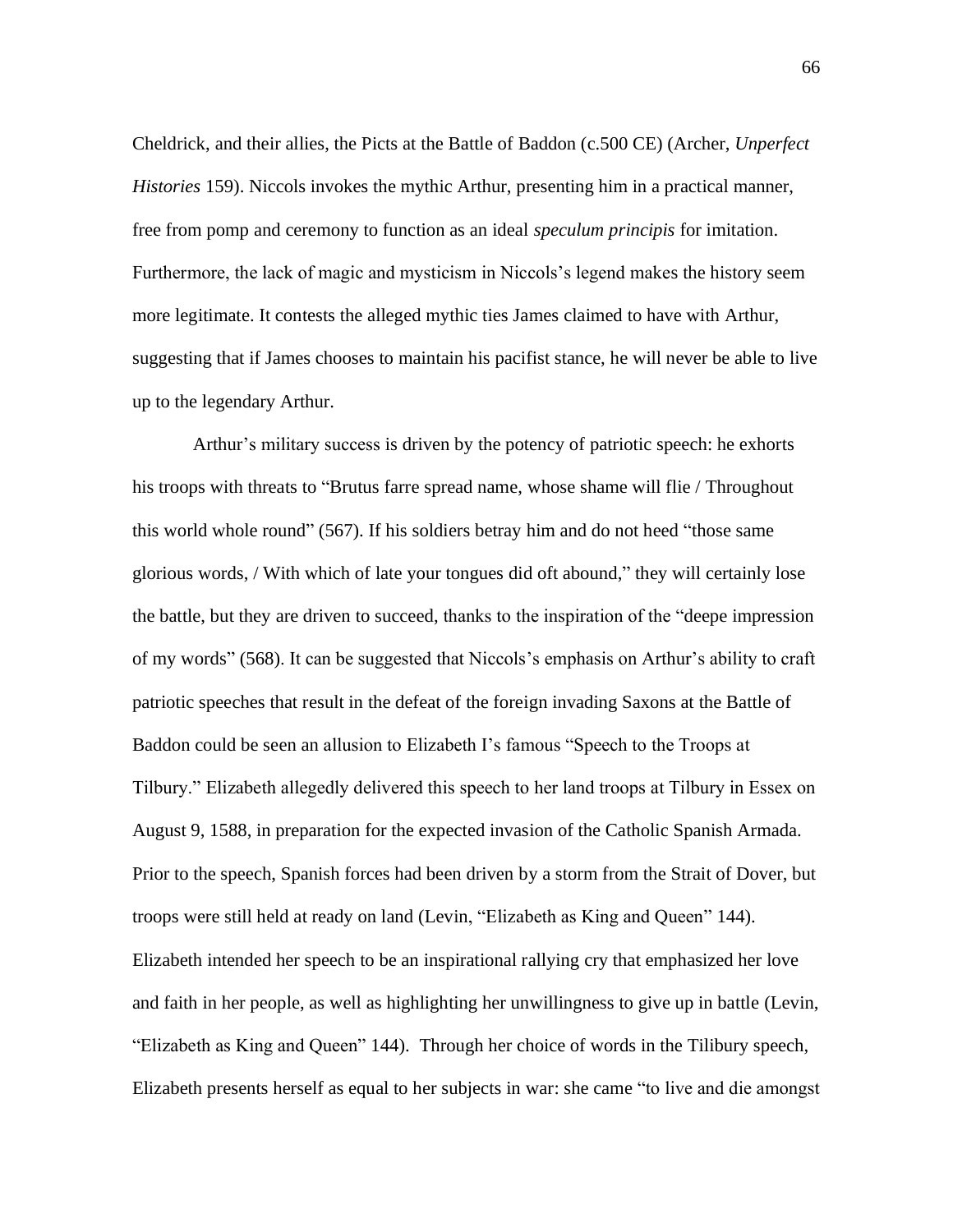you all, to lay down for my God and for my kingdom and my people mine honour and my blood even in the dust" (326). She urges them to resist foreign invaders, assuring them that she will not let them cross the "borders of my realm," and that she herself will take up arms: "I myself will be your general, judge, and rewarder of your virtues in the field" (326). She closes her brief speech:

I know that already for your forwardness you have deserved rewards and crowns, and I assure you in the word of a prince you shall not fail of them … your obedience to myself and my general we shall shortly have a famous victory over these enemies of my God and of my kingdom (326).

Arthur echoes Elizabeth when he claims that his words alone spurred his troops into battle: "All th'host applauding my high valiancie, / With the deepe impression of my words begin driven, / Did break into the mids't of th' enemie" (568). Like Arthur's defeat of the invading Saxons at the Battle of Baddon, Elizabeth's defeat of the Spanish Armada brought England great fame, as much of Europe was stunned that a small nation was able to defend itself from such a powerful aggressor as Philip II of Spain.

Furthermore, Niccols's Arthur alludes to the English poet Robert Chester's (*fl.*  1601) poem "Loves Martyr," a myth of the phoenix and the turtle dove, two symbols of self-sacrifice and love. Little information is known about Chester except for his name and the poem to which it has been attributed. "Loves Martyr" is a long allegorical poem about the reign of Queen Elizabeth that incorporates the legend of King Arthur. Archer argues that the allusion to Chester's poem occurs in Niccols's tragedy when Arthur suggests that "Phoenix-like, in this death shall live my future grace" (584). Arthur's allusion recalls his famous epitaph, "*rex quondam rexque futuris*" (the once and future king), and Niccols's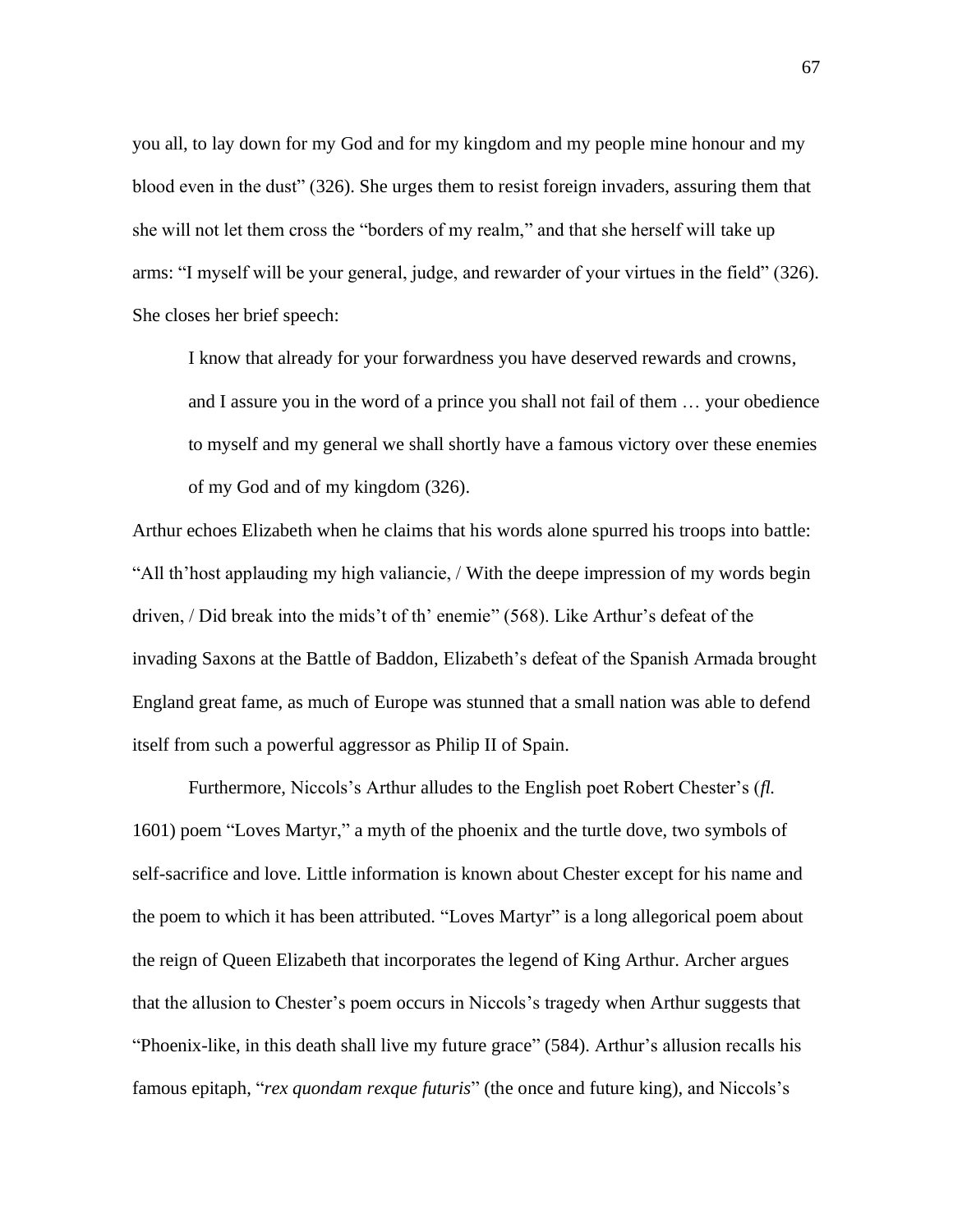tragedy functions as a memorial of his great deeds and a *speculum principis* for all future rulers (Archer, *Unperfect Histories* 160):

Grieue not, said I, to see your wounded king Wrapt in the ruine of his life now done; For Pheonix-like from death new life shall spring, Which in this life I by my death haue wonne, I dead, that left to liue, when I am gone, Yea this in death shall liue my future grace,

I did a conquerer in cold deaths embrace (584).

Niccols also follows Chester in his use of the figure of Arthur for the militant Protestant cause, asking with lacerating topical resonance, "shall our thoughts be then so baselie bent, / As with subjection servilie t'imbrace / The yoke of loftie Rome the worlds disgrace?" (575). Niccols's Arthur seems to resonate with a Protestant interpretation of the legend, associating it closely with the ideals of nationalism and self-sacrificing and militant Protestantism seen under Elizabeth I. It is no surprise then that Elizabeth and her supporters would continue to make comparisons between her and a mythic king from England's ancient past even after her death. Like Arthur, Elizabeth was remembered for her military prowess and success, while also being associated with the symbol of the phoenix, which was often depicted in her portraiture, including the "Pelican Portrait" (1575) painted by Nicholas Hilliard (1547-1619). The phoenix represented self-sacrifice, rebirth, endurance, and eternal life. Niccols's choice to invoke the symbol of the phoenix in his tragedy of Arthur directly aligns the legendary king with Elizabeth, suggesting that she is the direct descendent and reincarnation of the "once and future king."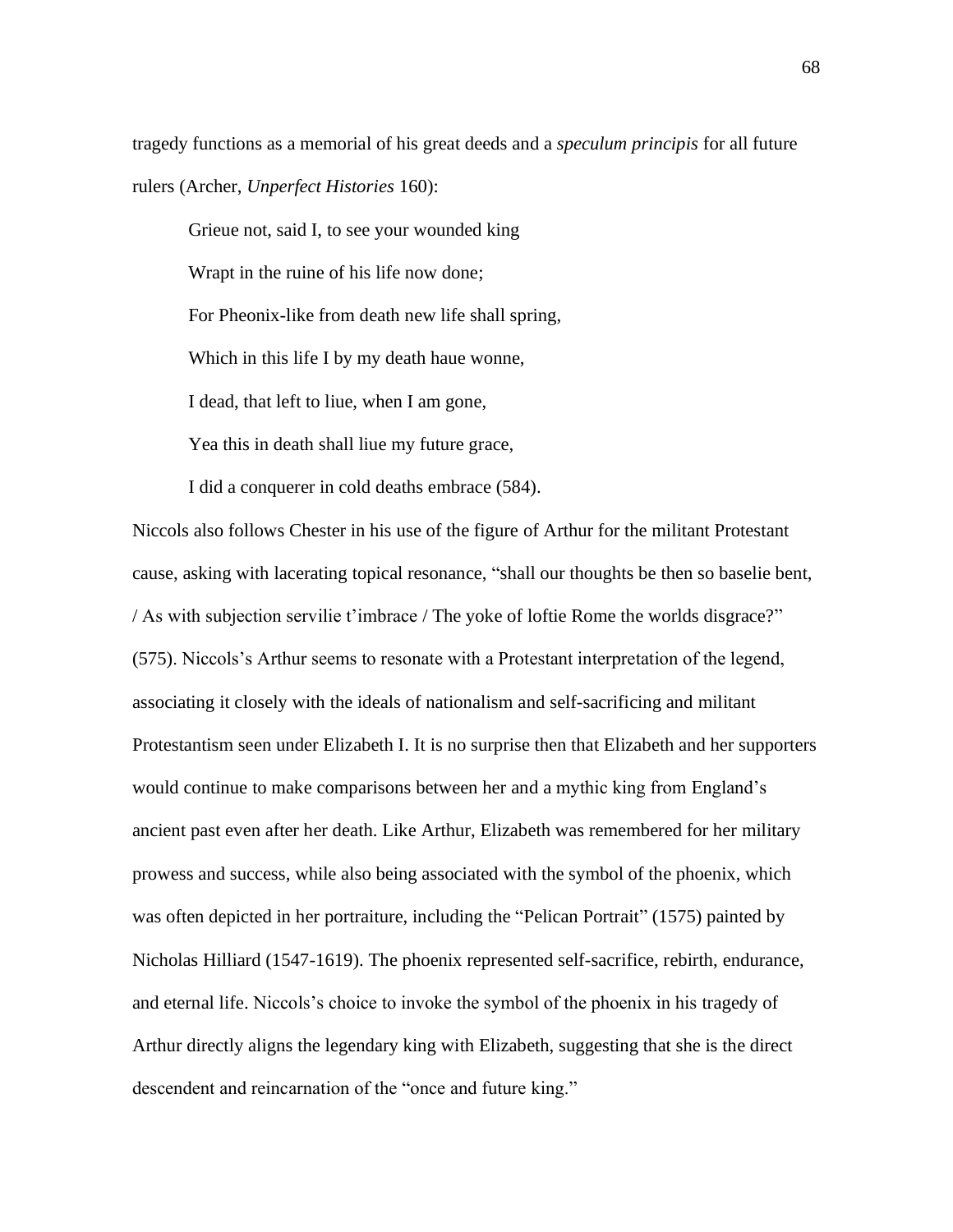The theme of Elizabethan nostalgias introduced at the beginning of Niccols's *A Winter's Night Vision* with the tragedy of King Arthur appears again at the end of the tragedies and culminates in Niccols's panegyric of her reign entitled "England's Eliza." Unlike the earlier tragedies of King John, Edward II, and Richard III, Niccols's Queen Elizabeth in "England's Eliza" is depicted as immune to the deceitful arts of the court by avoiding poor counsel that could lead to moral, religious, and political controversy. Furthermore, when problems occur during her reign, Niccols's Elizabeth perseveres through the strength of her rule and character, as well as divine intervention. The mythic reign of Eliza is, as depicted by Niccols, characterized by English nationalism, military values, and endless struggle with Catholic rebels and traitors, whom she and her loyal chief subjects successfully defeat, resulting in a unified, patriotic nation. Sharpe argues that, almost immediately after the death of Elizabeth I, nostalgic evocations of her glorious reign became a familiar refrain of the discourse of politics (319). Niccols's work embodies nearly all these characteristics. In fact, Budra has pointed out, through its subscription to "the cult of Elizabeth," Niccols's poem breaks the exemplary mode of the *de casibus* tradition by offering a story with a happy ending, which does not fit the dominant idea of the tradition by being a comedy rather than a tragedy (*A Mirror* 36). Furthermore, the way in which Niccols depicts Elizabeth and her triumphs ensures that "no magistrate or nobleman could presume to put himself in the position of Elizabeth I" (36). Niccols's poetic ode to Elizabeth is for the education of "the future times": "what a Mirrour she might be, / Vunto all future times posterite" (779). Elizabeth's position in Niccols's text as a representation of England's history was a position enforced by the Jacobean nostalgia for the Elizabethan

69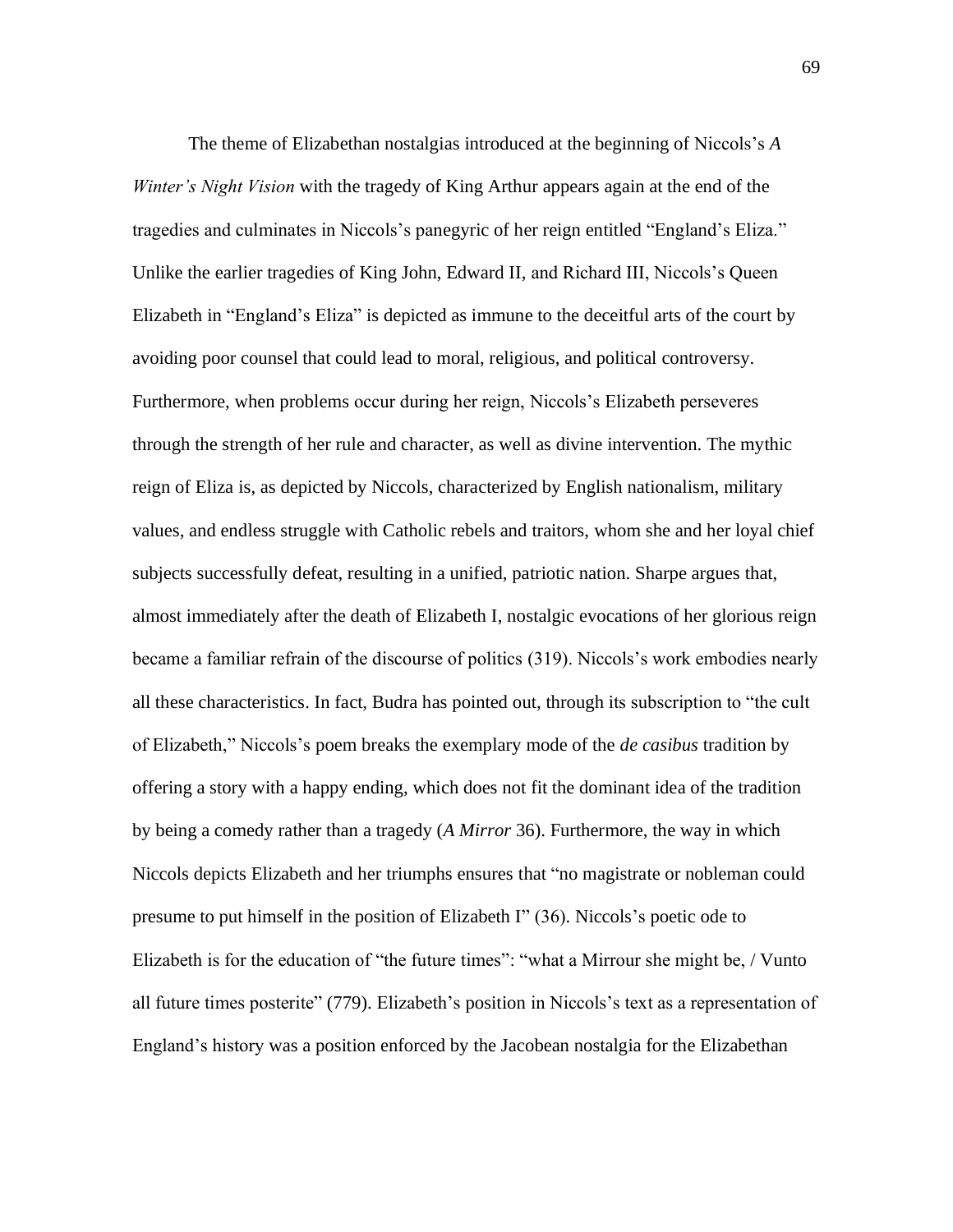age, and Niccols's panegyric represents an attempt at transporting Elizabethan strength, values, and panache into the world of Jacobean political praxis (Budra, *A Mirror* 36).

Unlike the inductions at the beginning of each tragedy in Niccols's edition, which begin with Mnemosyne, the Goddess of Memory, "England's Eliza" opens with one of the nine muses Clio, Goddess of History. This is perhaps due in part to the fact that Elizabeth is a contemporary rather than a historical figure, to be remembered though historical memory. Emphasizing that the poem is going to be rooted in historical fact legitimizes its content, and the invocation of recent history corresponds with the *de casibus* belief that the solution for contemporary problems lies in the past. "England's Eliza" opens with a prospective view of contemporary London ravaged by death and plague, which is undoubtedly an allusion to James's reign. Niccols describes himself as wandering around London "terrorsicke with dread / Of heav'ns hot plague" (775). While reminiscing, Niccols is struck by a magnificent and nostalgic site:

That ancient castle-crowned hill to scale,

Which proudly overlookes the lowly vale,

Where great Elizaes birth-blest palace stands (776).

Niccols remembers it as the place where Elizabeth once stood and ruled with divine, heavenly grace, "That heav'nly Queene, Plantagenets great blood, / The farie Elizaes selfe hath often stood" (776). He mentions her Plantagenet bloodline to further her legitimacy and divine right as an English ruler, as opposed to her successor, the Scottish James I. He bemoans the recent decline of Eliza's memory, wondering "To great Elizaes worth: for who doth bring, / Her deeds to light, or who her worth doth singe?" (779). Niccols pays homage to Spenser's *The Faerie Queene* by directly referring to the author in his induction: "that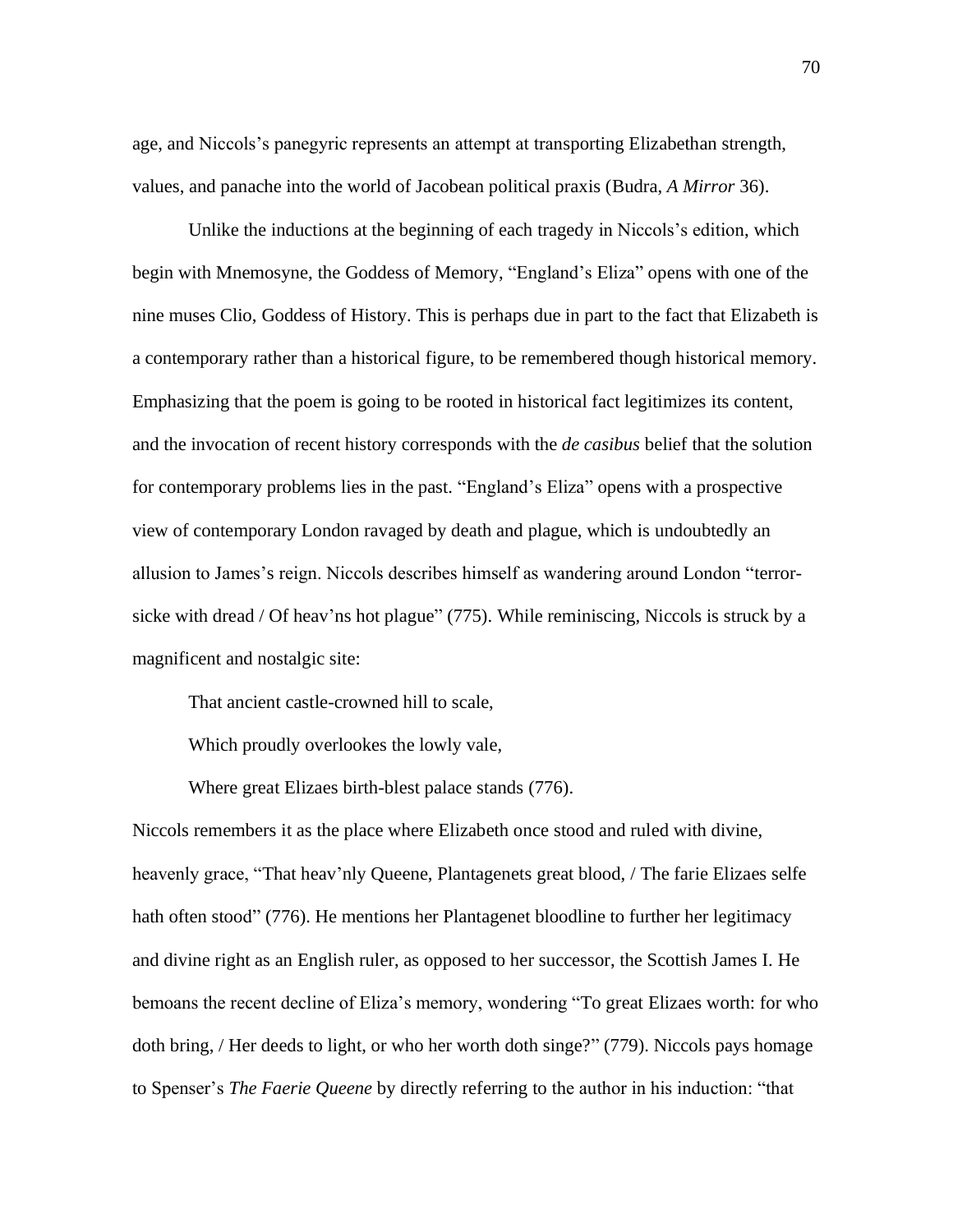Fairie Queene sweet singer" (779). Niccols invokes his "Muse," Spenser, and his ode to Elizabeth in *The Faerie Queene* but acknowledges that too is fading with time: "But my sad Muse, though willing; yet too weak." Repeatedly throughout the poem, he borrows from *The Faerie Queene*, placing himself within an early seventeenth-century trend of what Lousie Montrose calls the "Elizabethan political imaginary" (907), a literary tradition in which the beliefs and practices of Tudor political culture were utilized by writers to formulate their experience, understanding, or judgment of those in power in their contemporary society.

The choice to adapt aspects of Spenser's earlier works opens a textual dialogue of Elizabethan nostalgia and Jacobean opposition between the two authors, as well as Niccols and the reader. The reader is encouraged by Niccols to engage within the imagined political history of England's past and understand how the memory of Elizabeth can remedy the dissatisfaction with the reigning Stuart monarch and relieve the resulting "enuie" caused by James's rule:

I only arme my selfe with this confidence, that the fame of her royalties mounting aloft like the sun verticall, shall in the height of all true borne English estimation, abate the

shadows of their enuie (774).

However, this engagement is not intended to render the allegorical aspects of the text transparent but rather to invite reader's speculation. Inviting general speculation can easily lead to the politicization of this intertextual community between Spenser and Niccols (O'Callaghan, *The "Shepheards Nation"* 9). The imagined literary friendships among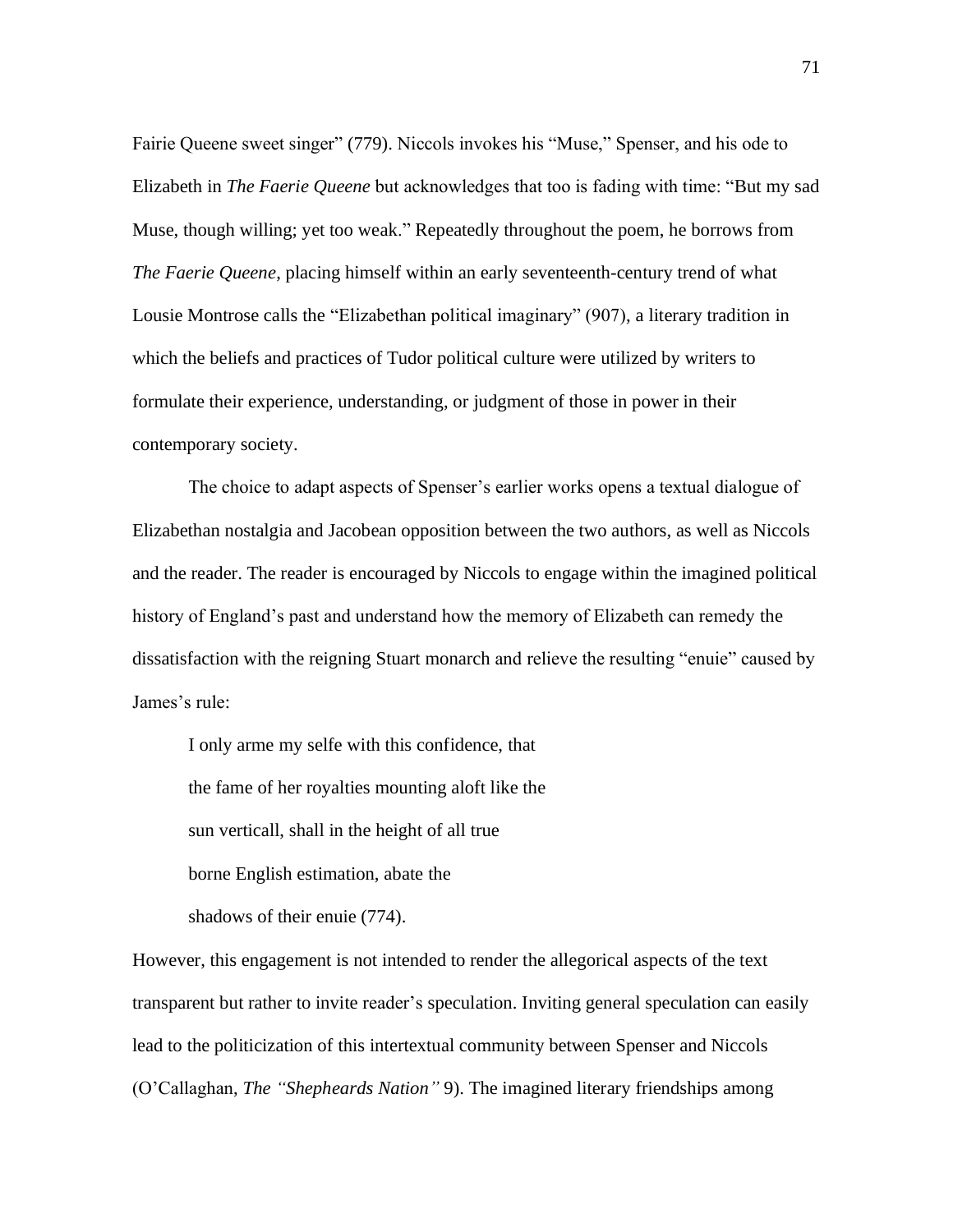authors, editors, printers, and readers in political oppositional literature gives representation to a semi-private space in a very public sphere in which likeminded individuals could share ideas under the cover of cleverly crafted metaphors to avoid censorship (O'Callaghan, *The "Shepheards Nation"* 9). It is unsurprising, therefore, that when viewed through the lens of Elizabethan intertextuality, much of Niccols's "England's Eliza" appropriates Spenser's work. For example, in the opening paragraph of the poem, after a brief eulogy of Edward VI, Niccols depicts Englishmen as being trapped within Error's den, most likely a reference to the reign of Mary I, where even Fidessa cannot help them:

When Englands Phoebus, Henries hopfull sonne The worlds rare phoenix, princely Edward hight, To death did yield, his glasse of life outrun, And Phoebus-like no more could lend his light; Then men did walk in shades of darkesome night, Whose feeble fight with errors blacke strooke blind, Could in no place Times faire Fidessa find (783).

Niccols is clearly referring to the future reign of Elizabeth when he references Spenser's Fidessa, a symbol of the true faith, English Protestantism. In *The Faerie Queene*, Duessa represents Falsehood and the Roman Catholic Church, disguises herself as Fidessa to mislead the Redcrosse Knight, who represents England. Significantly, in the early seventeenth century, Fidessa and Duessa could have been applied to Elizabeth, who revives the light of Edward's reign when she transforms England to a strong Protestant country. By contrast, like Fidessa leading Redcrosse Knight astray, James's pacificism is leading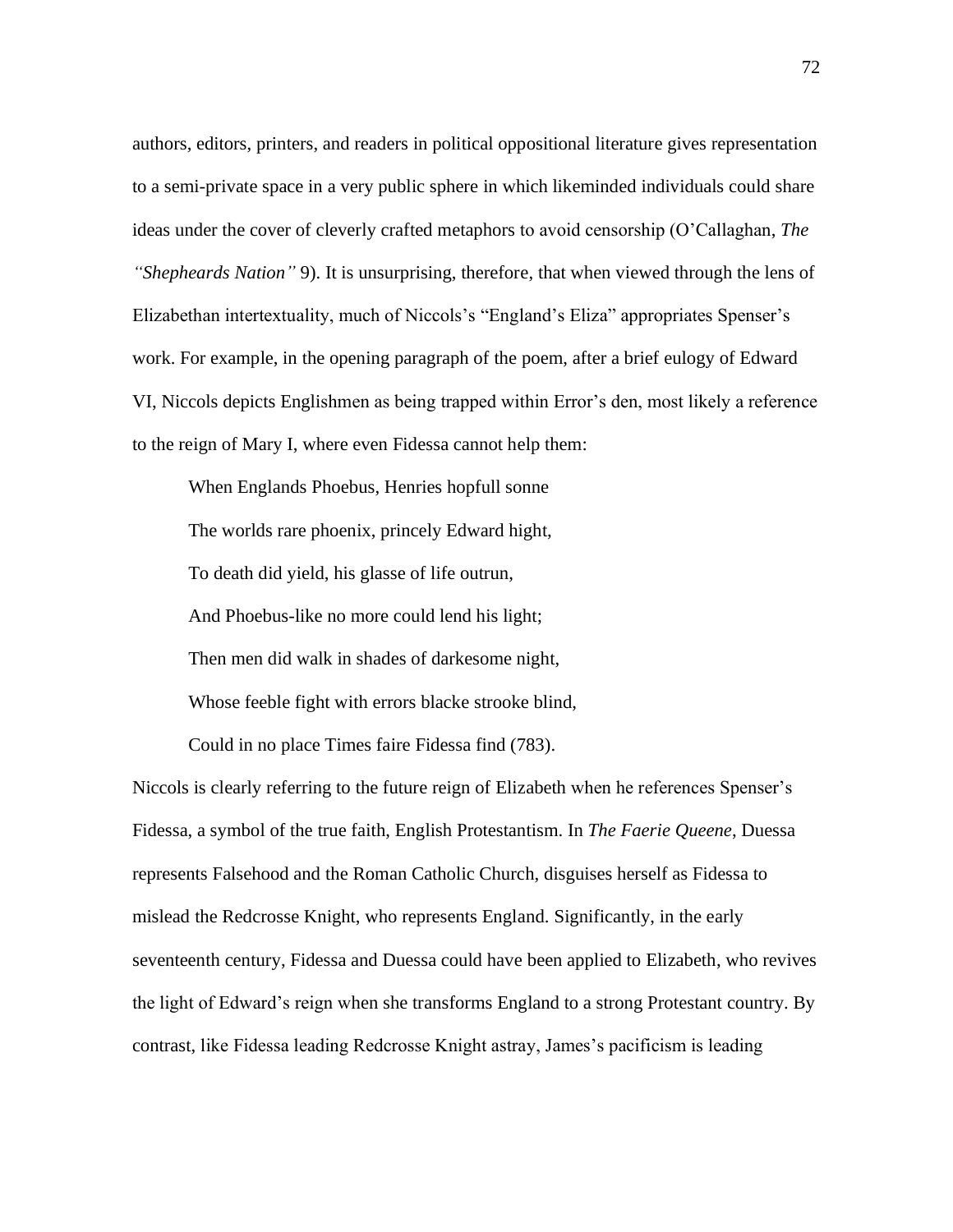England away from the "true faith" and glory established by Elizabeth during her reign and returning them to the "shades of darksome night" (783).

Similarly, Niccols alludes to Spenser's work when he describes the early years of Elizabeth's reign as similar to Redcrosse Knight's accidental entrapment in the monster Error's den: "Yea, let Eliza's woes in that blind age, / A witnesse bee of Error's rage" (783). Spenser's Error embodies poor decision making, ignorance, and illusion and assaults Redcrosse Knight with vomit "full of bookes and papers" (Spenser 6), or Roman Catholic doctrine. In the battle in Error's den, Spenser alludes to the religious struggle Elizabeth had to endure after succeeding her Catholic sister Mary and having to convert the country back to Protestantism, or the "true faith." In Book V of *The Faeirie Queene*, Astrea, the Goddess of Justice, flees the earth in disgust at mankind's behaviour, but in "England's Eliza" Niccols has Astrea return to earth to support Elizabeth in her quest to "save" England:

No sooner did this Empires royall crowne Begirt the temples of her princelie hed; But that *Ioue*-born *Astrea* straight came downe From highest heauen againe, to which in dread Of earths impietie before shee fled (784).

Niccols adapts Spenser so that the gods of justice, kingship, and serenity work together to support the queen of England during difficult periods of religious upheaval, deposition plots, and conspiracies, the Anglo-Spanish War and the Nine Years War with Ireland. Jove looks down "from his celestial throne, with eies of pitie on poore Englands woes," and, sorry for England's current plight, he provides the country with a mighty sovereign, Elizabeth: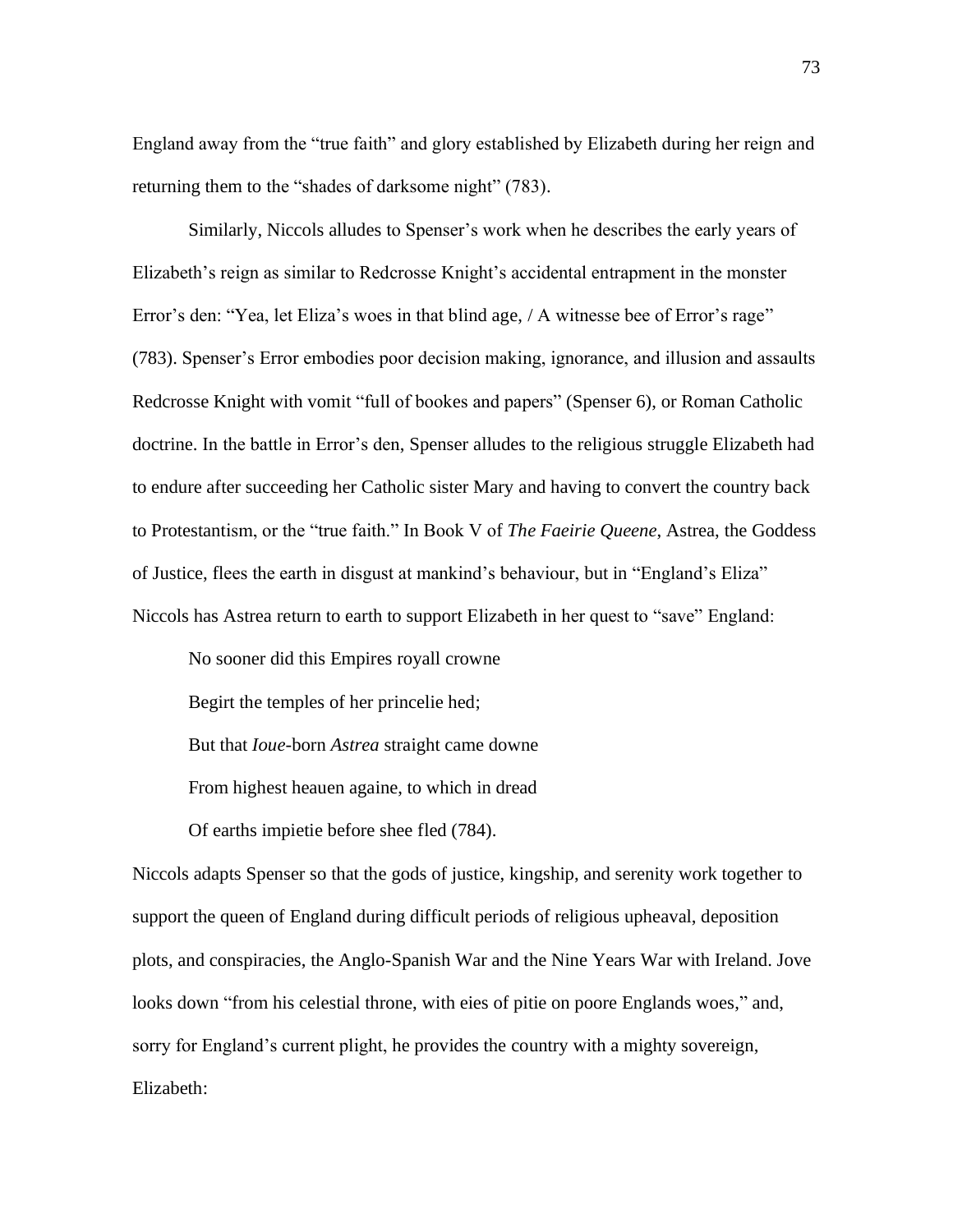Well did shee know, *Elizaes* happie reigne Would then renew the golden age againe. The heau'ns did smile on her with sweet delight, And thundering *Ioue* did laugh her foes to scorne, The god of warre did cease from bloodie ghost, And fruitfull Plentie did her land adorne With richest gifts, powr'd from her plenteous horne, The happie feeds, which th'hands of peace did sow

In euerie place with goodlie fruit did grow (784).

Hadfield argues that Niccols is either adapting his source with a clear understanding of how his text works or, more likely, simply bulldozing his way through literary history and forcing more complicated works to dance to his tune ("Richard Niccols…" 175). However, by aligning himself with Spenser, Niccols places himself within a popular literary tradition of nostalgic political paradigms. The verses cited balance images of peace and war. We are reminded of Jove's part in defeating Elizabeth's enemies militarily; with his protection, she is also able to produce the cornucopia, "her plenteous horne," as the land is blessed with the abundant "goodlie" fruits of peacetime. Furthermore, Niccols's choice to invoke the images of peace, plenty, and renewal of the "golden age" recalls the myth of the "golden age," which was introduced during Anne Boleyn's (1501-1536) coronation procession in June 1533. Anne's coronation as the new queen of England and second wife of Henry VII presented her as "classical heroine, saint, and fertile mother," who heralded forth for England a golden age of harmony (Sharpe 167). Heralded underneath a canopy of golden cloth, Anne was presented by the figures of the muses in praise of her virtue, beauty, and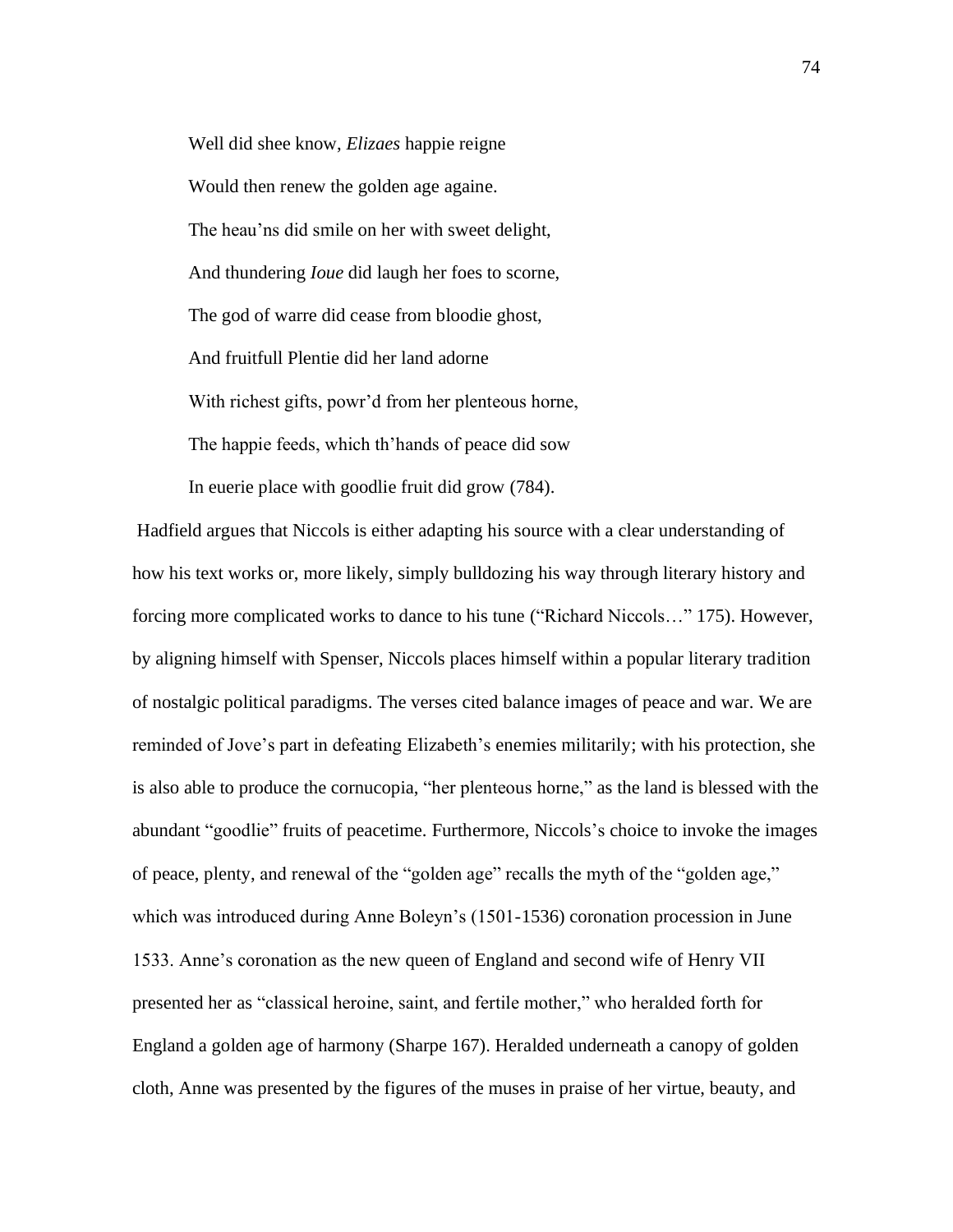fertility, as well as the Graces who expressed the coming bounty and abundance to come England with Anne's ascension and subsequent birth of an heir (Sharpe 167). By recalling the public spectacle and ceremony of Elizabeth's ill-fated mother's coronation, Niccols demonstrates a nostalgic longing for the mythic Tudor age.

Niccols's depiction of Elizabeth's golden era of peace stands in marked contrast to the idle and luxurious peace of the reigns of John and Edward II (and, by implication, James). Jove laughs at Elizabeth's foreign enemies, a warning that they are only temporarily defeated and will surely return to threaten England's golden age and time of abundance. Elizabeth is ruling peacefully because she understands the need to be prepared for battle, protecting her subjects and enabling them to flourish in a well-ordered society. The God of War has ceased "from bloodie fight," but he has not forgotten his military arts and he makes sure that England's enemies know whose side he is on. His vigilance is vital because he knows that the main threat to Elizabeth will not come from a foreign enemy but from within. Niccols describes the traitorous English who turn against the queen as having "Romanized hearts," which alludes to the many Catholic-led conspiracies to depose her and instill a Catholic in her place, such as James's mother, the Catholic Mary Queen of Scots, onto the throne. Further, Niccols could also be condemning the Gunpowder Plot of 1605, in which a group of English recusant Catholics attempted to assassinate James and restore a Catholic monarch to the throne:

Yet, if your English Romanized hearts,

Gainst natures custome swell with foule defame, Brandish your stings, and cast your vtmost darts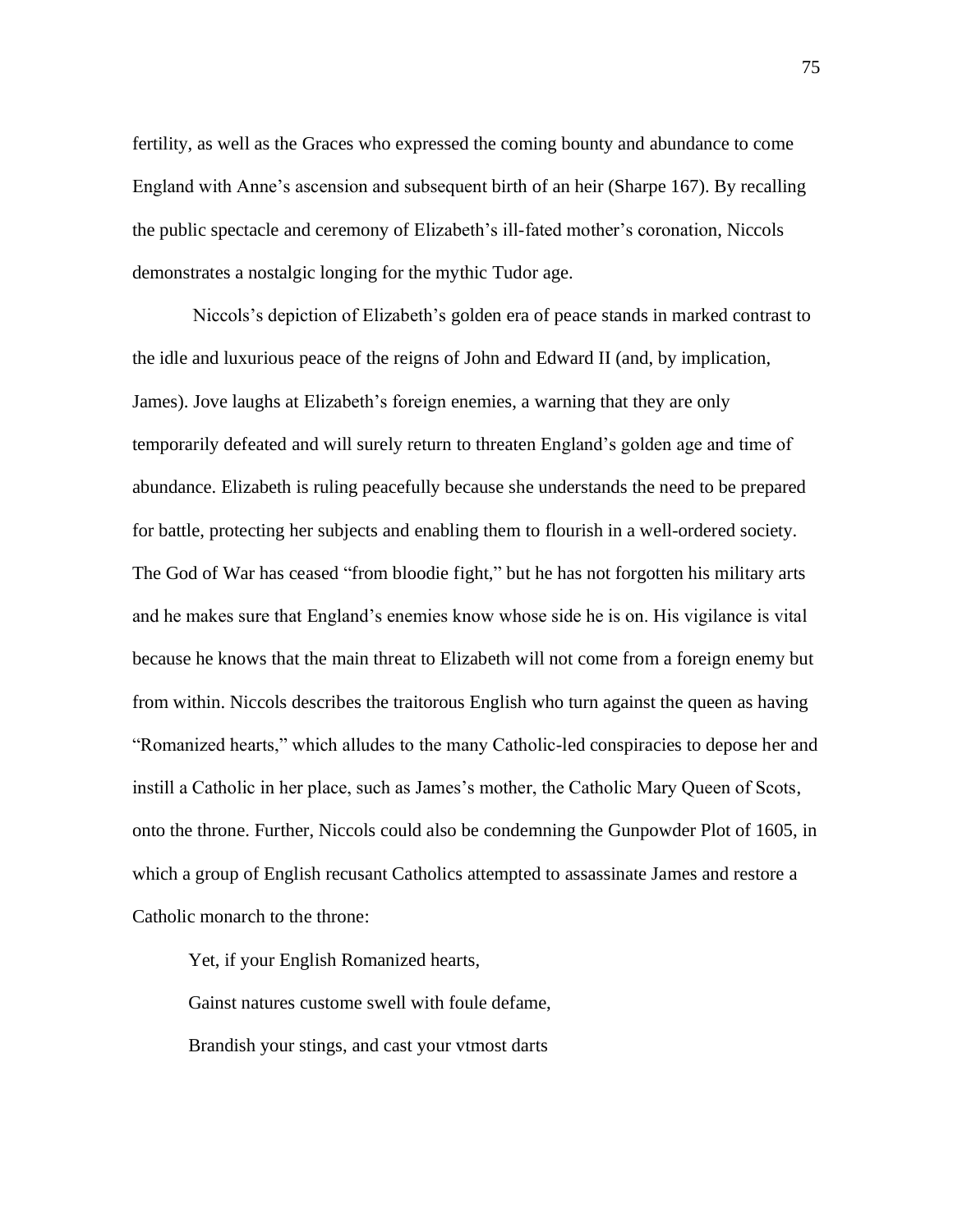Against the greatnesse of her glorious name,

Yet shall it liue to your eternall shame;

Yea, though Rome, Spaine, and hell it selfe repine,

Her fame on earth with sun-bright light shall shine (787).

Nonetheless, Elizabeth's glory was such that no combination of hostile conspiracies was able to threaten her throne. Niccols suggests that her example needs to be copied by future generations of monarchs if they wish to shine "sun-bright" and protect Protestant England against the massed forces of darkness assembled by Rome, Spain, and their Catholic cohorts. Perhaps Niccols was reminding readers not only of the Catholic forces that had threatened James in 1605, but the origin of the mirror tradition and the publication of Baldwin's first edition supressed because of a sudden regime change and the accession of Catholic Mary I, depriving readers of its powerful insights into English history and politics (Archer, *Unperfect Histories* 175).

Niccols recreated authority in "England's Eliza" by unquestioningly "enshrining the prerogatives of political absolutism" in his panegyric to Elizabeth I (Budra, *A Mirror* 37). The ghost of Elizabeth is given a few words of dialogue, and she tells the poet,

Yet to the world, that I a Mirrour bee Amongst those many Mirrours writ by thee; Feare neither bite of dogged *Theons* tooth, Nor soone-shot bolts of giddie headed youth; For th'awfull power of my sole dreaded name, Shall from thy verse auert all foule defame (781).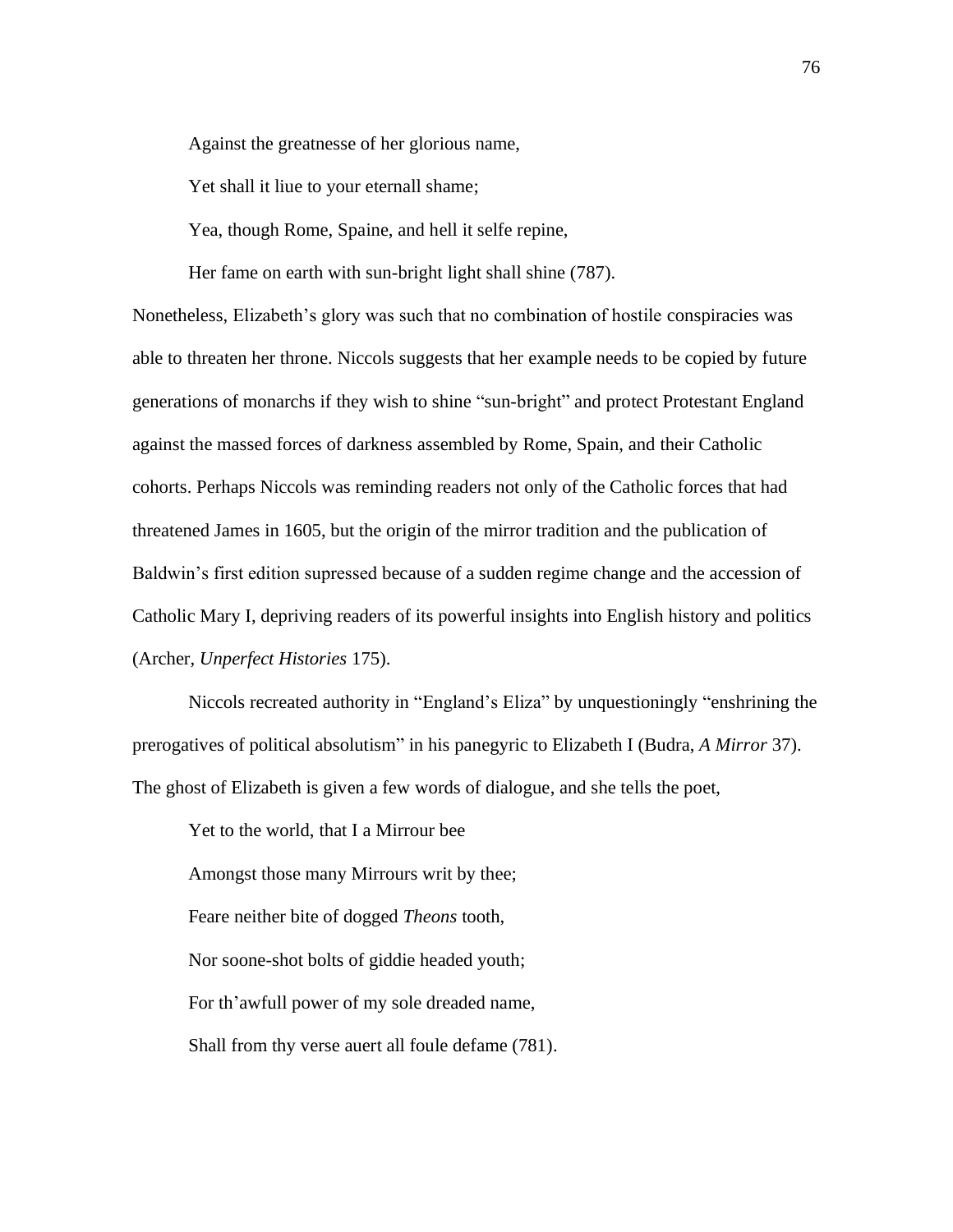Her reputation sanctifies authority in the poem, making it invulnerable to criticism, especially, historical criticism. In this last edition of the mirror tradition, the voices of criticism are silenced by the authority of Elizabeth's divine regality. *A Mirour* may have taken on the function of a nationalist panegyric with Niccols's additions, as Budra claims, but it was a panegyric with a critical oppositional intent. Indeed, despite the criticism of its excessive exultation of Elizabeth, "England's Eliza" is perhaps the most damning *de casibus* narrative of all, suggesting that after an upwards arc during Elizabeth's reign, England's dynastic greatness had crumbled under James's rule, turning the English into "mongrils" (774). Niccols believes that recalling the "fame of her royalties," like the "sun … in the height of all true bourne English estimation," will remedy their "enuie" (774). As Archer has asserted, "the object of Niccols's adulation, Elizabeth I, was dead, and his beloved nation was, in his view, poorly served by her replacement" (*Unperfect Histories* 162). Indeed, Niccols's work fits well within Elizabethan nostalgia, which occurred in successive phases throughout the early seventeenth century, in response to James's controversial behaviour and perceived weakness, the beloved queen stood as an idealized, mythic figure within the grimmer context of Jacobean reality.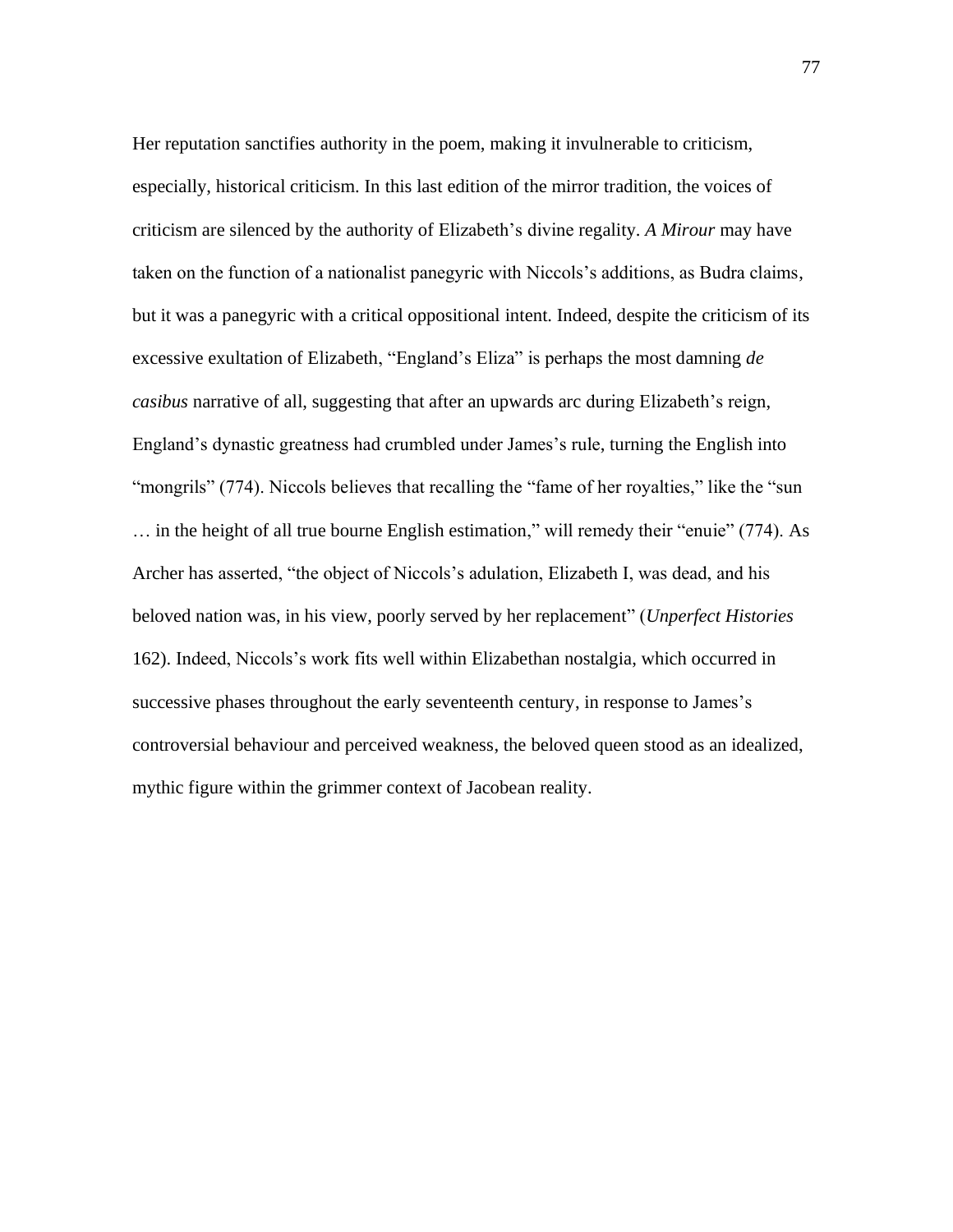## **Conclusion**

As I have argued above, by depicting England's tragic history of war and struggle, Niccols celebrates what he believes to be the pinnacle of England's history—the last twenty years of Elizabeth I's rule. Indeed, Niccols highlights some of the most exciting events of Elizabeth's reign, including her success against two major Catholic threats: Spain, and James I's mother, Mary Stuart. His choice to dedicate *A Winter's Night Vision* to Lord Charles Howard also fixes his focus on those later years, as Howard was instrumental not only in preparing the fleet that defeated the Spanish Armada but also played a role in the final decision to execute Mary Stuart. However, while Howard continued to serve under James, his close political association with Elizabeth evokes the previous era, and particularly the triumphs described in "England's Eliza." With his selection of carefully chosen tragedies in *A Winter's Night Vision*, Niccols suggests that in order to move forward with a successful future, it is imperative to be aware of the past. As demonstrated in his tragedies of Richard III, Edward II, and King John Niccols believed James's negotiated peace was a product of idle decadence, and in order for James to ensure the strength of the nation against foreign powers, he must enact an armed peace reminiscent of his Tudor predecessors. Moreover, Niccols strongly advocates against favouritism and corruption in the Jacobean court, believing that the eradication of these political problems would ensure the reinstatement of a government whose only interests were protecting the sovereignty and strength of the nation.

Through his chosen *exempla*, Niccols echoes the contemporary criticisms of the Jacobean court and its morals. By including reminders of Elizabeth I's success alongside a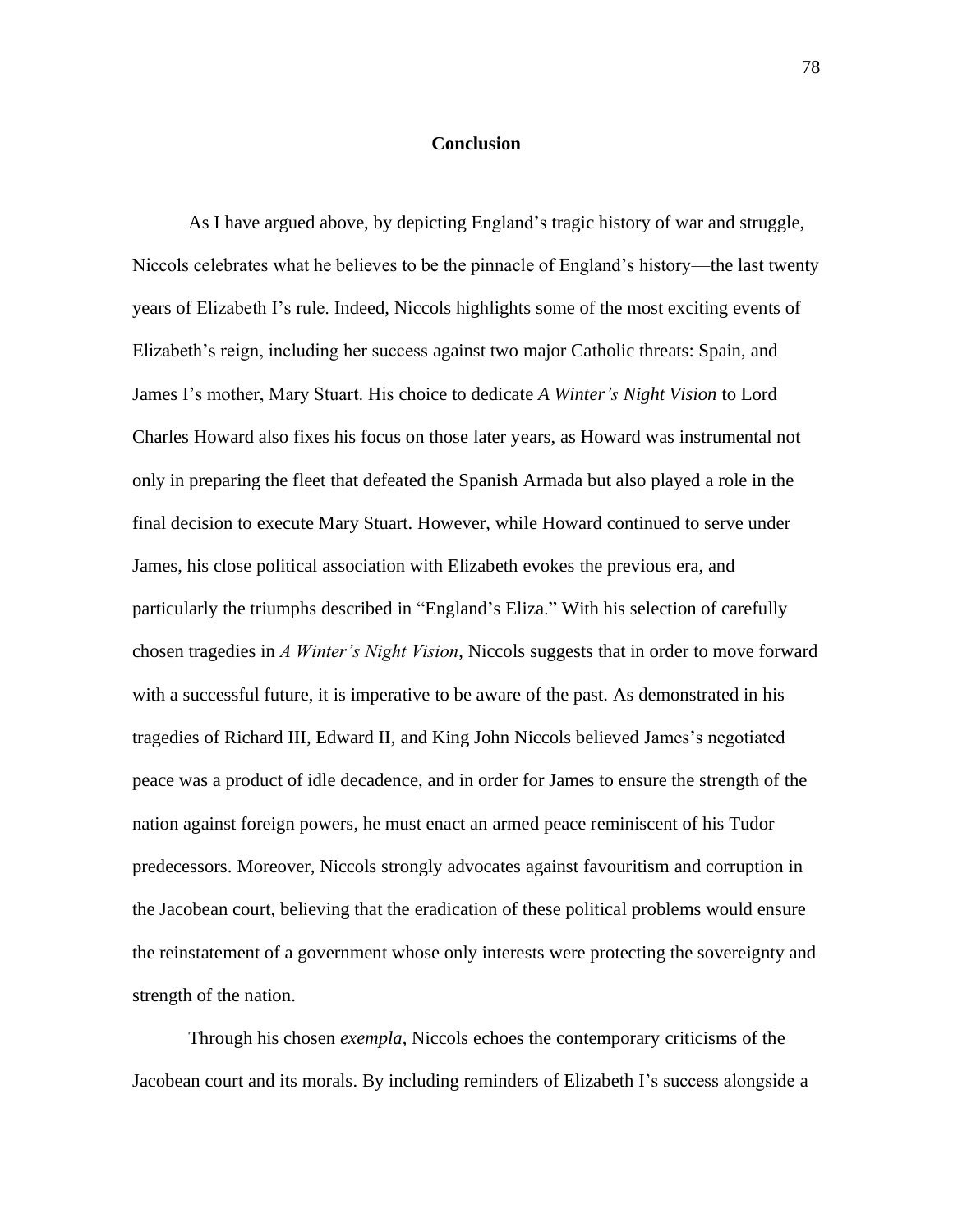review of England's imagined past as presented in Higgins's, Blenerhasset's, and Baldwin's mirrors, Niccols makes a damning political point: England's history culminated in the immeasurable success of Elizabeth's reign. In contrast, James, the *rex pacificus,* who engaged in peace negotiations with Catholic Spain and frivolous relationships with his courtiers will never be able to live up to the success of Elizabeth I's reign. Niccols released his edition of *A Mirour* at a time when popular literature was becoming more politically conscious. With his additions to the mirror tradition Niccols repoliticizes the *speculum principis* tradition to condemn the reign of James I, while also offering moral sentiment and practical political lessons to help aid the king in redirecting the course of his reign for success. As the final editor of the mirror tradition, Niccols reinterpreted ideas from the past and combined them with contemporary ideologies, thus effectively prolonging one of the most influential literary traditions of the sixteenth century.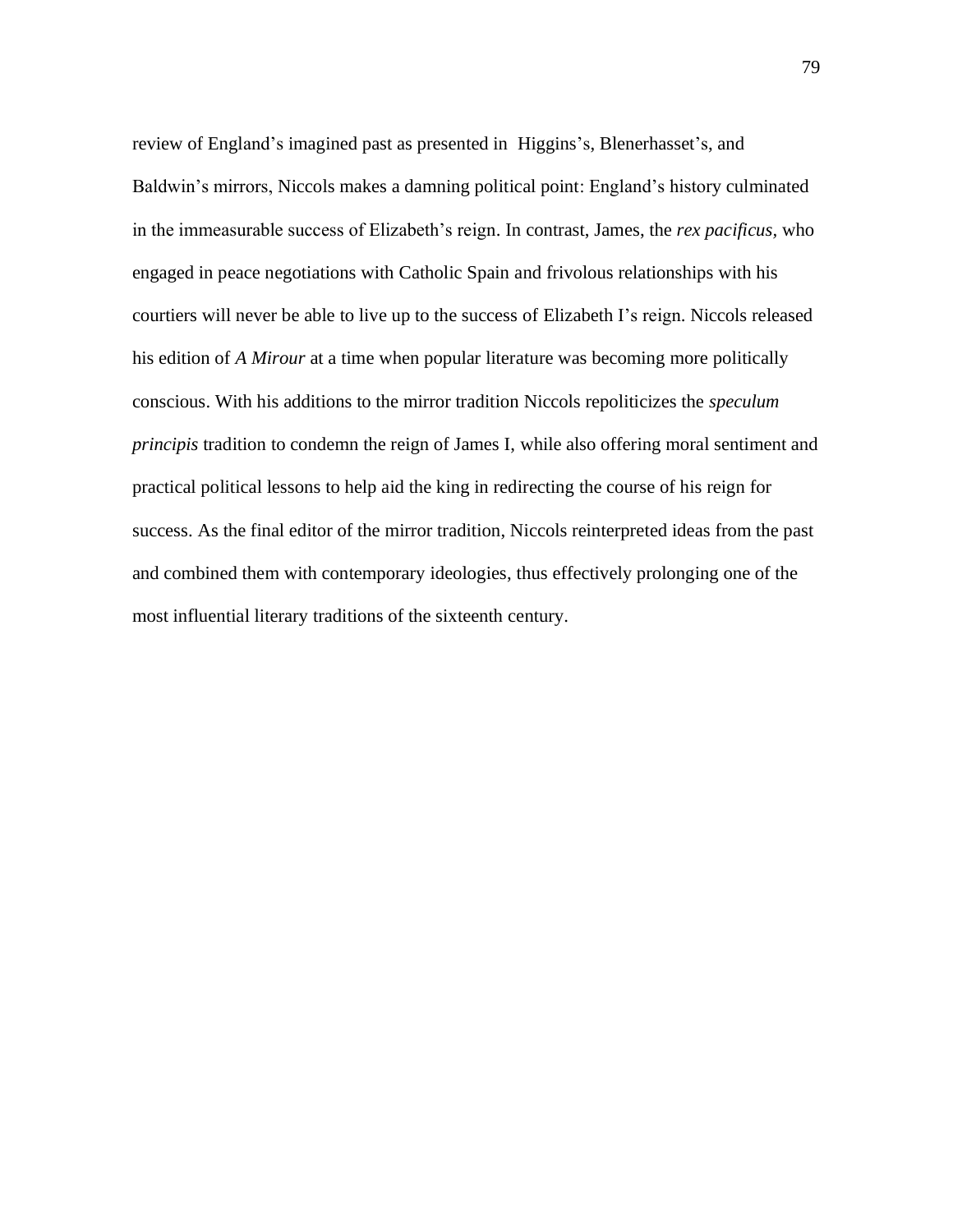## **Bibliography**

## **Primary Sources:**

Baldwin, William. *A Mirror for Magistrates*, edited by Lily B. Campbell. Cambridge UP, 1938.

- - -. *A Mirror for Magistrates: A Modernized and Annotated Edition*, edited by Scott Lucas, Cambridge UP, 2019.
- *- - -. A Mirror for Magistrates Wherein may be seen by Example of Other, with Howe Grievous Vices are Punished: And Howe Frail and Unstable Worldly Prosperity is Found, Even of those, Whom Fortune Seemeth most Highly to Favour.*  London: Thomas Marshe, 1559*.*
- Blenerhasset, Thomas. *The Seconde Part of the Mirrour for Magistrates*. London: Richard Webster, 1578.
- Elizabeth I, Queen of England, 1533-1603. *Elizabeth I: Collected Works*, edited by Leah S. Marcus, Janel M. Mueller, and Mary Beth Rose, U of Chicago P, 2000.
- Higgins, John. *The First Parte of the Mirour for Magistrates Contayning the Falles of the First Infortunate Princes of this Lande: From the Comming of Brute to the Incarnation of our Sauiour and Redemer Iesu Christe.* London: Thomas Marshe, 1575*.*
- Lydgate, John. *The Fall of* Princes, edited by Henry Bergen, no. 121-124. Oxford UP, 1967.
- More, Thomas. *The History of King Richard the Third*, edited by Geroge M. Logan, Indiana UP, 2005.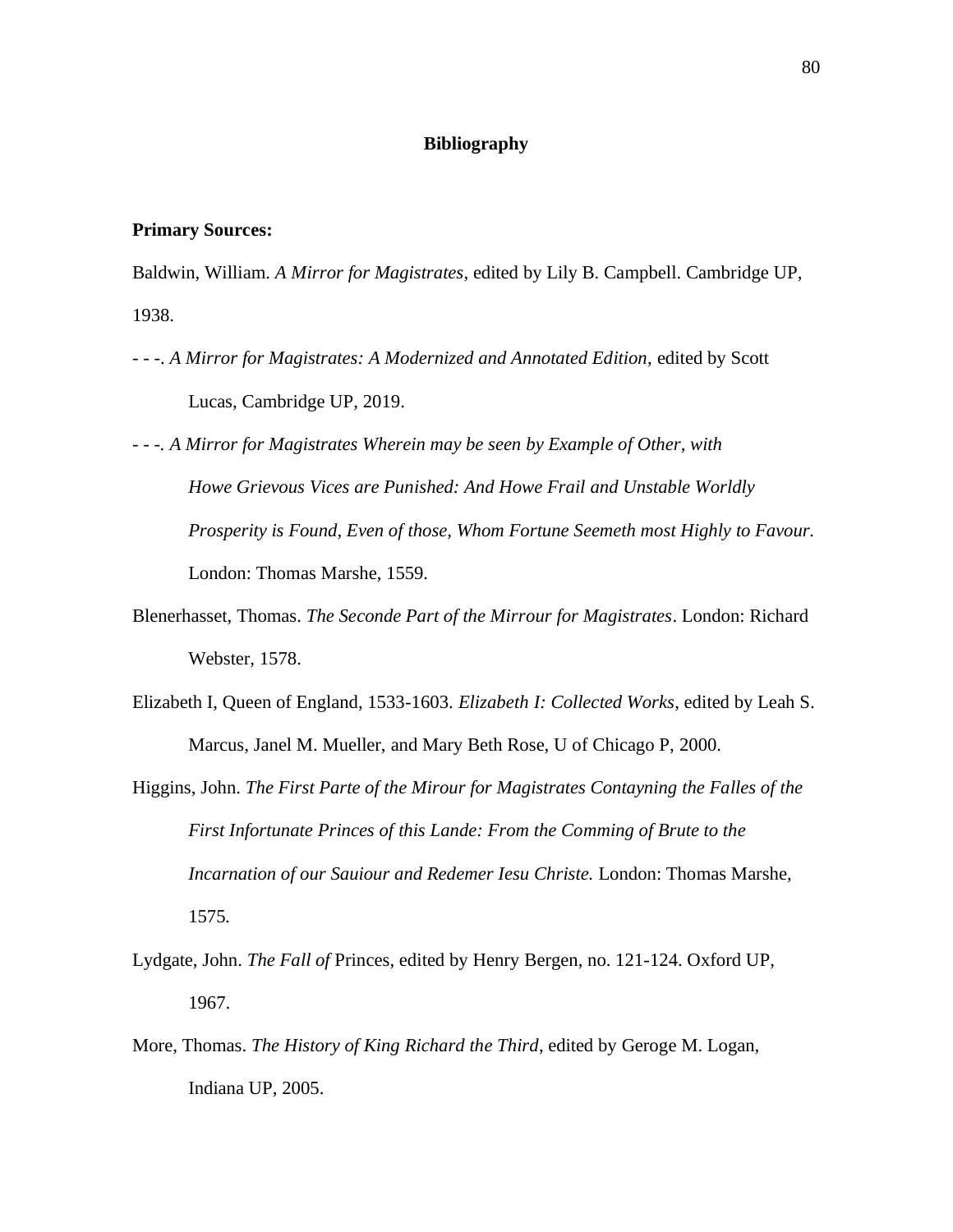Niccols, Richard. *A Mirour for Magistrates: Being a True Chronicle Historie of the Untimely falls of such unfortunate Princes and men of note ... Newly Enlarged with A Last part, called A Winter's Nights Vision* … London: Felix Kyngston, 1610*.* 

Shakespeare, William. *The Tragedy of Richard III*, edited by John Jowett, Oxford UP, 2000.

## **Secondary Sources:**

- Akkerman, Nadine. "*Semper Eadem:* Elizabeth Stuart and the Legacy of Queen Elizabeth I." *The Palatine Wedding of 1613: Protestant Alliance and Court Festival*, edited by Sara Smart and Mara R. Wade, Wolfenbütteler Treatises on Renaissance Research, 2013, pp. 145-168.
- Archer, Harriet. *Unperfect Histories: The Mirror for Magistrates, 1559-1610.* Oxford UP, 2017.
- - -. "*Those chronicles whiche other men had*: Paralipsis and Blenerhasset's *Seconde Part of A Mirrour for Magistrates*." *A Mirror for Magistrates in Context*, edited by Harriet Archer and Andrew Hadfield, Cambridge UP, 2016, pp. 147-163.
- Åström, Fredrik. "The Context of Paratext: A Bibliometric Study of the Citation Contexts of Gérard Genette's Texts." *Examining Paratextual Theory and Its Applications in Digital* Culture, edited by Nadine Desrochers and Daniel Apollon, IGI Global, 2014, pp. 1-23.
- Aune, M.G. "The Uses of Richard III: From Robert Cecil to Richard Nixon." *Shakespeare Bulletin*, vol. 24, no. 3, 2006, pp. 23-47.

Badenhausen, R. "Disarming the Infant Warrior: Prince Henry, King James, and the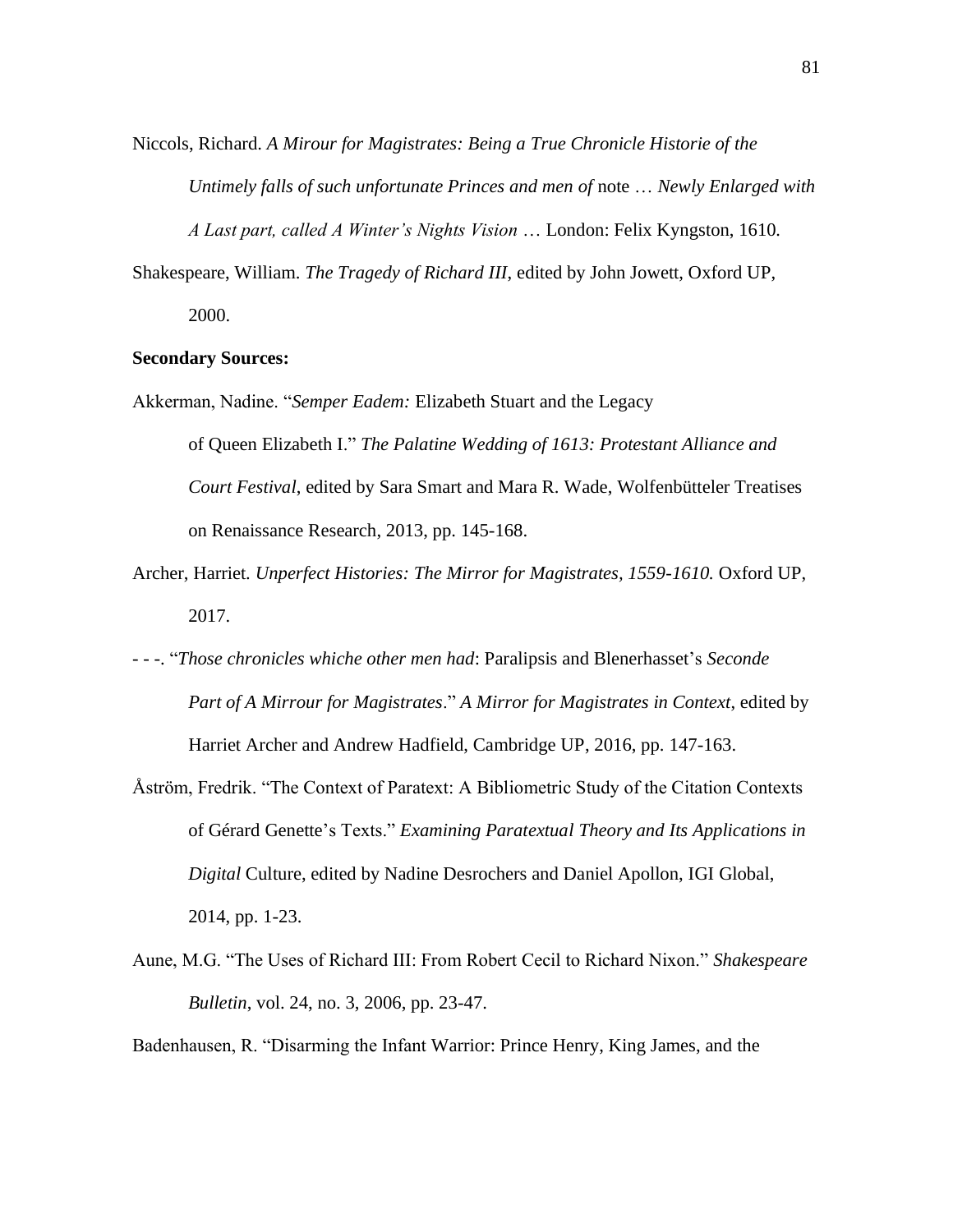Chivalric Revival." *Papers on Language & Literature*, vol. 31, no. 1, 1995, pp. 20- 37.

- Baker, David J. *Between Nations: Shakespeare, Spenser, Marvell, and the Question of Britain.* Stanford UP, 1997.
- Bale, Anthony. "From Translator to Laureate: Imagining the Medieval Author." *Literature Compass*, vo. 5, no. 5, 2008, pp. 918-934.
- Barlow, Gania. "Remodeling Authorship in Lydgate's Fall of Princes." *VIATOR*, vol. 49, no. 1, 2018, pp. 257-280.
- Barnard, John, and D. F. McKenzie. *The Cambridge History of the Book in Britain. Volume 4, 1557-1695*. Cambridge UP, 2002.
- Beecher, Donald. "Recollection, Cognition, and Culture: An Overview of Renaissance Memory." *Ars Reminiscendi: Mind and Memory in Renaissance Culture*, edited by Donald Beecher and Grant Williams, Centre for Reformation and Renaissance Studies, 2009, pp. 367-433.
- - -. "Eye-Beams, Raptures and Androgynes: Inverted Neoplatonism in Poems by Donne, Herbert of Cherbury, Overbury and Carew." *Cahiers Élisabéthains*, vol. 65, no. 1, 2004, pp. 1-9.
- Bergeron, David M. *King James and Letters of Homoerotic Desire*. U of Iowa P, 1999.
- Boffey, Julia. *Fifteenth-Century English Dream Visions: An Anthology*. Oxford UP, 2003.
- Brackmann, Rebecca. *The Elizabethan Invention of Anglo-Saxon England: Laurence Nowell, William Lambarde, and the Study of Old English*. D. S. Brewer, 2012.
- Bradford, Alan T. "Mirrors of Mutability: Winter Landscapes in Tudor Poetry." *English Literary Renaissance*, vol. 4, no. 1, 1974, pp. 3-39.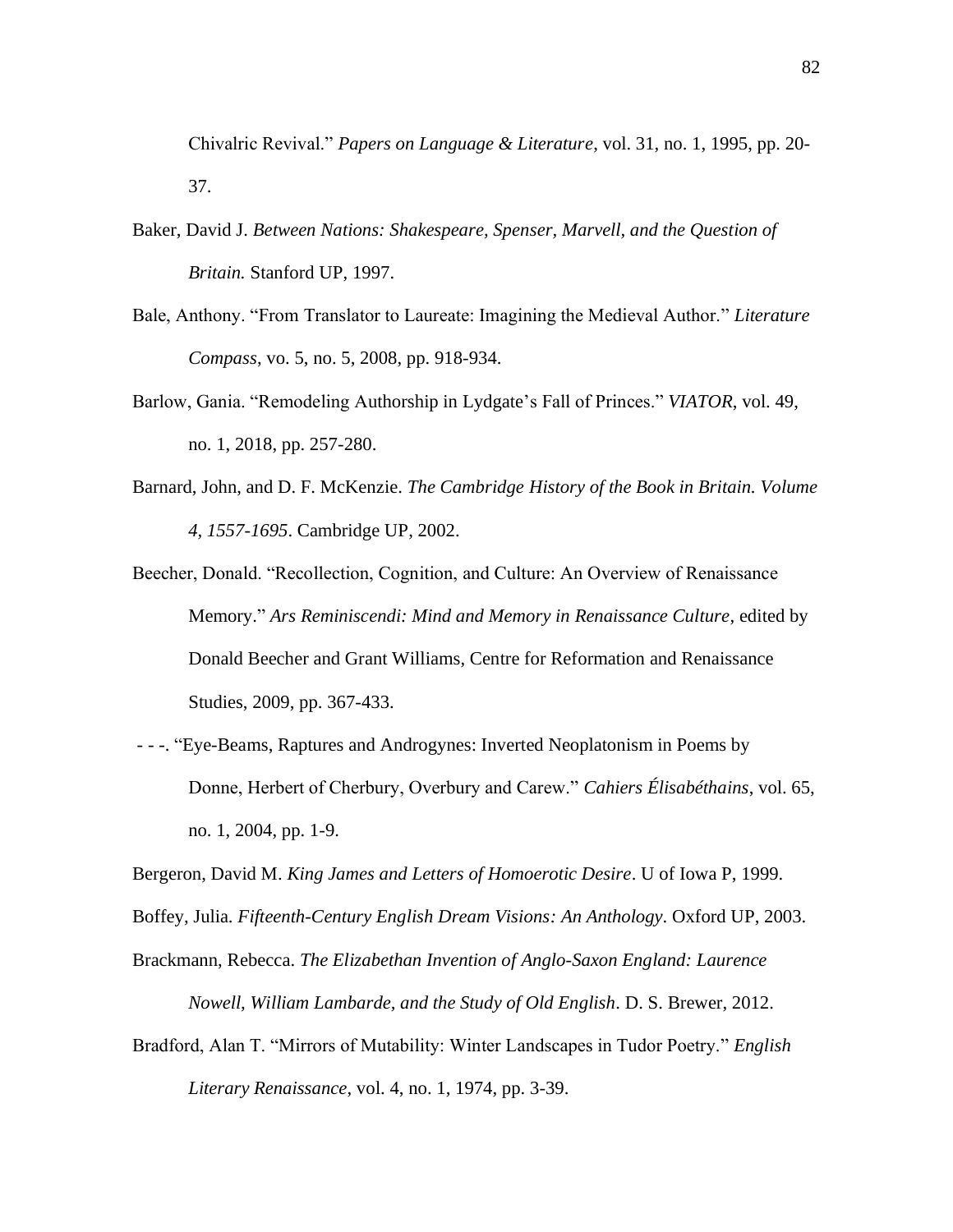Bruster, Douglas. "Thomas More's *Richard III* and Shakespeare." *Moreana*, vol. 42, no. 163, 2005, pp. 79-92.

Budra, Paul. *A Mirror for Magistrates and the De Casibus Tradition.* U of Toronto P, 2000.

- - -. "*A Mirror for Magistrates* and the Politics of Readership." *Studies in English Literature, 1500-1900*, vol. 32, no. 1, 1992, pp. 1-13.

- Campbell, Lily B. *Parts Added to the Mirror for Magistrates: By John Higgins & Thomas Blenerhasset Edited from Original Texts in the Huntington Library.* Cambridge UP, 1946.
- - -. *The Mirror for Magistrates.* Barnes and Noble, 1960.
- - -. "The Suppressed Edition of *A Mirror for Magistrates.*" *The Huntington Library Bulletin*, no. 6, 1934, pp. 1-16.
- Chapman, Alison A. "Whose Saint Crispin's Day Is It?: Shoemaking, Holiday Making, and the Politics of Memory in Early Modern England." *Renaissance Quarterly* vol. 54, no. 4, 2001, pp. 1467-1494.
- Considine, John. "Overbury, Sir Thomas (*bap.*1581, *d.*1613)." *Oxford Dictionary of National Biography*, Oxford UP, 2008.
- Cowdery, Taylor. "Lydgate and the Surplus of History." *ELH*, vol. 85, no. 3, 2018, pp. 567- 598.
- Das, Nandini. *Renaissance Romance: The Transformation of English Prose Fiction, 1570- 1620.* Ashgate, 2011.
- Dobranski, Stephen. *Milton, Authorship, and the Book Trade.* Cambridge UP, 1999.
- Dunn-Lardeau, Brenda. "The Mnemonic Architecture of the *Palais des nobles Dames*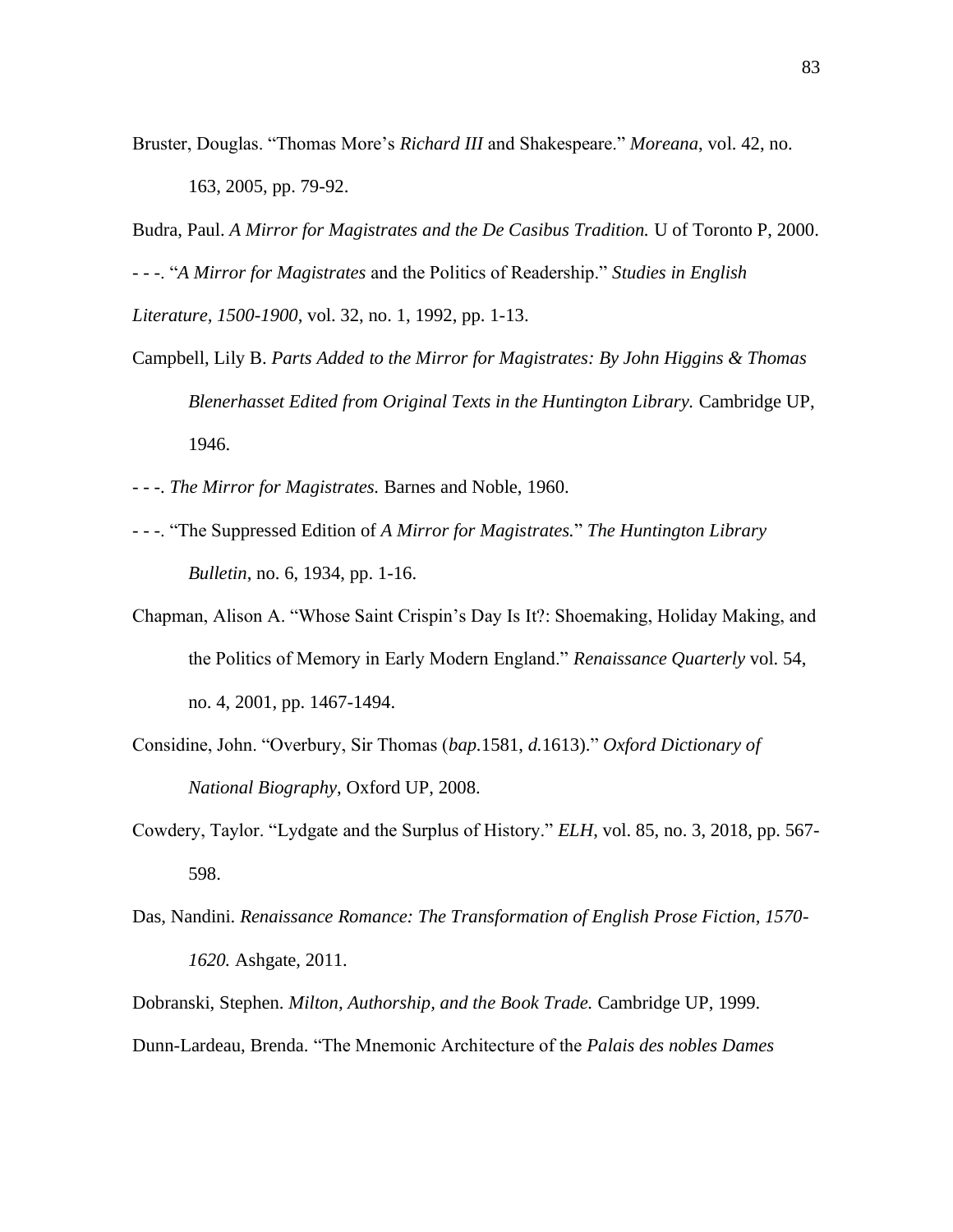(Lyons, 1534): In Defense of Famous Women." *Ars Reminiscendi: Mind and Memory in Renaissance Culture*, edited by Donald Beecher and Grant Williams, Centre for Reformation and Renaissance Studies, 2009, pp. 27-43.

- Edwards, A.S.G. "Lydgate's *Fall of Princes:* Translation, Re-translation and History." *Renaissance Cultural Crossroads: Translation, Print and Culture in Britain, 1473- 1640*, edited by S.K. Barker and Brenda M. Hosington, Brill, 2013, pp. 21-34.
- - -. "The Influence of Lydgate's *Fall of Princes* c. 1440-1559: A Survey." *Medieval Studies*, vol. 39, 1977, pp. 424-439.
- Ellis, Jim. "Embodying Dislocation: *A Mirror for Magistrates* and Property Relations." *Renaissance Quarterly*, vol. 53, no. 4, 2000, pp. 1032-1053.
- Engel, William E. "Richard Niccols, Mirror for Magistrates (1610)." *The Memory Arts in Renaissance England*, edited by William E. Engel, Rory Loughnane, and Grant Williams, Cambridge UP, 2016, pp. 293-296.
- Eppich-Harris, Marcia. "Hubert's Encounters with the Succession in Shakespeare's King John." *Selected Papers of the Ohio Valley Shakespeare Conference*, Vol. 9, 2016, pp. 29-43.
- Farnham, William. *The Medieval Heritage of Elizabethan Tragedy.* U of California P, 1936.
- Frey, David L. *The First Tetralogy: Shakespeare's Scrutiny of the Tudor Myth*. Mouton, 1976.
- Galloway, Andrew. "John Lydgate and the Origins of Vernacular Humanism." *Germanic Philology*, vol. 107, no. 4, 2008, pp. 445-471.

Geller, Sherri. "Editing under the Influence of the Standard Textual Hierarchy: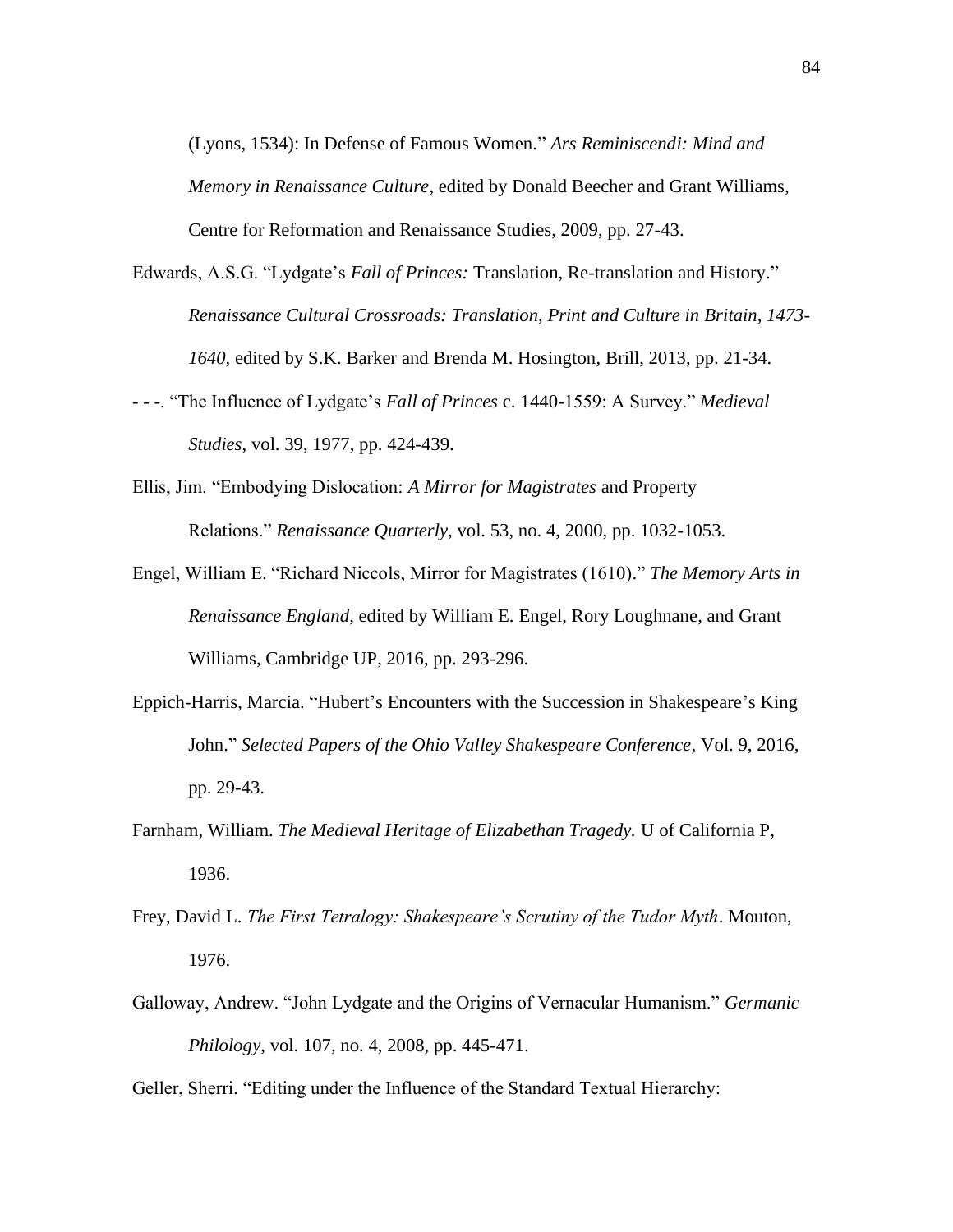Misrepresenting 'A Mirror for Magistrates' in the Nineteenth- and Twentieth-Century Editions." *Textual Cultures: Text, Contexts, Interpretation*, vol. 2, no. 1, 2007, pp. 43-77.

Genette, Gérard et al. *Paratexts Thresholds of Interpretation*. Cambridge UP, 1997.

Gillespie, Vincent, and Susan Powell. *A Companion to the Early Printed Book in Britain, 1476-1558*. Boydell & Brewer, 2014.

Goodman, Godfrey. *The Court of King James the First*. London, 1839.

Gossedge, Rob, and Stephen Knight. "The Arthur of the Sixteenth to Nineteenth Centuries." *The Cambridge Companion to the Arthurian Legend*, edited by Elizabeth Archibald and Ad Putter, Cambridge UP, 2009, pp. 103-119.

Gray, Douglas. *Later Medieval English Literature.* Oxford UP, 2008.

- - -. "Lydgate, John." *Oxford Dictionary of National Biography*, Oxford UP, 2004.

- Greenberg, Stephen. "Plague, the Printing Press, and Public Health in Seventeenth-Century London." *The Huntington Library Quarterly*, vol. 67, no. 4, 2004, pp. 508-527.
- Guibbory, Achsah. *The Map of Time: Seventeenth-Century English Literature and Ideas of Pattern in History.* U of Illinois P, 1986.
- Hadfield, Andrew. "Richard Niccols and Tudor Nostalgia." *A Mirror for Magistrates in Context*, edited by Harriet Archer and Andrew Hadfield, Cambridge UP, 2016, pp. 164-180.
- - -. "The Nation in the Renaissance," in *Reading the Nation in English Literature*, edited by Elizabeth Sauer and Julia M. Wright, Routledge, 2010.
- - -. "Niccols, Richard (1583-1616)." *Oxford Dictionary of National Biography*, Oxford UP, 2004.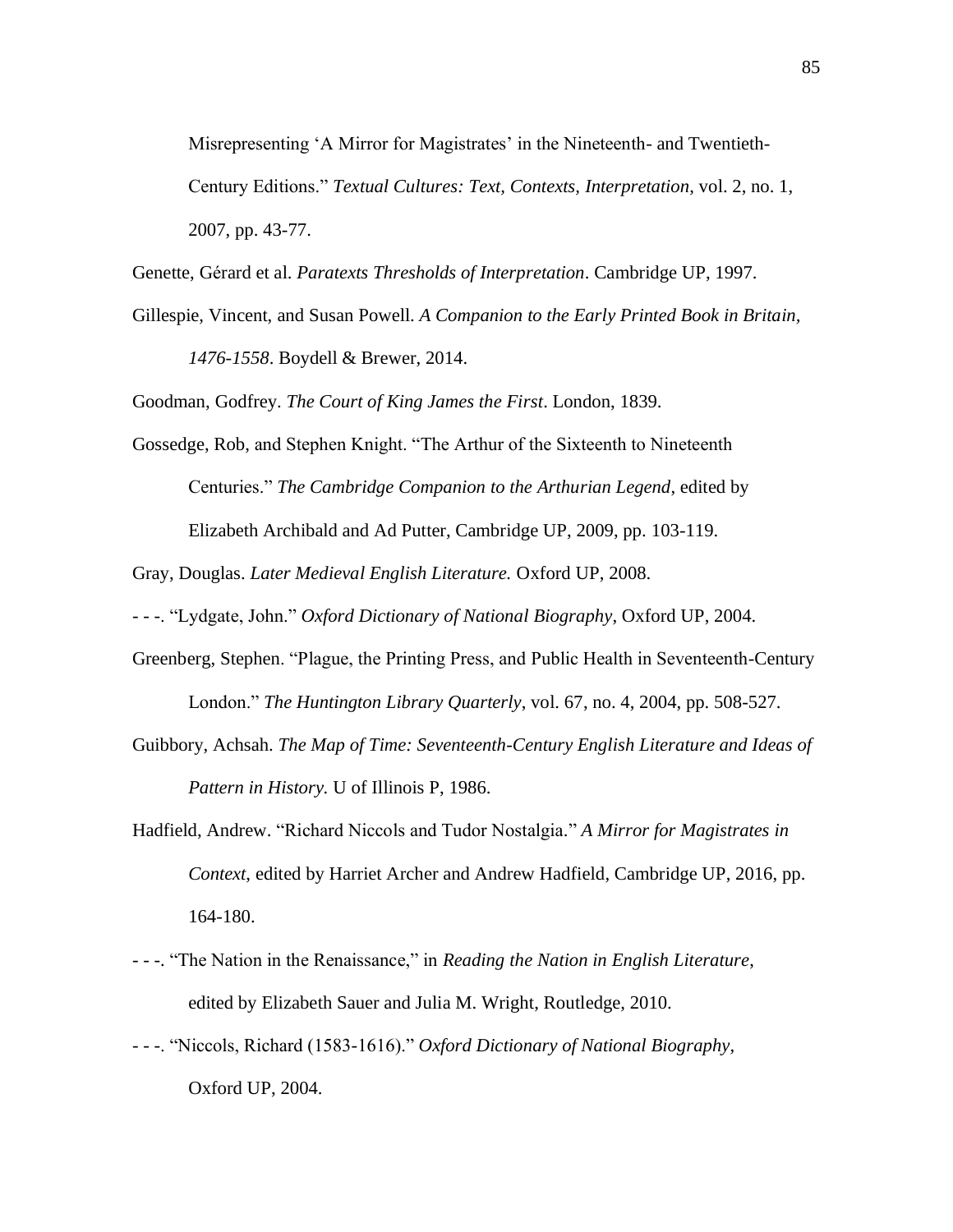- - -. *Literature, Politics, and National Identity: Reformation to Renaissance*. Cambridge UP, 1994.
- Halasz, Alexandra. *The Marketplace of Print: Pamphlets and the Public Sphere in Early Modern England.* Cambridge UP, 2006.

Hamilton, Donna B. *Anthony Munday and the Catholics, 1560-1633.* Routledge, 2017.

Hamrick, Stephen. *The Catholic Imaginary and the Cults of Elizabeth, 1558-1582.* Routledge, 2016.

Handover, P.M. *The Second Cecil*. Eyre & Spottiswoode, 1959.

- Helfer, Rebeca. "Remembering Sidney, Remembering Spenser: The Art of Memory and The Ruines of Time." *Spenser Studies*, vol. 22, no. 1, U of Chicago P, 2007, pp. 127–51.
- Hertel, Ralf. *Staging England in the Elizabethan History Play: Performing National Identity*. Ashgate, 2014.
- Hill, Tracey. *Anthony Munday and Civic Culture: Theatre, History, and Power in Early Modern London.* Manchester UP, 2004.
- Hirschfield, Heather. "Early Modern Collaboration and Theories of Authorship." *PMLA*, vol. 116, no. 3, 2001, pp. 609-622.

Hopkins, Lisa. *Drama and the Succession to the Crown, 1561-1633*. Ashgate, 2011.

Hosington, Brenda. "The Role of Translations and Translators in the Production of English Incunabula." *Renaissance Cultural Crossroads: Translation, Print and Culture in Britain, 1473-1640*, edited by S.K. Barker and Brenda M. Hosington, Brill, 2013, pp. 3-20.

Human, Elizabeth. "House of Mirrors: Textual Variation and *A Mirror for Magistrates*."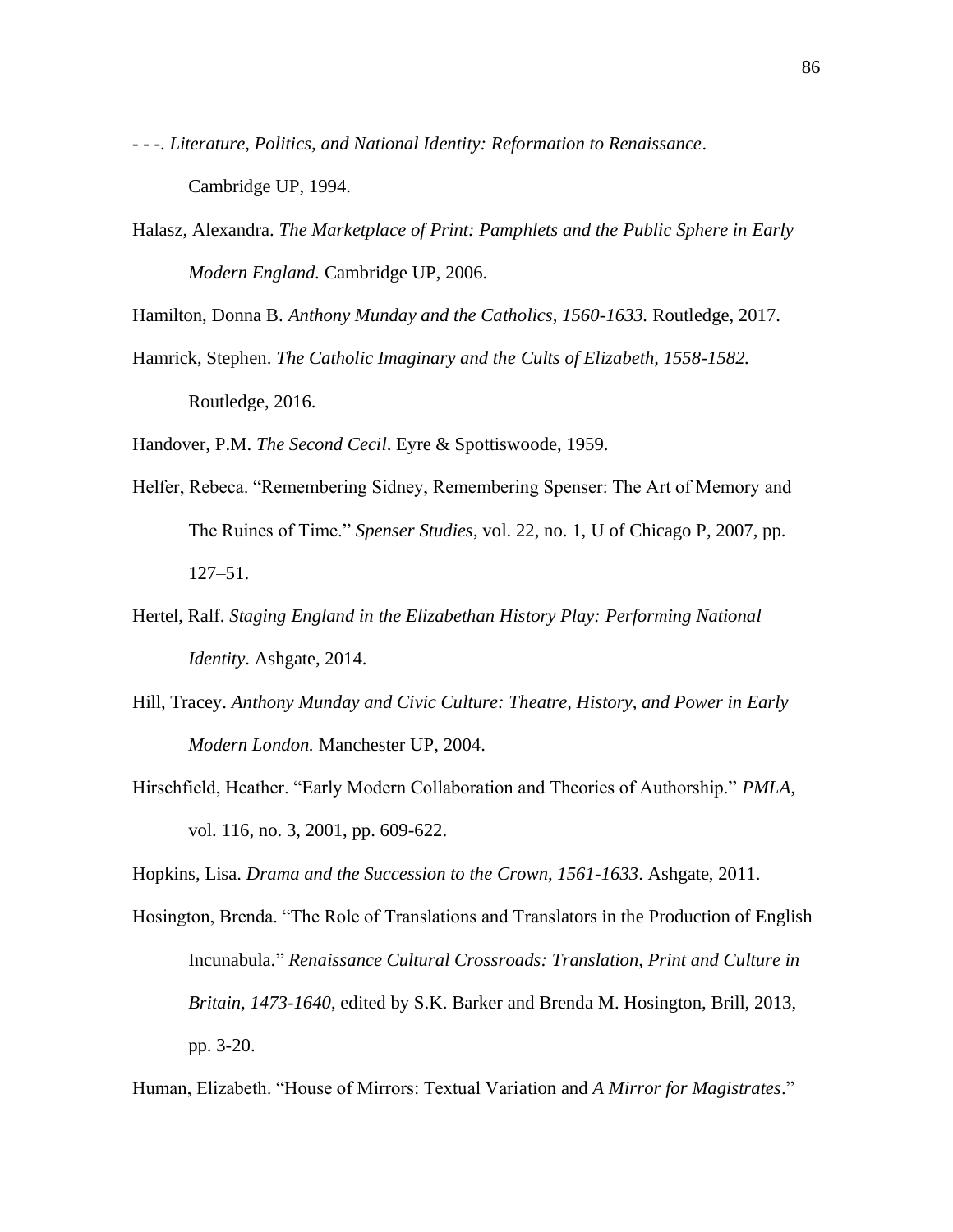*Literature Compass*, vol. 5, no. 4, 2008, pp. 772-790.

- Kanemura, Rei. "Kingship by Descent or Kingship by Election? The Contested Title of James VI and I." *The Journal of British Studies*, vol. 52, no. 2, 2013, pp. 317-342.
- Kastan, David. "'Holy Wurdes' and 'Slypper Wit': John Bale's *King Johan* and the Poetics of Propaganda." *Rethinking the Henrician Era: Essays on Early Tudor Texts and Contexts*, edited by Peter Herman, U of Illinois Press, 1994, pp. 78-92.
- Kerrigan, John. *Archipelagic English: Literature, History, and Politics 1603-1707.* Oxford UP, 2010.
- Kewes, Paulina. "Romans in the Mirror." *A Mirror for Magistrates in Context: Literature, History and Politics in Early Modern England*, edited by Harriet Archer and Andrew Hadfield, Cambridge UP, 2016, pp. 126-146.
- Lake, Peter. *How Shakespeare Put Politics on the Stage: Power and Succession in the History Plays*. Yale UP, 2017.
- Lambertini, Roberto, "Mirrors for Princes." *Encyclopedia of Medieval Philosophy*, vol. 2, 2011, pp. 791–797.
- Lane, Robert. "'The Sequence of Posterity': Shakespeare's 'King John' and the Succession Controversy." *Studies in Philology*, vol. 92, no. 4, 1995, pp. 460-481.
- Levin, Carole. "A Good Prince: King John and Early Tudor Propaganda." *Sixteenth Century Journal*, vol. 11, no. 4, 1980, pp. 23-32.
- - -. "Elizabeth as King and Queen," *The Heart and Stomach of a King: Elizabeth I and the Politics of Sex and Power.* 2nd ed., U of Pennsylvania P, 2013, pp. 121-148.

Levy, F.J. *Tudor Historical Thought*. Huntington Library, 1967.

Lovascio, Domenico. "Rewriting Julius Caesar as a National Villain in Early Modern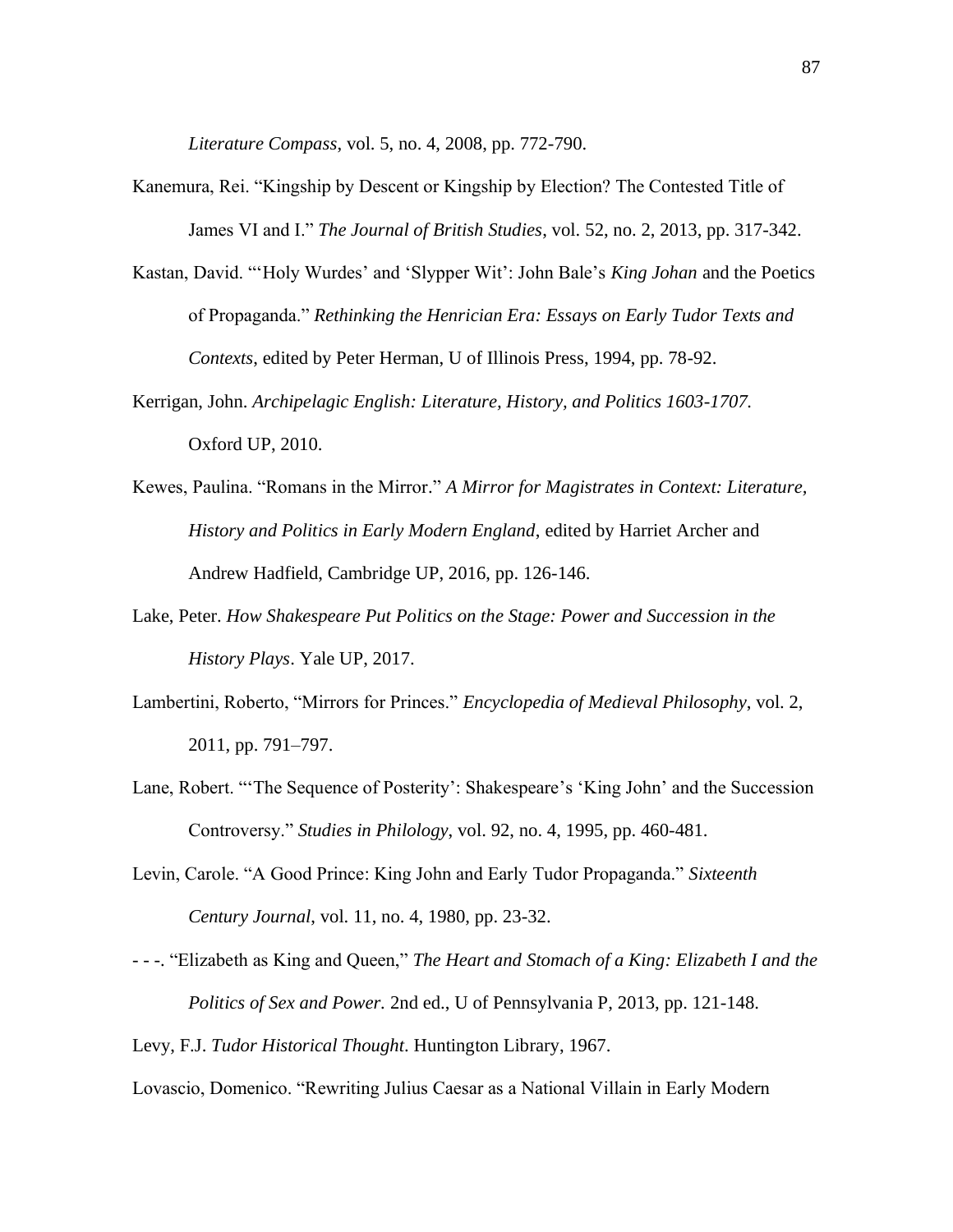English Drama." *English Literary Renaissance*, vol. 47, no. 2, 2017, pp. 218-250.

- Lucas, Scott. *A Mirror for Magistrates and the Politics of the English Reformation.* U of Massachusetts P, 2009.
- - -. "Henry Lord Stafford, 'The Two Rogers,' and the Creation of *A Mirror for Magistrates*, 1554-1563." *The Review of English Studies*, vol. 66, no. 277, 2015, pp. 843-858.
- Meyer, Allison Machlis. "Richard III's Forelives: Rewriting Elizabeth(s) in Tudor Historiography." *Medieval and Renaissance Drama in England*, vol. 26, 2013, pp. 156-183.
- Montrose, Louis. "Spenser and the Elizabethan Political Imaginary." *ELH*, vol. 64, no. 4, 2002, pp. 907-946.
- Mortimer, Nigel. *John Lydgate's Fall of Princes: Narrative Tragedy in Its Literary and Political Contexts.* Oxford UP, 2005.
- Norton, Thomas, and Thomas Sackville Dorset. *Ferrex and Porrex; or, Gorboduc*. AMS, 1970.
- O'Callaghan, Michelle. "A Mirror for Magistrates: Richard Niccols's *Sir Thomas Overburies Vision* (1616)." *A Mirror for Magistrates in Context*, edited by Harriet Archer and Andrew Hadfield, Cambridge UP, 2016, pp. 181-196.

- - -. *The "Shepheards Nation."* Oxford UP, 2000.

Patterson, Annabel. *Early Modern Liberalism*. Cambridge UP, 1997.

- - -. *Reading Holinshed's Chronicles.* U of Chicago P, 1994.
- Perry, Curtis. *The Making of Jacobean Culture: James I and the Renegotiation of Elizabethan Literary Practice*. Cambridge UP, 1997.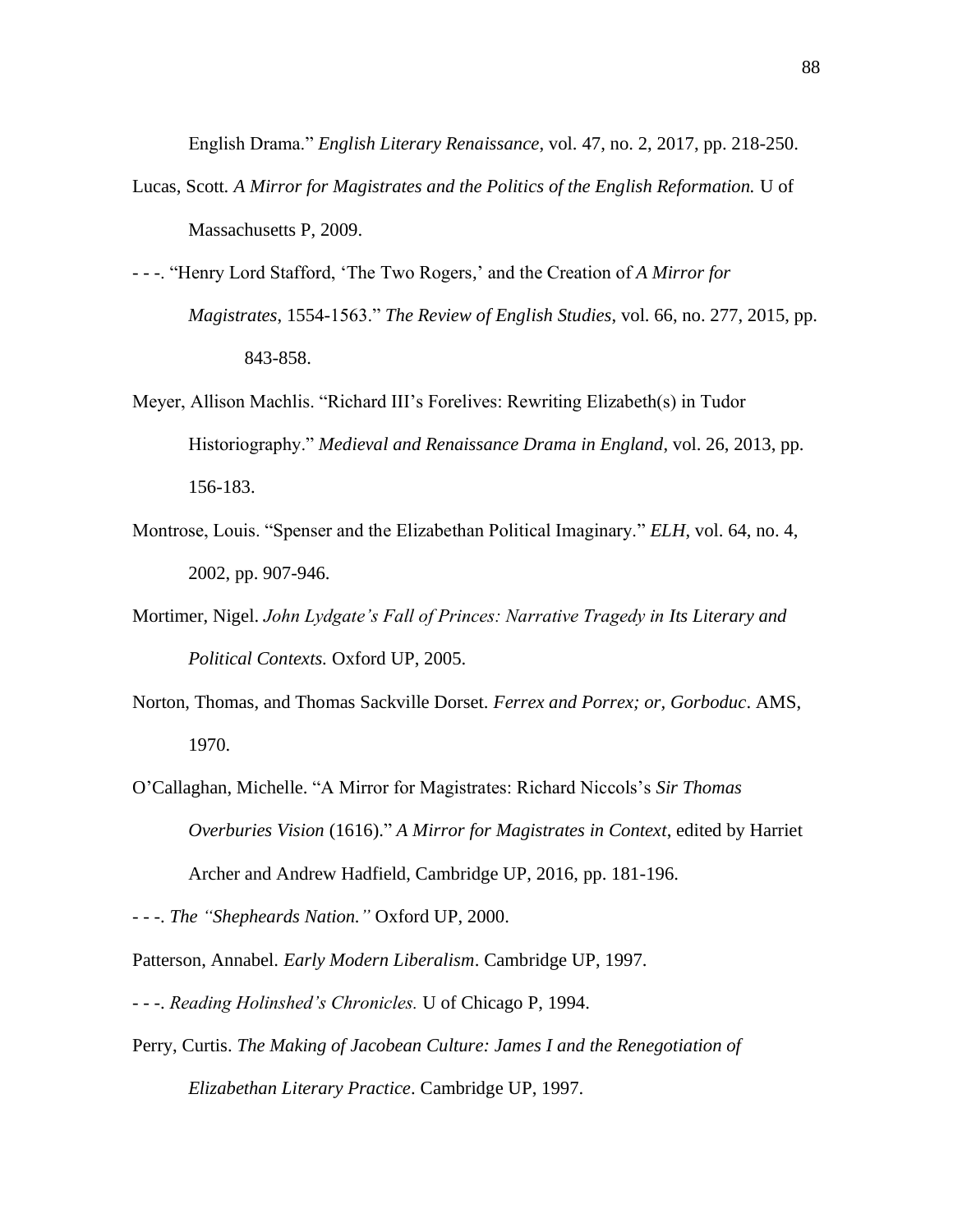- Petrina, Alessandra. *Cultural Politics in Fifteenth Century England: The Case of Humphrey Duke of Gloucester.* Brill, 2004.
- Pincombe, Michael, and Cathy Shrank. *The Oxford Handbook of Tudor Literature, 1485- 1603*. Oxford UP, 2009.
- Pincombe, Mike. "William Baldwin and *A Mirror for Magistrates*." *Renaissance Studies*, vol. 27, no. 2, 2013, pp. 183-198.
- Power, Andrew. "Not Weighing Well the End: Shakespeare's Use of *A Mirror for Magistrates* in The Winter's Tale, I.II.258." *Notes and Queries*, vol. 58, no. 2, 2011, pp. 266-267.
- Richards, Judith M. "The English Ascension of James VI: 'National' Identity, Gender, and the Personal Monarchy of England." *The English Historical Review*, vol. 117, no. 472, 2002, pp. 513-535.
- Russell, J. Stephen. *The English Dream Vision: Anatomy of A Form*. Ohio State UP, 1988.
- Schmidt, Gabriela. "What Use to Make of a Tyrant? Thomas More's History of Richard III and the Limits of Tudor Historiography." *Moreana*, vol. 50, 2013, pp. 187-218.
- Schmitz, Götz. *The Fall of Women in Early English Narrative Verse.* Cambridge UP, 2011.
- Schwyzer, Philip. *Literature, Nationalism, and Memory in Early Modern England and Wales*. Cambridge UP, 2004.

- - -. "Nationalism in the Renaissance." *Oxford Handbooks Online*, June 2016.

Sharpe, Kevin. *Selling the Tudor Monarchy: Authority and Image in Sixteenth-Century England*. Yale UP, 2009.

Sherlock, Peter. "The Monuments of Elizabeth Tudor and Mary Stuart: King James and the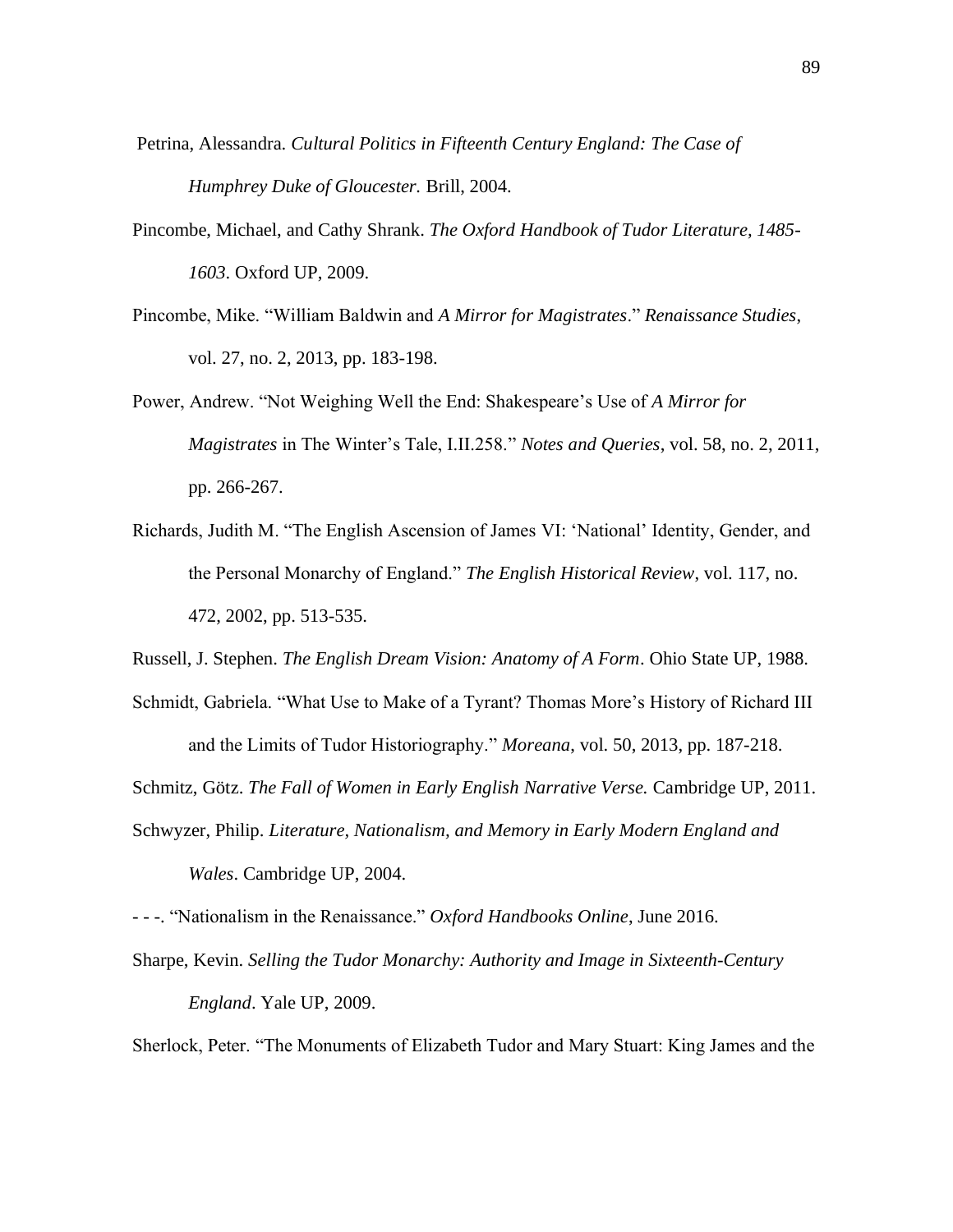Manipulation of Memory." *The Journal of British Studies*, vol. 46, no. 2, 2007, pp. 263-289.

Skura, Meredith. "*A Mirror for Magistrates* and the Beginnings of English Autobiography." *English Literary Rennaissance*, vol. 36, no. 1, 2006, pp. 26-56.

- - -. *Tudor Autobiography: Listening for Inwardness*. U of Chicago P, 2008.

- Smith, Helen, and Louise Wilson. *Renaissance Paratexts*. Cambridge University Press, 2011.
- Spenser, Edmund et al. *Spenser: Poetical Works*, edited by J.C. Smith and E. de Selincourt, Oxford UP, 1970.
- Summit, Jennifer. *Memory's Library: Medieval Books in Early Modern England.* U of Chicago P, 2008.
- - -. "Stable in study: Lydgate's *Fall of Princes* and Duke Humphrey's Library." *John Lydgate: Poetry, Culture, and Lancastrian England*, edited by Larry Scanlon and James Simpson, U of Notre Dame P, 2006, pp. 207-231.
- Wakelin, Daniel. *Humanism, Reading, and English Literature 1430-1530.* Oxford UP, 2007.

- Ward, Allyna E. "Fortune Laughs and Proudly Hovers: Fortune and Providence in the Tudor Tradition." *The Yearbook of English Studies*, vol. 39, no. 12, 2009, pp. 39-57.
- Werner, Sarah. *Studying Early Printed Books, 1450-1800*. John Wiley & Sons, 2019.
- Wharton, Thomas. *The History of English Poetry: From the Eleventh to the Seventeenth Century.* London: Ward, Lock and Company, 1781.

White, Jason C. "Militant Protestants: British Identity in the Jacobean Period, 1603-

Walsham, Alexandra. *Providence in Early Modern England.* Oxford UP, 1999.